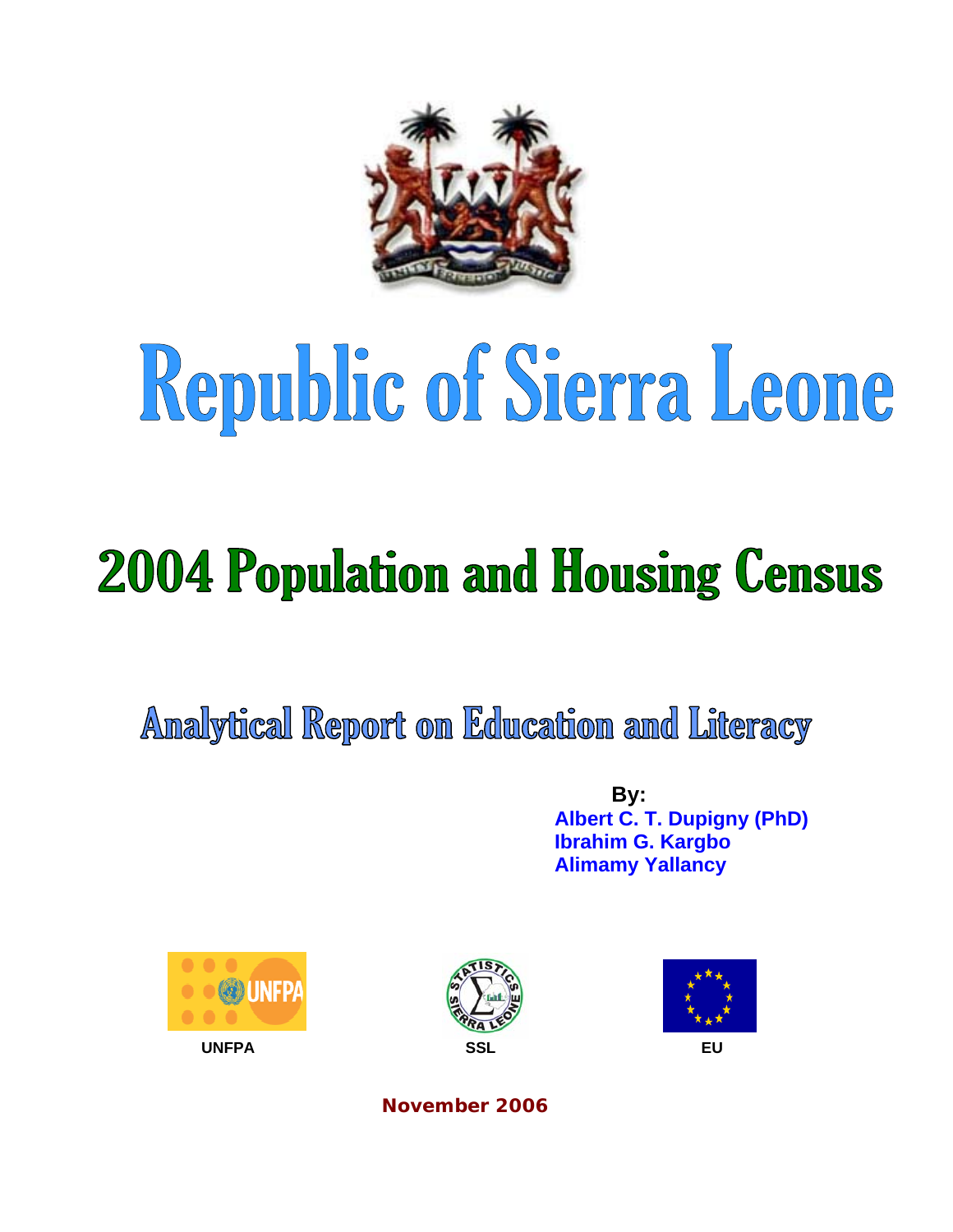### **TABLE OF CONTENTS**

| 1.1<br>1.2<br>1.3<br>1.4<br>1.5            |                                                                                                          |  |
|--------------------------------------------|----------------------------------------------------------------------------------------------------------|--|
|                                            |                                                                                                          |  |
| 2.1<br>2.2<br>2.3<br>2.4                   | Comparison with the 1985 and earlier Census10                                                            |  |
|                                            |                                                                                                          |  |
| 3.1<br>3.2                                 |                                                                                                          |  |
|                                            |                                                                                                          |  |
| 4.1                                        |                                                                                                          |  |
|                                            |                                                                                                          |  |
| 5.1<br>5.2<br>5.3<br>5.3.3<br>5.3.4<br>5.4 | 5.3.2 Sex Differences in Enrolment at the Primary Level34<br>Individuals with Pre-Primary and/or Primary |  |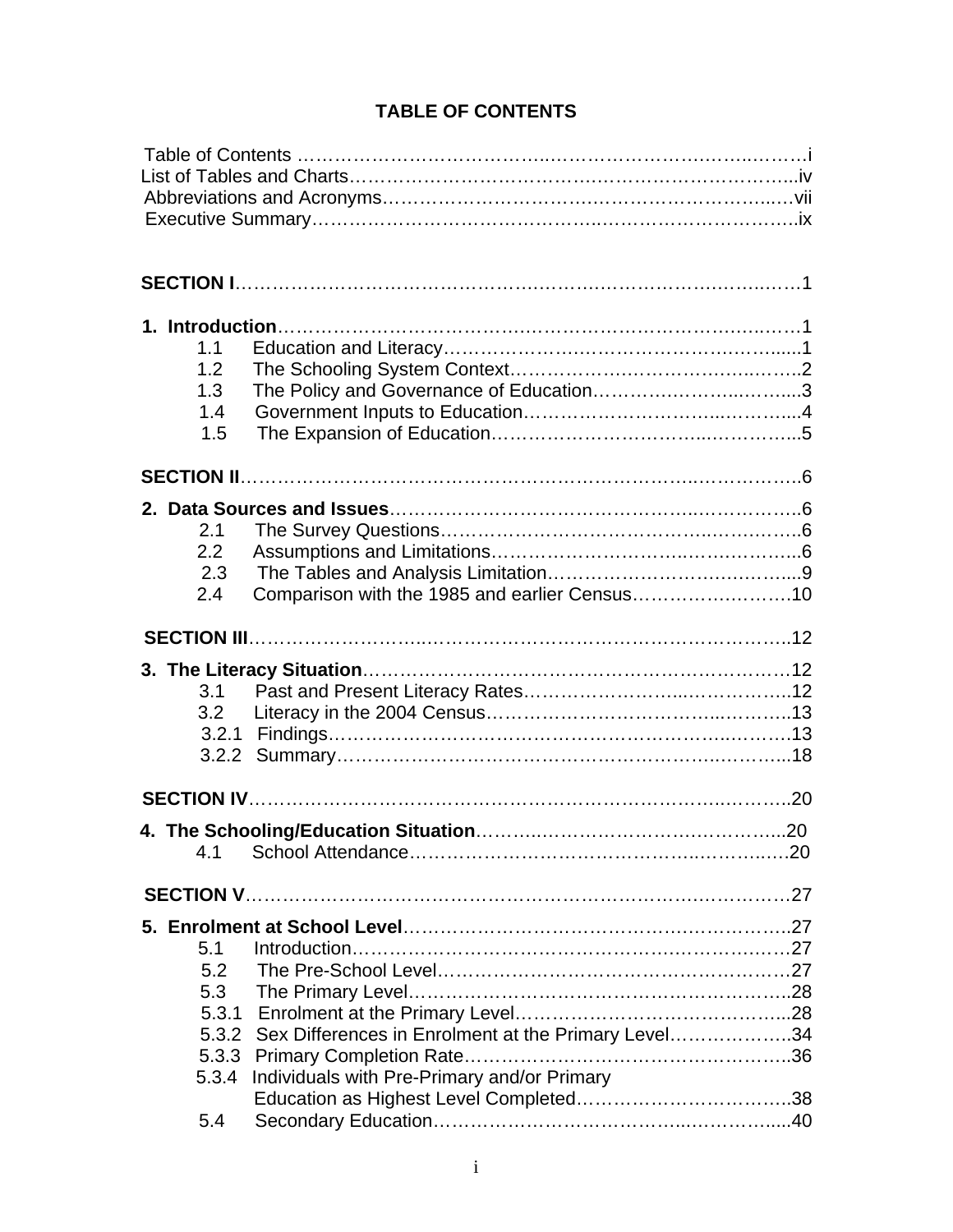|    |       | 5.4.3 Individuals with JSS Education as Highest |
|----|-------|-------------------------------------------------|
|    |       |                                                 |
|    | 5.5   | The Senior Secondary School (SSS) Level47       |
|    | 5.5.1 |                                                 |
|    | 5.5.2 | Individuals with SSS Education as Highest       |
|    |       |                                                 |
|    | 5.6   |                                                 |
|    |       |                                                 |
|    |       |                                                 |
|    |       |                                                 |
|    | 6.1   |                                                 |
|    | 6.2   |                                                 |
|    | 6.3   |                                                 |
|    | 6.4   |                                                 |
|    | 6.5   |                                                 |
|    | 6.6   |                                                 |
|    |       |                                                 |
| 7. |       |                                                 |
|    | 7.1   |                                                 |
|    | 7.2   |                                                 |
|    | 7.3   |                                                 |
|    | 7.4   |                                                 |
|    | 7.5   |                                                 |
|    | 7.6   |                                                 |
|    | 7.7   |                                                 |
|    | 7.8   |                                                 |
|    | 7.9   |                                                 |
|    | 7.10  |                                                 |
|    | 7.11  |                                                 |
|    | 7.12  |                                                 |
|    | 7.13  |                                                 |
|    | 7.14  |                                                 |
|    |       |                                                 |
| 8  |       |                                                 |
|    |       |                                                 |
|    |       |                                                 |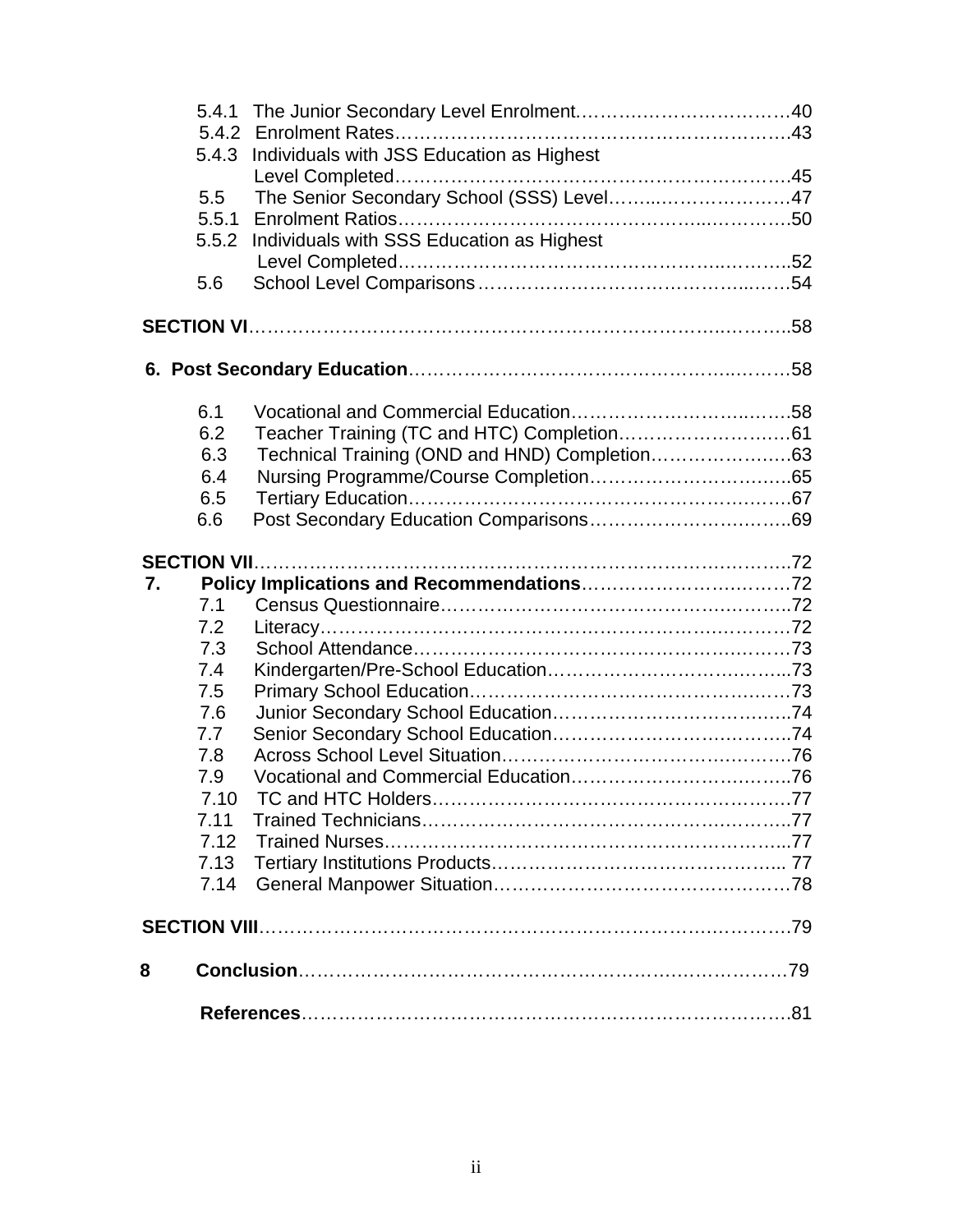#### **LIST OF TABLES AND CHARTS**

| <b>Matrix and Diagram</b> |                                                                                                                               |                                  |
|---------------------------|-------------------------------------------------------------------------------------------------------------------------------|----------------------------------|
|                           | Structure of the Sierra Leone Education System                                                                                | $\overline{2}$<br>$\overline{4}$ |
| <b>TABLES</b>             |                                                                                                                               |                                  |
| Table1:                   |                                                                                                                               |                                  |
| Table 2:                  | MICS2 - Simulation of the proportion of adults (22-44) Who can<br>read easily according to highest grade attained, Gender and |                                  |
| Table 3:                  | Literacy Rates for official age ranges of School Levels14                                                                     |                                  |
| Table 4:                  | Literacy Rates for Two different 'Adult Age' Ranges14                                                                         |                                  |
| Table 5:                  |                                                                                                                               |                                  |
| Table 6:                  | Census Literacy Rates By Region and Local Government16                                                                        |                                  |
| Table 7:                  | Percentage of 6-29 Year Olds in School, Left School or Never                                                                  |                                  |
|                           | Attended School                                                                                                               |                                  |
| Table 8:                  | School Attendance By Region and Local Government Area22                                                                       |                                  |
| Table 9:                  | % Distribution of 6-29 Year Old Male School Attendance24                                                                      |                                  |
| Table 10:                 | % Distribution of 6-29 Year Old Male School Attendance25                                                                      |                                  |
| Table 11:                 | School Attendance profiles of 6-11 and 6-29 Year Olds25                                                                       |                                  |
| Table 12:                 |                                                                                                                               |                                  |
| Table 13:                 | Enrolment at Primary School and % Distribution By Age28                                                                       |                                  |
| Table 14:                 | The Gross and Net Enrolment Rates of the Primary Level29                                                                      |                                  |
| Table 15:                 | % Age Distribution by Class of 2003/04 Primary Pupils30                                                                       |                                  |
| Table 16:                 |                                                                                                                               |                                  |
| Table 17:                 |                                                                                                                               |                                  |
| Table 18:                 | Age Distribution of Pupils Completing Class 1 in 2003/0433                                                                    |                                  |
| Table 19:                 |                                                                                                                               |                                  |
| Table 20:                 | Primary Level NERs and GERs by Sex, Region & LGA35                                                                            |                                  |
| Table 21:                 | Primary Level Gross Completion Rates by Region & LGA37                                                                        |                                  |
| Table 22:                 | Numbers and % of Individuals with Pre-Primary and/or Primary                                                                  |                                  |
| Table 23:                 | JSS Total Enrolment by Sex, Region and LGA40                                                                                  |                                  |
| Table 24:                 |                                                                                                                               |                                  |
| Table 25:                 | JSS NER, GER and Parity Indices by Sex and LGAs44                                                                             |                                  |
| Table 26:                 | Numbers & % with JSS Education as Highest Level46                                                                             |                                  |
| Table 27:                 |                                                                                                                               |                                  |
| Table 28:                 | Age Distribution of Students at Secondary School49                                                                            |                                  |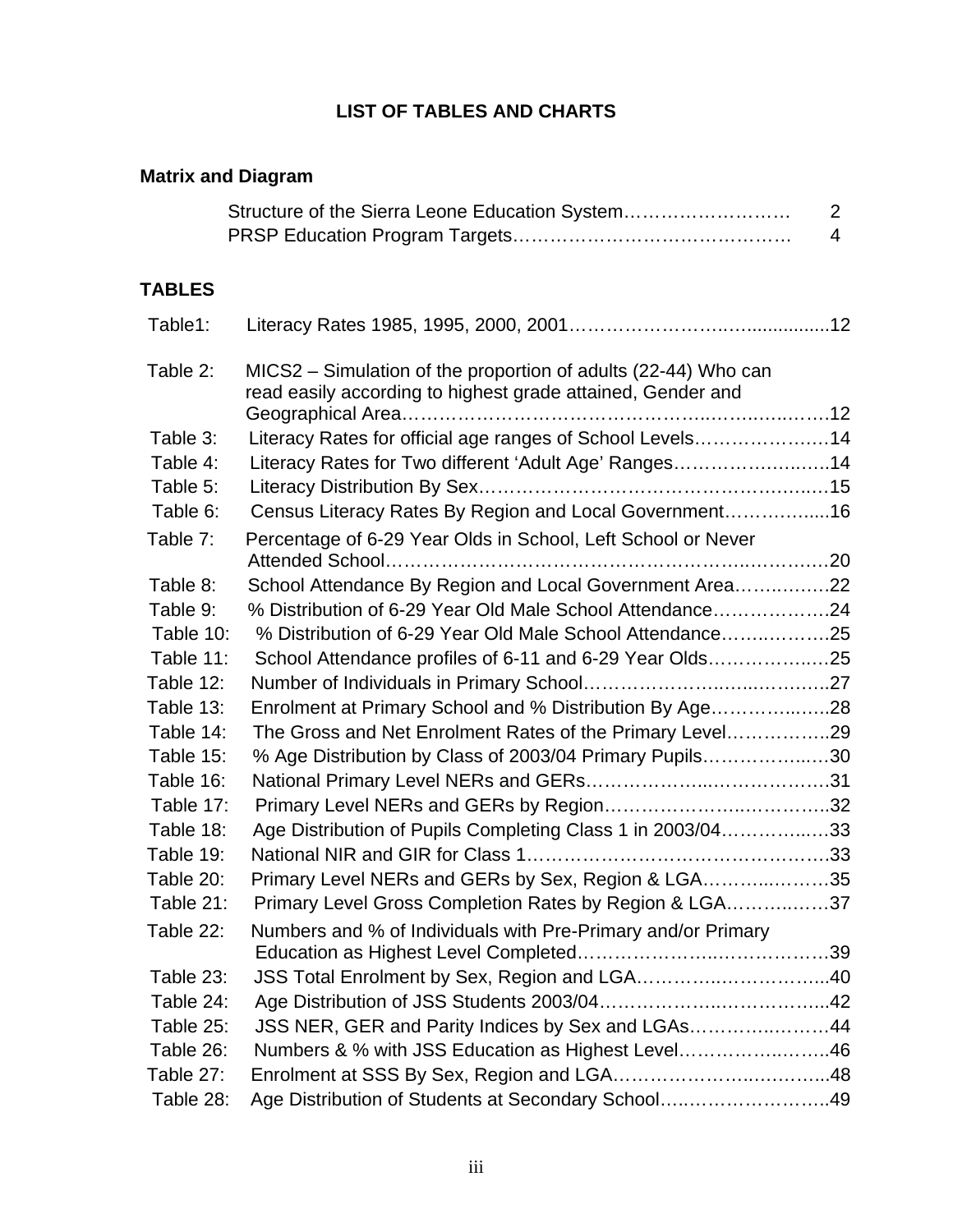| Table 29:              | Net Enrolment, Gross Enrolment and Parity Indices51                                                                                                                                                                                               |  |
|------------------------|---------------------------------------------------------------------------------------------------------------------------------------------------------------------------------------------------------------------------------------------------|--|
| Table 30:              | Numbers & % with SSS Education as Highest Level53                                                                                                                                                                                                 |  |
| Table 31:              |                                                                                                                                                                                                                                                   |  |
| Table 32:              | NERs and GERs of Primary, JSS and SSS Levels55                                                                                                                                                                                                    |  |
| Table 33:              |                                                                                                                                                                                                                                                   |  |
| Table 34:              | Male and Female Net Enrolment Rates by Region56                                                                                                                                                                                                   |  |
| Table 35:              |                                                                                                                                                                                                                                                   |  |
| Table 36:              |                                                                                                                                                                                                                                                   |  |
| Table 37:<br>Table 38: | Number and Percentage of Respondents with Vocational/<br>Commercial Completion up to HND as Highest Level Completed<br>Number and Percentage of All Respondents with Vocational<br>/Commercial Completion up to HND as Highest Level Completed by |  |
| Table 39:              | Number and Percentage of Respondents with TC/HTC as Highest                                                                                                                                                                                       |  |
| Table 40:              | Number and Percentage of Respondents with Technicians Training<br>up to HND Level as Highest Level Completed by 200464                                                                                                                            |  |
| Table 41:              | Number and Percentage of Respondents with Nursing Qualifications                                                                                                                                                                                  |  |
| Table 42:              | Distribution of Respondents Still Pursuing Educational Courses and<br>Reporting Completion of Tertiary Level Courses/Programmes68                                                                                                                 |  |
| Table 43:              | Number and Percentage of Respondents with Nursing Qualifications                                                                                                                                                                                  |  |
| Table 44:              | Number and Percentage of Respondents with Listed Post                                                                                                                                                                                             |  |
| Table 45:              | Highest Level of Education Completed Numbers by 200471                                                                                                                                                                                            |  |
| Table 46:              | Comparison of 2004 and 1985 Census Enrolment Numbers for                                                                                                                                                                                          |  |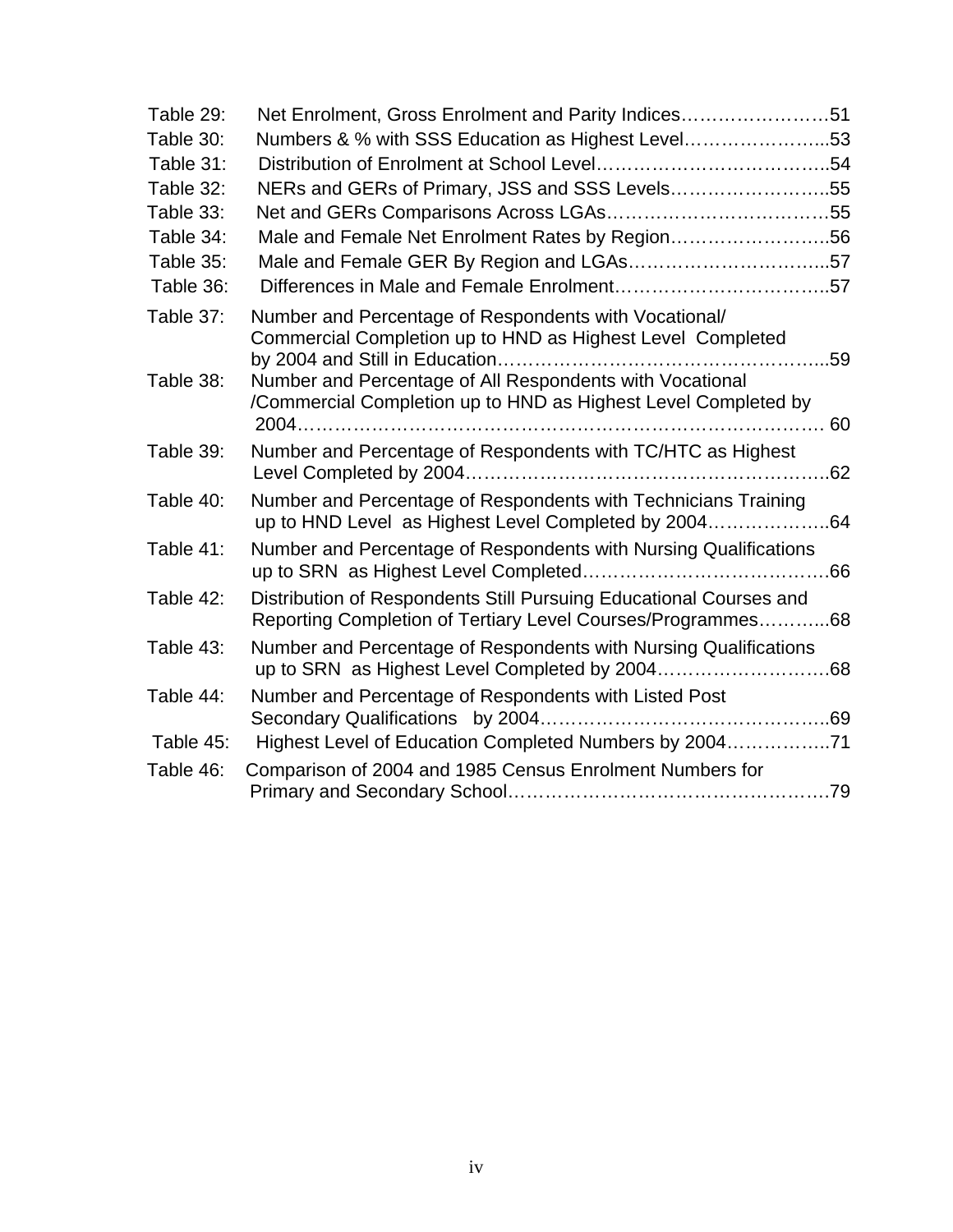#### **CHARTS**

| Chart 1:     | National Literacy Rate of 10 Year Olds and above by age Range 14            |      |
|--------------|-----------------------------------------------------------------------------|------|
| Chart 2:     |                                                                             |      |
| Chart 3:     |                                                                             |      |
| Chart 4:     | Literacy Rates of 10 Year Olds and Above by Region17                        |      |
| Chart 5:     | Age Specific Enrolment Rates and Percentage Out of School for               |      |
|              |                                                                             |      |
| Chart 6:     | Distribution of School Attendance of 6-29 Year Olds22                       |      |
| Chart 7:     | Percentage of 6-29 Year Old Males and Females23                             |      |
| Chart 8:     | School Attendance Profiles of 6-11 and 6-29 Year Olds26                     |      |
| Chart 9:     | Percentage Distribution of Age Ranges in Primary School30                   |      |
| Chart10:     | Primary Schooling NERs and GERs by Region & LGA32                           |      |
| Chart 11:    | Primary Schooling Gross Completion Rate By Region37                         |      |
| Chart 12:    | Individuals with Pre-Primary and Primary Education39                        |      |
| Chart 13:    |                                                                             |      |
| Chart 14:    | % Distribution of JSS Students by Age and Sex43                             |      |
| Chart 15:    |                                                                             |      |
| Chart 16:    | Individuals with Education up to JSS Level Only47                           |      |
| Chart 17:    | Proportion of Males and Females Enrolled at SSS47                           |      |
| Chart 18:    |                                                                             |      |
| Chart 19:    | Senior Secondary School NERs and GERs by Region52                           |      |
| Chart 20:    | Individuals with Education up to SSS Level Only53                           |      |
| Chart 21:    | Distribution of Enrolment at the various School Level54                     |      |
| Chart 22:    | School Level Net and Gross Enrolment Rates by Region56                      |      |
| Chart 23:    | Individuals in the Population with Vocational/Commercial Education          |      |
|              |                                                                             |      |
| Chart 24:    | Individuals in the Population with TC/HTC as their Highest                  |      |
|              |                                                                             |      |
| Chart $25$ : | Individuals in the Population with Technician Training up to HND            |      |
|              |                                                                             |      |
| Chart 26:    | Individuals in the Population with Nurses Training up to SRN                |      |
|              |                                                                             |      |
| Chart 27:    | Individuals with Tertiary Education up to Post Graduate Level as            |      |
|              |                                                                             |      |
| Chart 28:    | Distribution of Individuals with Listed Post Secondary Qualifications       | . 70 |
| Chart 29:    | Distribution of Responses on Highest Level of Education Completed71         |      |
|              |                                                                             |      |
|              | Chart 30: Comparison of 1985 and 2003/04 Primary and Secondary Enrolments79 |      |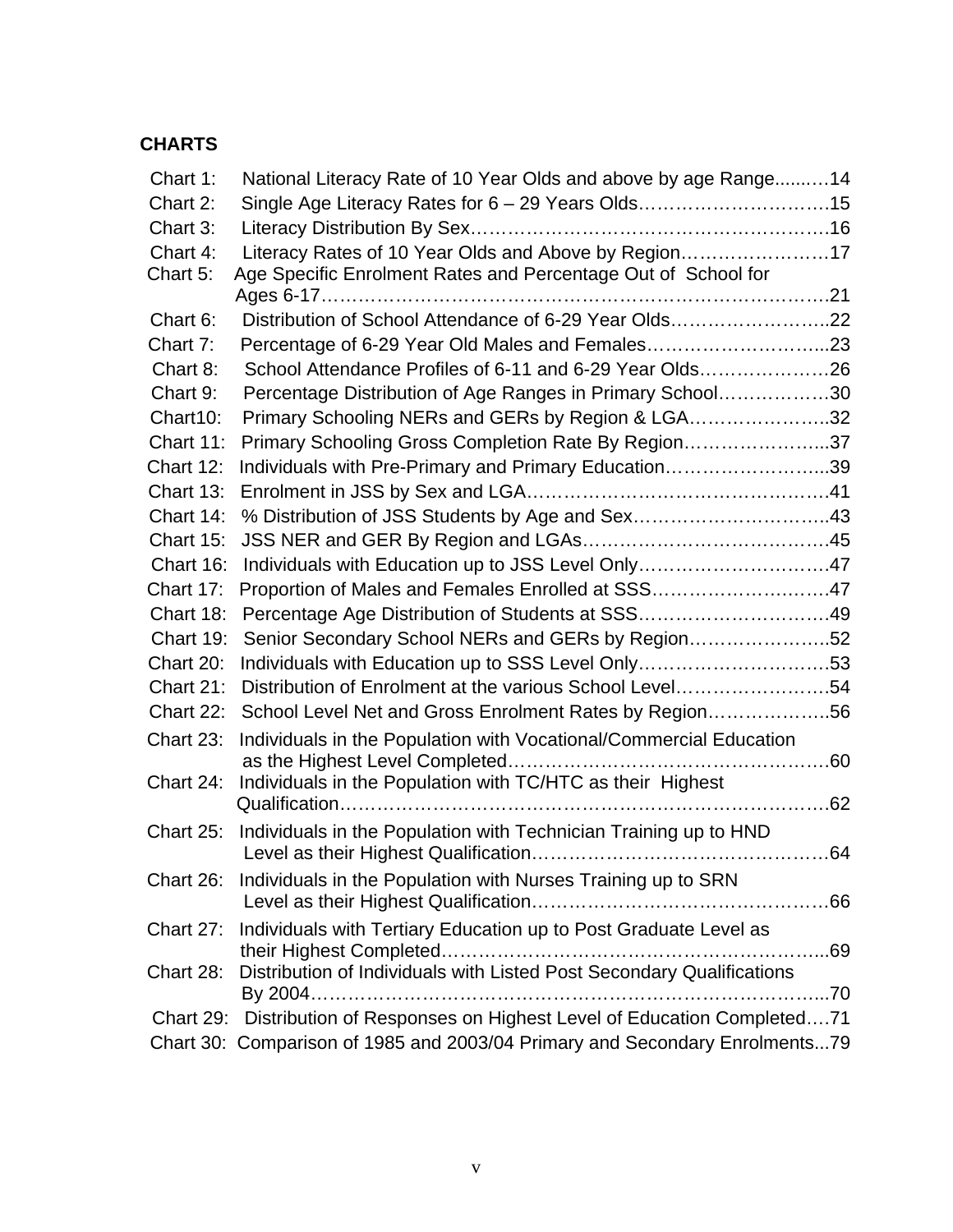### **LIST OF ABBREVIATIONS AND ACRONYMS**

| <b>ADB</b>    | African Development Bank                                      |
|---------------|---------------------------------------------------------------|
| <b>BECE</b>   | <b>Basic Education Certificate Examination</b>                |
| <b>COMAHS</b> | College of Medicine and Allied Health Sciences                |
| <b>CSO</b>    | <b>Central Statistics Office</b>                              |
| <b>DEO</b>    | <b>District Education Office</b>                              |
| <b>FBC</b>    | <b>Fourah Bay College</b>                                     |
| <b>GCR</b>    | <b>Gross Completion Rate</b>                                  |
| <b>GER</b>    | <b>Gross Enrolment Rate</b>                                   |
| <b>GIR</b>    | <b>Gross Intake Rate</b>                                      |
| <b>HDI</b>    | Human Development Index                                       |
| <b>HEST</b>   | Higher Education, Science and Technology                      |
| <b>HIPC</b>   | <b>Highly Indebted Poor Country</b>                           |
| <b>HND</b>    | <b>Higher National Diploma</b>                                |
| <b>HTC</b>    | <b>Higher Teacher Certificate</b>                             |
| <b>IDA</b>    | <b>International Development Association</b>                  |
| <b>IDB</b>    | <b>Islamic Development Bank</b>                               |
| <b>IPAM</b>   | Institute of Public Administration and Management             |
| <b>JSS</b>    | <b>Junior Secondary School</b>                                |
| <b>LGA</b>    | <b>Local Government Areas</b>                                 |
| <b>MDG</b>    | <b>Millennium Development Goals</b>                           |
| <b>MEST</b>   | Ministry of Education, Science and Technology                 |
| <b>MICS</b>   | <b>Multiple Indicator Cluster Survey</b>                      |
| <b>NCTVA</b>  | National Council for Technical, Vocational and other Academic |
|               | Awards                                                        |
| <b>NER</b>    | <b>Net Enrolment Rate</b>                                     |
| <b>NIR</b>    | <b>Net Intake Rate</b>                                        |
| <b>NUC</b>    | <b>Njala University College</b>                               |
| <b>NPSE</b>   | National Primary School Examination                           |
| <b>OND</b>    | <b>Ordinary National Diploma</b>                              |
| <b>SLIHS</b>  | Sierra Leone Integrated Household Survey                      |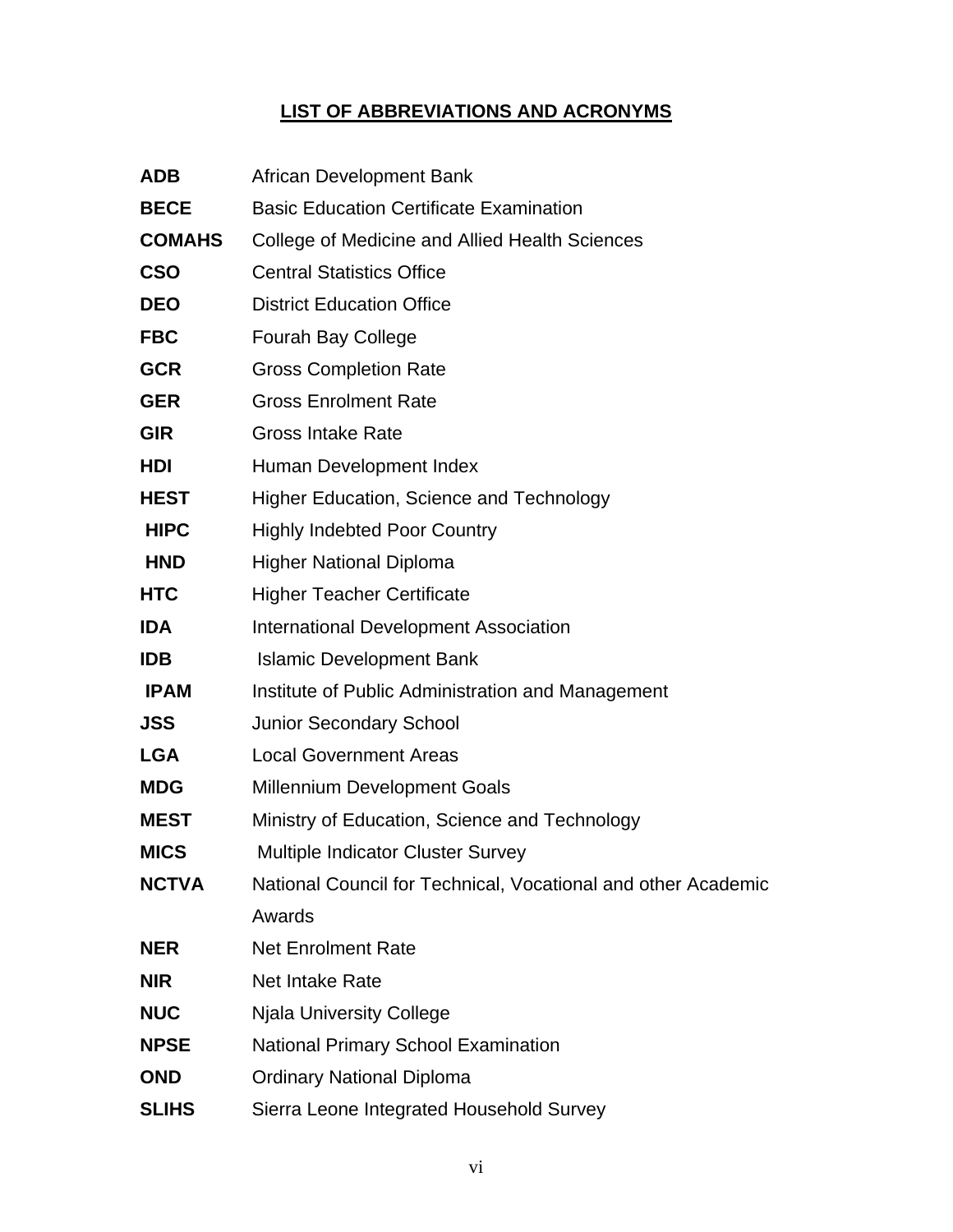- **SRN** State Registered Nurse
- **SSS** Senior Secondary School
- **TC** Teacher Certificate
- **UBE** Universal Basic Education
- **UIS** UNESCO Institute of Statistics
- **UNESCO** United Nations Educational Scientific and Cultural Organisations
- **UNICEF** United Nations Children's Educational Fund
- **WAEC** West African Examinations Council
- **WASSCE** West African Senior School Certificate Examination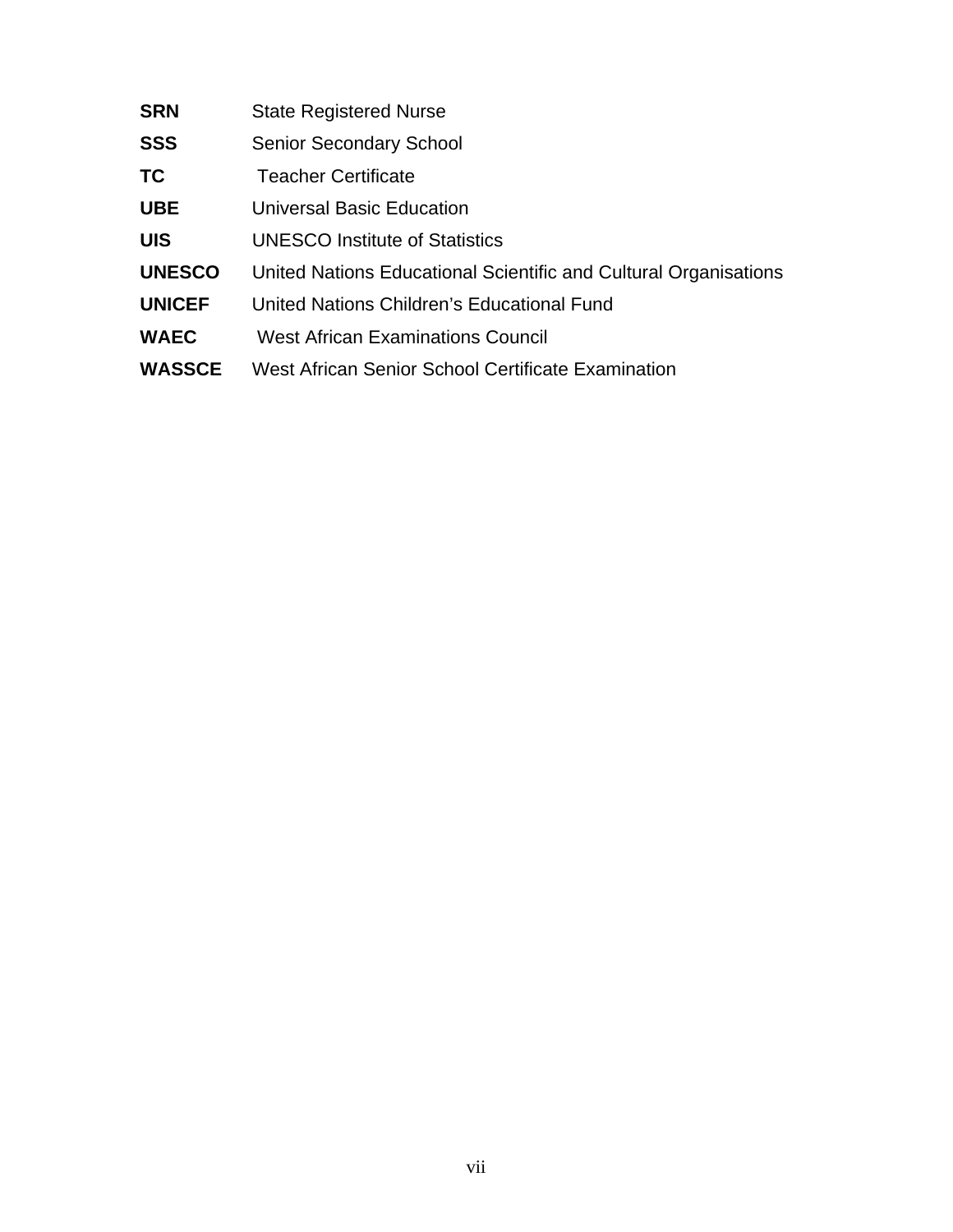#### **EXECUTIVE SUMMARY**

Sierra Leone's 2004 Census took place almost two decades after the previous one of 1985. Separating the two censuses was a vicious civil conflict that lasted just over a decade and destroyed not only a significant percentage of the then existing infrastructure but brought the nation and its people to its knees. During the conflict, it appears that educational institutions were targeted and many schools and colleges were severely damaged or completely destroyed. A significant percentage of those who committed the most atrocious acts and who burnt down schools were school-age youths. By their acts those youths pronounced their disenchantment with all that schools represented. The message to the nation was clear.

With the end of the conflict in 2001 came much soul searching and vigorous action in the field of education. New legislations were enacted starting from 2001, new bodies were instituted and new institutions established and constructed. The enthusiasm at the centre was contagious, the fever seemingly spread to every corner of Sierra Leone and an education pandemic started. Data from the Ministry of Education, Science and Technology indicated rocketing enrolments at all levels and the number of primary schools in the country appeared to grow daily.

The 2004 Census provides an opportunity to capture information on literacy and all levels of education and to confirm the explosion in enrolment suggested by data from the Ministry of Education Science and Technology. The Census attempts to obtain the needed information with just 3 questions/items:

- (1) School attendance, that is, whether the person:
	- (a) has never attended school
	- (b) was still at school, and
	- (c) had left school
- (2) Educational Attainment, that is, the highest level attained
	- (a) none
	- (b) kindergarten
	- (c) primary
	- (b) Junior secondary
	- (c) Senior secondary
	- (d) Vocational/Commercial, etc
- (3) Literacy, in terms of whether the respondent can read and write in any language

Not unexpectedly the normal census data collection and treatment problems were encountered and these have impacted to some extent on the analysis that has been possible. For example, the data collected does not allow an estimation of enrolment at the post school level and hence made computation of the Education Index based on the census data alone impossible. The Education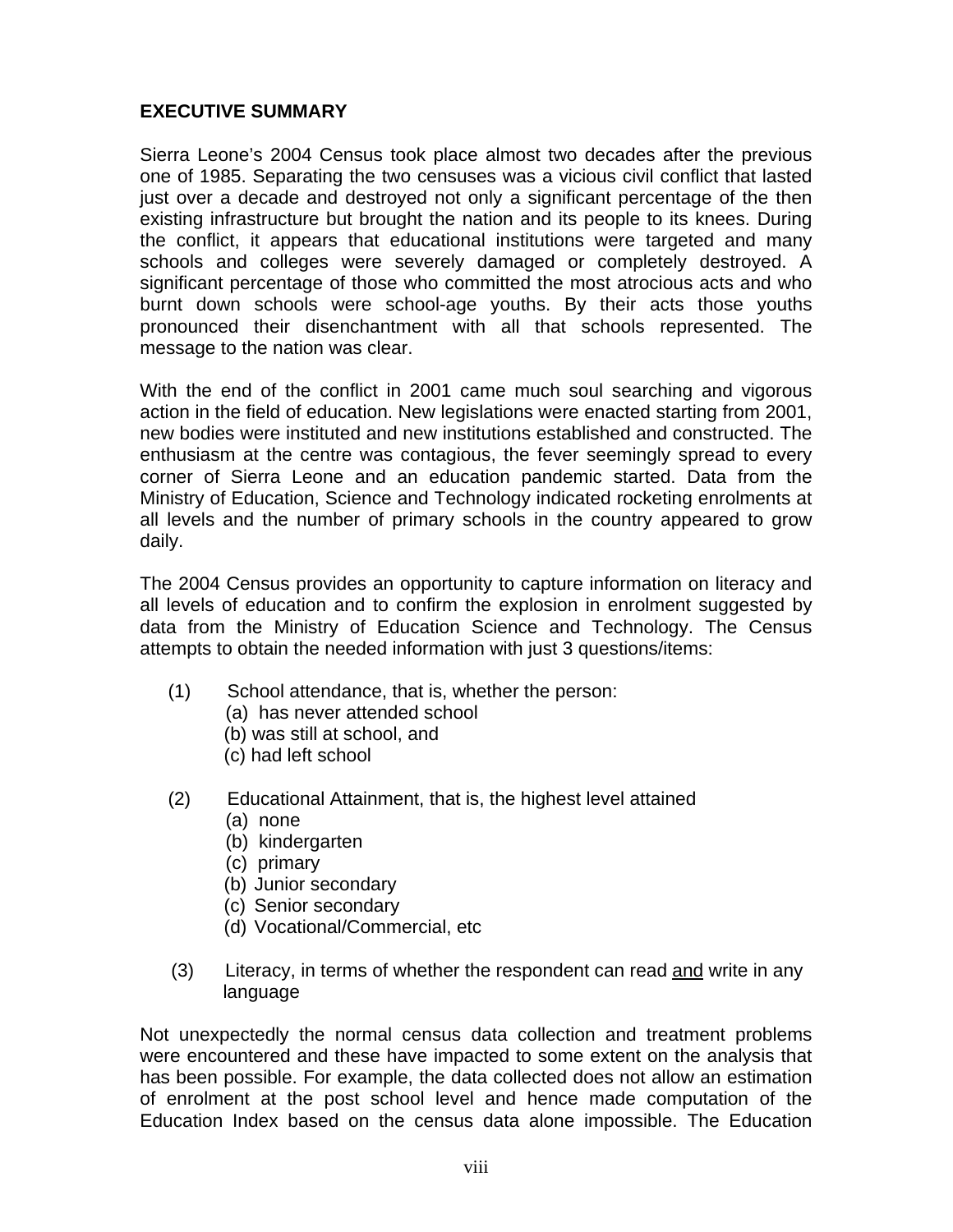Index is important because it is used in computing the Human Development Index (HDI) which has been used in the past to categorise Sierra Leone as the 'least developed country'. Further, the questions asked for education mainly referred to the past rather than the situation at the time of the census itself. This necessitated a number of assumptions. Finally, no firm decision appeared to have been taken at the onset of the exercise as to whether smoothed or unsmoothed data was to be used for generating the data tables and/or for analysis purposes. This has the potential of creating a number of problems in interpreting reports written by different individuals who would arbitrarily and independently decide whether to use smoothed or unsmoothed data or a mixture of the two and may not indicate the position adopted in the report.

Notwithstanding the issues highlighted, a detailed analysis of the data collected on education was carried out for the purpose of this report and the main findings are presented below.

#### **FINDINGS**

#### *Literacy*

- ◊ The literacy rate for Sierra Leone (i.e. for 10 year olds and above) is 39%.
- ◊ At 63.9%, the 12 to 14 year olds have a higher literacy rate than all other education age ranges
- $\Diamond$  At less than 14%, the 65 year olds and above have the lowest literacy rate
- ◊ The younger age ranges possess significantly higher literacy rates than the older i.e. the gender difference in literacy rate is decreasing.
- ◊ The literacy rate of men is higher than that for women nationally and by region. The national literacy rate for men is 49% whilst that for women is 29%.
- ◊ The difference in literacy rates between males and females increases with age
- ◊ LGAs differ significantly in literacy rates
- ◊ The literacy rate for the Urban Western Area and Bo Town at 68% and 64% respectively, are higher than that of all other Local Government Areas (LGAs)
- ◊ At 21%, Koinadugu district has the lowest literacy rate of all LGAs
- ◊ The male and female literacy rates of Urban Western Area, 76% and 60% respectively, are higher than that of all other LGAs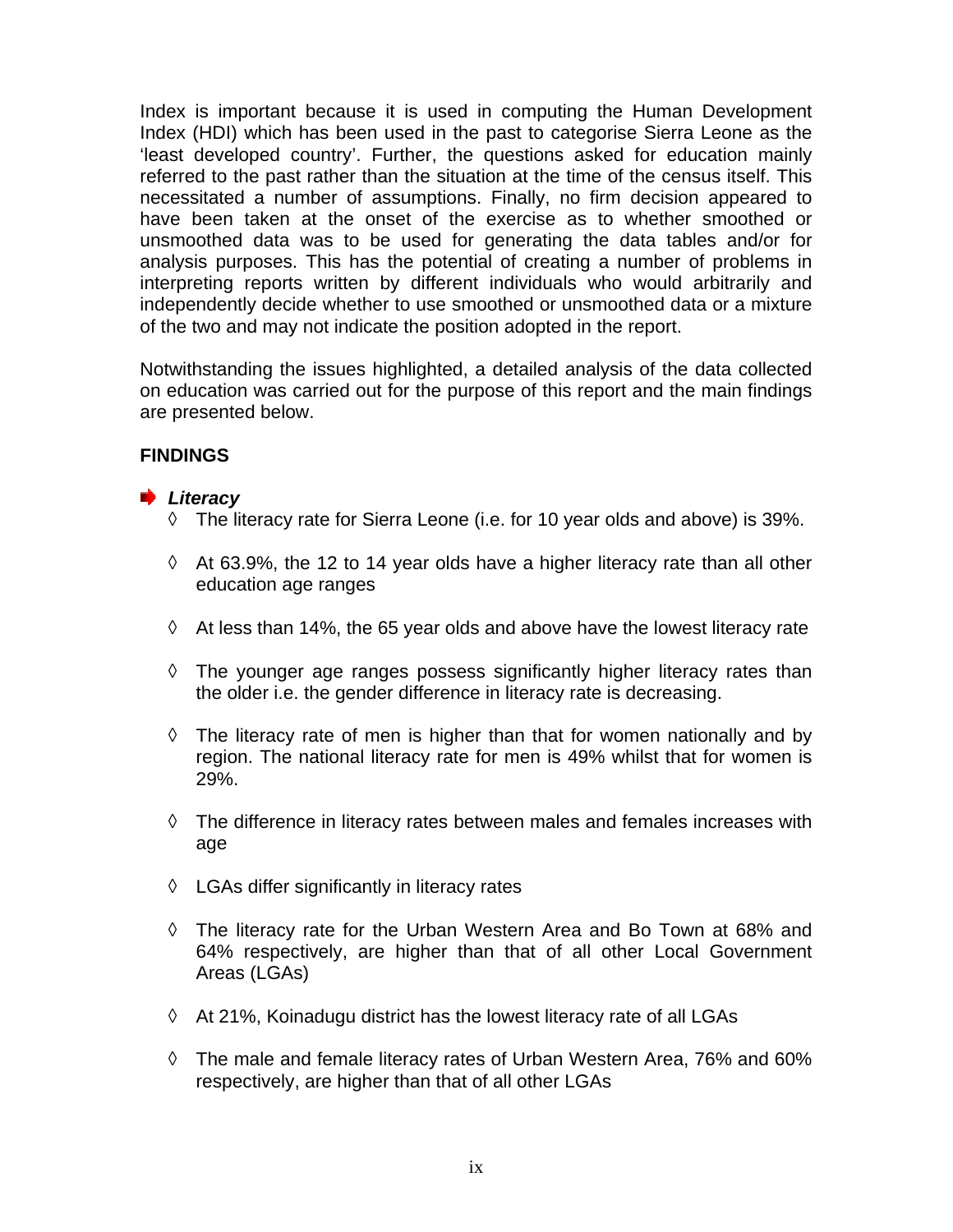- ◊ Such is the advantage of the Western Area over the other regions that the literacy rate of women in the Western Area is higher than even that of men in all other regions
- ◊ At 13% and 14% respectively, the female literacy rates of Kenema district, excluding Kenema Town, and Koinadugu district are the lowest in the whole of Sierra Leone
- $\Diamond$  The analysis suggests an urban rural difference in literacy rates with the more urban areas having significantly higher literacy rates than the more rural areas
- ◊ The analysis suggests that the literacy rate will continue to increase in the coming years
- ◊ The analysis suggests that access to education is contributing significantly to increasing the literacy rate

#### *School Attendance*

- ◊ 40% of Sierra Leoneans aged 6 to 29 years have never attended school / received formal education whereas 29% of 6 to 11 year olds have never attended school
- ◊ At 79%, the school attendance rate is highest for 11 year olds
- ◊ 6 to 29 year old school attendance is higher for Makeni Town (64.6%) and Bo Town (64.2%) than for all LGAs
- ◊ 6 to 29 year old school attendance is lower for Koinadugu district (31.2%) than for all other districts
- ◊ Percentage school attendance in all main towns is higher than for Freetown (Urban Western Area)
- $\Diamond$  The analysis suggests an urban rural divide in school attendance with percentage school attendance being significantly greater in the more urban areas than the more rural areas
- ◊ Whilst only 33 % of males aged 6 to 29 years have never attended school, the figure for females is 47%. The respective figures for 6 to 11 year olds are 29% and 30%
- ◊ The male female difference in school attendance is lowest for the younger age ranges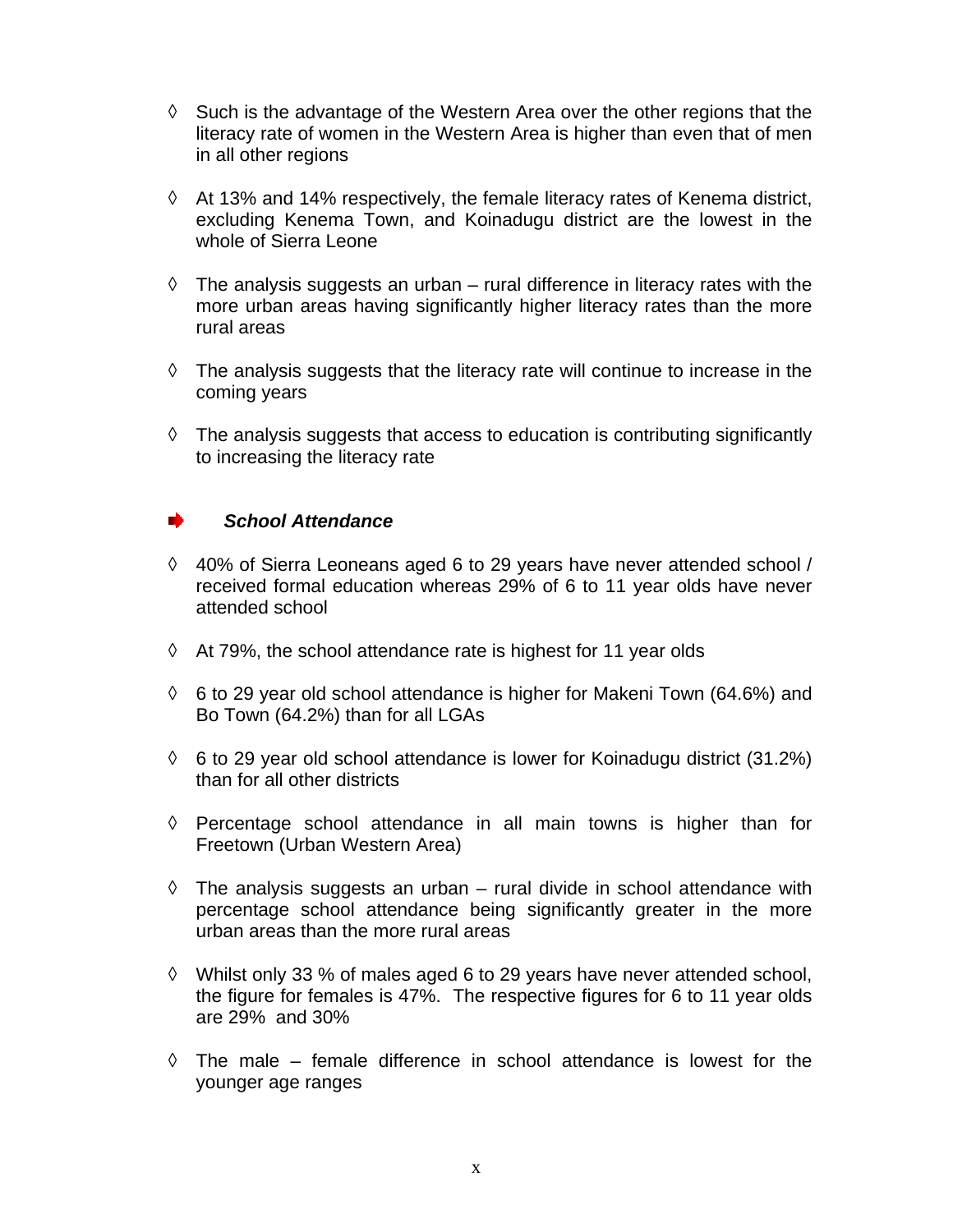- ◊ School attendance rates for the sexes differ significantly across the LGAs
- ◊ Male (6 to 29 year olds) school attendance rate is highest for Makeni Town (72%) and lowest for Koinadugu district (38%)
- ◊ Female (6 to 29 year olds) school attendance rate is highest for Bonthe Town (61%) and lowest for Koinadugu district (26%)
- ◊ At approximately 21%, the Western Area had the lowest percentage of 6 to 29 year olds that have never attended school of all regions
- ◊ The region with the highest percentage of 6 to 29 year olds that have never attended school was the Northern Region with an alarming 50%
- ◊ The younger age ranges have higher percentage school attendance the older age ranges
- ◊ The analysis suggests an encouraging picture of future school attendance assuming a continued commitment of government to increasing access to education

#### *Kindergarten*

◊ Approximately 84,979 respondents reported kindergarten as the highest level of education completed

#### **Primary School Enrolment**

- $\Diamond$  Approximately 823,435 five year olds and above were enrolled in primary school in 2003/04, 384,515 of whom were females
- $\Diamond$  Enrolment at primary school has more than doubled since the last census of 1985 which gave a primary enrolment figure of 316,158
- ◊ 53% of the 6 year olds and above at the primary level were males whilst 47% were females i.e. approximately 10 girls for every 11 boys in primary school
- ◊ Approximately 6% of the primary school population were 5 year olds in 2003/04
- ◊ 33% of all pupils enrolled in primary schools in 2003/04 were above 11 years of age
- ◊ Only 23% of pupils in Class 1 in 2003/04 were of the official school entry age of 6 years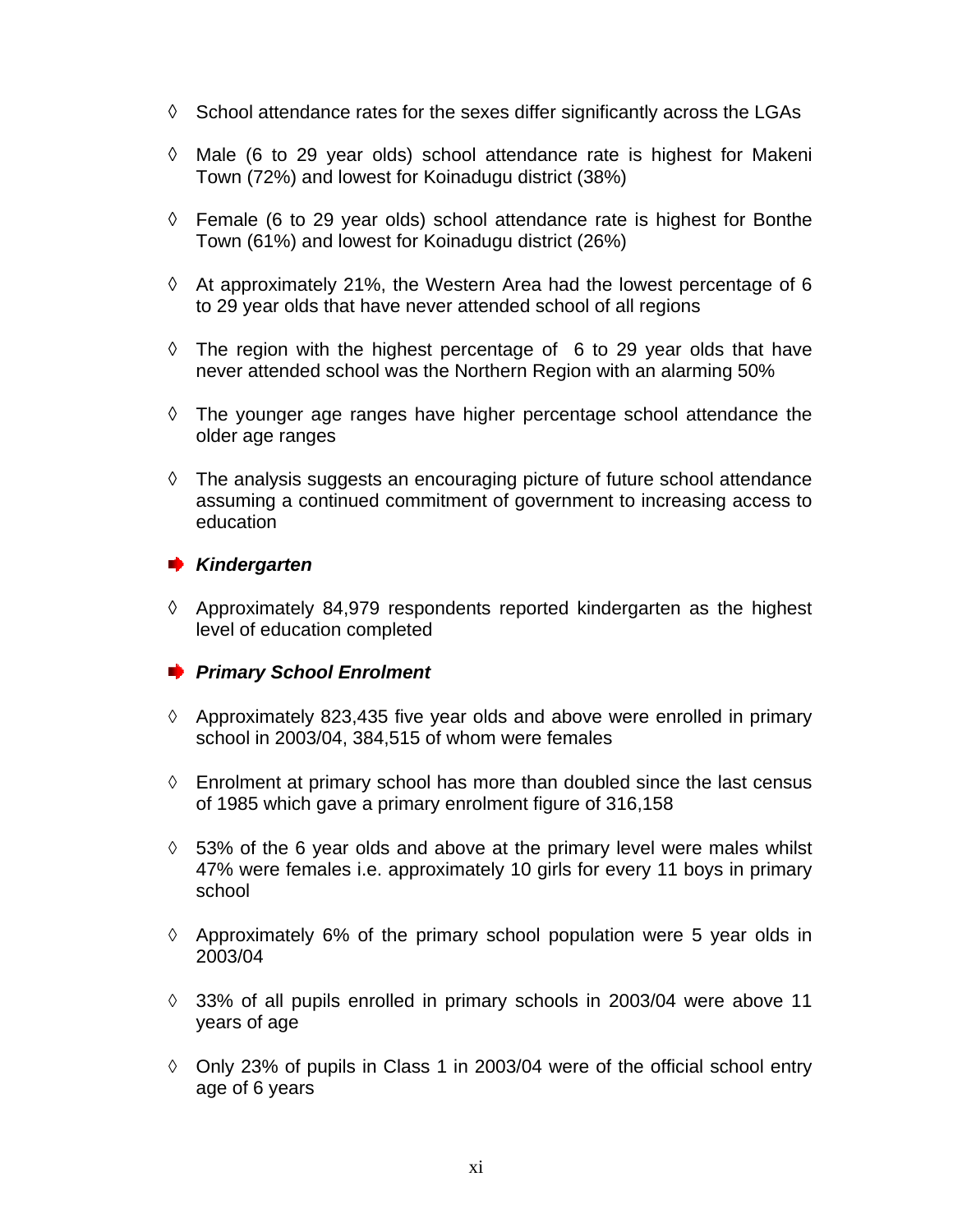- ◊ Only in Class 1 were pupils of the official age greater than 20%
- ◊ In Class 5, pupils of the official age formed only 8% of the total Class 5 enrolment
- ◊ Approximately 79% of pupils in Class 6 in 2004 were over 11 years of age
- ◊ The Net Intake and Gross Intake Rates (NIR and GIR) for Class 1 in 2003/04 were 29% and 128% respectively
- ◊ The NIR and GIR for girls were 29% and 130% respectively and that for boys were 28% and 126% respectively
- $\Diamond$  Class 1 contains some under-aged children but even more over-aged
- ◊ The primary school Gross Enrolment Rate (GER) in 2004 was 104%
- ◊ The GER for girls was 98% and that for boys was 110%
- ◊ The primary school Net Enrolment Rate in 2004 was 64%
- $\lozenge$  The NER for girls was 63% and that for boys was 65%
- $\Diamond$  At 81% and 137% respectively, Makeni Town had the highest NER and GER of all LGAs
- ◊ At 39% and 65% respectively, Koinadugu district had the lowest NER and GER of all LGAs
- ◊ At 77% and 116% respectively, the Western Area had the highest NER and GER respectively of all regions
- ◊ The Northern Region had the lowest NER and GER at 57% and 94% respectively
- ◊ At 83% and 80%, Makeni Town had the highest male and female NER respectively of all LGAs
- ◊ Makeni Town also had the highest male and female GERs of all LGAs at 143% and 132% respectively
- $\Diamond$  Koinadugu district had the lowest NER and GER of both sexes for all LGAs: NER – 41% (male) and 38% (female); GER – 71% (male) and 59% (female)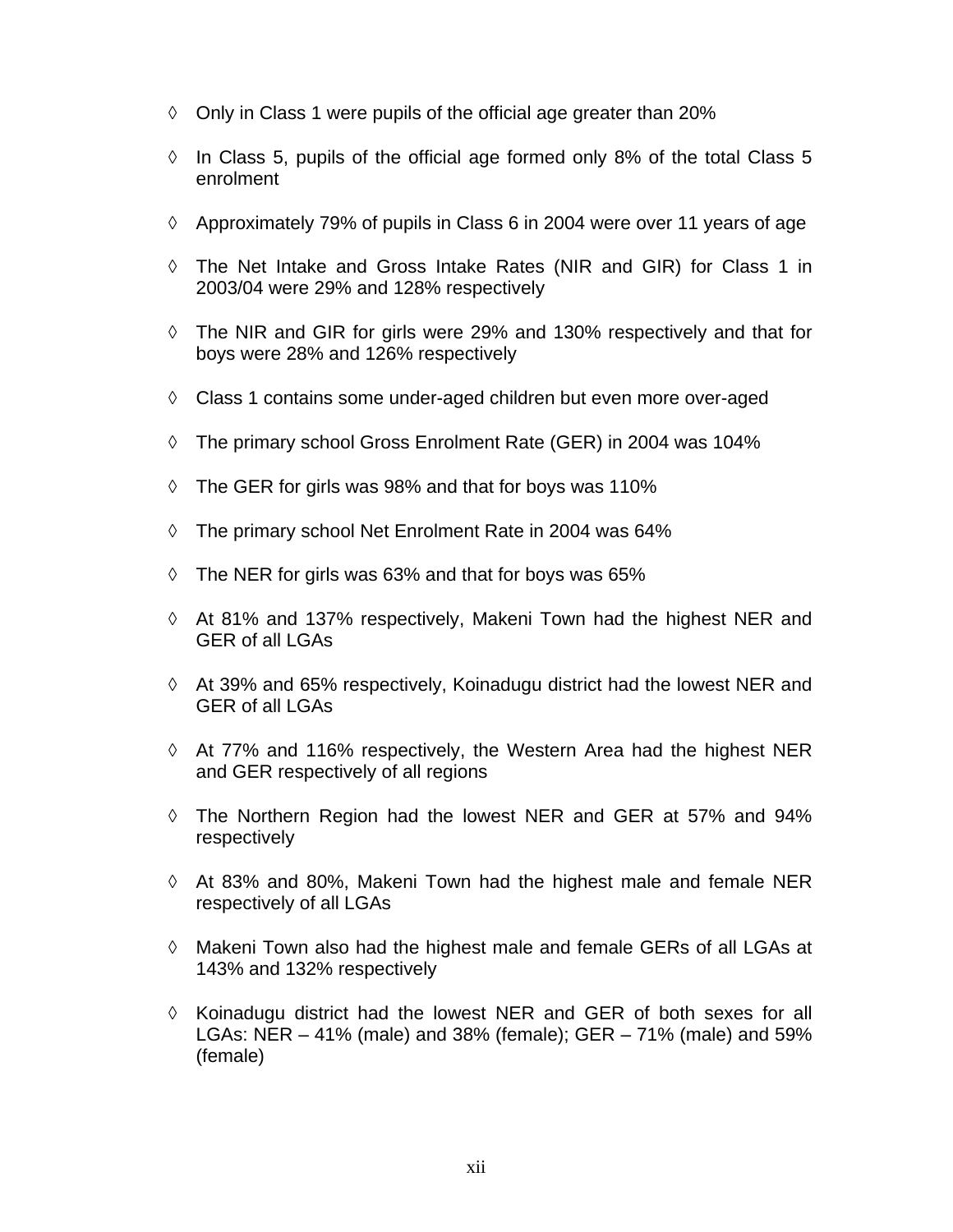- ◊ The Western Area had the highest NER and GER of both sexes for all regions: NER – 78% (male) and 76% (female); GER – 120% (male) and 113% (female)
- ◊ The Northern Region had the lowest NER and GER of both sexes for all regions: NER – 60% (male) and 55% (female); GER – 102% (male) and 84% (female)
- ◊ No LGA or region had a gender parity index below 0.89
- ◊ LGAs with primary level NER gender indices of 1 and above were Kailahun district, Koidu Town, Bonthe LG District, excluding Bonthe Town, Moyamba district and Pujehun district
- ◊ LGAs with primary level GER gender indices of 1 and above were Bonthe LG District, excluding Bonthe Town, and Pujehun district
- $\Diamond$  The analysis indicated a Gross Completion Rate (GCR) of approximately 56% for the primary level
- ◊ At approximately 64%, the GCR for males was significantly higher than the 48% for females
- ◊ There are significant differences between the GCRs of the LGAs and the regions
- ◊ The GCR for Bonthe Town was an astonishing 155%
- ◊ Bonthe Town also had the highest male and female primary GCRs of all LGAs at 181% and 136% respectively
- ◊ At approximately 23%, Koinadugu district had the lowest GCR of all LGAs
- ◊ Koinadugu district also had the lowest male and female primary GCRs of all LGAs at 29% and 18% respectively
- ◊ The more urban LGAs have higher GCRs than the more rural
- ◊ At approximately 88%, the Western Area had the highest GCR of all regions
- ◊ The Northern Region had the lowest GCR (39%) of all regions
- ◊ The difference between the parity indices for the GIR and the GCR suggest that fewer girls than boys starting primary schooling at Class 1 go on to complete Class 6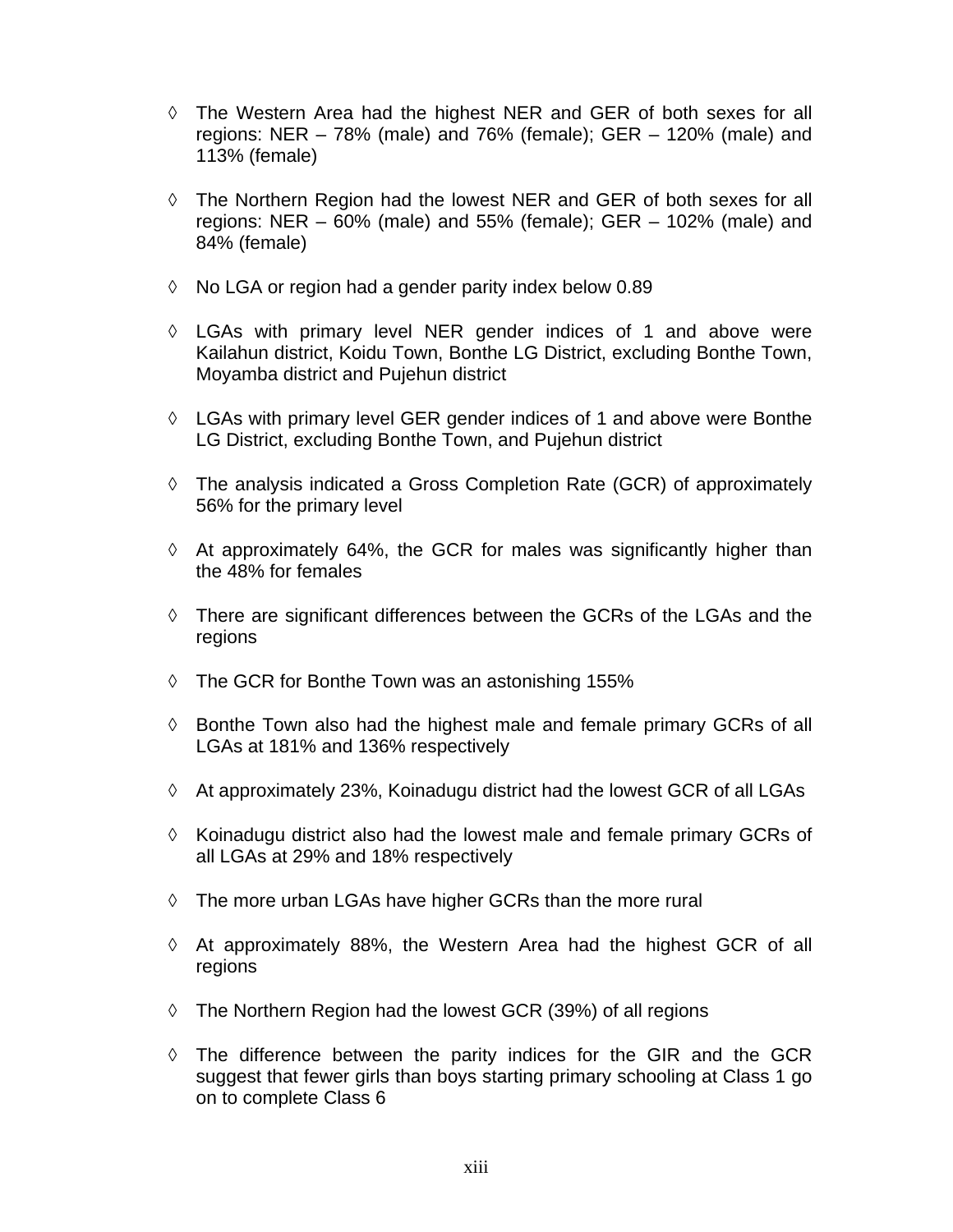- ◊ Should the trend of pupils entering Class 1 in 2003/04 be maintained and those entering be retained until Class 6 then by 2008/09 Sierra Leone would have achieved a 1:1 ratio in terms of enrolment of boys and girls at the primary level assuming that pupils entering primary school above Class 1 are relatively close in terms of proportion of boys and girls
- ◊ Sierra Leone is faced with a very stiff challenge if it is to meet its national and Millennium Development Goal (MDG) target of a Primary Completion Rate of 100% by 2015

#### *Junior Secondary Enrolment*

- ◊ Enrolment in Junior Secondary Schools (JSS) in 2003/04 totalled 143,407 approximately consisting of 87,787 males and 55,620 females
- ◊ At approximately 50,000, Urban Western Area (Freetown) had a higher JSS population than all other LGAs and all regions except the Western Area where it is found
- ◊ With approximately 427 students, Bonthe Town had a lower JSS enrolment than all other LGAs
- ◊ There were significantly more boys than girls enrolled in every LGA and every region in 2003/04
- ◊ The gender parity indices for numbers enrolled in JSS were still larger for the Eastern Region (1.9) and the Northern Region (2.0) than for the Western Area (1.2) in 2003/04 notwithstanding the provision of free JSS education for girls in the former regions
- ◊ The great majority of students (approximately 76%) in JSS in 2003/04 were over-aged
- ◊ Only 21% of those in JSS in 2003/04 were in the official age range of 12 to 14 years
- ◊ The JSS GER in 2003/04 was 41%
- ◊ The GER for girls was 32% and that for boys was 49%
- ◊ The JSS NER in 2003/04 was 12%
- ◊ The NER for girls was 11% and that for boys was 13%
- ◊ At 29% Urban Western Area had the highest NER of all LGAs
- ◊ At 86% Bo Town had the highest GER of all LGAs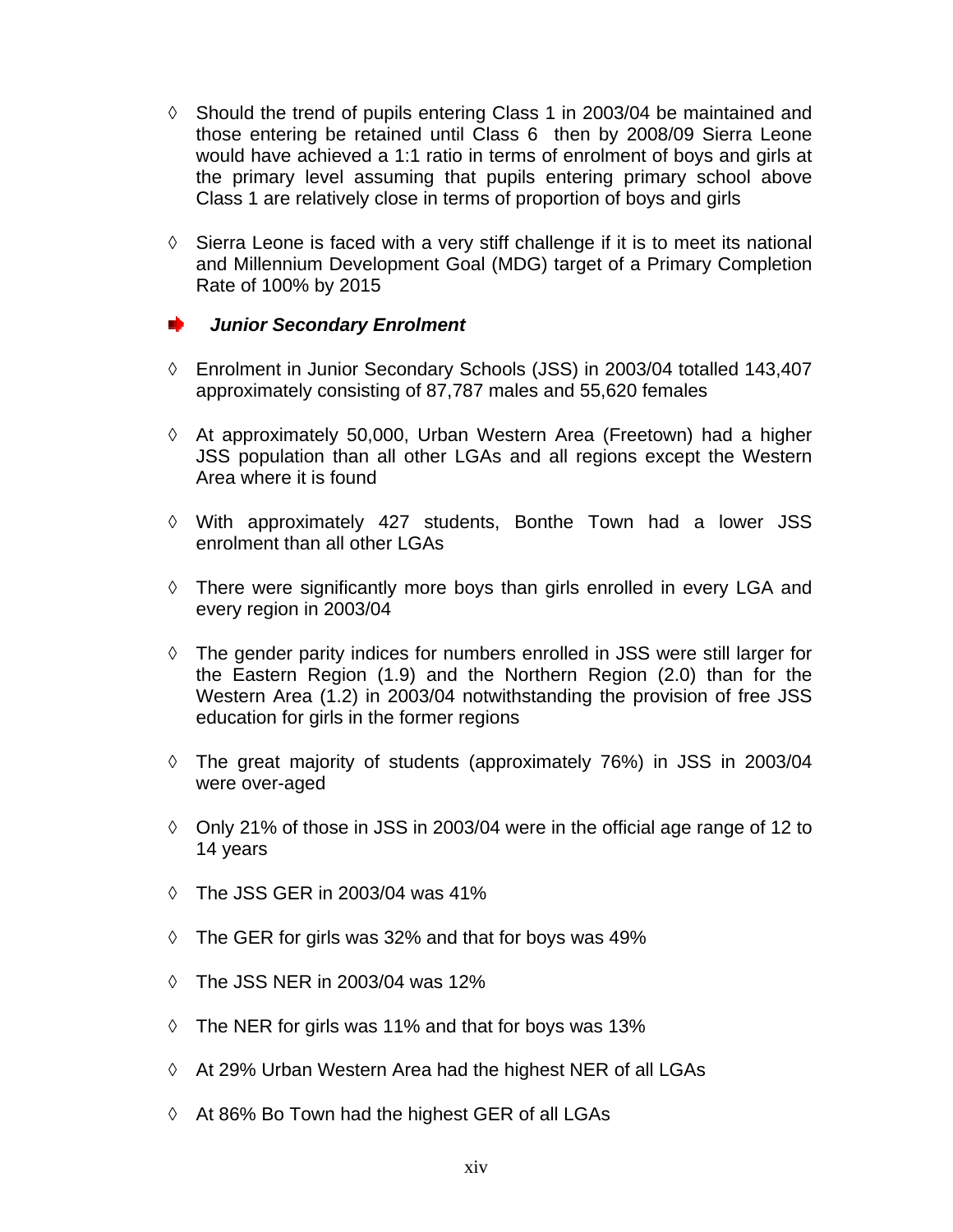- ◊ At 3% and 13% respectively, Koinadugu district had the lowest NER and GER of all LGAs
- ◊ At 27% and 78% respectively, the Western Area had the highest NER and GER respectively of all regions
- ◊ The Northern Region had the lowest NER and GER at 6% and 25% respectively
- ◊ At 31% and 27%, Urban Western Area (Freetown) had the highest male and female NER respectively of all LGAs, only Bo Town had an equal female NER
- ◊ Bo Town also had the highest male GERs of all LGAs at 107% and Urban Western Area had the highest female GER at 71%
- ◊ Koinadugu district had the lowest NER and GER of the sexes for all LGAs in terms of:  $NER - 4%$  (male);  $GER - 16%$  (male) and 9% (female). Kono LG District, excluding Koidu Town had the lowest female NER at 2%
- o The Western Area had the highest NER and GER of both sexes for all regions: NER – 29% (male) and 25% (female); GER – 90% (male) and 67% (female)
- o The Northern Region had the lowest NER and GER of both sexes for all regions: NER  $-$  8% (male) and 5% (female); GER  $-$  32% (male) and 17% (female)
- ◊ No LGA or region had a gender parity index above 0.88
- ◊ The LGAs with the highest JSS NER gender index were Bo LG District, excluding Bo Town and Urban Western Area (Freetown) at 0.88
- ◊ The LGA with the lowest NER gender index was Kambia district at 0.53
- $\Diamond$  The parity indices for the NER tend to be greater than those for the GER suggesting, amongst other things, that over-aged girls are fewer in JSS than over-aged boys

#### **Senior Secondary Enrolment**

- ◊ According to the Census, enrolment at SSS was approximately 65,141 in 2003/04 of whom 22,483 were girls and 42,658 were boys
- $\Diamond$  At 33,865 Urban Western Area (Freetown) had a higher SSS population than all other LGAs and all regions except the Western Area where it is found.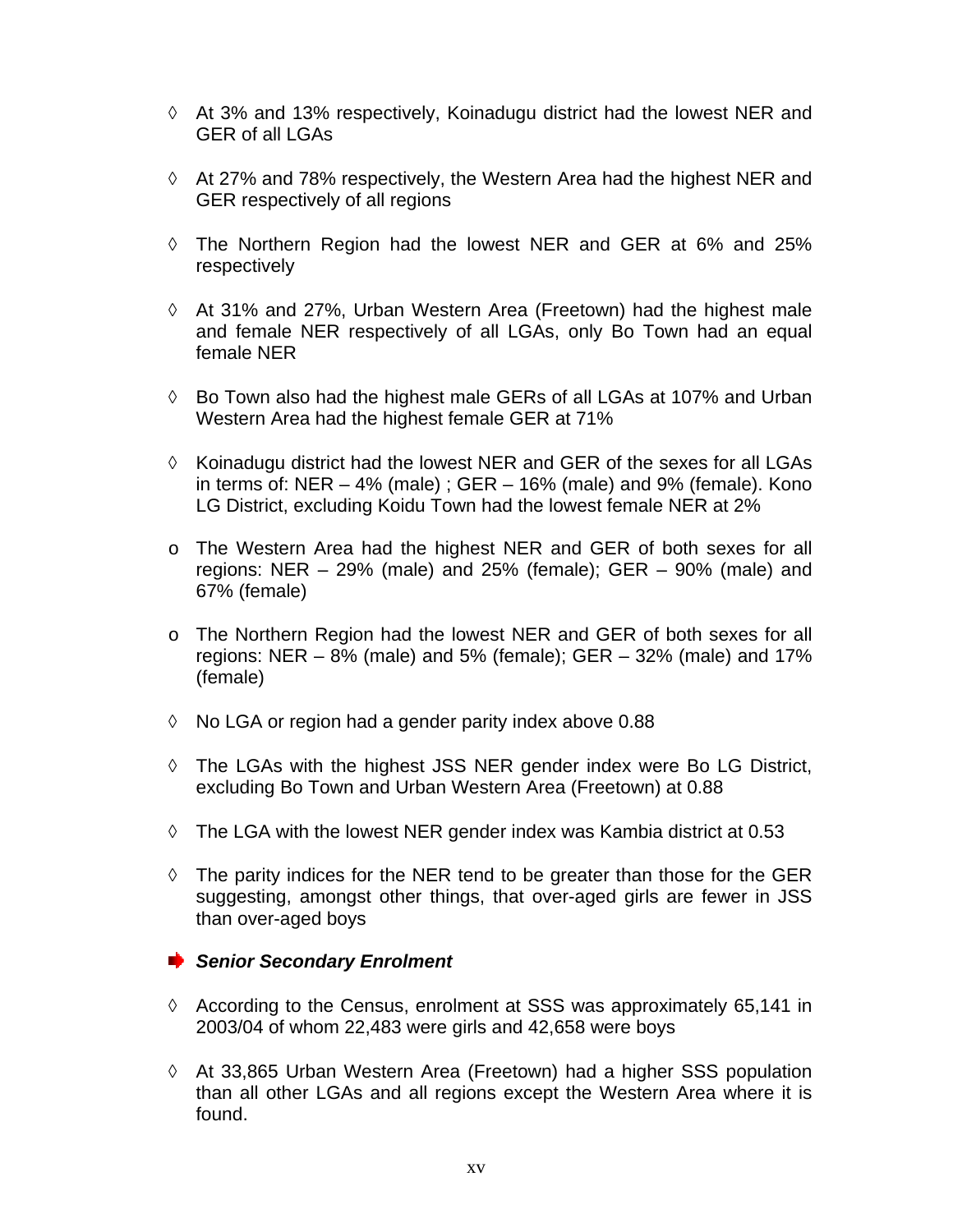- $\Diamond$  More than 50% of all students enrolled in SSS were to be found in Urban Western Area (Freetown)
- ◊ With 181 students, Bonthe Town had a lower SSS enrolment than all other LGAs
- ◊ There were significantly more boys than girls enrolled in every LGA and every region in 2003/04
- ◊ The gender parity indices for numbers enrolled in SSS were still larger for the Eastern Region (2.8) and the Northern Region (2.5) than for the Western Area (1.6) in 2003/04 notwithstanding the provision of free JSS education for girls in the former regions
- ◊ The great majority of students (approximately 77%) in SSS in 2003/04 were over-aged
- ◊ Only 18% of those in SSS in 2003/04 were in the official age range of 12 to 14 years
- ◊ The SSS GER in 2003/04 was 22%
- ◊ The GER for girls was 14% and that for boys was 30%
- ◊ The SSS NER in 2003/04 was 6%
- ◊ The NER for girls was 5% and that for boys was 6%
- ◊ At 17% Urban Western Area (Freetown) had the highest NER of all LGAs
- ◊ At 58% Urban Western Area (Freetown) also had the highest GER of all LGAs
- ◊ Koinadugu, Moyamba, Tonkolili, Bombali, excluding Makeni Town, Kono, excluding Koidu Town, Kenema, excluding Kenema Town all had very low SSS NERs of only 1%
- ◊ Kono district, excluding Koidu Town had the lowest SSS GER of all LGAs at 3%
- ◊ At 15% and 53% respectively, the Western Area had the highest NER and GER respectively of all regions
- ◊ The Northern Region had the lowest NER and GER at 2% and 10% respectively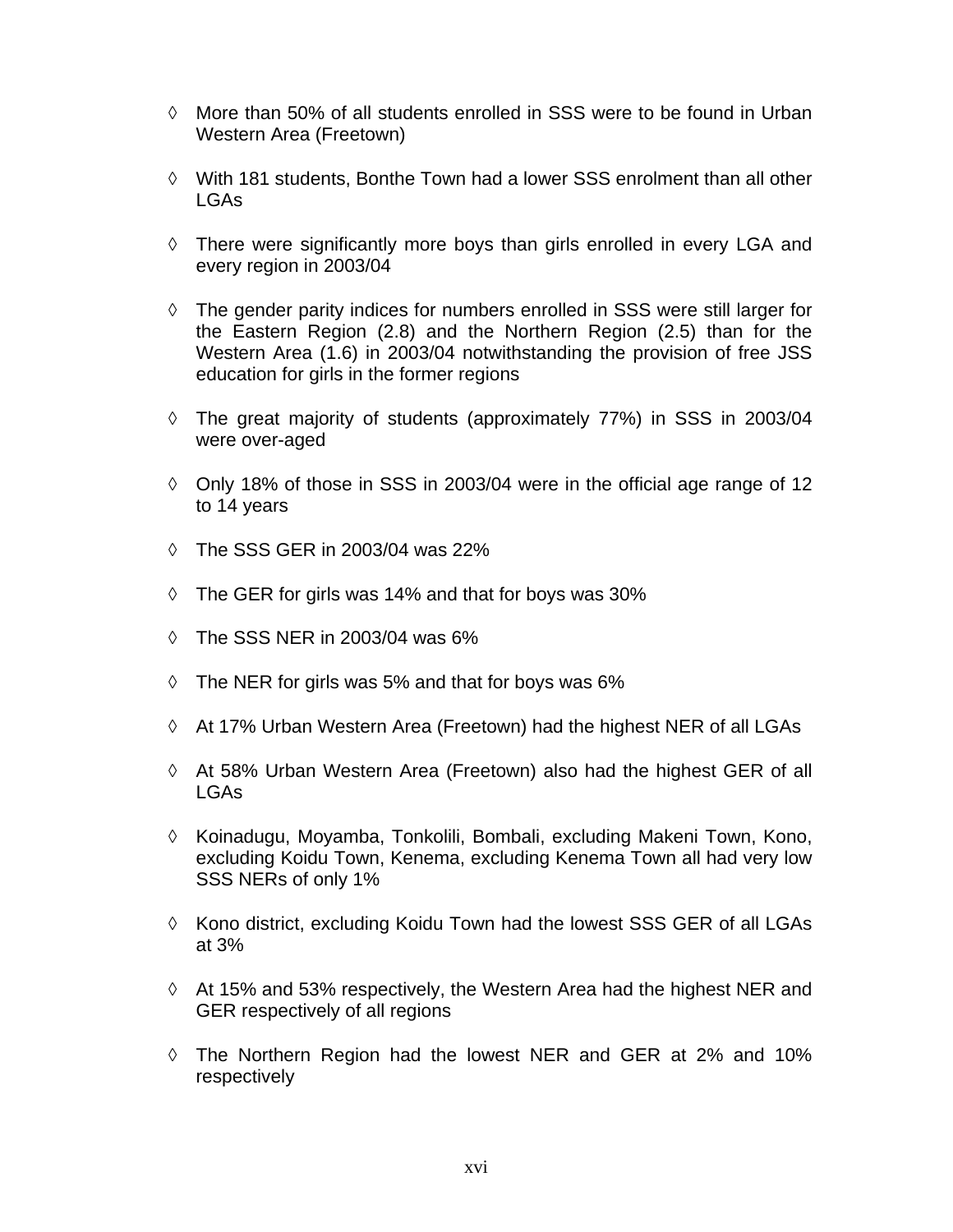- ◊ At 18% and 15%, Urban Western Area (Freetown) had the highest male and female NER respectively of all LGAs
- ◊ Urban Western Area (Freetown) also had the highest male and female GERs of all LGAs at 73% and 44%, respectively
- ◊ Females attending SSS in Kono district out of Koidu Town are so small in number that the computed NER for females in the district approximate to 0%
- $\Diamond$  13 out of 19 LGAs have male and female SSS NER of 4% and below
- $\Diamond$  Kono district had the lowest SSS male and female GERs than all LGAs at 5% and 2% respectively
- ◊ The Western Area had the highest NER and GER of both sexes for all regions: NER – 17% (male) and 14% (female); GER – 67% (male) and 40% (female)
- ◊ The Northern Region had the lowest NER and GER of both sexes for all regions: NER  $-2\%$  (male) and 1% (female); GER  $-7\%$  (male) and 3% (female)
- ◊ No LGA or region had a gender parity index above 0.84
- ◊ The LGAs with the highest SSS NER gender index was Urban Western Area at 0.84
- ◊ The LGA with the lowest NER and GER gender indices was Kambia district at 0.26 and 0.20 respectively
- ◊ The parity indices for the NER tend to be greater than those for the GER suggesting, amongst other things, that over-aged girls are fewer in SSS than over-aged boys
- $\Diamond$  The analysis clearly indicates that individuals living in towns are at an advantage relative to those in more rural areas in terms of access to SSSs
- ◊ The large LGA, regional and gender disparities in accessing SSS as indicated by the NERs and GERs are causes for concern as they have potentially serious implications for national development.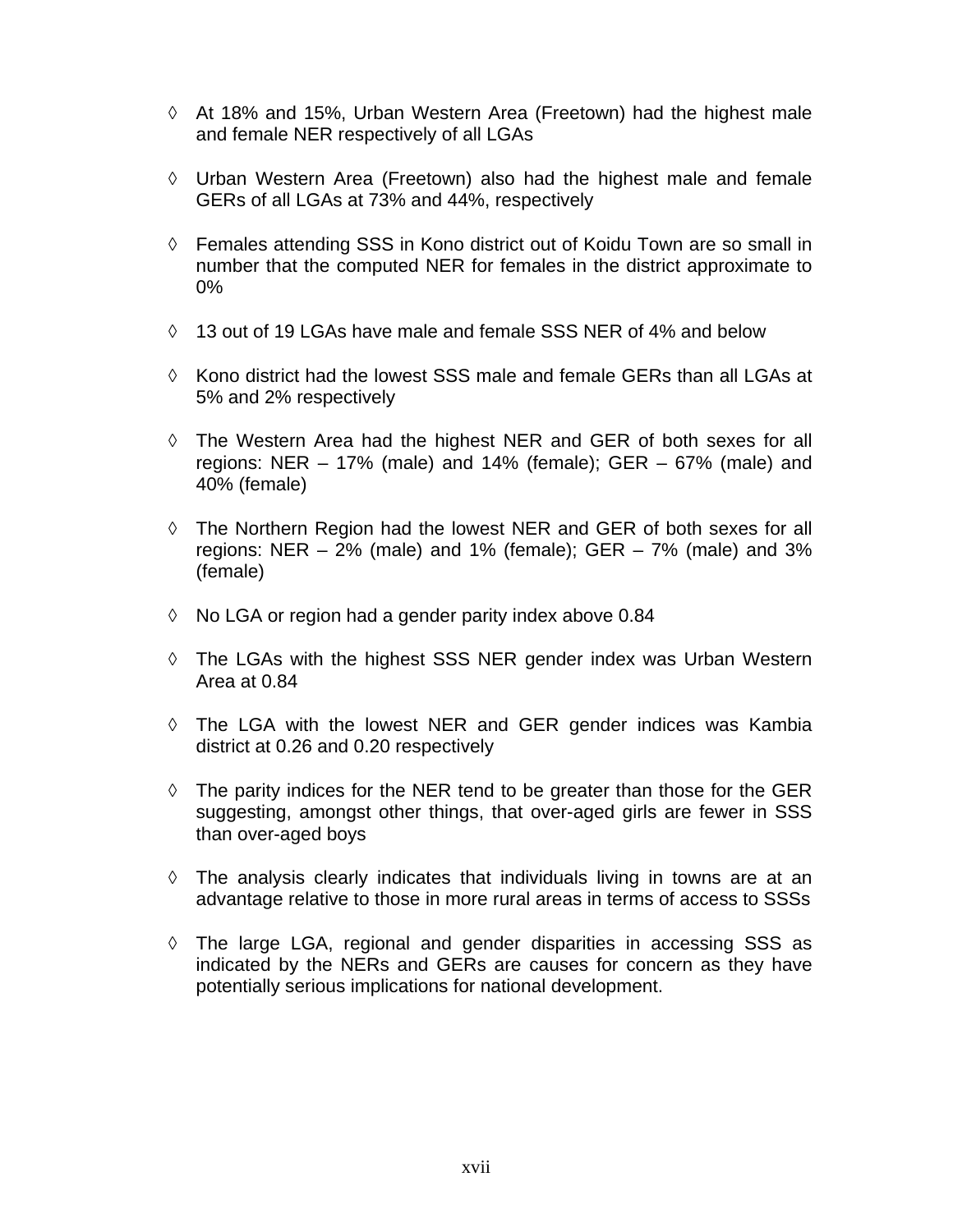#### *Combined School Level Enrolment*

- ◊ 74% of all those at school are in primary school
- ◊ Less than 6% of those in school are in SSS
- ◊ School level education in Sierra Leone is very pyramidal. JSS enrolment in 2004 was 17% of primary enrolment and SSS enrolment was 8% of the same
- ◊ Both the NER and GER decrease significantly in moving from the primary to the junior secondary and then to the senior secondary levels

| Level                   | <b>Net Enrolment</b><br><b>Ratio (NER)</b> | <b>Gross Enrolment</b><br><b>Ratio (GER)</b> |
|-------------------------|--------------------------------------------|----------------------------------------------|
| Primary                 | 64%                                        | 104%                                         |
| <b>Junior Secondary</b> | 12%                                        | 34%                                          |
| <b>Senior Secondary</b> | 6%                                         | 22%                                          |

- ◊ The differences in the NERs and GERs of the different levels of schooling are large and worrying for all LGAs with values for the SSS level being extremely small relative those for the primary level
- $\Diamond$  The difference in male and female enrolment at school level is least for the primary and highest for the SSS level
- ◊ The retention rate for girls across the different school levels is much less than that for boys i.e. fewer girls than boys stay on to the SSS level
- *Vocational / Commercial Enrolment*
- $\Diamond$  5,818 respondents still pursuing educational programmes reported vocational / commercial courses below OND level as the highest level of education completed
- ◊ Another 1,694 still pursuing educational programmes reported completing courses above the OND but below the HND level
- ◊ More females (64%) than males (36%) still pursuing educational courses reported completing vocational / commercial programmes nationwide
- ◊ 46% of all respondents still in education and reporting completion of vocational / commercial courses below HND level were from the Western Area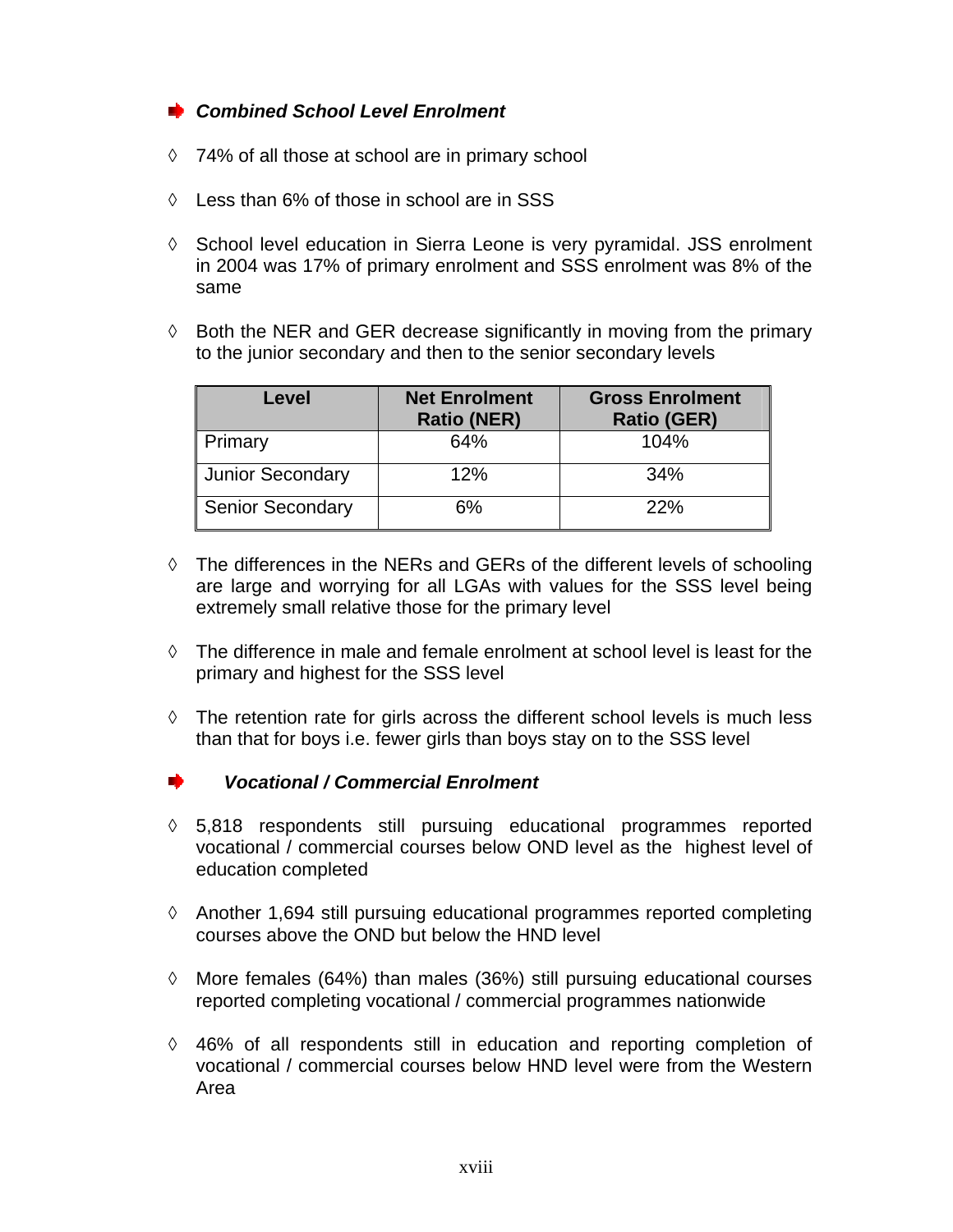- ◊ 57,083 reported completing courses up to the level above but were not pursuing educational programmes in 2004
- ◊ Overall 64,595 individuals (1.3% of the national population) reported completion of vocational / commercial programmes up to HND level as their highest level completed. 41% of these individuals are to be found in the Western Area

#### *Teacher Training (TC and HTC) Enrolment*

- ◊ 4,920 respondents, still pursuing educational programmes, gave the Teachers Certificate and the Higher Teachers' Certificate as the highest level of education completed by 2004
- $\lozenge$  3,167 (64%) of the above respondents were male and 1,753 (36%) were females
- ◊ 20,156 respondents gave the TC/HTC as the highest level completed but were not pursuing educational programmes in 2004
- ◊ Overall, 25,076 individuals (0.5% of the national population) gave TC/HTC as the highest level completed. 33% of these were in the Western Area

#### – ⊾ *Technical Training (OND and HND) Enrolment*

- ◊ Respondents still in education reporting OND and HND courses as the highest level of education completed by 2004 numbered 1,694
- $\lozenge$  1,207 (71%) of the above were male and 487 (29%) were female
- ◊ Technical training is still largely male dominated
- $\Diamond$  A total of 6,995 individuals (0.1% of the national population) gave technical training up to HND level as the highest level completed. 64% of these individuals were from the Western Area
- ◊ The relatively small number of trained and qualified technicians available has serious implications for the development of the nation

#### *Trained Nurses*

- ◊ 658 individuals still pursuing educational programmes reported completing courses leading to nursing qualifications up to the State Registered Nurse (SRN) level by 2004
- $\lozenge$  164 (25%) of the above were males but the great majority 494 (75%) were females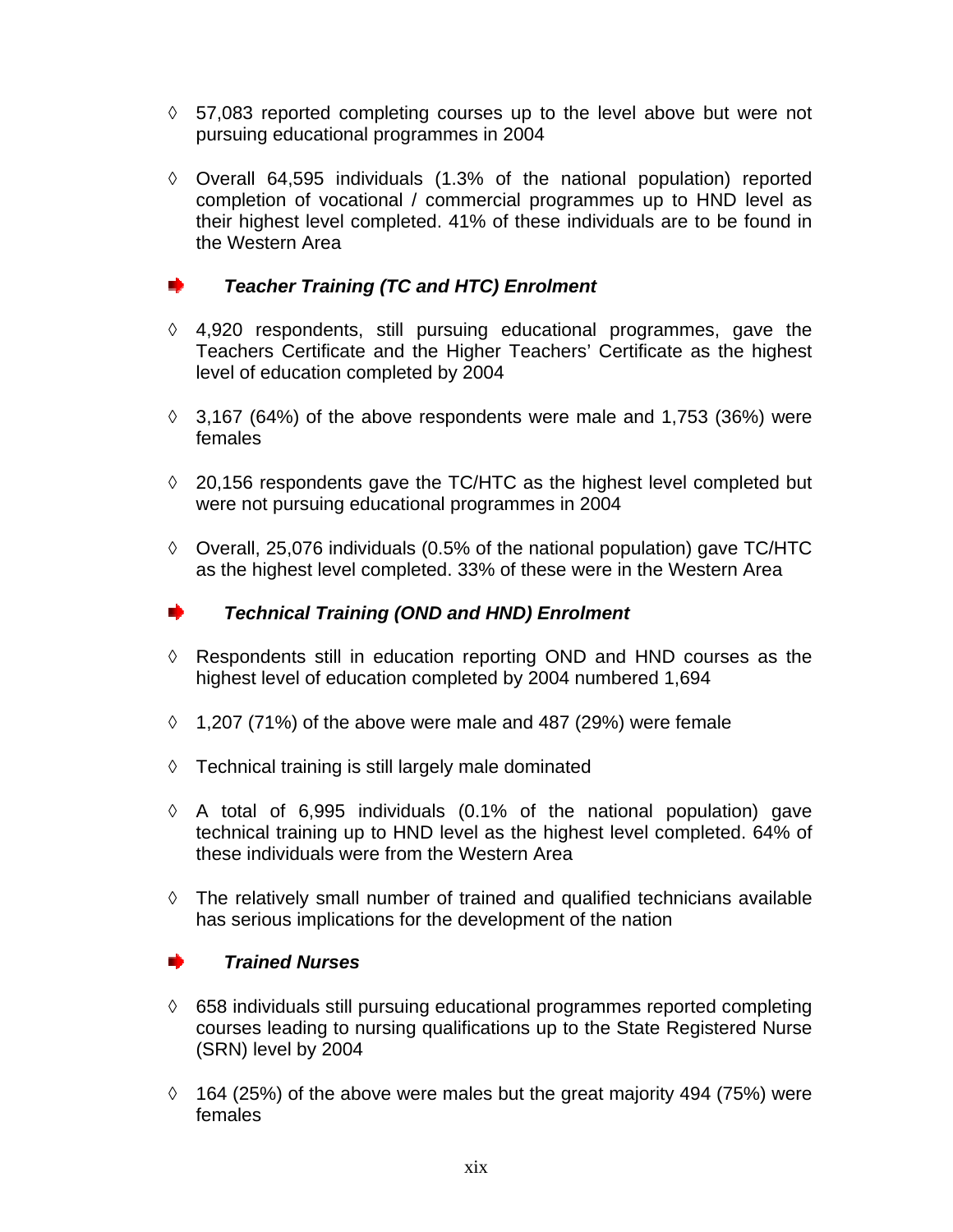- ◊ Nursing is a female dominated profession in Sierra Leone
- ◊ 2,409 individuals not pursuing educational programmes in 2004 reported completion of nurses training up to SRN level as their highest level of education completed
- ◊ Overall, 3,067 individuals (0.06% of the national population) gave nurses training up to SRN level as the highest level of education completed. 50% of these individuals were found in the Western Area.
- $\Diamond$  The very small number of trained nurses in some of the LGAs should be a matter for national concern

#### *Tertiary Education*

- $\Diamond$  6,068 respondents still pursuing educational programmes reported completion of tertiary level / university courses up to post-graduate level by 2004. 4,362 (74%) were male and 1,706 (28%) were females
- $\lozenge$  3,106 (51%) of the above had completed certificate and diploma courses, 2,614 (43%) had completed first degree courses and 348 (6%) had completed post-graduate courses
- $\Diamond$  25,099 individuals reported completing of tertiary/university level courses up to post graduate level were not pursuing any educational programmes in 2004
- ◊ Overall 31,167 individuals (0.6%) gave completion of tertiary/university level courses up to post graduate level as the highest level they had completed. 70% of these individuals were to be found in the Western Area
- ◊ Reported first degree completers correspond to 0.3% of the population
- ◊ Reported post-graduate courses/programmes completers corresponded to 0.1% of the population

#### *Post-Secondary Education*

| <b>TC/HTC</b> | Tech<br><b>OND+HND</b> | <b>Nursing</b><br>(Up to<br>SRN) | <b>Tertiary</b><br><b>Cert/Dip</b> | <b>Tertiary</b><br>1st<br><b>Degree</b> | <b>Tertiary</b><br><b>Post</b><br>Grad | All<br><b>Tertiary</b> |
|---------------|------------------------|----------------------------------|------------------------------------|-----------------------------------------|----------------------------------------|------------------------|
| 26%           | 7%                     | 3%                               | 14%                                | 14%                                     | 4%                                     | 32%                    |
| 25,076        | 6,995                  | 3,067                            | 13,333                             | 13,658                                  | 4,176                                  | 31,167                 |

◊ Most individuals with post-secondary qualifications possess a TC or HTC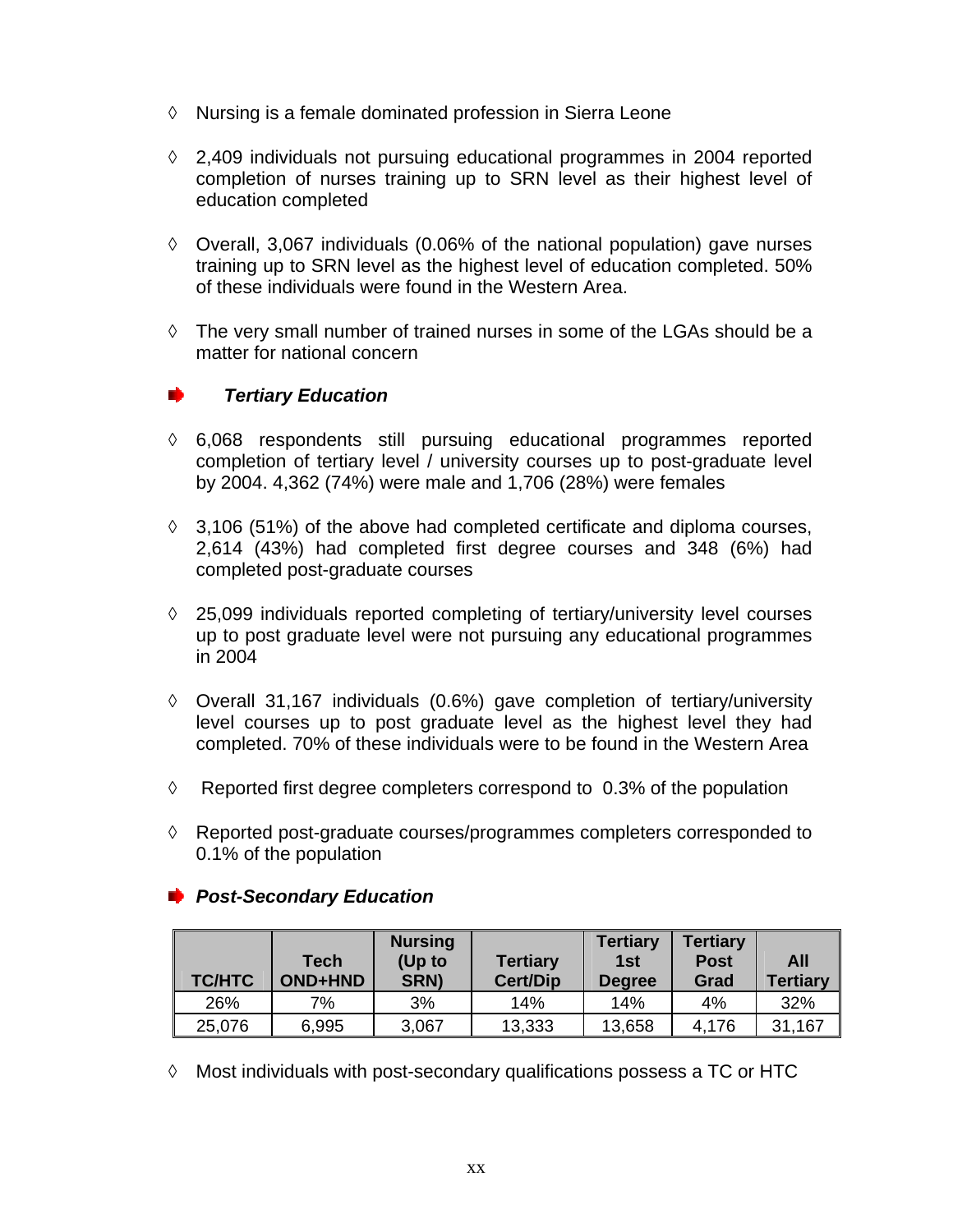- ◊ Individuals with first degrees are only less numerous than those with TC and/or HTC
- ◊ Trained and qualified nurses up to SRN level constitute only 3% of those with post-secondary qualifications in the population

#### *All Levels of Education*

- ◊ More than 24.6% of the population gave pre-primary and/or primary education as the highest level of education completed in 2004
- ◊ More than 35% of the population gave school level education as the highest level of education completed
- $\Diamond$  Less than 3% of the population gave post-school education as the highest level of education completed
- ◊ There were significantly more students in 2004 than in 1985

| Prim                | <b>JSS</b> | SSS     | Voc/Comm | <b>Techs</b> | <b>SRN</b> | TC/HTC | <b>Tertiarv</b> | Other       |
|---------------------|------------|---------|----------|--------------|------------|--------|-----------------|-------------|
| ⊢1.224.204丨318.269丨 |            | 207.228 | 62.901   | 6,995        | 3.067      | 25.076 | 31.167          | Ⅰ 3.097.964 |
| 24.60%              | 6.39%      | 4.16%   | .26%     | 0.14%        | 0.06%      | 0.50%  | 0.63%           | 62.25%      |

The overall picture of education painted by the census is one of ongoing progress and improvement but with a tremendous amount of work still to be done to improve quality at all levels, to improve net enrolment and completion rates, to make education less pyramidal and minimise academic elitism and to provide quality vocational / commercial education for the hundreds of thousands whose education may otherwise end at the junior secondary level in the future. The challenges are huge but invigorating.

| <b>Census</b> | <b>Primary</b> | <b>Secondary</b> |
|---------------|----------------|------------------|
| Yr. 2004      | 823,435        | 208,548          |
| Yr. 1985      | 316.158        | 98.016           |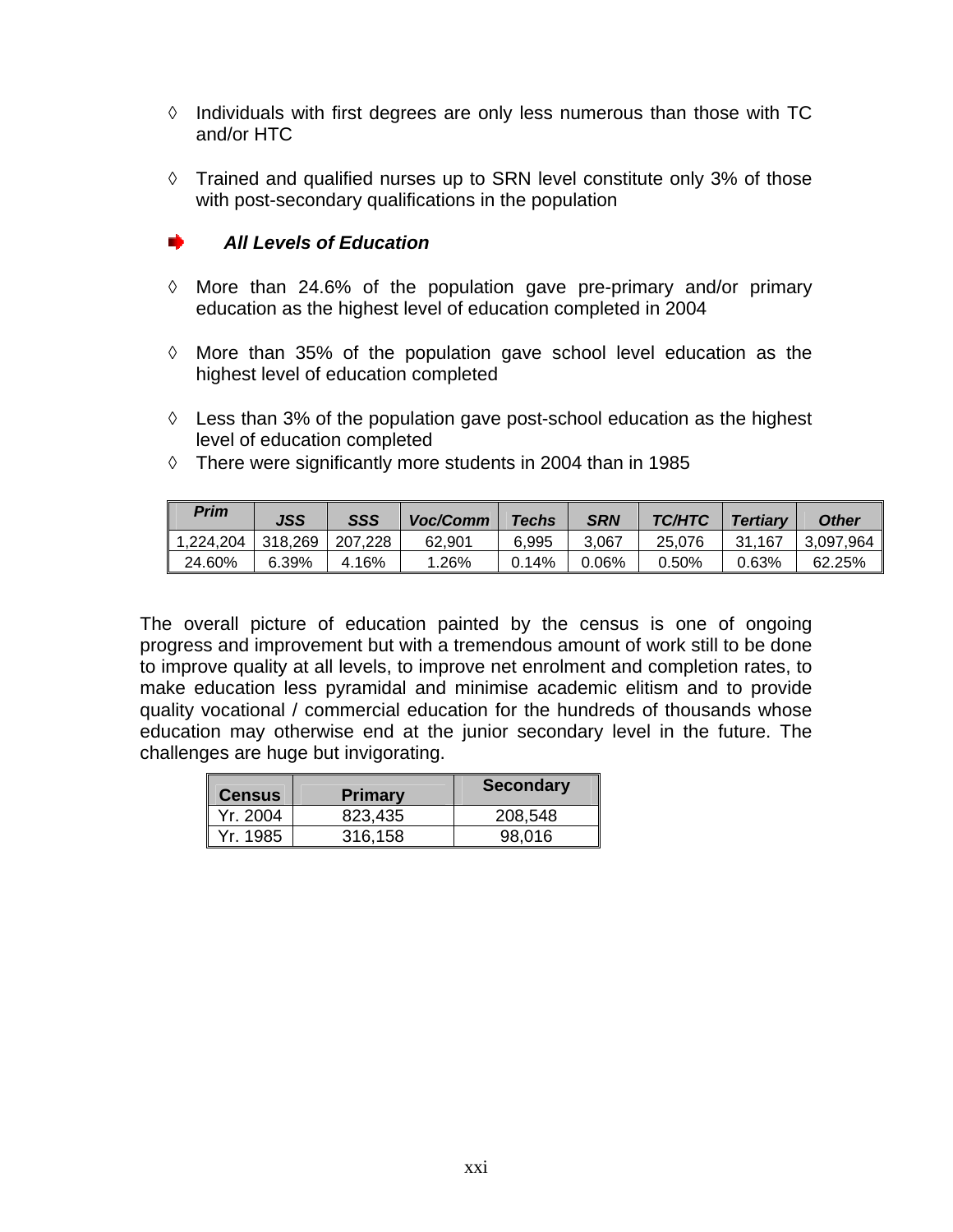#### **SIERRA LEONE 2004 CENSUS**

#### **EDUCATION AND LITERACY**

#### **SECTION I**

#### **1. INTRODUCTION**

#### *1.1 Education and Literacy*

The traditional definition of literacy is the acquisition of knowledge and skills to read, write and understand numbers. Education on the other hand is much broader as it involves literacy, knowledge of basic science, civic education, occupational skills, and a set of healthy values and attitudes which enable people to cope with problems of life. The interconnectedness of education and literacy is indicated by the fact that education is acquired by becoming literate i.e. the acquisition of literacy involves the acquisition of education.

Education and literacy have featured in national censuses since 1931. The census of 1963 featured an item on literacy that asked, "Can this person read and write any language?" The 1974 Census item was along the same lines. Because it has proven to be particularly difficult to probe, the tendency has been to infer literacy from levels of school attendance and educational attainment. This practice continued in the 1985 census in which there was no direct item on literacy. Instead education was probed with just two questions:

- (2) School attendance, that is, whether the person:
	- (a) had never attended school
	- (b) was still at school, and
	- (c) had left school
- (3) Educational Attainment, that is, the highest level attained
	- (a) primary
	- (b) secondary, and
	- (c) post-secondary

The 2004 census is an improvement on the 1985 census in that it includes a question on literacy unlike the 1985 census, i.e.: Can the person read and write, in any language?

The adequacy of this question for determining whether or not an individual is literate is open to debate. Can someone who has memorised part of the alphabet or recognise a familiar word and sign his/her name only be categorised as literate? Some may respond – "Yes. If the definition so allows." This matter is discussed further later. The relevance of the debate to this report is that the literacy figures presented should truly indicate the literacy situation of the country.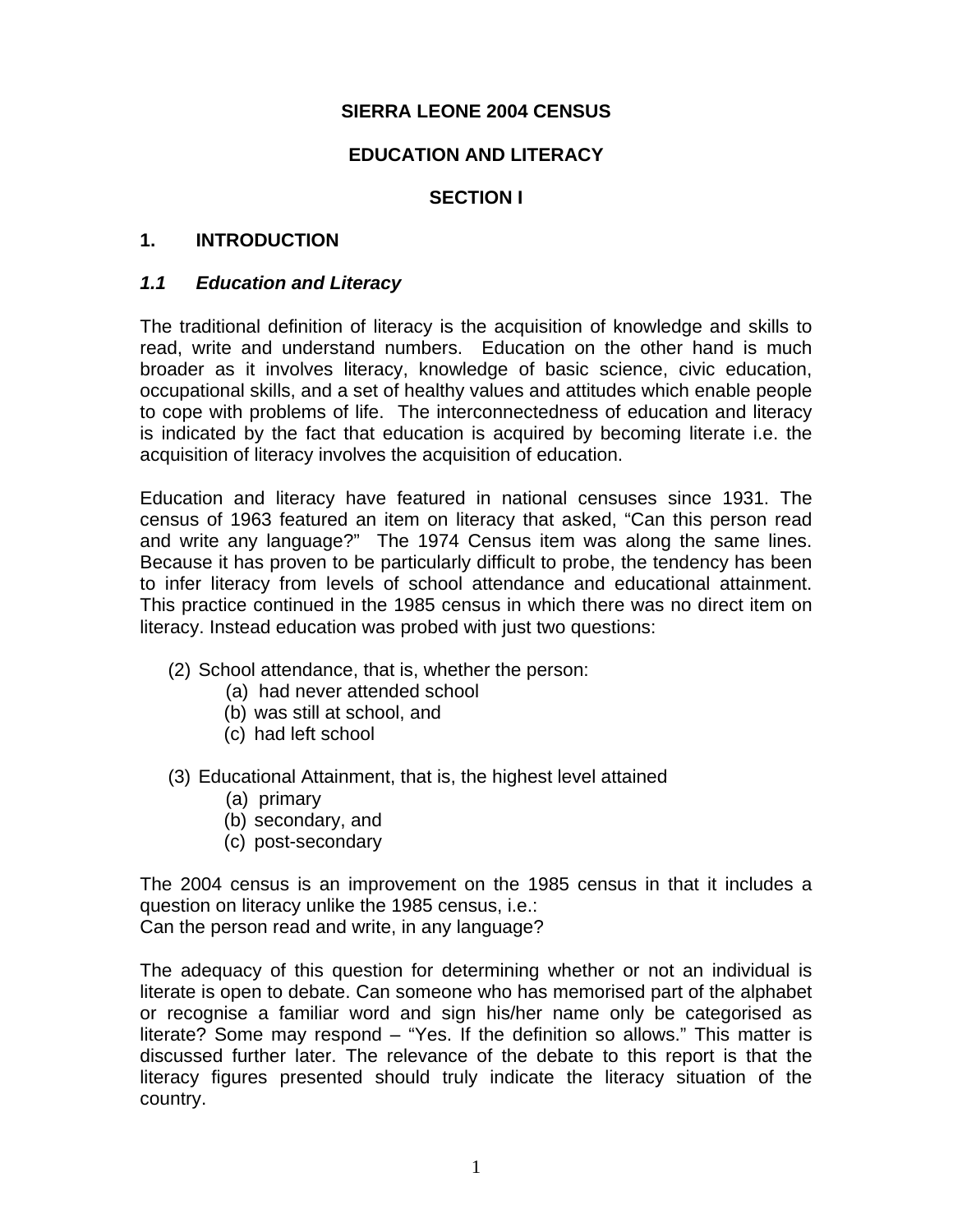Like the 1985 census however, the 2004 edition probed education largely in terms of institution based formal education. It is only possible to adduce that the "vocational/commercial" response to the question on the highest level of education attained could be referring to both formal and non-formal situations/institutions. The uncertainty of the non-formal situation is not made easier by the "other" responses as they could refer to situations/institutions that are both formal and non-formal.

The timing of the census, the nature of the items and the manner in which the education items were presented by the enumerators have all impacted on the responses and the analysis as will be indicated later.

#### *1.2. The Schooling System Context*

The analysis that follows should be viewed within the context of a 6-3-3-4 system of education which aims at making education of quality accessible to as many as possible and which has the structure depicted pictorially below.

| <b>Structure of the Sierra Leone Education System</b> |                  |                                                                                                                                                                                                        |                                |              |                                   |  |  |
|-------------------------------------------------------|------------------|--------------------------------------------------------------------------------------------------------------------------------------------------------------------------------------------------------|--------------------------------|--------------|-----------------------------------|--|--|
|                                                       |                  | Postgraduate Degree                                                                                                                                                                                    |                                |              |                                   |  |  |
| Official<br>Age <sup>1</sup>                          | <b>Class</b>     | Undergraduate Degree                                                                                                                                                                                   | Teacher<br>Training<br>College | Polytechnics | Tech/Voc Institute<br>(TVI)       |  |  |
| 17                                                    | SSS 3            |                                                                                                                                                                                                        |                                |              | Tech/Voc Center                   |  |  |
| 16                                                    | SSS <sub>2</sub> | Senior Secondary School<br>(SSS)                                                                                                                                                                       |                                |              | $(TVC)^2$                         |  |  |
| 1.5                                                   | SSS1             |                                                                                                                                                                                                        |                                |              |                                   |  |  |
| 14                                                    | JSS <sub>3</sub> |                                                                                                                                                                                                        |                                |              |                                   |  |  |
| 13                                                    | JSS <sub>2</sub> | Junior Secondary School (JSS)                                                                                                                                                                          |                                |              | Community Edu<br>Center-A (CEC-A) |  |  |
| 12                                                    | JSS <sub>1</sub> |                                                                                                                                                                                                        |                                |              |                                   |  |  |
| 11                                                    | P 6              |                                                                                                                                                                                                        |                                |              |                                   |  |  |
| 10                                                    | P 5              |                                                                                                                                                                                                        |                                |              |                                   |  |  |
| 9                                                     | P 4              | Primary                                                                                                                                                                                                |                                |              | Community Edu<br>Center-B (CEC-B) |  |  |
| 8                                                     | P 3              |                                                                                                                                                                                                        |                                |              |                                   |  |  |
| 7                                                     | P <sub>2</sub>   |                                                                                                                                                                                                        |                                |              |                                   |  |  |
| 6                                                     | $P_1$            |                                                                                                                                                                                                        |                                |              |                                   |  |  |
| 5<br>4                                                | Prep 3<br>Prep 2 | Pre-Primary                                                                                                                                                                                            |                                |              |                                   |  |  |
| 3                                                     | Prep 1           |                                                                                                                                                                                                        |                                |              |                                   |  |  |
|                                                       |                  |                                                                                                                                                                                                        |                                |              |                                   |  |  |
|                                                       |                  | General                                                                                                                                                                                                | <b>Teacher Training</b>        |              | <b>Technical/Vocational</b>       |  |  |
|                                                       |                  | This is the official age for general education (GE), however there is a wide<br>range of ages currently enrolled at the different levels of the GE. These ages<br>are not applicable to TVET programs. |                                |              |                                   |  |  |
| $\overline{a}$                                        |                  | Vocational Trade Center (VTC) is part of Tech/Voc Center (TVC).<br>Taken From: Country Status Report, World Bank                                                                                       |                                |              |                                   |  |  |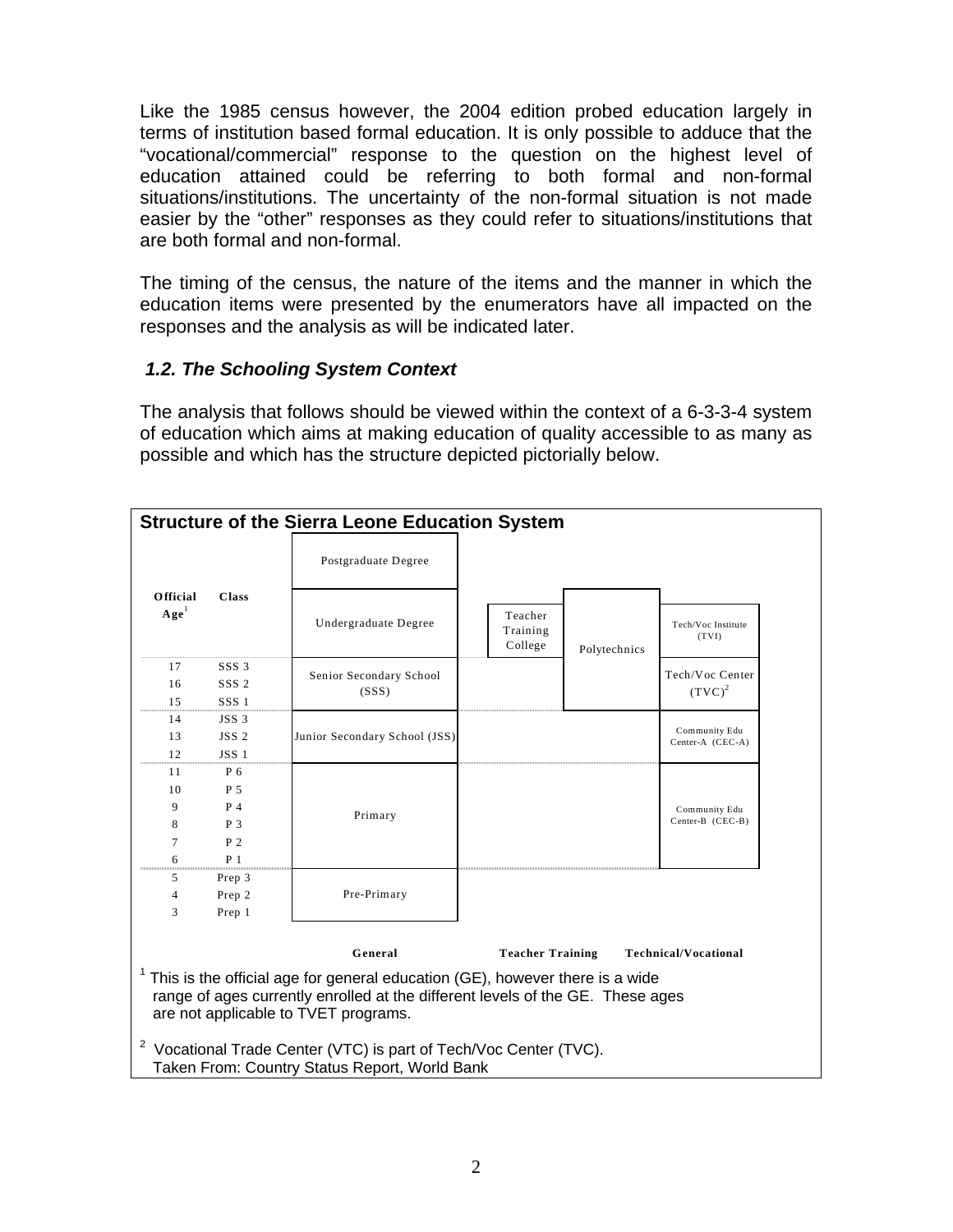The system should in theory provide openings for individuals with different abilities and talents.

#### *1.3. The Policy and Governance of Education Context*

The Constitution of Sierra Leone and the 2004 Education Act both make compulsory basic education (i.e. primary and junior secondary schooling) a target. Of high priority are also the education of women and girls and middle level man-power development through technical and vocational education and training. In order to achieve the foregoing, the government has, as shown later, allocated significant percentages of its domestically generated revenue to education and has also sourced large amounts of donor funding.

Although the Ministry of Education, Science and Technology remains in control of education and overall monitoring, setting of standards and setting national policies and goals, the Local Government Act of 2004 gives responsibility for the management of basic education (i.e. education at the primary and junior secondary school level) to Local Councils. By this single move, the major part of education is decentralised and making basic education ultimately free and compulsory becomes a major responsibility of local government.

In addition to the Education Act, Year 2004 saw the enactment of the first Universities Act. These followed on from, amongst others, Sierra Leone's first ever Polytechnics Act which was passed into 2001.

The Universities Act made possible the establishment of more than one university in Sierra Leone as well as the possibility of establishing private universities. By this Act, tertiary level education was opened up and competition introduced. Issues of enrolment at the tertiary level should therefore be viewed from the context of the expansion and the greater variety of offerings made possible by the Act.

The Polytechnics Act made possible the establishment of the first ever polytechnics in Sierra Leone and brought into existence an alternative to the university. With the establishment of the polytechnics those choosing to pursue technical / vocational programmes now no longer have to end their education below university level.

The Poverty Reduction Strategy Paper (PRSP) provides the overall framework for donor support to Sierra Leone. A central pillar of the report is education. The PRSP priority education programme targets for the period 2006 -2007 are presented on the next page.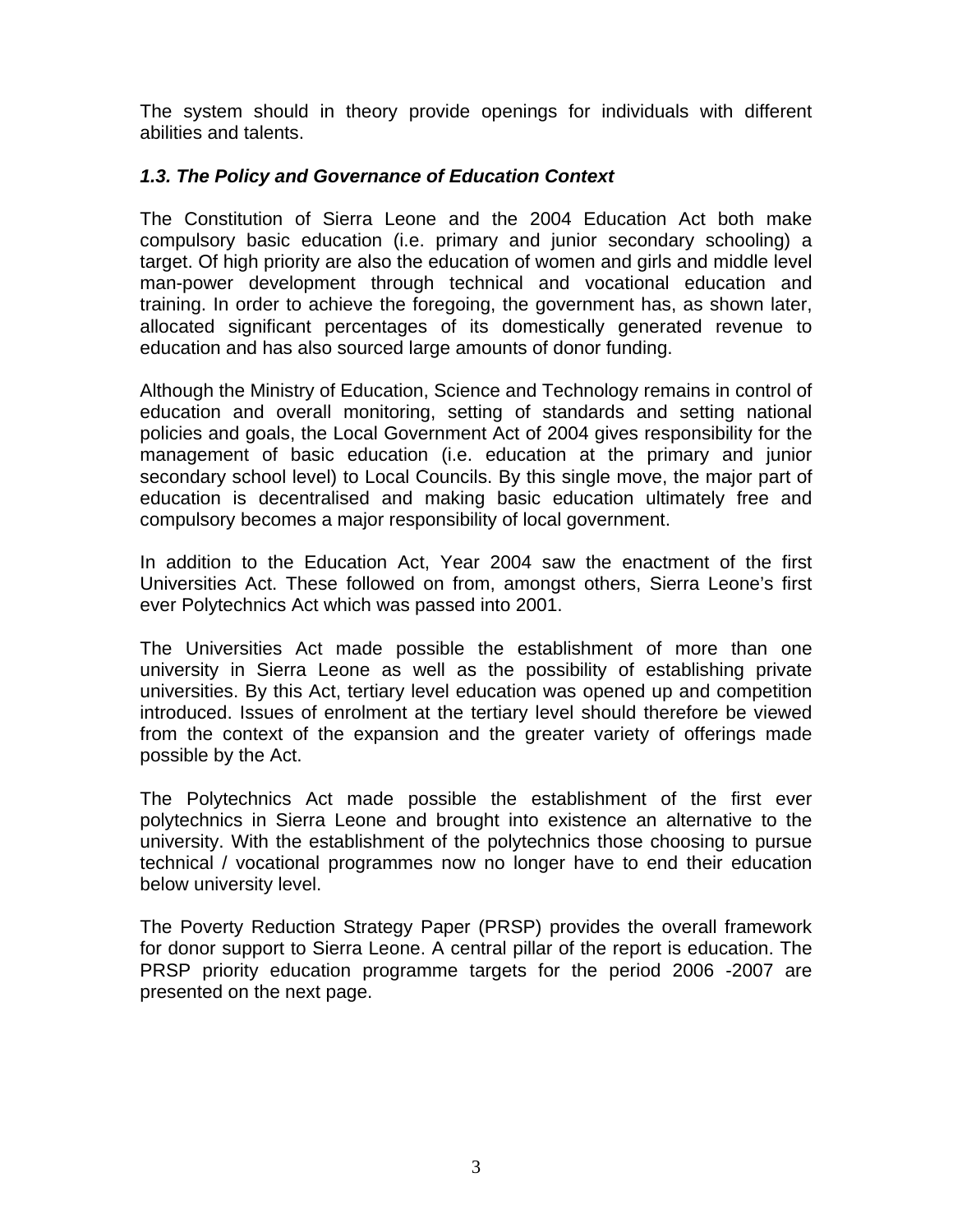| <b>SL-PRSP</b>   | <b>EXPECTED</b>                       |                         | <b>SL-PRSP</b>   |             | <b>TARGET</b> |        |
|------------------|---------------------------------------|-------------------------|------------------|-------------|---------------|--------|
| <b>OBJECTIVE</b> | <b>OUTCOME</b>                        |                         | <b>BASE</b>      | <b>BASE</b> |               |        |
|                  |                                       | <b>INDICATOR</b>        | <b>NUMBERS</b>   | <b>YEAR</b> | 2006          | 2007   |
|                  | Increased gross<br>enrollment rate in |                         |                  |             |               |        |
|                  | primary and Junior                    | <b>Primary Net</b>      |                  |             |               |        |
|                  | <b>Secondary Schools</b>              | <b>Enrolment Rate</b>   | 70%              | 2004        | 75%           | 78%    |
|                  |                                       | <b>JSS Net</b>          |                  |             |               |        |
|                  |                                       | <b>Enrolment Rate</b>   | 13%              | 2004        | 17%           | 20%    |
|                  |                                       | Primary                 |                  |             |               |        |
|                  |                                       | <b>Completion Rate</b>  | 60%              | 2004        | 67%           | 71%    |
|                  |                                       | <b>Primary Pupil:</b>   |                  |             |               |        |
|                  |                                       | <b>Teacher Ratio</b>    | 52:1             | 2004        | 50:1          | 50:1   |
|                  |                                       | <b>JSS Pupil:</b>       |                  |             |               |        |
|                  |                                       | <b>Teacher Ratio</b>    | 28:1             | 2004        | 29:1          | 30:1   |
|                  |                                       | Ratio of girls to       |                  |             |               |        |
|                  | Increased female                      | boys in Primary         |                  |             |               |        |
| Expand           | enrolment                             | Education               | 1:1.2            | 2004        | 1:1.1         | 1:1.1  |
| access to        |                                       | Ratio of Girls to       | <b>JSS 1:1.5</b> |             |               |        |
| <b>Basic</b>     |                                       | boys in                 | (41%)            |             |               |        |
| Education        |                                       | Secondary               | SSS 1:1.6        |             |               |        |
| For All          |                                       | Education               | (38%)            | 2004        | 1:1.4         | 1:1.4  |
|                  | Increased passes                      | <b>NPSE Passes</b>      |                  |             |               |        |
|                  | in public                             | (230 Pass T-            |                  |             |               |        |
|                  | examination                           | Score)                  | 43,403           | 2004        | 61,000        | 63,000 |
|                  |                                       | Girls passing           |                  |             |               |        |
|                  |                                       | NPSE % of total         |                  |             |               |        |
|                  |                                       | (230 Pass T-            | 35%              |             |               |        |
|                  |                                       | Score)                  | (15, 182)        | 2004        | 37%           | 38%    |
|                  |                                       | <b>BECE Passes</b>      |                  |             |               |        |
|                  |                                       | $(4 + passes)$          | 16,610           | 2004        | 17,500        | 18,000 |
|                  |                                       | <b>Primary Textbook</b> |                  |             |               |        |
|                  |                                       | : Pupil Ratio in        |                  |             |               |        |
|                  |                                       | the 5 weakest           |                  |             |               |        |
|                  |                                       | districts               | 1:5              | 2004        | 1:3           | 1:2    |
|                  |                                       | <b>Literacy Rate</b>    | 31%              | 2004        | 36%           | 38%    |

The Ministry of Education, Science and Technology reports existing 'recognised and approved' primary schools to be in excess of 4,000 but only 280 junior secondary schools and fewer senior secondary schools. The expansion of the level above primary school must take place in order to avoid chaos and a collapse of the system but there is some doubt that the products of the tertiary level are sufficient to man expanded secondary education. This report presents data on enrolment at the different levels of schooling and thus makes it possible to estimate and cost expansion of schooling above primary level.

#### *1.4. Government Inputs to Education*

The Government of the day has indicated its commitment to education by consistently contributing more than 30% of its domestic revenue to education. In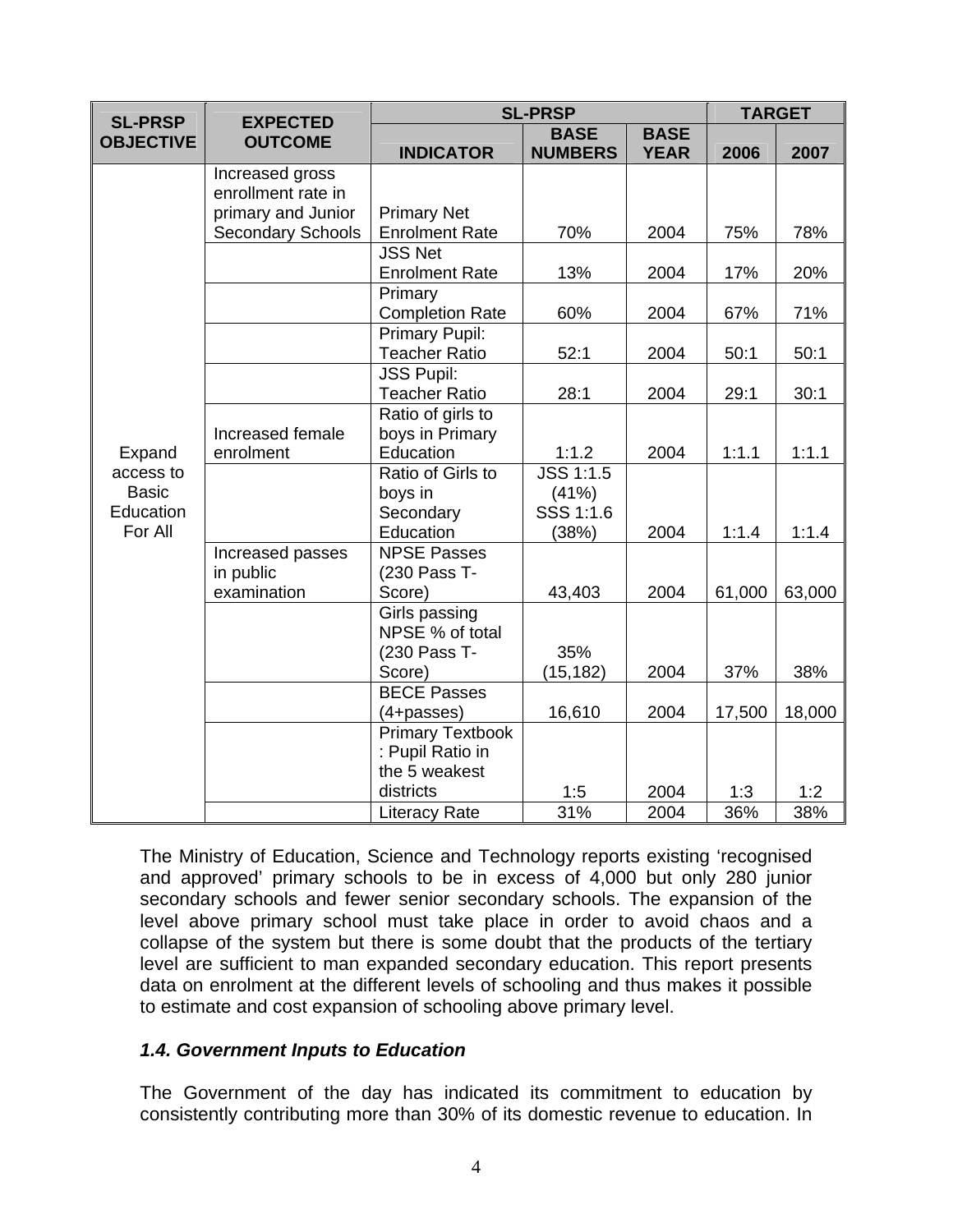fact in 2004, it contributed 32.7% of its domestic revenue which was equivalent to 17% of Government's total expenditure to education. This percentage of financing is larger than that for Health, Defence and Agriculture.

Using largely its own domestically generated funds, the Government has introduced free primary education by paying the fees for all primary school students, providing free primary pupils textbooks in the core subjects of English Language, Mathematics, Science and Social Studies, paying for all school level examinations (i.e. the National Primary School Examination (NPSE), the Basic Education Certificate Examination (BECE) and the West African Senior School Certificate Examination (WASSCE)), providing free junior secondary education for all successful female students attending school in the Eastern and Northern Regions, providing furniture and teaching / learning materials for schools and, with assistance from the World Food Programme (WFP), providing school feeding for some districts outside the Western Area.

In addition to the funds from its own resources, Government has sought and received loans for the development and advancement of education. The external assistance received for education includes those from the Highly Indebted Poor Countries (HIPC) initiative, the Islamic Development Bank, BADEA, and the African Development Bank (ADB) and World Bank for the Sababu Education Project. Through the Sababu Education Project in particular, approximately US\$36 million is being spent on the quantitative and qualitative construction and rehabilitation of basic education and vocational skills training. Stick and palm fronds primary schools are being replaced by solid structures, junior secondary schools are being constructed for chiefdoms which never had one before although they possessed several primary schools, textbooks in English Language, Science, Mathematics and Social Studies are being supplied, untrained and unqualified primary school teachers are receiving condensed short term training and School Management Committees are being established and trained.

#### *1.5. The Expansion of Education*

As a direct consequence of the input being made into education, the demand for education has risen markedly, access has increased and enrolment, especially at the primary level has, according to data from the Inspectorate Directorate of the Ministry of Education, Science and Technology (MEST), risen spectacularly. In fact it is reported that between 1995/96 and 2003, enrolment at the primary level more than doubled.

At the post-secondary / tertiary level, the biggest increases have taken place in teacher training, especially for the distance education programme. In fact enrolment on the distance education programme for teachers is now larger than for some of the teacher colleges.

Unsurprisingly there are more schools and educational institutions now than ever before.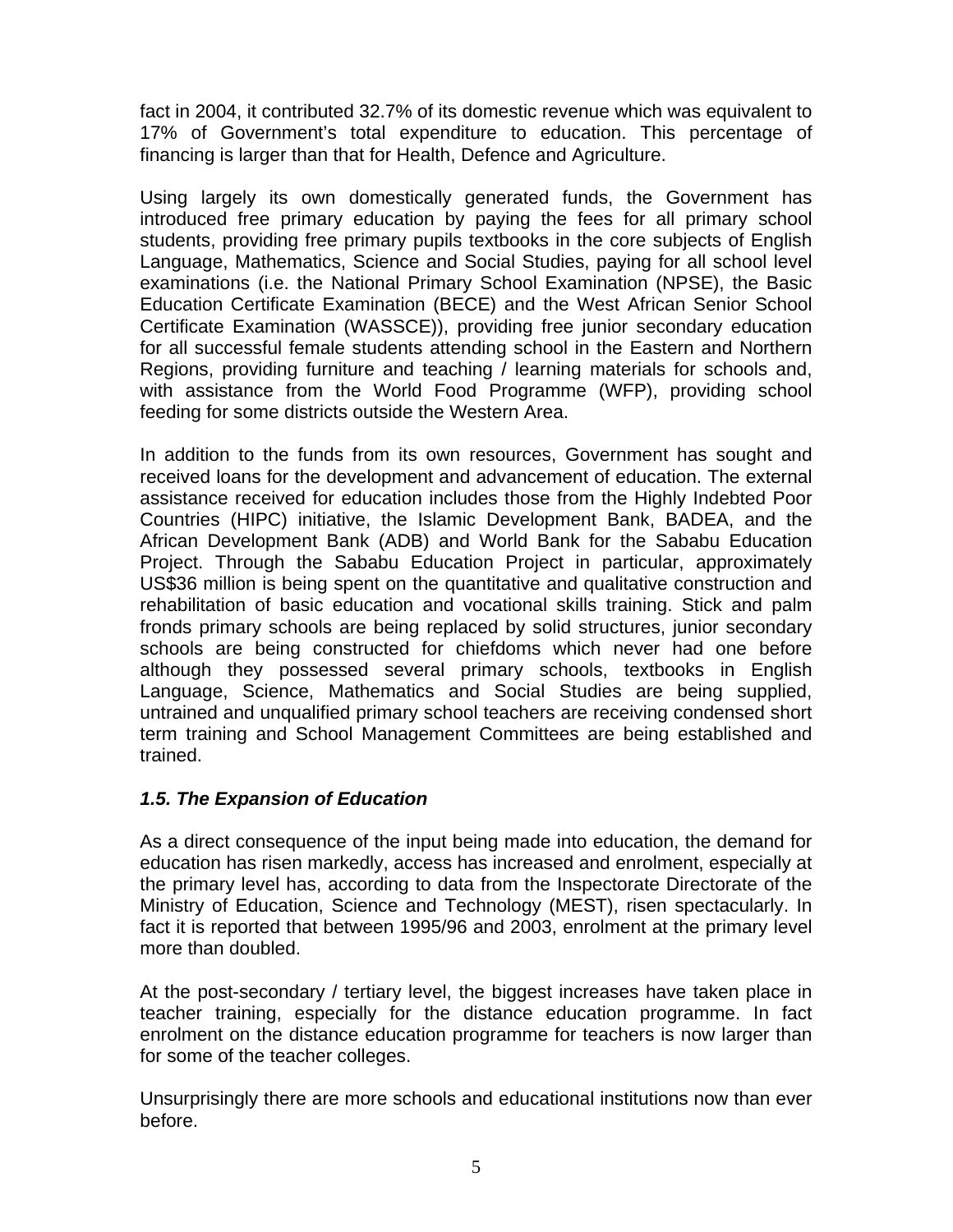#### **SECTION II**

#### **Data Sources and Issues**

#### *2.1. The Survey Questions*

- (i) School attendance, that is, whether the person:
	- (a) has never attended school
	- (b) was still at school, and
	- (c) had left school
- (ii) Educational Attainment, that is, the highest level attained
	- (a) none
	- (b) kindergarten
	- (c) primary
	- (d) Junior secondary
	- (e) Senior secondary
	- (f) Voc/Comm, etc
- (iii) Literacy, in terms of whether the respondent can read and write in any language

#### *2.2. Assumptions and Limitations of Questions*

The booklet for Census enumerators indicate that for respondents answering that they had attended or were still at school, the follow-up question should be on the highest level completed. The Census was conducted in December 2004. This means that for those still attending school, the responses to a large extent would indicate the class of the respondent in the 2003/04 academic year and not the 2004/05 academic year when the question was being posed. A cursory glance at the responses suggest that some enumerators may not have posed the question correctly or/and some respondents may not have properly understood what was meant by the highest class completed for a variety of possible reasons. Further, some respondents may have left school at the end of the 2003/04 academic year and therefore would not still be in school in the 2004/05 academic year but should have had their responses counted for the 2003/04 academic year. As there was no question on the year on which the class was completed there is no way of knowing who should be counted amongst those reporting to have left school. This means that enrolment for 2003/04 as indicated in the tables generated would be an underestimate. The extent of under-reporting is unknown but could be quite significant for the primary level. The alternative of deducing enrolment for the 2004/05 academic year is difficult because the transition rates from one level to another are unknown and the repetition rates are also unknown. The assumptions that would have to be made are too many for the figures generated to possess an acceptable degree of reliability for a census.

The enrolment numbers for education refer to the 2003/04 academic year. The census was conducted in December 2004. The 2003/04 academic year starts in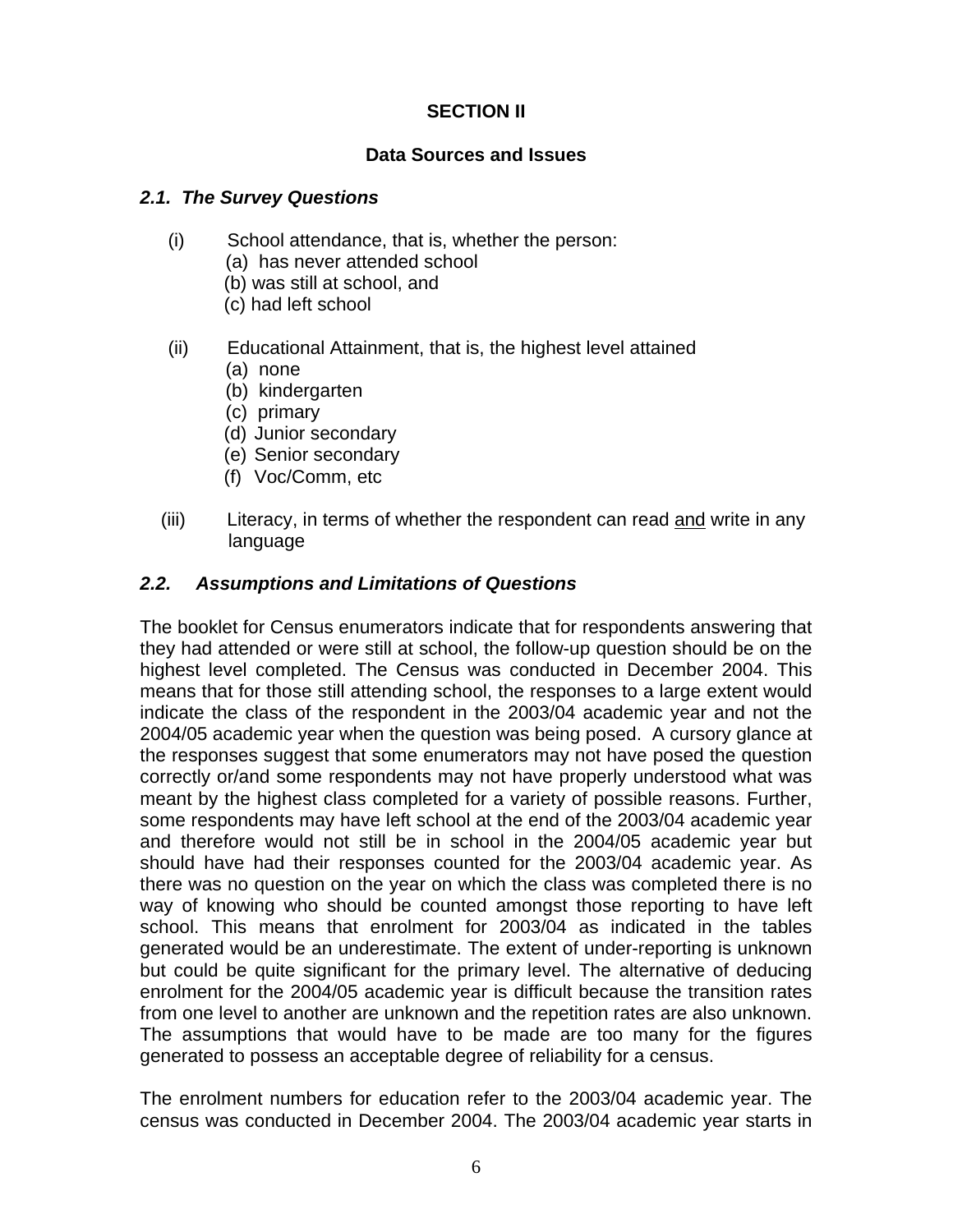September/October 2003. It follows that any 6 year old respondent indicating that he was in Class 1 in 2003/04 was in fact 5 years old at the time. This means that the question does inadvertently capture the five year olds that were in the system. It confirms that significant numbers of pupils now start primary schooling below the age of six years. It also suggests that the age groupings given in the generated education tables should be amended to reflect the true age of the respondents in 2003/04. The necessary amendments have been made for this report.

Because the Census was conducted at the end of 2004 rather than at the start, and the education data refers to enrolment in the 2003/04 academic year, the population figures obtained are not the most appropriate to be used for computing some of the educational statistics unless some assumptions are made. For example, almost all that were in the age range 6-11 years in December 2003, would be in the age range 7-12 years in December 2004. This would not be a hundred per cent accurate because, amongst other things, some would have died. In the absence of anything else however, it would make more sense to use the census 7-12 years age range for computations based on those in the range 6-11 years in the 2003/04 academic year than to use the 6-11 years age range in the census.

The consequence of asking a question that refers to a previous year and others that refer to the current academic year means that not all the tables generated would be making reference to the same academic year. If possible, this should be avoided for future censuses.

The writers of this report recommend that this item be reviewed, modified and pre-tested before use in the next census. The item and the census must refer to the same year otherwise problems in computation would arise and a number of assumptions which could impact on the reliability of the data would have to be made. Further, the questions posed by the enumerators should be very simple and easily understood by respondents and enumerators alike. The response should accurately yield the information required. For example, does class completed mean: 'the highest class the student had done one year irrespective of whether it was passed or failed' or does it mean 'the highest class the student passed'.

All the questions on education were designed to seek information on individuals of 6 years of age and over at the time of the census. The nature of the item and the way it was supposed to be asked by the enumerators meant that although individuals of 6 and above were questioned, the responses referred to a period of time when they were five and above. Although it may have been inadvertent, the writers of this report assume that it was planned. The fact that five year olds are covered is good, as pre-school facilities and kindergartens are mushrooming in urban areas because parents see an advantage in giving their children an early start to their education. Further, with primary level education now being free, school feeding programmes in operation in a number of districts and with the level of school support from government dependent on enrolment, many parents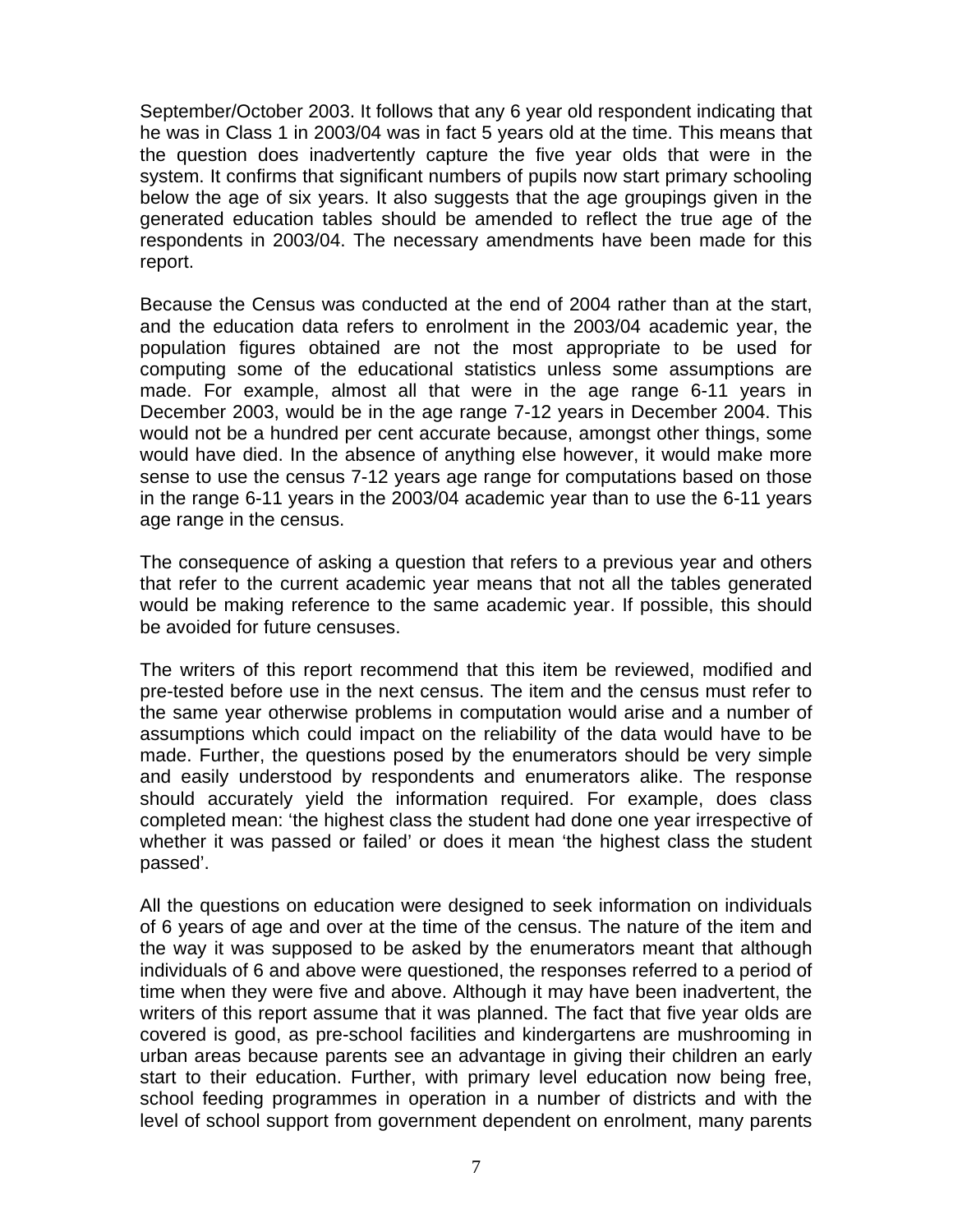and schools co-operate in getting children to start primary school below 6 years of age. In fact an analysis of the SLIHS data has shown that a significant percentage of 5 year olds (19% as compared to 26% of 6 year olds enrolled in Class 1) country-wide are enrolled in school. The omission of information on the specific number of those who may have been in school in 2003/04 but had left school by the start of the 2004/05 academic year means that the Gross and Net Enrolment Ratio values given in this report would be underestimates just as the enrolments themselves would be underestimates. This also means that the reported enrolment figures are going to be less than figures obtainable from the Ministry of Education, Science and Technology and from some other surveys.

With regard to the first question on education, a respondent asked whether he/she has ever attended school would respond in the affirmative whether he/she attended for 6 years or just 2 hours and this could give a misleading picture of 'real' school attendance.

Although much broader in coverage than in the 1985 census, the question on level of education attained is problematic as it appears that non-formal education is categorized as other when it has its formal equivalent. It should also be noted that 'vocational/commercial' education is not necessarily non-formal. In fact presently, a significant percentage of vocational/commercial offerings tend to be very structured and formal. For future censuses, this item should be reviewed to capture and categorise at appropriate levels all of those who have accessed and benefited from non-formal education.

The literacy item assumes, as do all other items, that respondents are honest in their statements. Especially for this item, given that illiteracy is stigmatized, the temptation for a respondent to respond in the affirmative to the question – Can you read and write in any language – is great even if it is not true. But even assuming complete honesty, a respondent who has memorized a single sentence and can reproduce that sentence as well as write his/her name will correctly respond to the question in the affirmative even though he/she can hardly be called literate expect by the definition of literacy seemingly employed for the purpose of the census.

For future censuses, it should be noted that a similar or this same item may be much improved by accompanying it with a simple and very short practical test of literacy to confirm any 'yes' responses given. As it stands the reliability of the conclusions drawn from responses to the item is open to debate. The best that can be done is to compare the census findings to that of surveys conducted around the same time such as the slightly earlier SLIHS. The only problem is that different surveys / censuses tend to use slightly different definitions of literacy as well as slightly different questions/items/approaches. Using a uniform approach and similar or same item/questions should prove useful for comparison purposes. Perhaps, the UNESCO Institute of Statistics (UIS) methodology and item could be utilized for future surveys and censuses.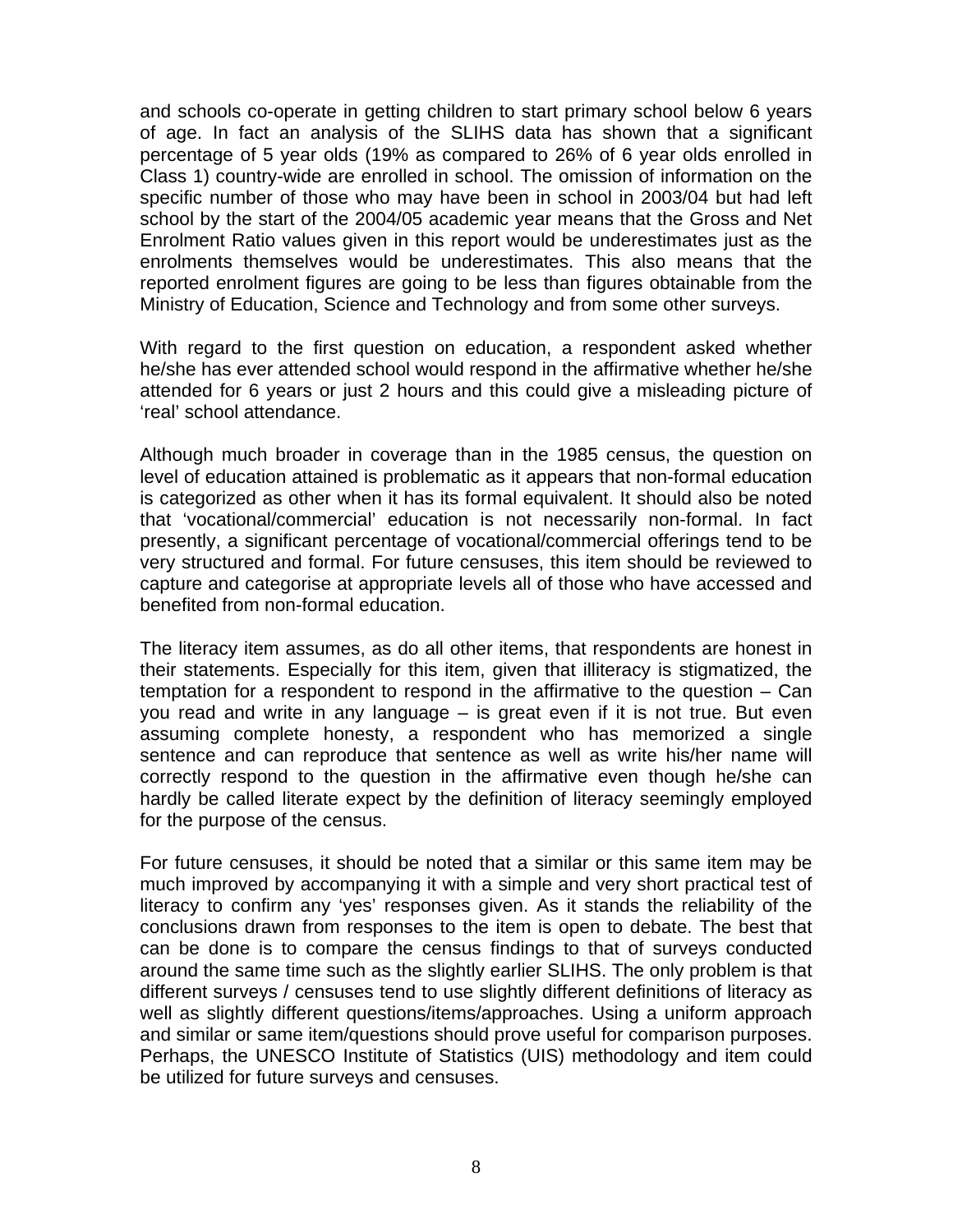The writers of the education report have a few observations about the population data. The data for the 'special group' population i.e. those that were not at home on census day but somewhere else such as in prison, on duty at the border, sleeping on the street, etc., was not disaggregated by age and added to the general population neither were the few in the 'not stated' category. Although these two groups together constitute only about 1% of the population, they should not be ignored for a true picture of the total population of Sierra Leone.

That responses to questions need to be treated with care is indicated by the single age distribution of the population as given by respondents. There are distinct spikes which have been smoothed but have not been used to generate the tables used for this report. Even though the distribution of the unsmoothed population was patently abnormal, see annexe, some argued that the unsmoothed population should be employed and the expert generating the table chose to use the unsmoothed population. The consequence is that there is a distinct possibility that generated tables are presenting a slightly misleading picture of the situation in reality. The only consolation is that it can be argued that the unsmoothed population is indicative of what the respondents gave, whether the respondents gave true or accurate responses is largely a matter of conjecture. What is known now even as this report is being written is that whilst the population of 6 to 11 years using the unsmoothed household population data is 814,285, that using the smoothed total population data is 792,646. The difference is less than 5%. It should be noted that the smoothed total and the unsmoothed total populations are identical i.e. 4,976,871, whilst the household population (exclusive of the 'special group' and 'not stated' populations) is reported as 4,930,532. The difference between the smoothed and unsmoothed populations is therefore simply a matter of distribution.

The foregoing having been said, the education questions are still improvements on those in the 1985 Census and much useful and needed information can be gleaned from the responses.

#### *2.3 The Tables and Analysis Limitations*

For the purpose of the hundred percent analyses, four basic sets of tables have been generated. All others are subsets or different orientations of these tables. The first table is on the population of 6 years of age and above not attending school at the time of the census by educational attainment, age and sex. In the table generated for the 10% analysis respondents that have attained teacher training (TC/HTC), technical institute (OND/HND) and nurses training (up to SRN) levels were grouped together but for the 100% they have been disaggregated. The same has been done for primary schooling which has been disaggregated by class for the purpose of this report.

By separating the teacher training and OND/HND levels from tertiary education the misleading impression is created that both of the former are below the tertiary level. This is not the case. For future censuses, the possible misinterpretation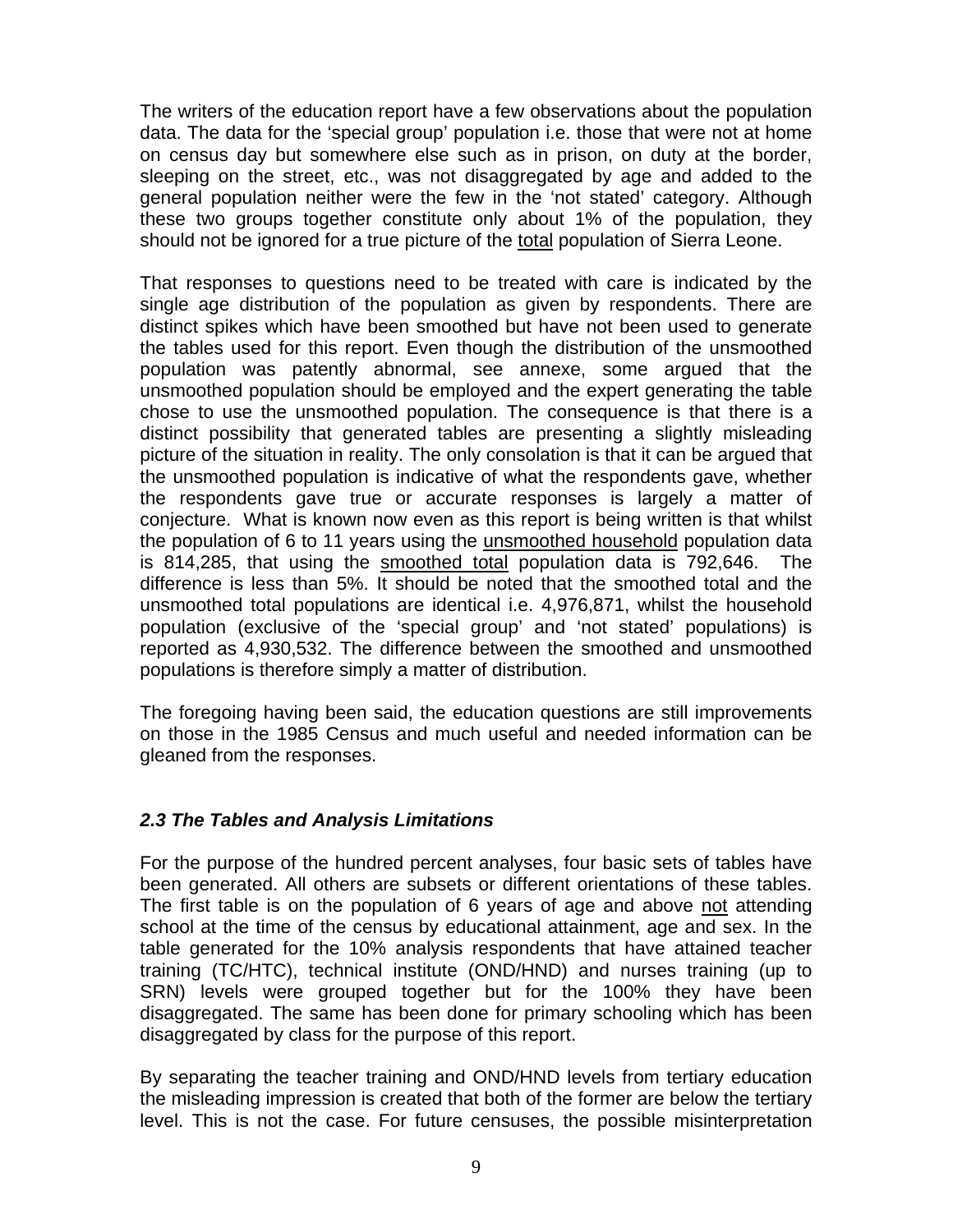can be avoided by having different categories of tertiary education e.g. institute, teacher training college, polytechnic and university.

The second table on education generated from the census covers the responses of the population of 6 years of age and above attending school at the time of the census by educational attainment, age and sex. The coverage of the table in terms of educational attainment is the same as for the first table; the unusual thing about it is that it indicates a surprising number of  $6 - 11$  year old respondents in senior secondary school. This is suspected to be just data entry error and it is not significant. In general, concerns are the same as for the first table, with the addition that both the Net Enrolment Ratios (NERs) and Gross Enrolment Ratios (GERs) computed will be under-estimates for the reasons given earlier.

The main problem with the second table is that it is based on responses to the question posed by enumerators on the 'highest level completed'. No mention is made of year of completion so it could be referring to the previous academic year or 10 years earlier. Whilst it can be assumed that the great majority of those respondents indicating completion of classes at school level had done so the previous academic year, it is much more difficult to make the same assumption for those at post-school level e.g. those indicating that they had completed Teacher Certificate (TC) or Higher Teacher Certificate (HTC) programmes.

The third table generated covers literacy information on 10 year olds and above. The age of 10 years was employed to keep in line with the requirements of the UNESCO Institute of Statistics (UIS). Although the question on which the table is based is controversial because it solicits just a dichotomous and relatively subjective response, the table itself is non-controversial. For this report, in addition to the original age groupings, a second table from which literacy by single ages can be computed has also been generated.

The fourth table generated provides information on 6 to 29 years of age receiving and not receiving education. It provides supporting and confirmatory information for the first two tables. It is relatively non-controversial as it is reflective of the data collected.

#### *2.4 Comparison with the 1985 and earlier Censuses*

Prior to 1963, population census in Sierra Leone was based on a complete count in the Western Area and sample estimates in the provincial areas. These types of 'censuses' with controversial sampling and estimation procedures were conducted between 1901 and 1948 inclusive. The 1963, 1974, 1985 and 2004 censuses on the other hand were not only de facto, but were characterized by a complete count of the population of Sierra Leone. Thus, the last four censuses have provided major sources of population statistics not only for the running of government, but also for national development and planning.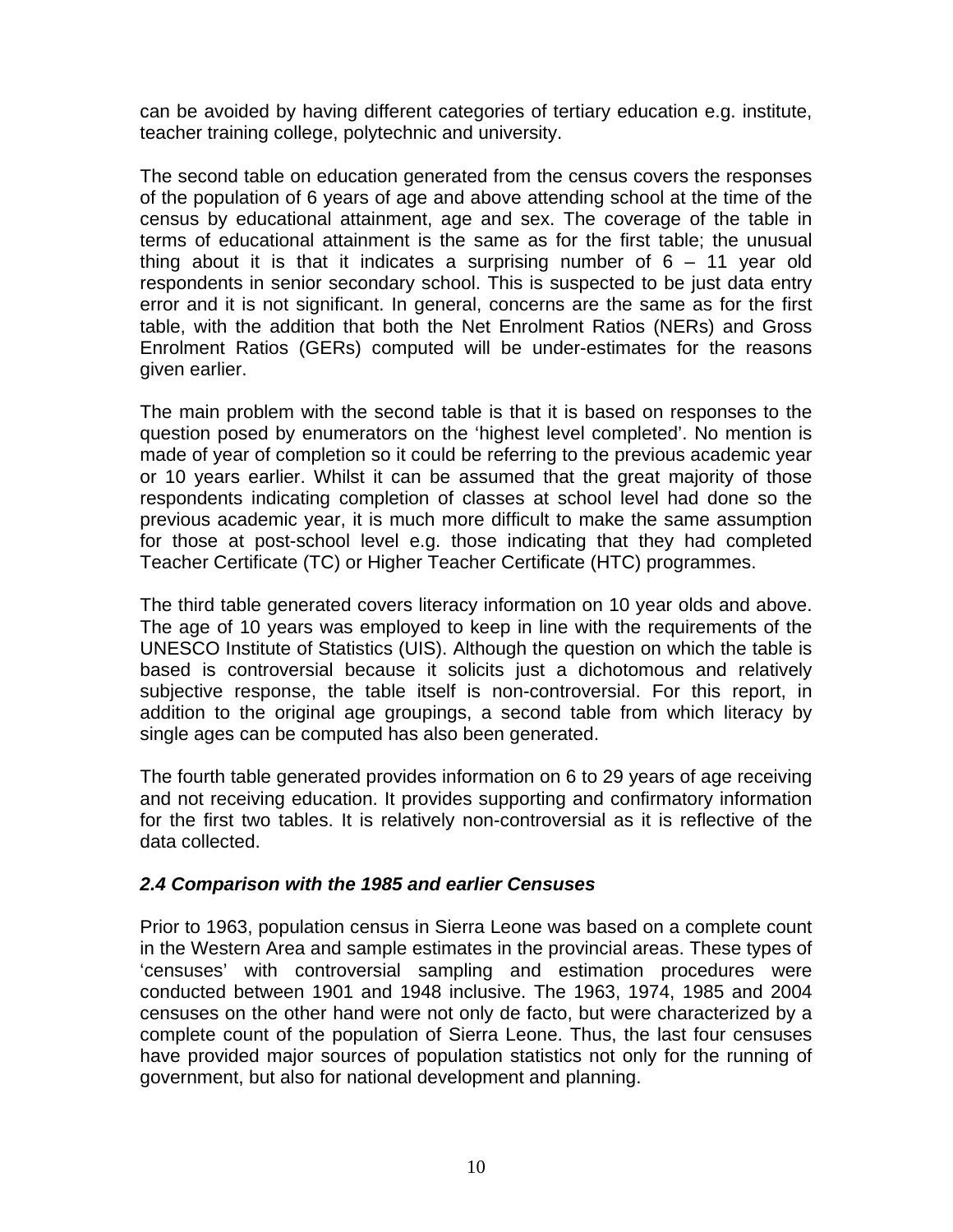As indicated earlier, the 2004 census did not only consider school attendance and educational attainment, but unlike the 1985 census, went further to probe literacy. As also indicated earlier, possibly because of disagreements on exactly how literacy should be probed and the validity of the possible inferences from the responses, literacy was probed in 1931 and 1963 but not in 1974 and 1985.

Although in comparison with 1985, the 2004 census expanded the possible responses for level of education attained, the inclusion of 'Vocational/Commercial', 'Technical' and 'Other' options however still do not allow a probing of non-formal education as no clear demarcation of what is formal and what is non-formal under each option is provided.

Notwithstanding the foregoing, the 2004 Census is an improvement on earlier censuses in content.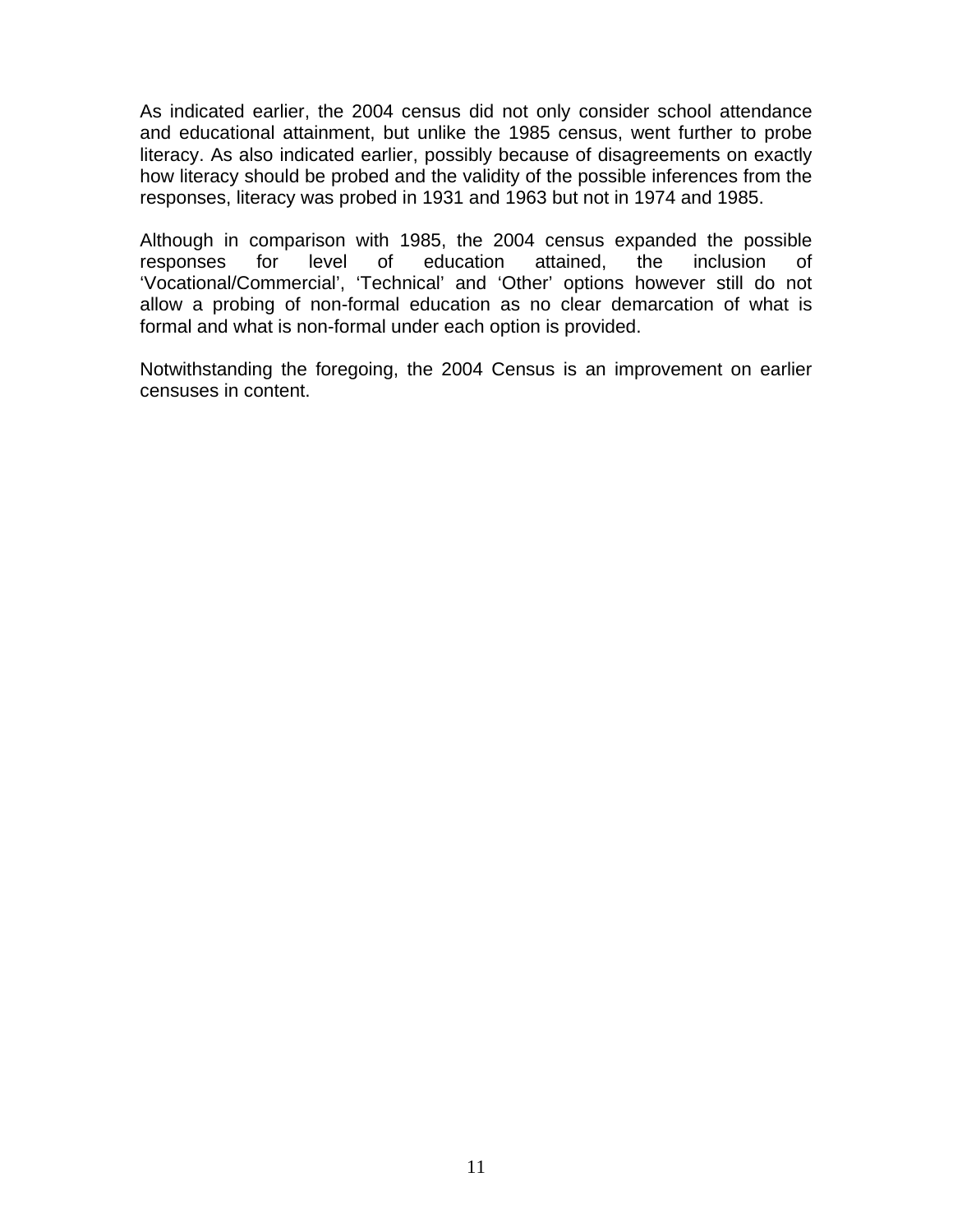#### **SECTION III**

#### **The Literacy Situation**

#### *3.1 Past and Present Literacy Rates*

Various literacy rates have been given by recent past surveys and reports. Comparison of the rates shown in Table 1 below is difficult because the methodology and definitions used were not identical but the overall trend shown is that of increase in the literacy rate up to 2001.

| <b>Gender</b>    | <b>CSO</b> | <b>CSO</b> |      |  |
|------------------|------------|------------|------|--|
|                  | 1985       | 1995       | 2000 |  |
| Male             | 17%        | 31%        | 40%  |  |
| Female           | 9%         | 11%        | 20%  |  |
| National Average | 13%        | 21%        | 30%  |  |

#### *Table1 – Literacy Rates 1985, 1995, 2000, 2001*

The 1985 Census Report indicates that literacy quoted was not directly measured but inferred from the assumption that all completing primary education were literate. The shortcomings of this assumption are many. What is certain is that for a developing country such as Sierra Leone, it would provide a very unreliable estimate of the literacy rate. Further, the seeming assumption that those yet to complete primary education are illiterate is quite untenable.

In 2002, the Multiple Indicator Cluster Survey was conducted by Statistics Sierra Leone with funds from UNICEF. The finding obtained was not unexpected as shown in Table 2 overleaf, i.e. the higher the grade attained, the easier the adult is able to read. Further, there were small differences between males and females in terms of reading ability with males having the higher score. The urban rural trend was found to be the same as that usually reported with urban scores being higher than rural scores

*Table 2 : MICS 2002 - Simulation of the proportion (%) of adults (22-44) who can read easily according to highest grade attained, gender and geographical area* 

| <b>Highest Grade</b><br><b>Attained</b> | $\bf{0}$         |     |                                             |  |  |                                                      |  | Gr 1   Gr 2   Gr 3   Gr 4   Gr 5   Gr 6   Gr7   Gr 8   Gr 9   Gr 10   Gr 11   Gr 12 |      |      |
|-----------------------------------------|------------------|-----|---------------------------------------------|--|--|------------------------------------------------------|--|-------------------------------------------------------------------------------------|------|------|
| Total population                        | 3.8 <sub>1</sub> |     |                                             |  |  |                                                      |  | $6.3$   10.4   16.6   25.5   37.1   50.3   63.6   75.0   83.8   89.9                | 93.9 | 96.3 |
| <b>Urban Males</b>                      |                  |     |                                             |  |  |                                                      |  | 7.9   12.8   20.2   30.3   42.8   56.3   68.9   79.2   86.8   91.9   95.1           | 97.1 | 98.3 |
| <b>Urban Females</b>                    | $4.4 \,$         | 7.4 | $ 12.1 19.2 29.0 41.3 54.7 67.5 78.2 86.0 $ |  |  |                                                      |  | 91.4                                                                                | 94.8 | 96.9 |
| <b>Rural Males</b>                      | 4.2 <sub>1</sub> | 7.1 |                                             |  |  |                                                      |  | $ 11.5 18.3 27.9 40.0 53.4 66.4 77.2 85.4 91.0$                                     | 94.5 | 96.8 |
| <b>Rural Females</b>                    | 2.3              | 4.0 |                                             |  |  | 6.6   10.9   17.4   26.6   38.5   51.8   64.9   76.1 |  | 84.6                                                                                | 90.4 | 94.2 |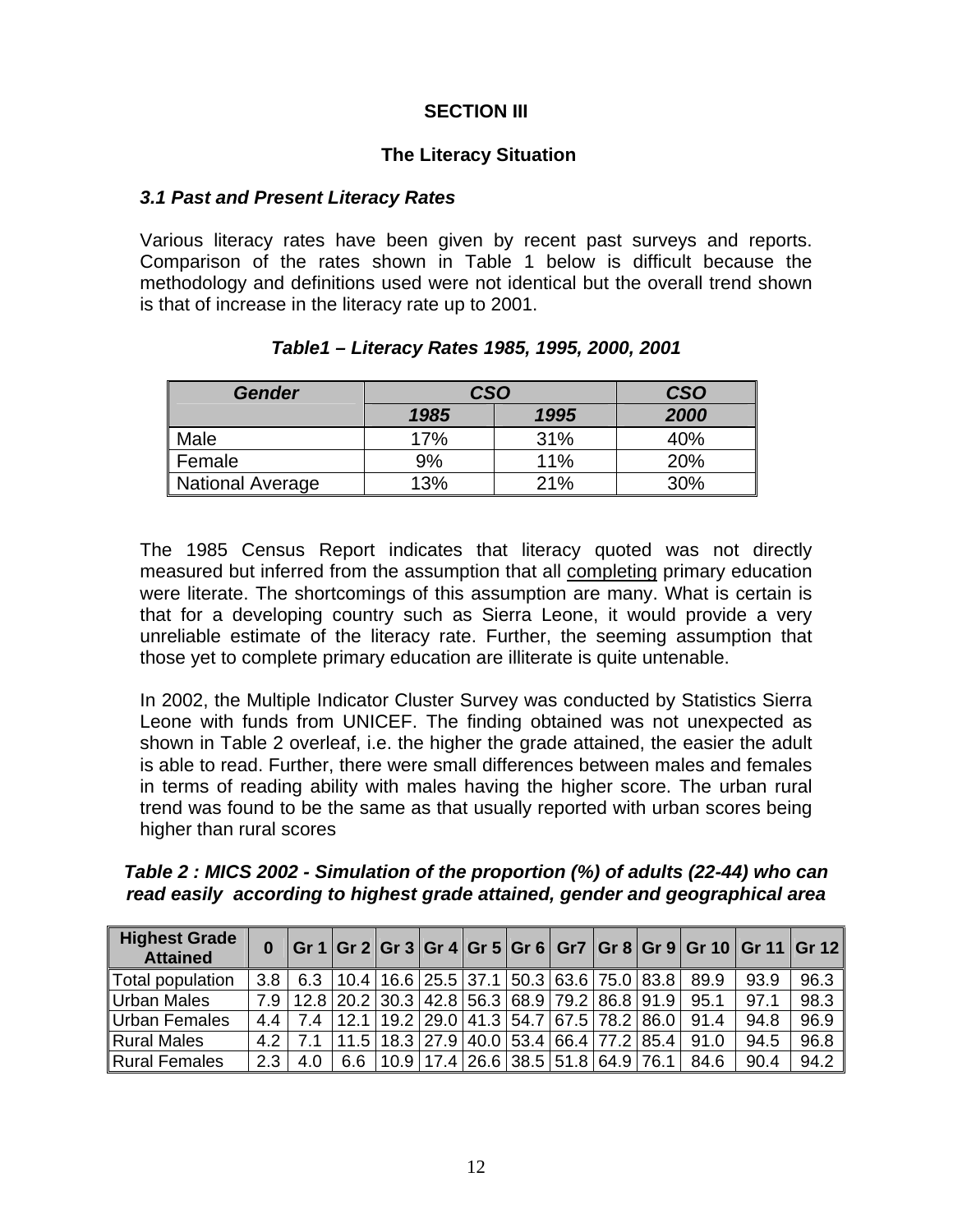The results of the 2003-2004 Sierra Leone Integrated Household Survey are still being analysed but work done to date suggests a national adult literacy rate of 27%. The ongoing analysis also suggests that not much improvement in literacy rate is achieved beyond the JSS3 level.

MICS 3 is in the process of being analysed and although the assessment of literacy is based on a different procedure, interim figures are not significantly different from those computed from the 2004 Census data.

#### *3.2 Literacy in the 2004 Census*

#### *3.2.1 Findings*

The basic definition of literacy seemingly adopted for the 2004 Census is ability to read and write in any language. Chart 1 shows that of the 3,439,284 responses for those of 10 years of age and above sampled, 39% reported themselves to be able to read and write in at least one language. 60% reported themselves to be *unable* to read and write in any language and 1% did not respond. Whereas this 39% is higher than the CSO figure for Year 2000 and seemingly much higher than the estimate from the SLIHS data, caution needs to be exercised in using the figure because of the nature of the question employed. Notwithstanding the foregoing, and noting the weakness of the assumption made for the 1985 literacy, the 39% national literacy rate yielded by the 2004 Census is a significant improvement on the 13% figure of 1985.

A fascinating trend yielded by the analysis is that older members of the population tend to be more illiterate than the younger. For example, whereas 85% of the 65 year olds and above categorized themselves as illiterate, only 41% of those between the ages of 10 and 14 regarded themselves as illiterate. This is welcome news as it confirms that more of the younger generation are accessing education / schooling and that the literacy rate will continue to increase with time. This bodes well for the development of the nation.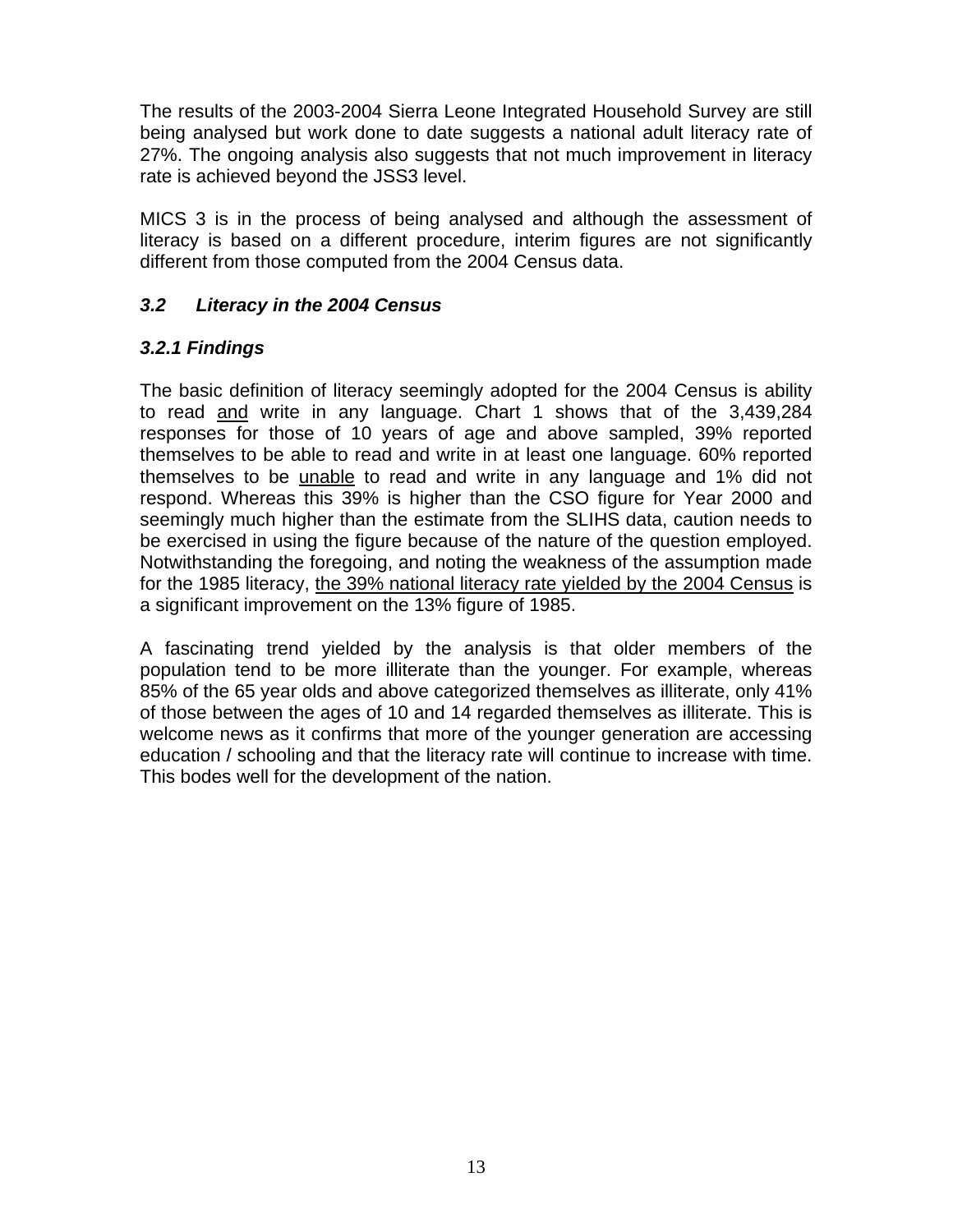

*Chart 1 – National Literacy Rate of 10Year Olds and Above By Age Range* 

If the literacy rate is measured by the age range corresponding to the different school levels, an interesting picture is obtained as in shown in Table 3 below:.

| Table 3 - Literacy Rates for Official Age Ranges Of School Levels |  |  |  |  |
|-------------------------------------------------------------------|--|--|--|--|
|-------------------------------------------------------------------|--|--|--|--|

| Age Range | <b>Literacy Rate</b> |
|-----------|----------------------|
| 6-11 Yrs  | 43.8                 |
| 12-14 Yrs | 63.9                 |
| 15-17 Yrs | 56.1                 |
| 18-21 Yrs | 44 1                 |

The suggestion from the table is that literacy is highest for those of the age range corresponding to the official age range for the JSS level.

Different agencies have different definitions of the 'adult' age range. In this report, the literacy levels of 10 year olds and above is that mainly used. For different age ranges the literacy rates will tend to be different as illustrated by the table 4 below:

*Table 4 – Literacy Rates for Two Different 'Adult Age' Ranges* 

| <b>Age Range</b> | <b>Literacy Rate</b> |
|------------------|----------------------|
| 10-35 yrs        | 45.0                 |
| 15-35 Yrs        | 40.2                 |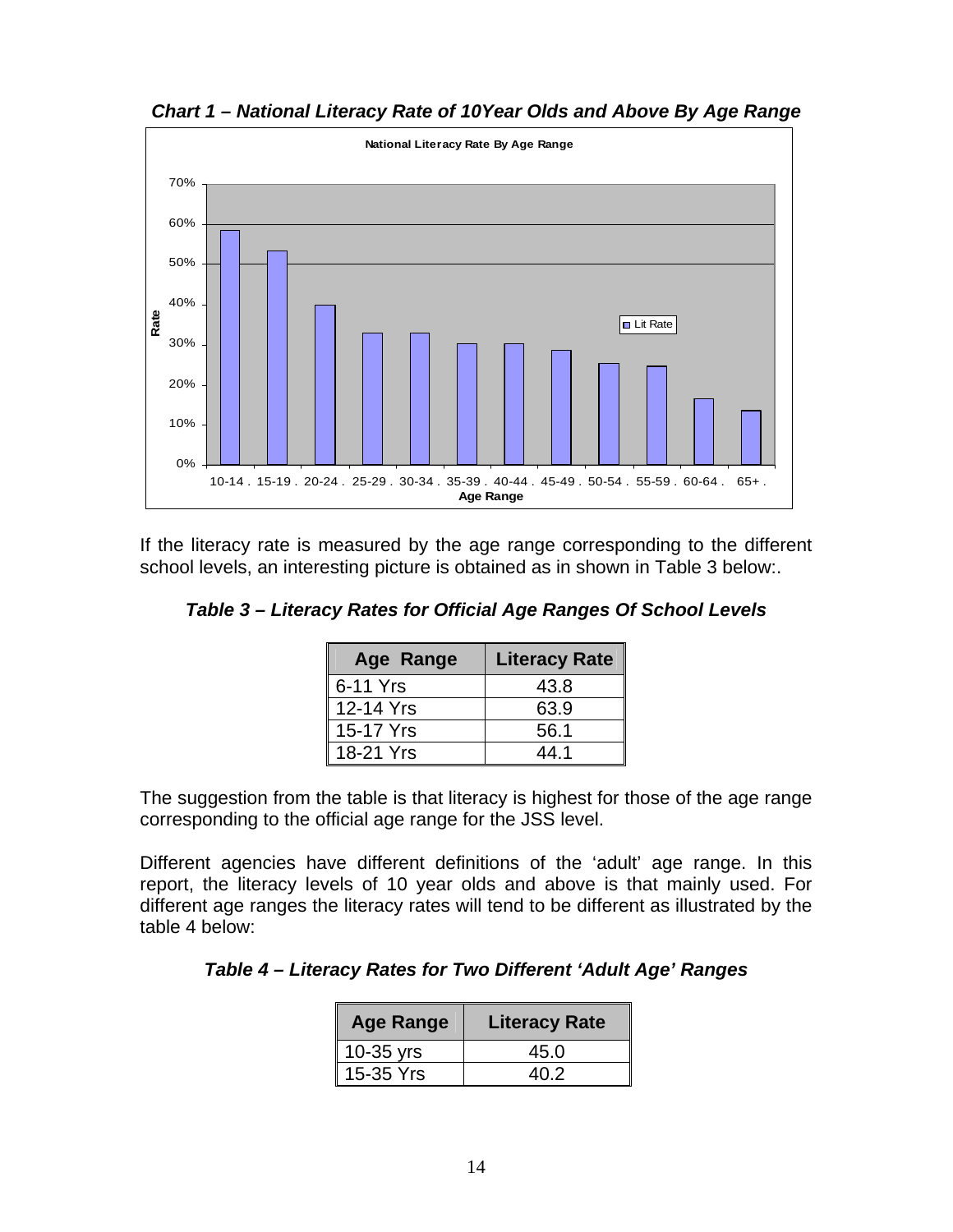Literacy rates for single ages are examined and illustrated in Chart 2 below. It appears that literacy reaches a peak presently at around 14 years of age. At 61.9% and 61.6%, the literacy rates of 11 and 12 year olds respectively indicate that the majority are literate by the time they complete primary schooling. Schooling beyond JSS (12-14yrs) does not appear to further improve literacy as defined for the purpose of the census. It appears therefore that by getting all children to school and improving the quality of education provided, Sierra Leone can in the medium term, improve its literacy rate significantly.





The literacy picture yielded by the census is particularly worrying in a number of respects. Even though much higher than in 1985, a literacy rate of 39% is not something to celebrate but what is even more alarming is the fact that the national literacy rate for women (29%), as measured by the number of women declaring themselves as literate divided by the number of women sampled, is 20 percentage points lower than that for males (49%) measured in a similar manner (See Table 5 and Chart 3 overleaf).

|              | Literate | <b>Illiterate</b> | NS    |
|--------------|----------|-------------------|-------|
| <b>Both</b>  | 39%      | 60%               | $1\%$ |
| <b>Males</b> | 49%      | 50%               | $1\%$ |
| Females      | 29%      | 70%               | $1\%$ |

## *Table 5 – Literacy Distribution by Sex*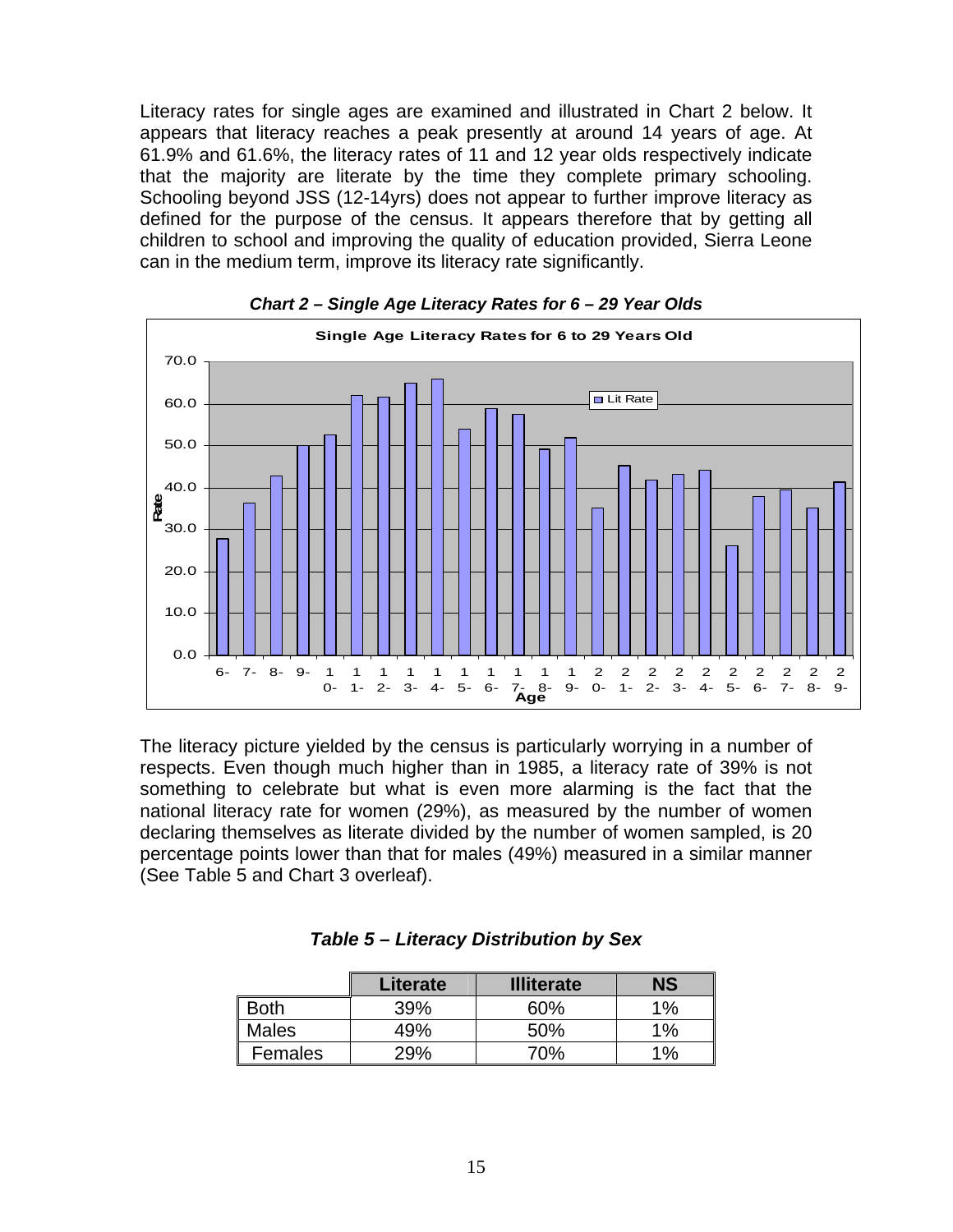

## *Chart 3 – Literacy Distribution by Sex*

The trend is similar for all the regions and local council areas as shown in the table 6 overleaf.

| Table 6 – Census Literacy Rates By Region and Local Government (LG) |
|---------------------------------------------------------------------|
| <b>Areas/Districts</b>                                              |

| <b>Region/Local Govt. Area</b> | <b>All</b> | <b>Males</b> | <b>Females</b> |
|--------------------------------|------------|--------------|----------------|
| <b>National</b>                | 39%        | 49%          | 29%            |
| <b>Eastern Region</b>          | 31%        | 40%          | 22%            |
| Kailahun District              | 32%        | 43%          | 22%            |
| Kenema LG District             | 21%        | 30%          | 13%            |
| Kenema Town                    | 56%        | 67%          | 46%            |
| Kono LG District               | 27%        | 35%          | 19%            |
| Koidu Town                     | 42%        | 49%          | 32%            |
| <b>Northern Region</b>         | 31%        | 43%          | 20%            |
| <b>Bombali LG District</b>     | 29%        | 40%          | 18%            |
| Makeni Town                    | 59%        | 71%          | 48%            |
| <b>Kambia District</b>         | 32%        | 48%          | 18%            |
| Koinadugu District             | 21%        | 30%          | 14%            |
| <b>Port Loko District</b>      | 32%        | 45%          | 21%            |
| <b>Tonkolili District</b>      | 30%        | 41%          | 21%            |
| <b>Southern Region</b>         | 34%        | 45%          | 25%            |
| <b>Bo LG District</b>          | 29%        | 40%          | 19%            |
| Bo Town                        | 64%        | 74%          | 55%            |
| <b>Bonthe LG District</b>      | 24%        | 34%          | 16%            |
| <b>Bonthe Town</b>             | 56%        | 65%          | 49%            |
| Moyamba District               | 33%        | 45%          | 24%            |
| <b>Pujehun District</b>        | 26%        | 36%          | 17%            |
| <b>Western Area</b>            | 65%        | 62%          | 57%            |
| West Urban Area                | 68%        | 76%          | 60%            |
| <b>West Rural Area</b>         | 52%        | 62%          | 42%            |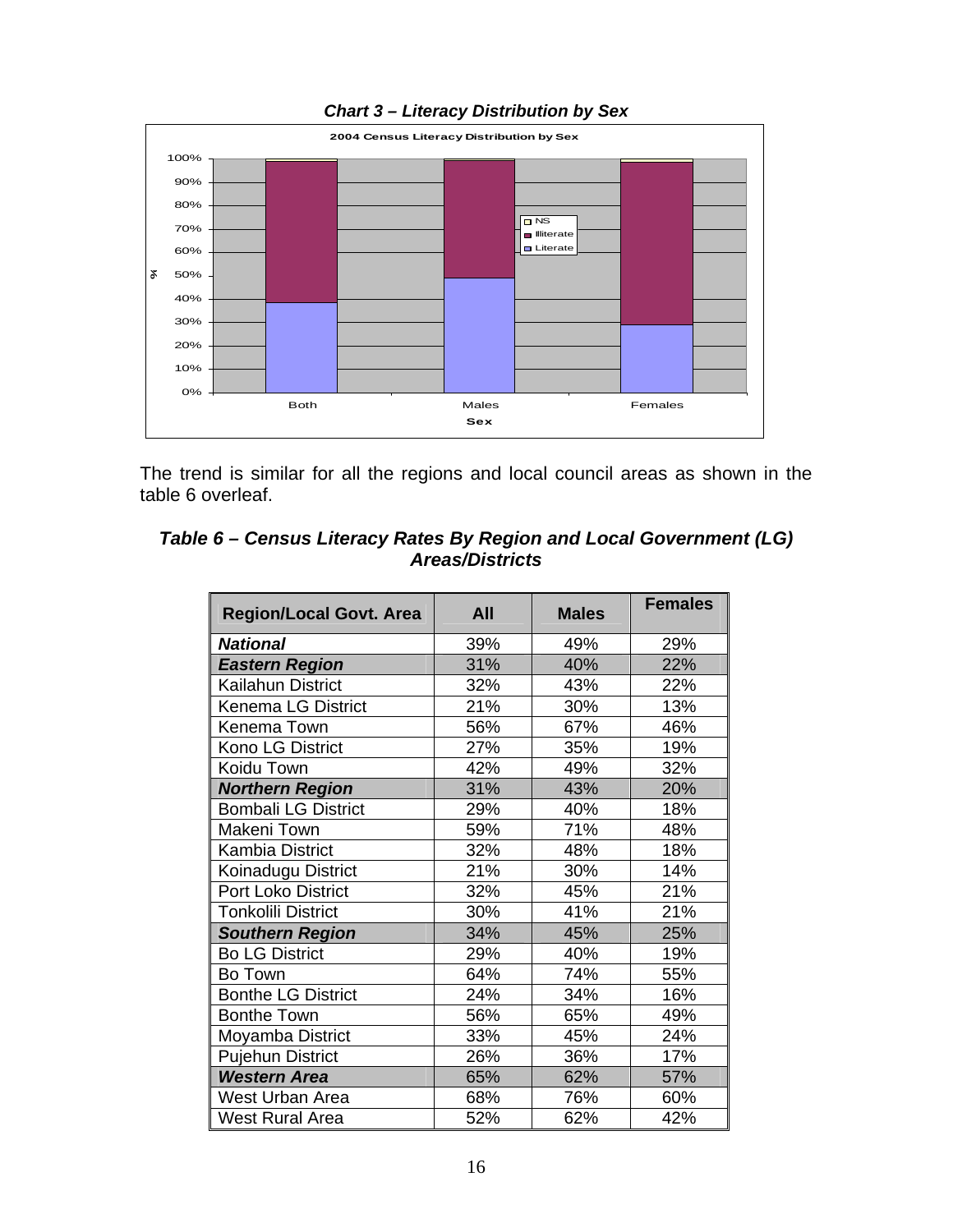*Chart 4: Literacy Rates of 10 Year Olds and Above By Region and Local Government Area* 



That the literacy rates of women in Kenema LG District, Koinadugu, Bonthe LG District, Pujehun and Kambia are as low as 13%, 14%, 16%, 17% and 18% respectively and that only five local government areas/districts have literacy rates for women of 25% and above is disheartening.

In addition to the foregoing, it was noted that for the great majority of the districts outside the Western Area, the literacy rate of older women is appallingly low, in some cases as low as 2%. This observation is that the education of girls outside of the Western Area was not given much premium.

The writers of this report are continuously optimistic that the male – female literacy rate difference will decrease with time because of the observation that male – female difference was greatest for the oldest age range and least for the youngest measured. Thus, whilst the national literacy rate for the 65 year old and above males was 22% and that for females was 5%, giving a difference of 17 percentage points, the rate for 10 to 14 year old boys was 62% and that for girls was 55%, giving a difference of just 7 percentage points.

Another worrying observation is the disparity in the literacy rates for the different local government areas/districts. Whilst Western Urban Area and Bo Town are having literacy rates of 68% and 64% respectively, Koinadugu and Pujehun and Bonthe District are having literacy rates of 21%, 26% and 27% respectively. The disparity is noteworthy not only in terms of the combined literacy rates but also in terms of the rates for the single sexes. It is worth noting that the literacy rates are highest for the towns and Western Urban than for the other more rural areas. Only in the case of Koidu Town does the Western Rural Area possess a higher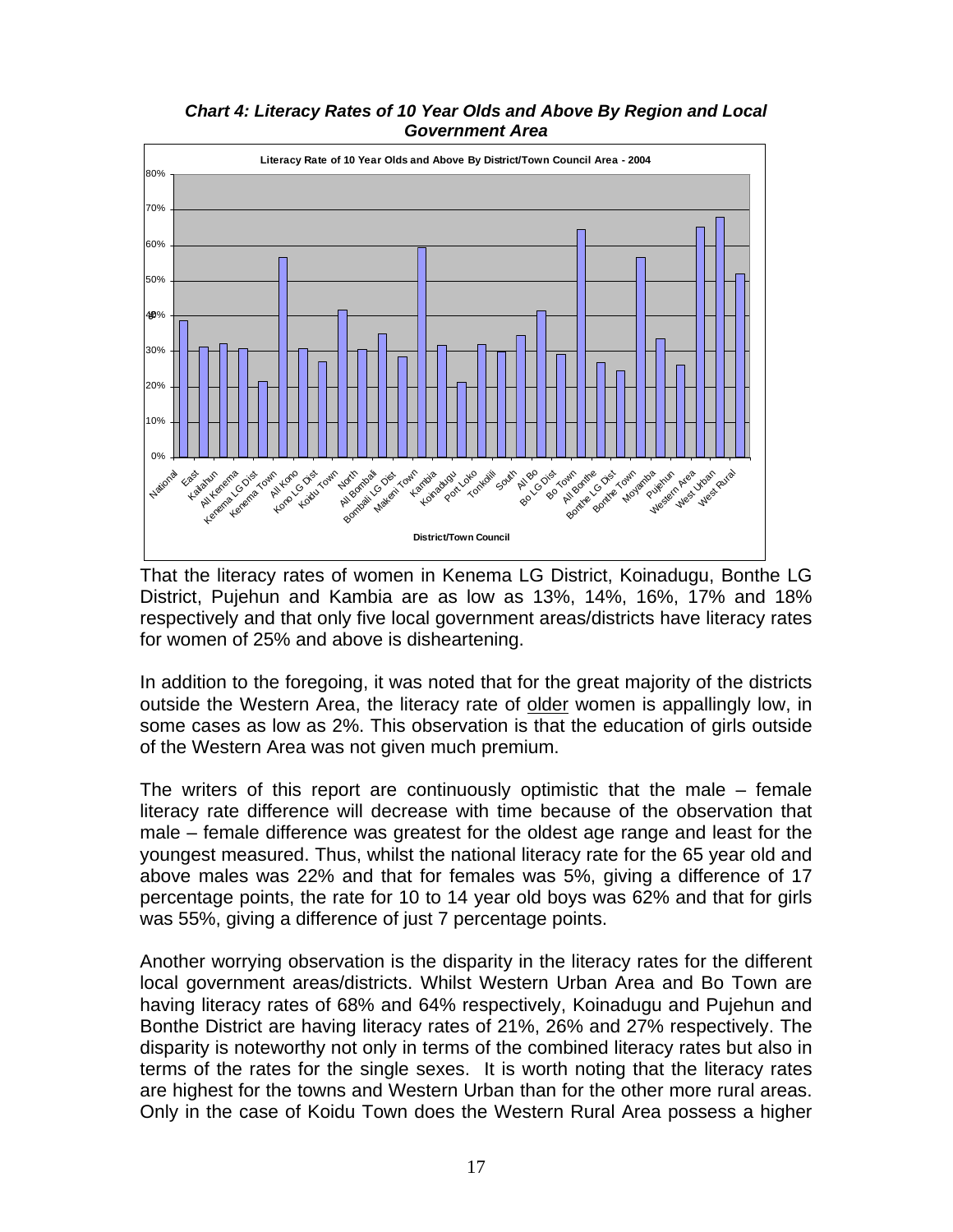percentage which is not surprising as the latter has a number of large urban settlements. The suggestion from the foregoing is that the disparity in literacy rates is more of an urban rural disparity than one that is regional. Notwithstanding this statement, the data shows that all districts/local government areas need attention but that some need more attention than others. In particular, the local governments of Koinadugu, Bonthe, Pujehun, Tonkolili and all other districts with literacy rates below the national average of 39% are advised to take urgent remedial action.

Through the interventions of government using projects such as the Sababu Education Project, an attempt is being made to address some of the regional and district disparities in provision of quality schooling. This it is hoped, would not only improve access to education but also improve the literacy rate and lessen the difference between the districts and regions.

Overall, whilst improving the literacy rate of all Sierra Leoneans is a necessity, improving the literacy rate of women is an imperative. The writers of this report make bold to state that unless the literacy rate of women is significantly improved the development goals of Sierra Leone will remain nothing more than pipe dreams.

# *3.2.2 Summary*

The findings on literacy in the 2004 Census can be summarized as follows:

- **The literacy rate for Sierra Leone is 39%.**
- **The younger age groups and ranges possess significantly higher literacy** rates than the older.
- At 66.0% the literacy rate of 14 year olds is higher than that for any single age group. This contributes to the observation that the 12-14 age range group has a higher literacy rate than all other age range groups.
- The literacy rate of men is higher than that for women nationally and by local government areas/districts. The national literacy rate for men is 49% whilst that for women is 29%. The literacy rate of the women of Koinadugu is just 14% whilst those for Pujehun and Kambia are 17% and 18%, respectively.
- **The gender difference in literacy rate is decreasing. The difference is least** for the youngest age range measured and greatest for the oldest age range
- At 68% and 64%, the literacy rates of Western Urban Area and Bo Town respectively are the only local government areas/districts with literacy rates above 60%.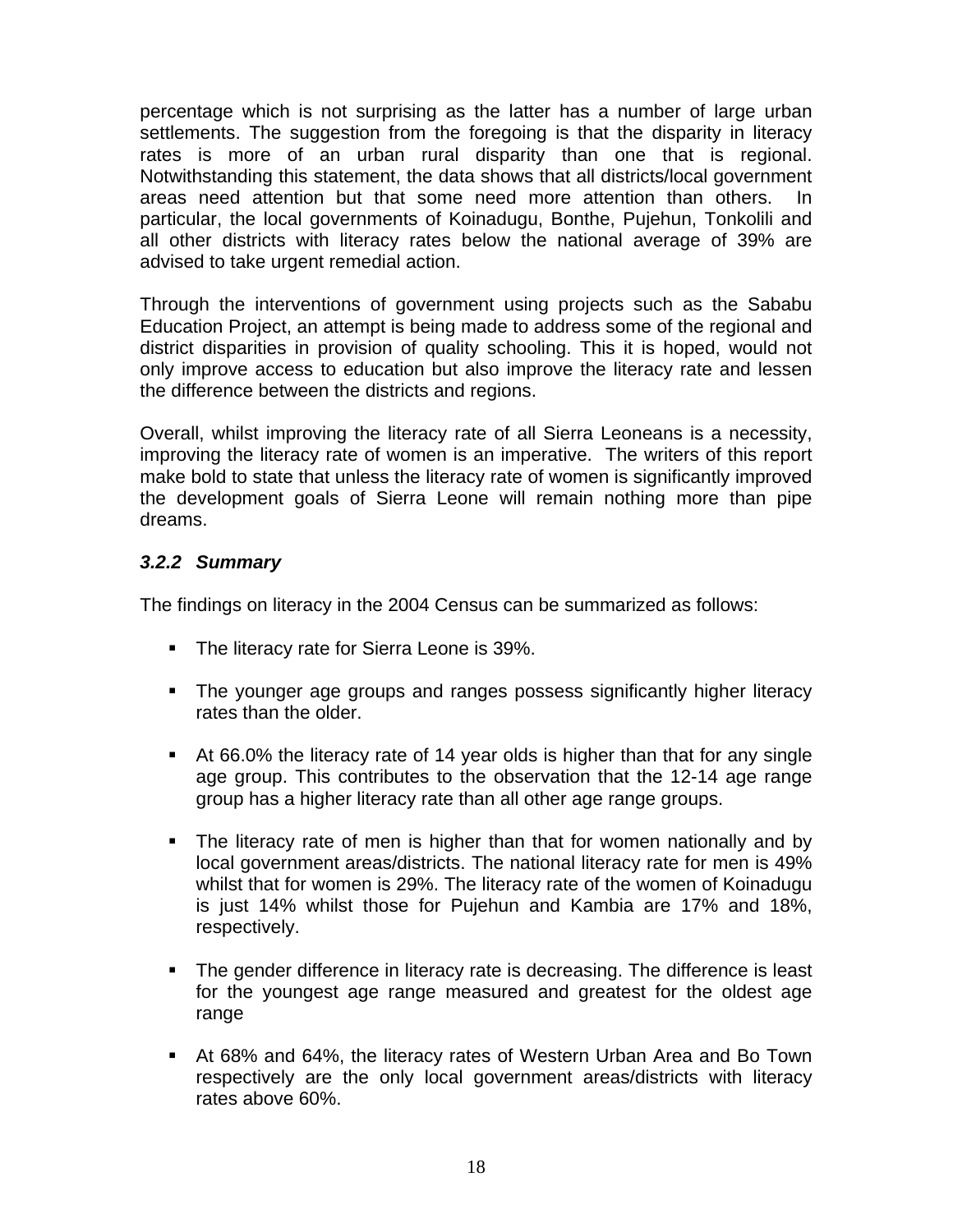- With a literacy rate of 21%, Koinadugu District has the lowest literacy rate of all local government areas.
- Access to education is contributing significantly to increasing the literacy rate
- **The findings from the census suggest that the literacy rate will continue to** increase in the coming years since the literacy rates of the younger age groups are higher than those of the older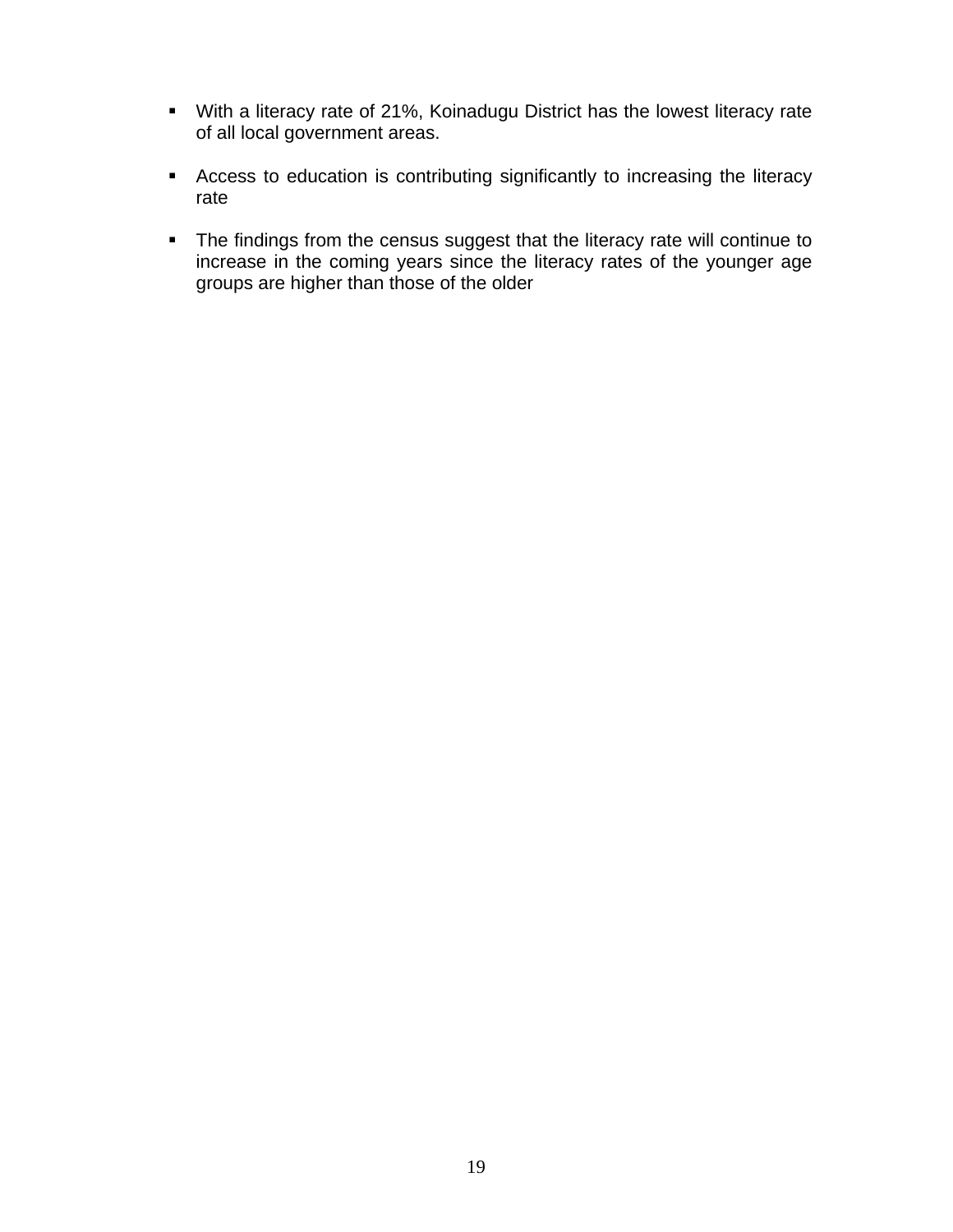# **SECTION IV**

#### *The Schooling / Education Situation*

#### *4.1 School Attendance*

In 1985, the then Census figures indicated that approximately 71% of Sierra Leoneans aged 5 and above had never attended school whilst 16% were still at school and 13% had left school.

The 2004 Census figures illustrated in Table 7 and chart 4 below indicate that 40% of Sierra Leoneans aged 6 to 29 years have never attended school / received formal education, whilst 46% were still at school and 14% had left school/formal education. This is a vast improvement on the 1985 figures and confirms that significantly more students are now accessing education than in 1985. Further, given that percentage of students who have never accessed schooling is lower for the lower age ranges than the upper, the clear inference is that access to education is on the increase and will be aided by interventions such as the Sababu Education Project.

|                |              |             | % Left        | % Never                |
|----------------|--------------|-------------|---------------|------------------------|
| <b>Ages</b>    | <b>Total</b> | % In School | <b>School</b> | <b>Attended School</b> |
| <b>TOTAL</b>   | 2,495,821    | 46%         | 14%           | 40%                    |
| 6              | 152,708      | 58%         | 1%            | 42%                    |
| $\overline{7}$ | 147,568      | 67%         | 1%            | 32%                    |
| 8              | 152,787      | 71%         | 1%            | 28%                    |
| 9              | 121,217      | 75%         | 1%            | 24%                    |
| 10             | 158,183      | 72%         | 2%            | 26%                    |
| 11             | 81,822       | 79%         | 2%            | 19%                    |
| 12             | 130,580      | 75%         | 2%            | 22%                    |
| 13             | 97,643       | 75%         | 3%            | 22%                    |
| 14             | 97,935       | 72%         | 4%            | 24%                    |
| 15             | 155,393      | 56%         | 6%            | 37%                    |
| 16             | 89,783       | 57%         | 8%            | 34%                    |
| 17             | 76,991       | 53%         | 10%           | 37%                    |
| 18             | 132,858      | 42%         | 13%           | 45%                    |
| 19             | 81,482       | 41%         | 17%           | 43%                    |
| 20             | 153,451      | 22%         | 18%           | 60%                    |
| 21             | 60,277       | 21%         | 30%           | 50%                    |
| 22             | 83,254       | 16%         | 31%           | 53%                    |
| 23             | 57,922       | 10%         | 39%           | 51%                    |
| 24             | 59,213       | 9%          | 41%           | 50%                    |
| 25             | 165,562      | 4%          | 28%           | 68%                    |
| 26             | 57,309       | 2%          | 42%           | 56%                    |
| 27             | 61,906       | 2%          | 43%           | 55%                    |
| 28             | 74,961       | 1%          | 39%           | 60%                    |
| 29             | 45,016       | 2%          | 45%           | 53%                    |

*Table 7: Percentage of 6 – 29 Year Olds in School, Left School or Never Attended School*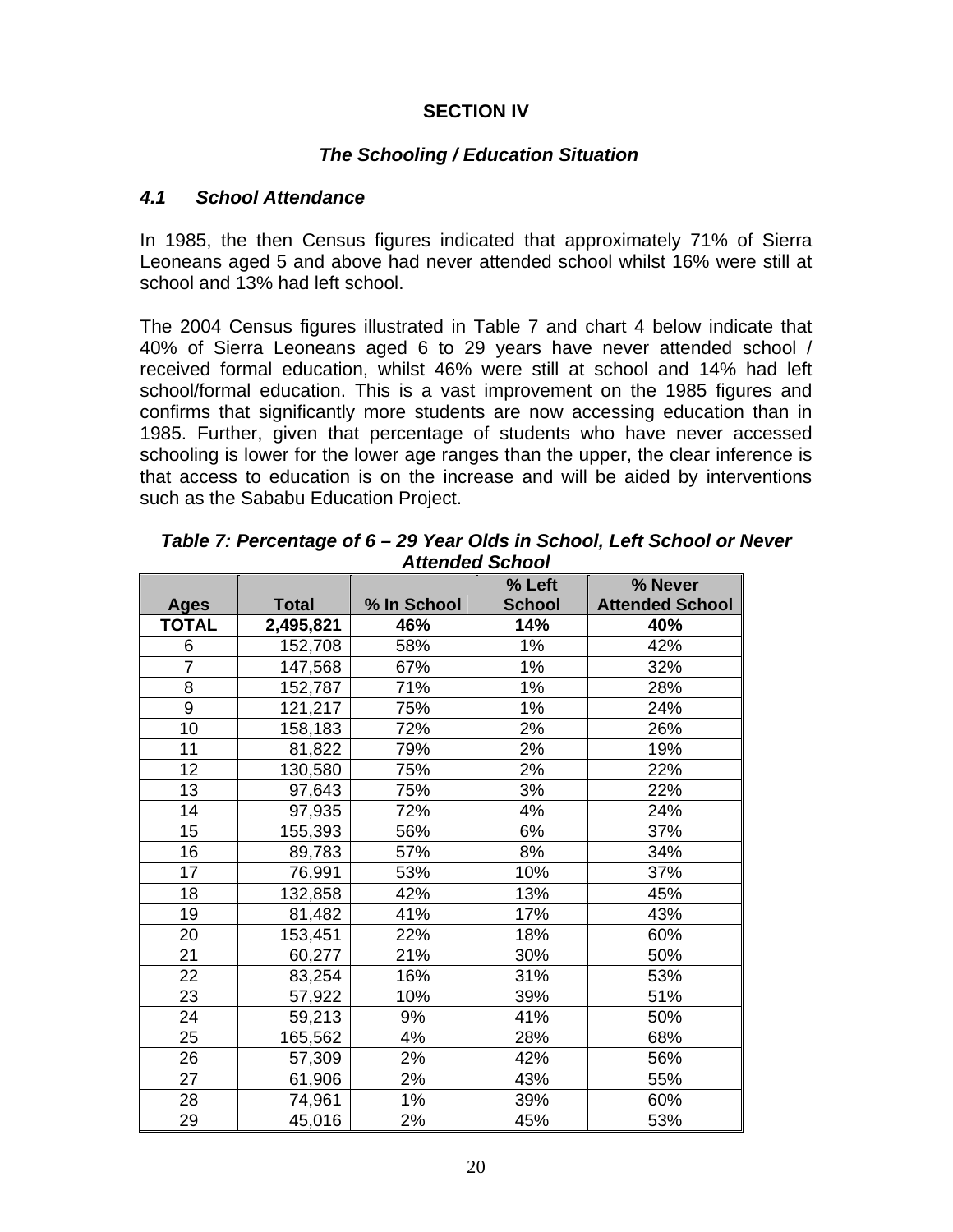**Chart 5–Age Specific Enrolment Rates and Percentage Out of School for Ages 6-17** 



Something noticeable from the above table and chart above is that the percentage of students who have never attended school is not lowest for 6 year olds but for 11 year olds. It suggests that if someone is not in school by age 11 years, the chances of his/her ever attending school starts decreasing. The age (11 years) for which the highest percentage school attendance is recorded (81%) is less than the 13 years (81%) obtained from an analysis of the SLIHS data. There are many possible reasons for this observation. One suggestion is that many children do not start schooling at the official age of 6 years but later. This accounts for the significant percentage of over-aged children to be found in primary schools and contributes to the large primary level Gross Enrolment Ratio associated with Sierra Leone. The reasons for children starting schooling late are many but it is anticipated that the number of late starters will soon drop significantly.

As in the case of the literacy situation, analyses of the census responses reveal significant and worrying differences between the local government areas/districts in school attendance. The national picture is that 40 % of those interviewed during the census have never attended school. (See Table 8 below).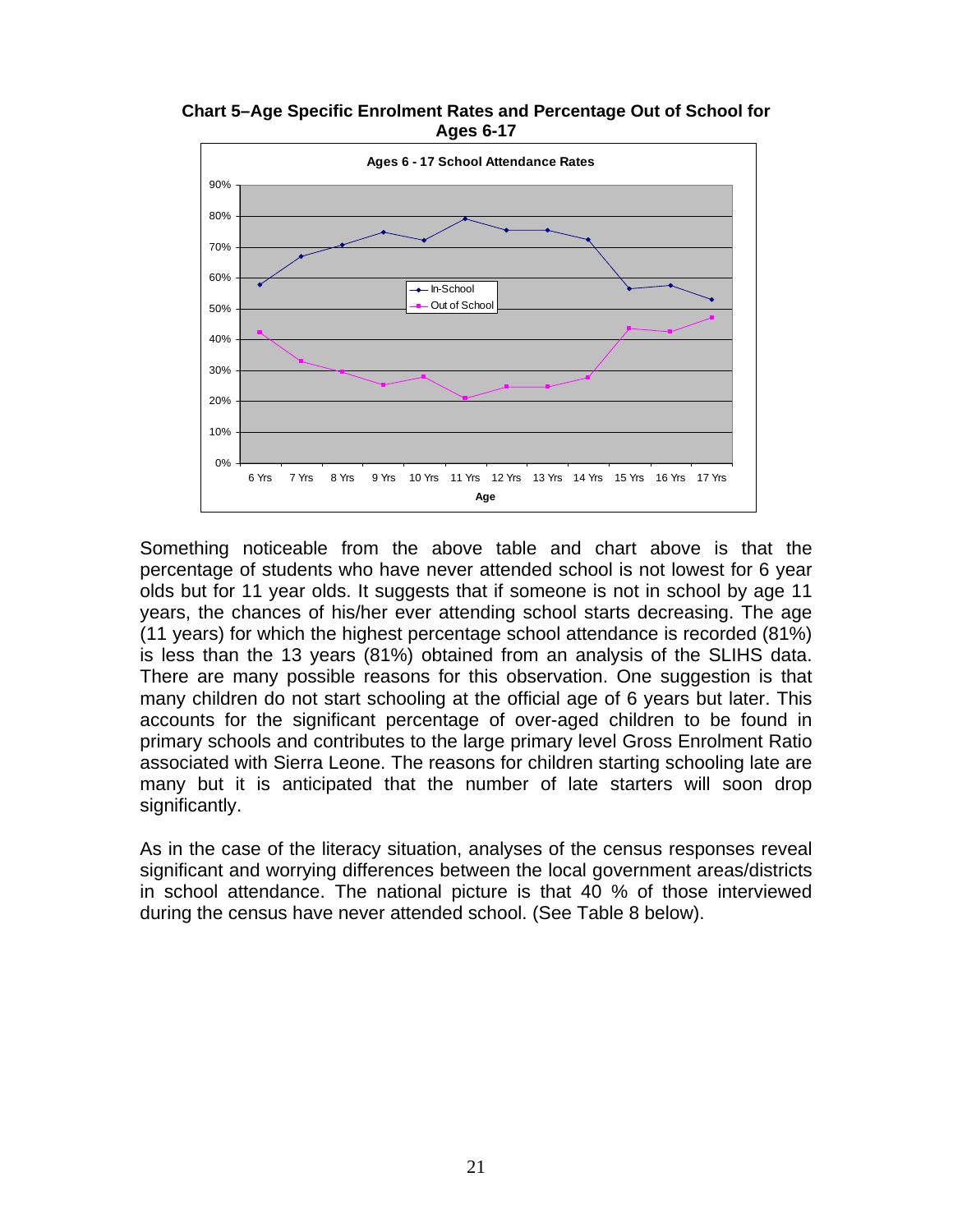|                        | <b>Attending</b> | <b>Not Attending</b> | <b>Never Attended</b> |
|------------------------|------------------|----------------------|-----------------------|
|                        | <b>School</b>    | <b>School</b>        | <b>School</b>         |
| <b>National</b>        | 46.4%            | 13.6%                | 40.0%                 |
| <b>Eastern Region</b>  | 45.0%            | 13.1%                | 41.9%                 |
| Kailahun               | 48.7%            | 13.5%                | 37.8%                 |
| Kenema                 | 44.2%            | 13.7%                | 42.1%                 |
| Kenema Town            | 61.9%            | 16.3%                | 21.8%                 |
| Kono                   | 42.3%            | 11.7%                | 46.0%                 |
| Koidu Town             | 45.2%            | 17.6%                | 37.2%                 |
| <b>Northern Region</b> | 42.2%            | 8.2%                 | 49.6%                 |
| Bombali                | 48.2%            | 9.1%                 | 42.7%                 |
| Makeni Town            | 64.6%            | 14.3%                | 21.1%                 |
| Kambia                 | 42.5%            | 8.9%                 | 48.6%                 |
| Koinadugu              | 31.2%            | 4.3%                 | 64.5%                 |
| Port Loko              | 42.8%            | 9.9%                 | 47.2%                 |
| Tonkolili              | 42.8%            | 7.4%                 | 49.9%                 |
| <b>Southern Region</b> | 46.0%            | 12.3%                | 41.6%                 |
| <b>Bo Dist</b>         | 50.5%            | 13.9%                | 35.6%                 |
| Bo Town                | 64.2%            | 16.3%                | 19.6%                 |
| <b>Bonthe</b>          | 40.8%            | 9.8%                 | 49.4%                 |
| <b>Bonthe Town</b>     | 62.7%            | 15.7%                | 21.6%                 |
| Moyamba                | 46.6%            | 10.9%                | 42.5%                 |
| Pujehun                | 39.0%            | 12.2%                | 48.8%                 |
| <b>Western Area</b>    | 55.0%            | 24.3%                | 20.6%                 |
| <b>West Rural</b>      | 48.6%            | 21.7%                | 29.7%                 |
| <b>West Urban</b>      | 56.3%            | 24.9%                | 18.8%                 |

*Table 8 – School Attendance by Region and Local Government Area / Districts* 



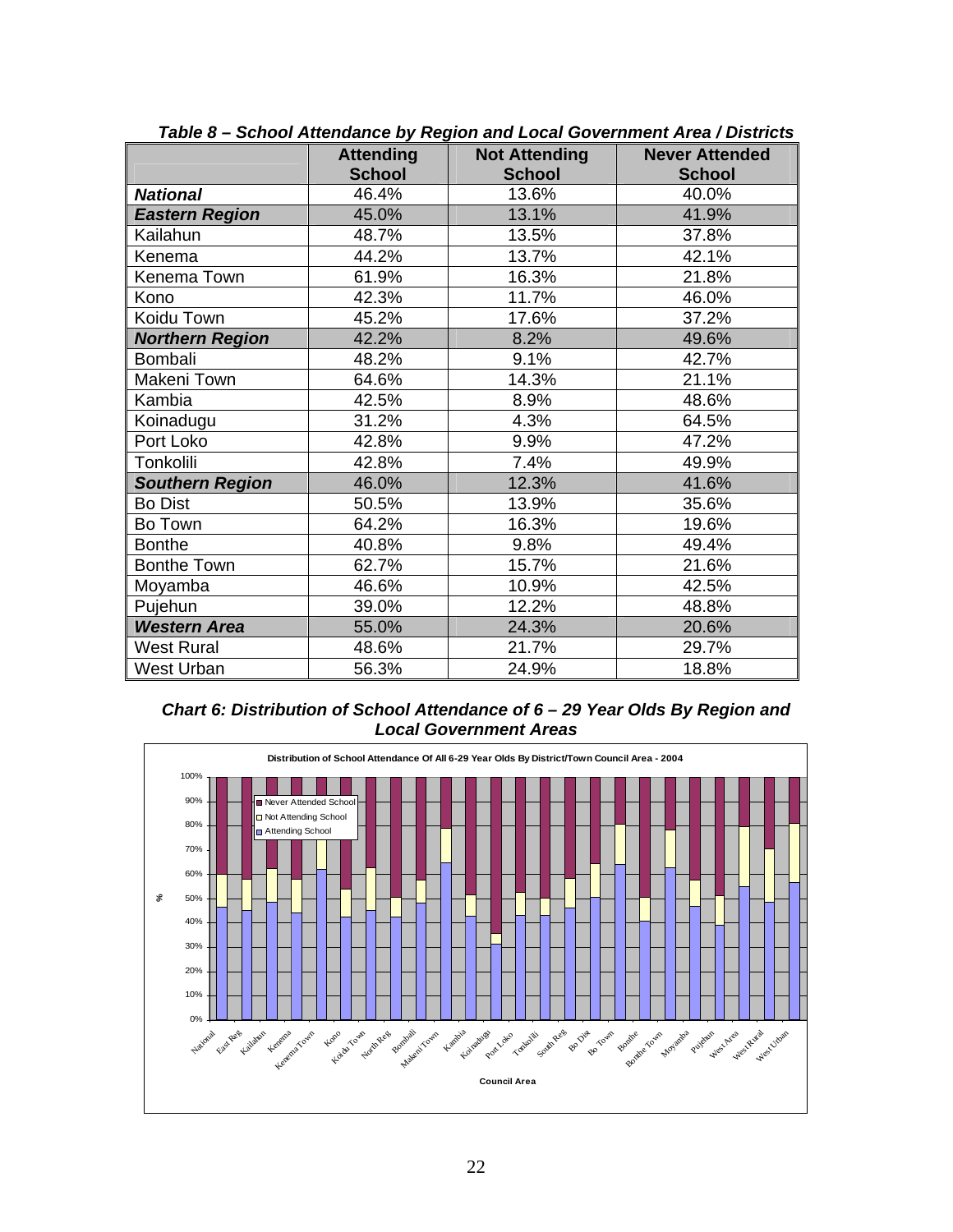That much work has to be done by the Ministry of Education, Science and Technology in Koinadugu is indicated by the fact that 64.5% of 6-29 year olds have never attended school. That nine local government areas have over 40% of those interviewed not attending school is a matter of concern. What is noticeable is that with the exception of Koidu Town, the towns and Western Urban Area possess the smallest percentage of 6-29 year olds who have never attended school. This strongly suggests that an urban – rural divide is being revealed by the data.

The national picture for the sexes illustrated in Chart 5 below is that whilst only 33 % of males aged 6 to 29 years have never attended school, the figure for females is 47%, a difference of 12 percentage points. Tables 9 and 10 below show the school attendance profile for 6 to 29 year olds in the various local government areas.

*Chart 7 – Percentage of 6 – 29 Year Old Males and Females Who Have Never Attended School* 

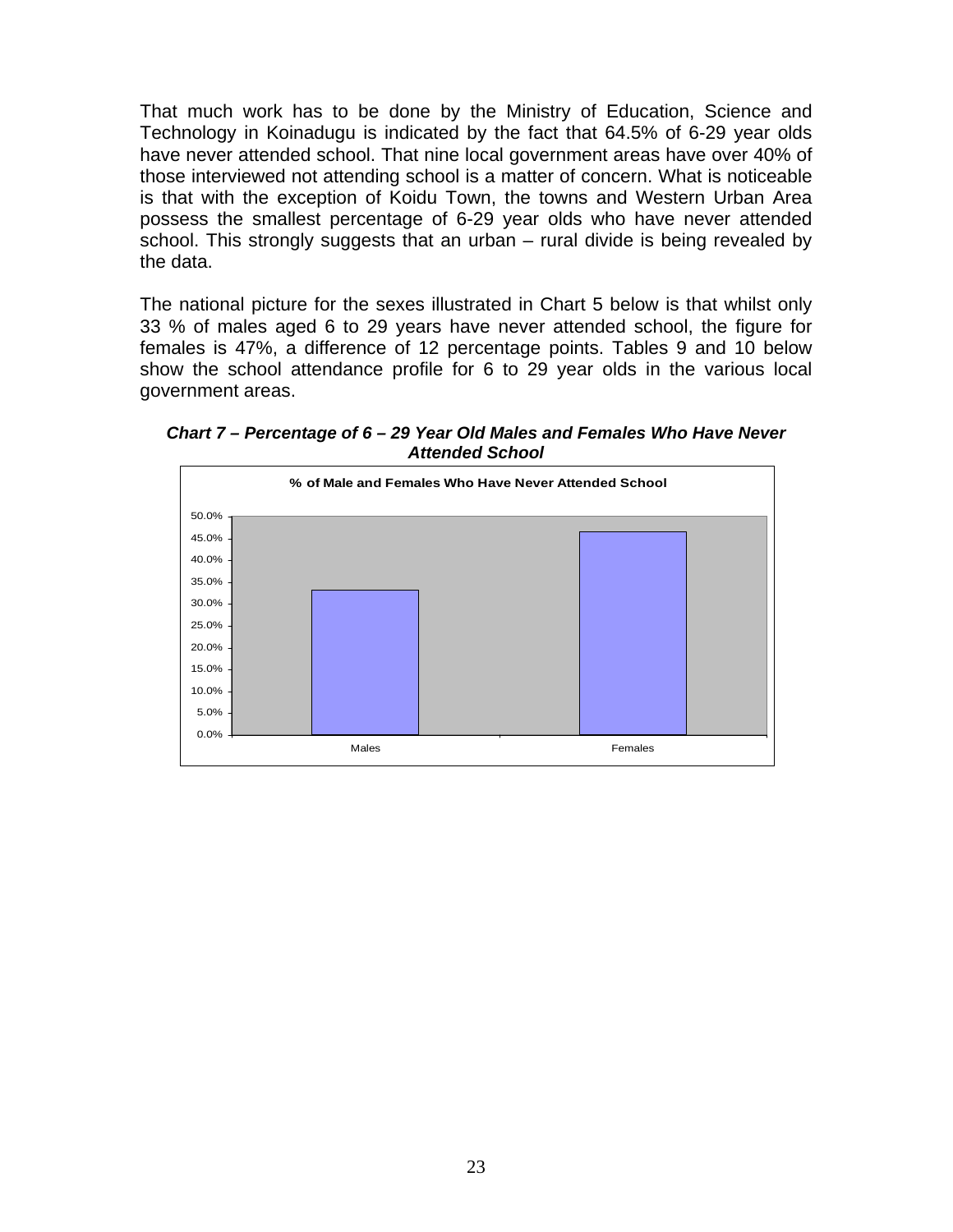|                        | <b>Attending</b> | <b>Not Attending</b> | <b>Never Attended</b> |
|------------------------|------------------|----------------------|-----------------------|
|                        | <b>School</b>    | <b>School</b>        | <b>School</b>         |
| <b>National</b>        | 52.6%            | 14.4%                | 33.0%                 |
| <b>East Region</b>     | 50.2%            | 14.2%                | 35.6%                 |
| Kailahun               | 55.8%            | 14.1%                | 30.1%                 |
| Kenema                 | 49.1%            | 14.9%                | 36.0%                 |
| Kenema Town            | 67.4%            | 16.3%                | 16.2%                 |
| Kono                   | 45.7%            | 13.3%                | 41.0%                 |
| Koidu Town             | 47.3%            | 19.0%                | 33.7%                 |
| <b>North Region</b>    | 50.9%            | 9.0%                 | 40.1%                 |
| Bombali                | 55.9%            | 9.8%                 | 34.3%                 |
| Makeni Town            | 72.1%            | 13.3%                | 14.6%                 |
| Kambia                 | 53.4%            | 10.5%                | 36.1%                 |
| Koinadugu              | 37.7%            | 5.1%                 | 57.2%                 |
| Port Loko              | 52.5%            | 10.7%                | 36.8%                 |
| Tonkolili              | 51.0%            | 7.6%                 | 41.4%                 |
| <b>South Region</b>    | 51.8%            | 12.4%                | 35.8%                 |
| <b>Bo District</b>     | 56.7%            | 14.1%                | 29.2%                 |
| Bo Town                | 69.7%            | 15.5%                | 14.7%                 |
| <b>Bonthe District</b> | 45.2%            | 9.2%                 | 45.6%                 |
| <b>Bonthe Town</b>     | 65.2%            | 15.8%                | 19.1%                 |
| Moyamba                | 53.7%            | 10.7%                | 35.6%                 |
| Pujehun                | 43.5%            | 12.4%                | 44.1%                 |
| <b>West Area</b>       | 58.8%            | 25.4%                | 15.8%                 |
| <b>West Rural</b>      | 55.2%            | 21.9%                | 23.0%                 |
| <b>West Urban</b>      | 59.6%            | 26.0%                | 14.4%                 |

#### *Table 9 – % Distribution of 6 – 29 Year Old Male School Attendance by District/Town Council Area*

That the percentages of males between the ages of 6 and 29 year old attending school in Bo Town, Bonthe Town, Kenema Town and Makeni Town are higher than for Western Urban (Freetown) is a heartening indication of the importance being given to education nation-wide. This trend is also observed for women the table 10 below shows. The seeming belief that educated people are only to be found in Freetown is rapidly becoming a thing of the past. The responses further reinforce the impression that the divide in accessing schooling is no longer one that is regional (i.e. one of the Western Area being far above the other regions), but one that is rural – urban. **Both tables** clearly show for example that Bonthe Town (largely urban) and Bonthe District (largely rural although with some urban centres) differ significantly in those attending and those who have never attended school. Similar observations are made for Bo Town and Bo District, Makeni Town and Bombali District and Kenema Town and Kenema District.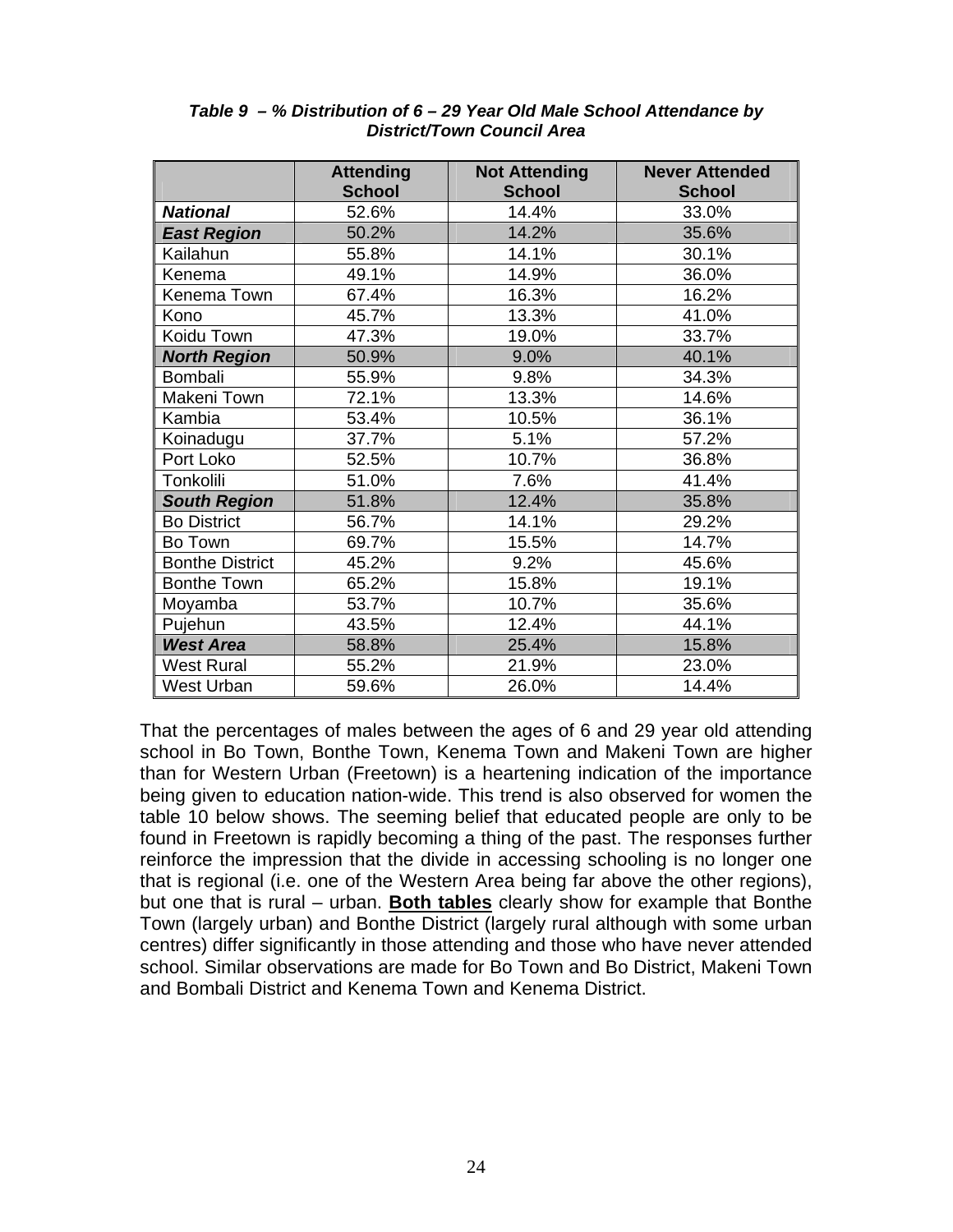|                        | <b>Attending</b> | <b>Not Attending</b> | <b>Never Attended</b> |  |  |
|------------------------|------------------|----------------------|-----------------------|--|--|
|                        | <b>School</b>    | <b>School</b>        | <b>School</b>         |  |  |
| <b>National</b>        | 40.6%            | 12.9%                | 46.5%                 |  |  |
| <b>Eastern Region</b>  | 40.1%            | 12.0%                | 47.9%                 |  |  |
| Kailahun               | 41.9%            | 12.9%                | 45.1%                 |  |  |
| Kenema                 | 39.5%            | 12.5%                | 48.0%                 |  |  |
| Kenema Town            | 56.6%            | 16.4%                | 27.0%                 |  |  |
| Kono                   | 39.0%            | 10.2%                | 50.8%                 |  |  |
| Koidu Town             | 43.2%            | 16.2%                | 40.6%                 |  |  |
| <b>Northern Region</b> | 34.3%            | 7.5%                 | 58.2%                 |  |  |
| Bombali                | 40.6%            | 8.5%                 | 50.9%                 |  |  |
| Makeni Town            | 57.6%            | 15.2%                | 27.2%                 |  |  |
| Kambia                 | 32.4%            | 7.4%                 | 60.2%                 |  |  |
| Koinadugu              | 25.5%            | 3.6%                 | 70.9%                 |  |  |
| Port Loko              | 34.2%            | 9.2%                 | 56.6%                 |  |  |
| Tonkolili              | 35.5%            | 7.1%                 | 57.3%                 |  |  |
| <b>Southern Region</b> | 40.6%            | 12.3%                | 47.1%                 |  |  |
| <b>Bo Dist</b>         | 44.7%            | 13.6%                | 41.6%                 |  |  |
| Bo Town                | 59.0%            | 16.9%                | 24.1%                 |  |  |
| <b>Bonthe Dist</b>     | 36.6%            | 10.4%                | 53.0%                 |  |  |
| <b>Bonthe Town</b>     | 60.6%            | 15.6%                | 23.9%                 |  |  |
| Moyamba                | 39.9%            | 11.1%                | 49.0%                 |  |  |
| Pujehun                | 34.6%            | 12.1%                | 53.3%                 |  |  |
| <b>Western Area</b>    | 51.5%            | 23.4%                | 25.2%                 |  |  |
| <b>West Rural</b>      | 42.6%            | 21.6%                | 35.8%                 |  |  |
| West Urban             | 53.3%            | 23.7%                | 23.0%                 |  |  |

*Table10 – % Distribution of 6 – 29 Year Old Female School Attendance by District/Town Council Area*

The high percentage of women who have never attended school in most districts is alarming and confirms the need for interventions to get the 'girl-child' to school. The fact that 47% of all females between ages 6 to 29 years reported never attending school is not only a cause for national concern but for urgent and immediate action by MEST.

That interventions have been meeting with some success is suggested by the fact that more 6 to 11 year old are in school than their older counterparts as table 11 and chart 6 below show.

*Table 11 – School Attendance profiles of 6 – 11 and 6 – 29 Year Olds By Sex* 

|                        | <b>Attending</b><br><b>School</b> | <b>Not Attending</b><br><b>School</b> | <b>Never Attended</b><br><b>School</b> |
|------------------------|-----------------------------------|---------------------------------------|----------------------------------------|
| Male + Female $(6-29)$ | 46%                               | 14%                                   | 40%                                    |
| Male +Female (6-11)    | 69%                               | 1%                                    | 30%                                    |
| Males (6-29)           | 53%                               | 14%                                   | 33%                                    |
| Males (6-11)           | 70%                               | 1%                                    | 29%                                    |
| Females (6-29)         | 41%                               | 13%                                   | 47%                                    |
| Females (6-11)         | 69%                               | 1%                                    | 30%                                    |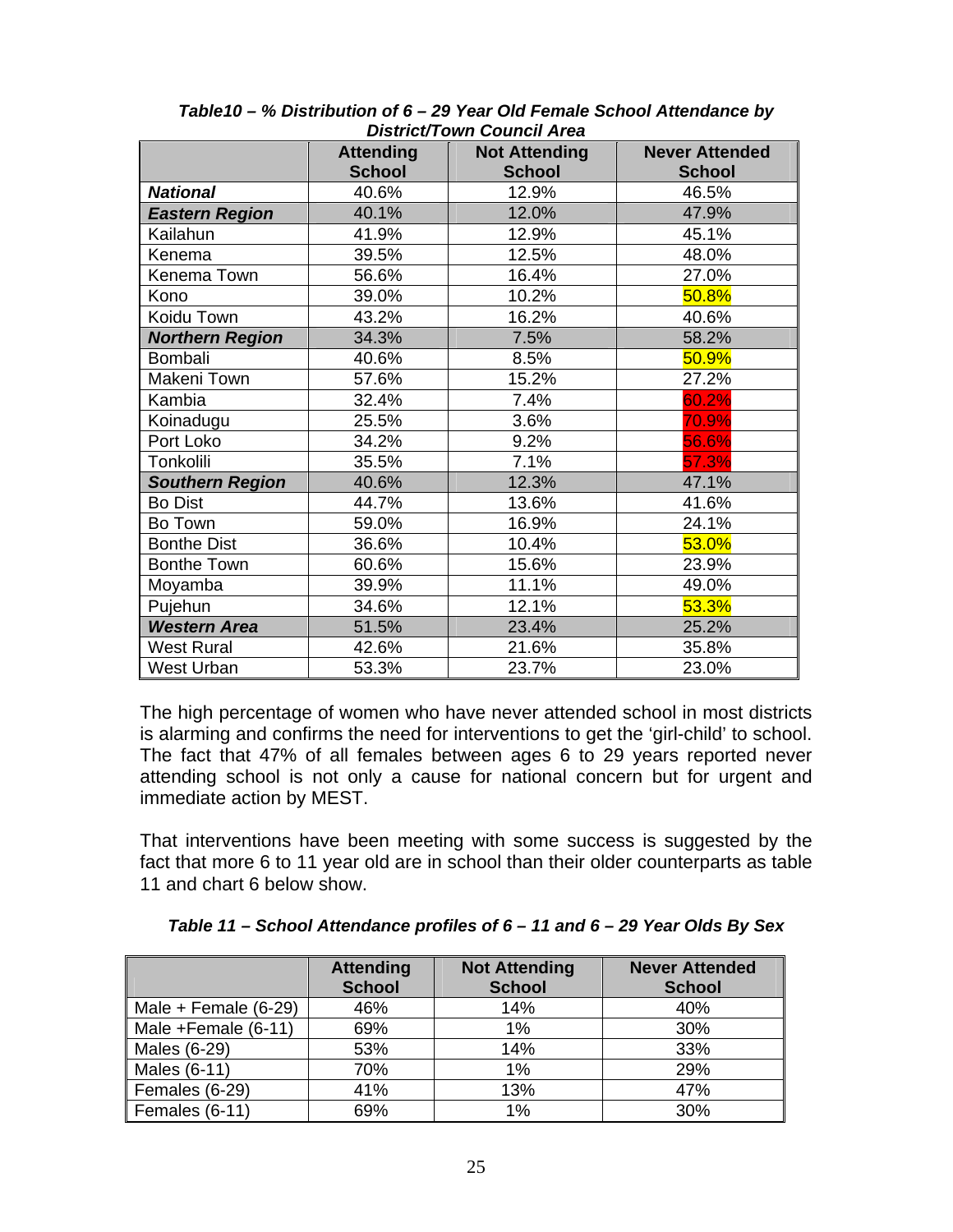

*Chart 8 - School Attendance profiles of 6 – 11 and 6 – 29 Year Olds By Sex* 

The overall picture of attendance in educational institutions painted by the census is one indicating that much work still has to be done but with every reason for optimism for the future. The poor school attendance profile of the older generation is not unexpected given the history of education provisions in Sierra Leone, but the very large disparity between male and female attendance and the very high percentage of women that have never attended school in many local government areas is surprising and alarming. The heartening note is that the school attendance profile of youths and children is encouraging. The suggestion is that should the government continue to invest in increasing access to education school enrolment and hence school attendance would continue to increase until it reaches the ceiling determined by the population or the policy.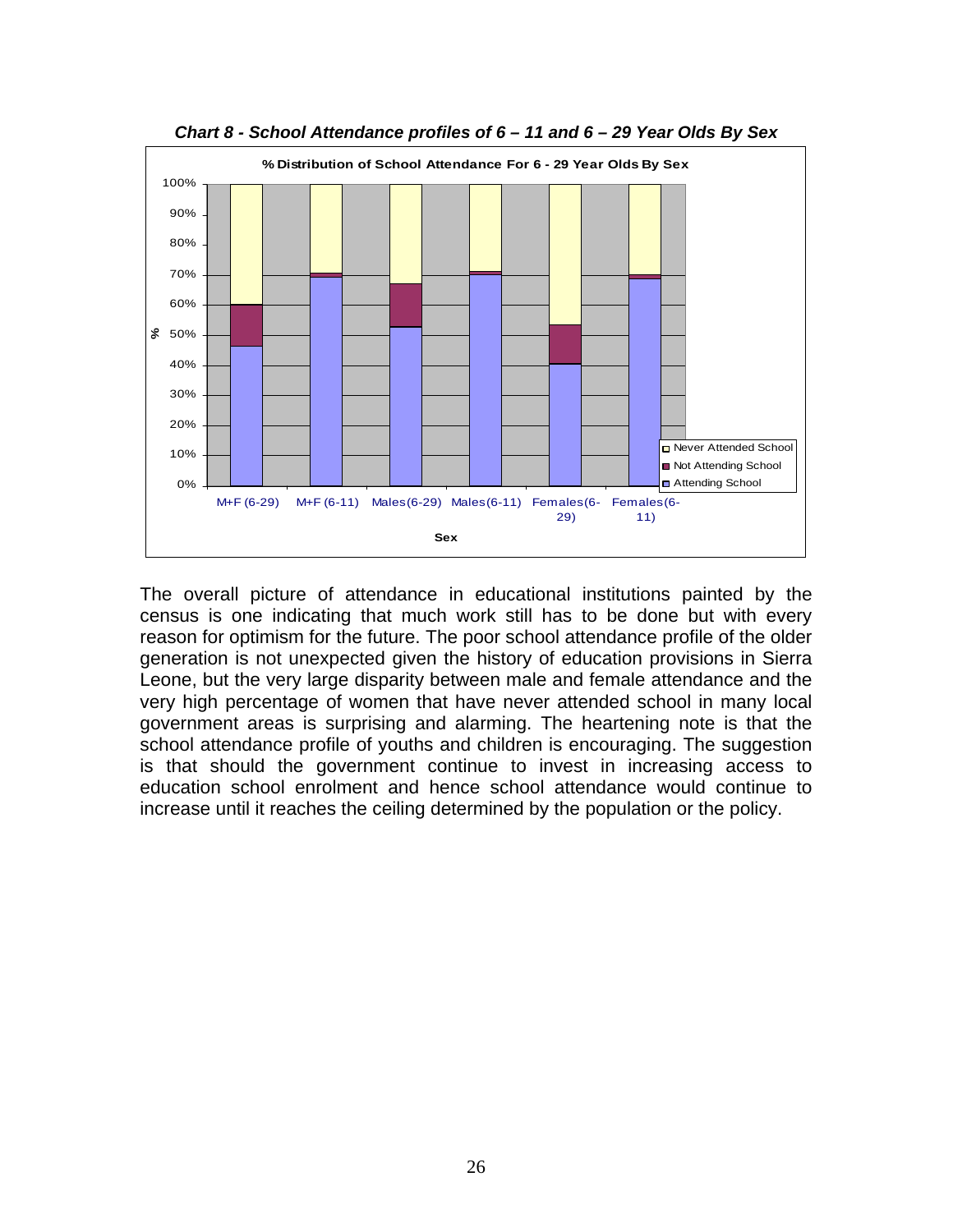# **SECTION V**

#### **Enrolment at School Level**

#### *5.1 Introduction*

In the preceding few Sections, reference has been made to the numbers and percentages accessing schooling but not the different levels in which they are to be found. In the next few paragraphs details on enrolment, Gross Intake, Enrolment and Net Enrolment Ratios (GIR, GER and NER) etc. are provided.

#### *Assumptions made for analysis of the education data have been reported earlier and are not repeated here.*

## *5.2 The Pre-School Level*

The census shows a surprising number of respondents, 84,979, stating that they were in kindergarten in 2003/04. This is quite obviously only those in the final grade of kindergarten. It is reasonable to assume that each of the two earlier grades of kindergarten would contain at least an equal number of children and probably more. The foregoing being the case, if the numbers from the census are correct, the number of children in pre-school are very much larger than earlier surveys have indicated. The numbers are definitely significantly higher than the 19,068 from the Ministry of Education, Science and Technology for 2003/04. The very large difference and related issues require investigation.

| 2004/05 Ages | 2003/04 Ages | Not In School 2003/04 | Kindergarten 2003/04 |
|--------------|--------------|-----------------------|----------------------|
| 6            | 5            | 3,779                 | 33,213               |
| 7            | 6            | 2,266                 | 21,365               |
| 8            |              | 1,420                 | 12,919               |
| 9            | 8            | 717                   | 6,171                |
| 10           | 9            | 606                   | 4,981                |
|              | 10           | 221                   | 1,615                |
| 12           |              | 233                   | 1,699                |
| 13           | 12           | 152                   | 812                  |
| 14           | 13           | 113                   | 500                  |
| 15           | 14           | 148                   | 654                  |
| 16           | 15           | 76                    | 361                  |
| 17           | 16           | 66                    | 214                  |
| 18           | 17           | 90                    | 267                  |
| 19           | 18           | 52                    | 113                  |
| 20           | 19           | 107                   | 95                   |
| <b>TOTAL</b> |              | 10,046                | 84,979               |

*Table 12 – Numbers of Individuals in Primary School in 2004/05 but in Kindergarten or Not in School in 2003/04* 

*Key: Yellow markers denote individual totals corresponding to less than 5% of total i.e. non-significant*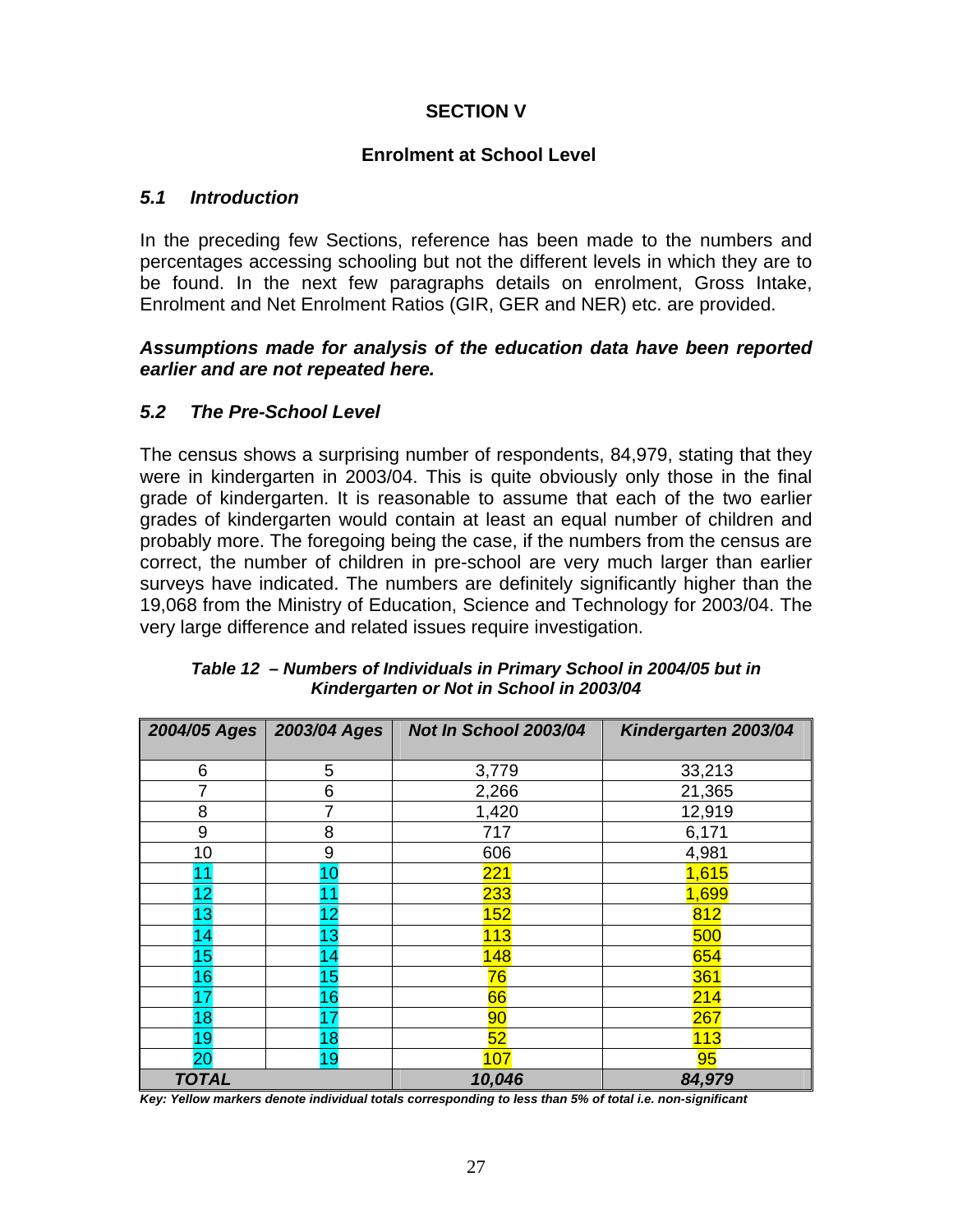The sum of those not in primary school and those in kindergarten in 2003/04 should be approximately equal to those in 2004/05, the difference being in terms of the repeaters of Class/Grade 1 and those who may not have been in primary school in 2003/04 but enter at a higher class than Class/Grade 1. The difference should not be too great and so if the census numbers are correct, approximately, 95,025 should be in Class 1 in 2004/05. This is significantly smaller than the 188,285 in Class 1 in the 2003/04 academic year.

All of the foregoing indicate that the kindergarten and 'not in primary school' in 2003/04 academic year numbers should be treated with caution hence the lack of detailed analysis in this sub-section.

# *5.3 The Primary Level*

## *5.3.1 Enrolment at the Primary Level*

The 1985 Census figures give 316,158 (181,143 boys and 134,745 girls) children of age 5 years and above as being in primary school. According to data from the Inspectorate Directorate of the Ministry of Education, Science and Technology, 1,068,762 Government and 56,741 Government-assisted private pupils were enrolled in primary schools nation-wide in the 2003/2004 academic year. The present census gives *the number of 5 year olds and above enrolled in primary school in the 2003/04 academic year as 823,435*. This number is likely to be an underestimate of the total primary school enrolment in 2003/04 academic year for reasons stated earlier and not repeated here.

Although the question on education was asked of those declaring themselves to be 6 years of age and above at the time of the census, because the question referred to the previous academic year, it refers to a time when some of the respondents were 5 years old. In fact approximately 6% of the respondents in primary school in 2003/04 were 5 year olds as Table 13 below shows.

|              |              | <b>Primary</b> | % of Diff Ages |
|--------------|--------------|----------------|----------------|
| 2004/05 Ages | 2003/04 Ages | <b>Total</b>   | at Primary     |
| 6            | 5            | 49,953         | 6%             |
| 7            | 6            | 73,997         | 9%             |
| 8            |              | 91,927         | 11%            |
| 9            | 8            | 82,420         | 10%            |
| 10           | 9            | 106,079        | 13%            |
| 11           | 10           | 60,634         | 7%             |
| 12           | 11           | 90,117         | 11%            |
| 13           | 12           | 63,619         | 8%             |
| 14           | 13           | 55,013         | 7%             |
| 15           | 14           | 62,173         | 8%             |
| 16           | 15           | 28,260         | 3%             |
| 17           | 16           | 17,608         | 2%             |
| 18           | 17           | 23,241         | 3%             |
| 19           | 18           | 9,724          | 1%             |
| 20           | 19           | 8,670          | 1%             |

*Table 13 – Enrolment at Primary School and Percentage Distribution by Age*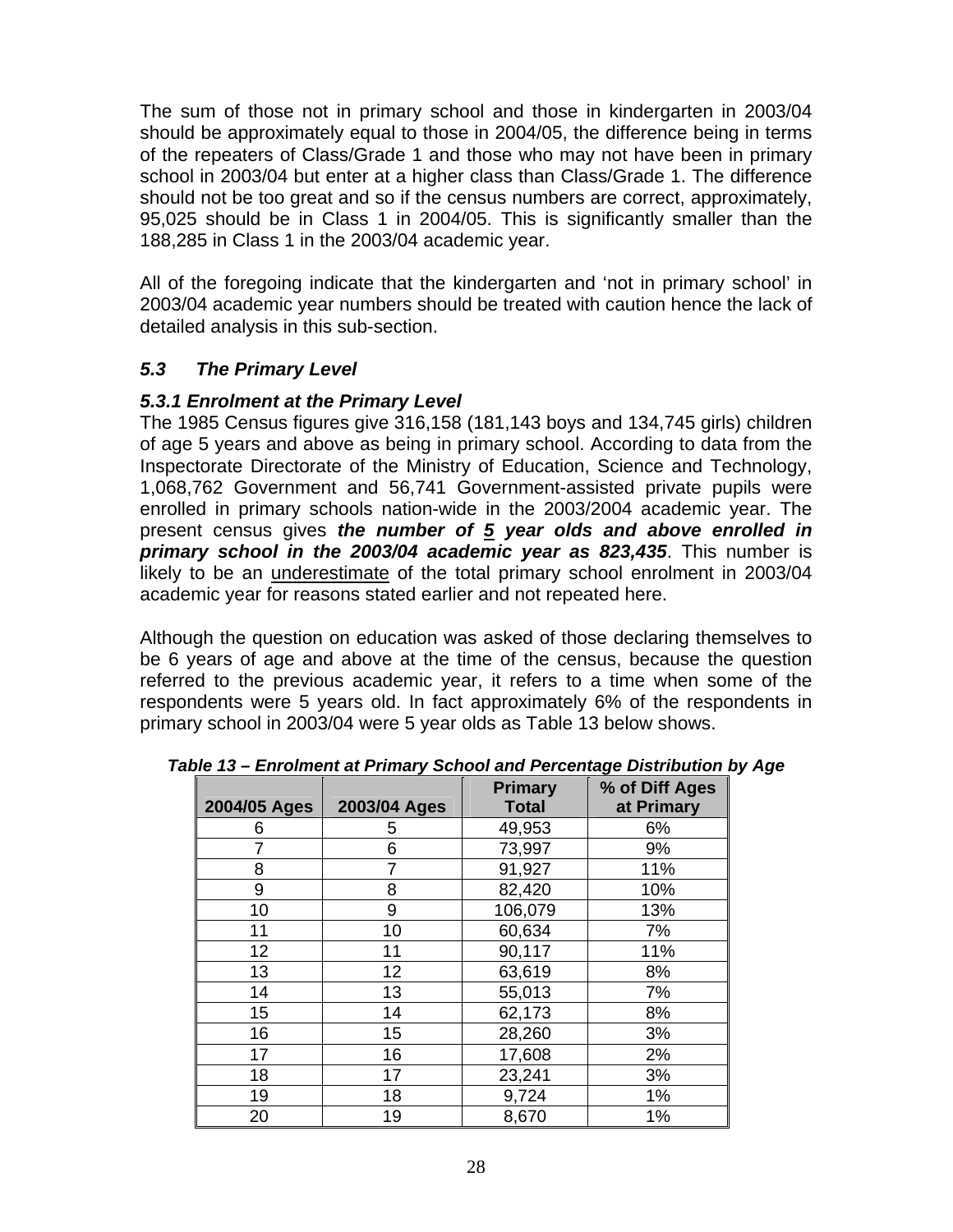The Table shows that whilst approximately 6% of those in primary school are below the official primary school age  $(6 - 11 \text{ years})$ , 33% are above. This is not surprising as many in the rural areas start school late because of, amongst other things, the distance to the nearest school. The percentage below age in primary school can be largely explained in terms of the ever growing number of nursery schools / kindergartens.

From the census, the total number of pupils in primary school in the 2003/04 academic year was 823,435. The number of 6 to 11 year olds in 2003/04 i.e. the 7 – 12 year olds in 2004/05 is 505,174. Given that the population of 6 to 11 year olds in 2003/04 i.e. the  $7 - 12$  year olds in 2004/05 is 792,157, the Primary Gross Enrolment Rate (GER) and Primary Net Enrolment Rate (NER) have been calculated and the results are shown in the Table 14 below.

| <b>National</b>                    | <b>Numbers</b> | <b>NER</b> | <b>GER</b> |
|------------------------------------|----------------|------------|------------|
| All in Primary                     | 823,435        |            | 104%       |
| 6-11 years $-$ 2003/04             |                |            |            |
| (7-12yrs - 2004/05) in Primary     | 505,174        | 64%        |            |
| Population of 6-11 years - 2003/04 |                |            |            |
| $(7-12yrs - 2004/05)$              | 792,157        |            |            |

*Table 14 – The Gross and Net Enrolment Rates of the Primary Level* 

The formulae employed were as follows:

*GER = Total Number of Primary School Pupils in 2003/04 / Population of 6 – 11 year olds in 2003/04;* 

*NER = Total Number of 6- 11 year olds in Primary School in 2003/04 / Population of 6 – 11 year olds in 2003/04.*

At 104%, the GER indicates that primary schools contain more than those of official primary school age. This is clearly shown by Table 12 above. The calculated GER is larger than the 63% in the MICS Report of 2002 but smaller than the primary level GERs often quoted by the Ministry of Education, Science and Technology and the 123% computed from the 2003/04 SLIHS data. Compared to that of other countries in Sub-Saharan Africa, Sierra Leone has quite a high GER. It is higher than that of all other countries in the sub-region.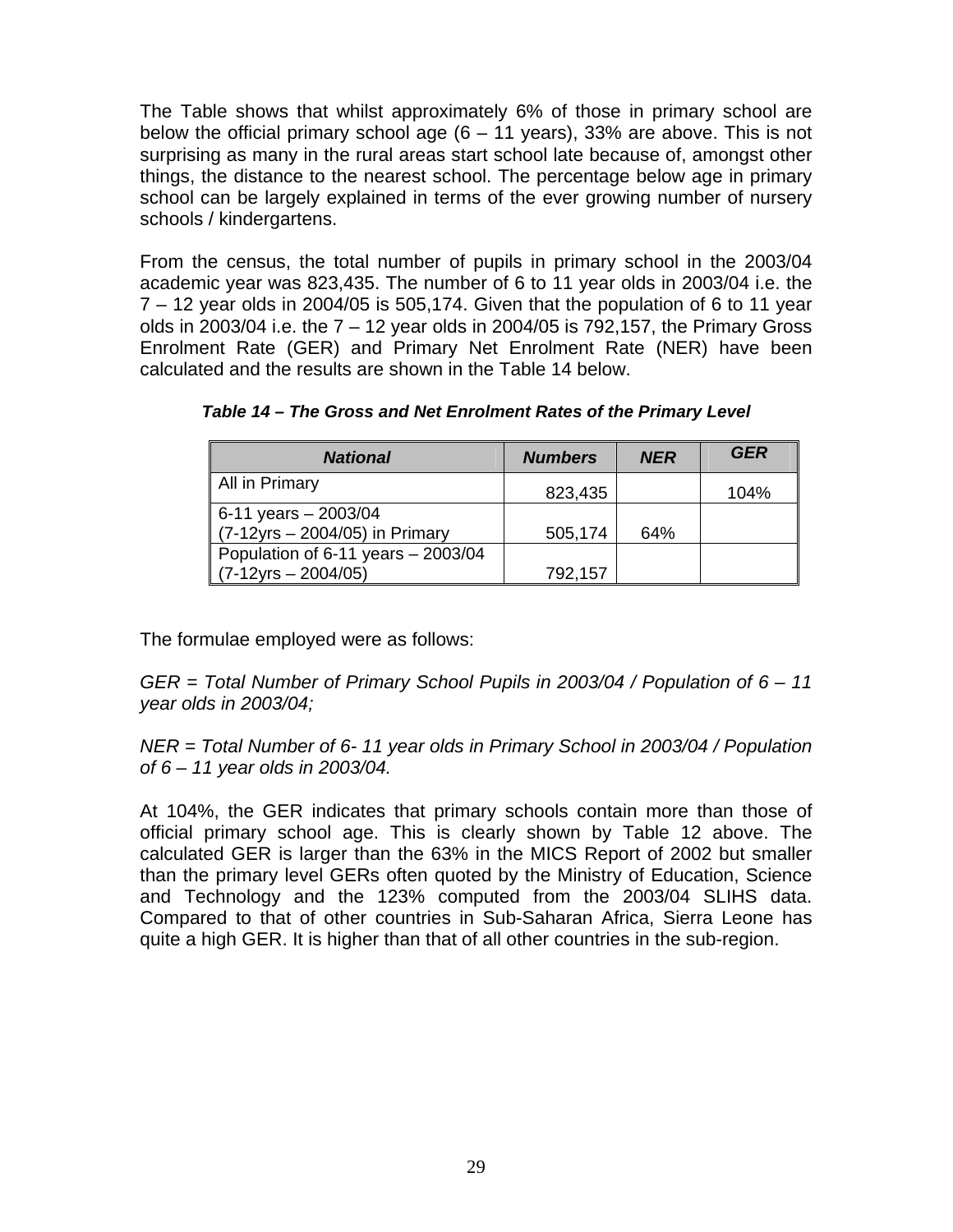The age distribution of those in primary school in the 2003/04 academic year is shown graphically in the chart below:



*Chart 9 – Percentage Distribution of Age Ranges in Primary School* 

It is worth noting that of those in primary school in 2003/04 only 61.3% were of the official primary school age and approximately 6% were 5 years old.

The above chart shows the age distribution for the total primary school population in 2003/04, whilst Table 15 below shows the class (grade) by class (grade) age distribution.

| 03/04          | 04/05       | <b>Primary</b> | <b>Primary</b> | <b>Primary</b> | <b>Primary</b> | <b>Primary</b> | <b>Primary</b> |
|----------------|-------------|----------------|----------------|----------------|----------------|----------------|----------------|
| <b>Ages</b>    | <b>Ages</b> | 1              | 2              | 3              | 4              | 5              | 6              |
| 5              | 6           | 19%            |                |                |                |                |                |
| 6              | 7           | 23%            | 12%            | 4%             | 2%             | 1%             | 0%             |
| $\overline{7}$ | 8           | 20%            | <b>18%</b>     | 9%             | 4%             | 1%             | 1%             |
| 8              | 9           | 12%            | 16%            | <b>13%</b>     | 7%             | 3%             | 1%             |
| 9              | 10          | 11%            | 17%            | 18%            | 14%            | 8%             | 4%             |
| 10             | 11          | 4%             | 8%             | 10%            | 11%            | 8%             | 4%             |
| 11             | 12          | 4%             | 9%             | 14%            | 16%            | 15%            | 11%            |
| 12             | 13          | 2%             | 5%             | 9%             | 12%            | 13%            | 11%            |
| 13             | 14          | 1%             | 3%             | 7%             | 10%            | 13%            | 14%            |
| 14             | 15          | 2%             | 4%             | 7%             | 11%            | 15%            | 17%            |
| 15             | 16          | 1%             | 1%             | 2%             | 4%             | 7%             | 11%            |
| 16             | 17          | 0%             | 1%             | 1%             | 3%             | 5%             | 7%             |
| 17             | 18          | 1%             | 1%             | 2%             | 3%             | 6%             | 10%            |
| 18             | 19          | 0%             | 0%             | 1%             | 1%             | 2%             | 5%             |
| 19             | 20          | 0%             | 0%             | 1%             | 1%             | 2%             | 4%             |

| Table 15 - Percentage Age Distribution by Class (Grade) of 2003/04 Enrolled |  |
|-----------------------------------------------------------------------------|--|
| <b>Primary School Pupils</b>                                                |  |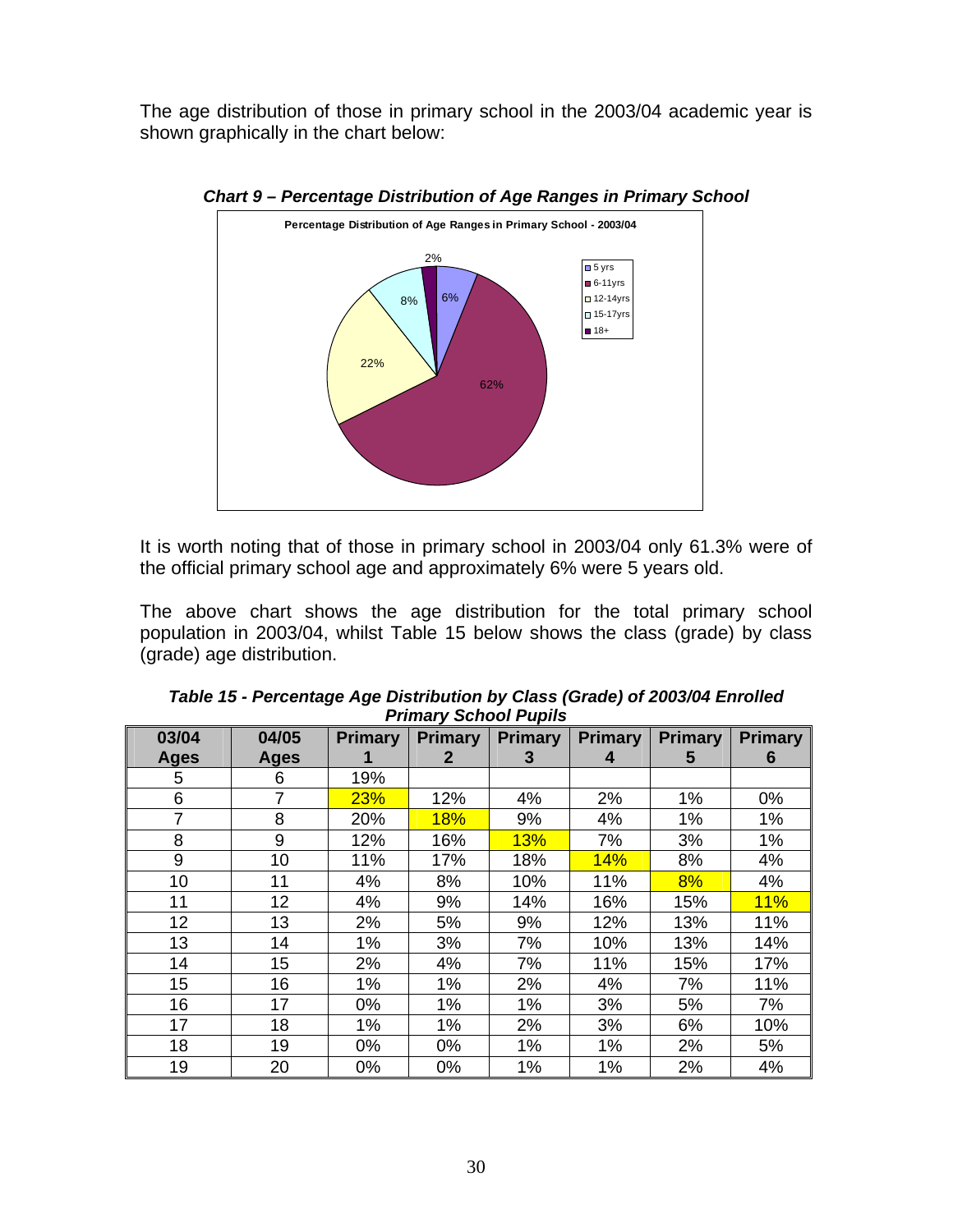The table clearly shows that for each class, pupils of the official age (6 to 11 years) constitute less than 25% of those enrolled. This distribution explains the large difference between the GER and NER and indicates that getting both to be equal will require some time and effort.

The NER of 64 percent given in Table 16 below indicates that much work still has to be done to get all 6 to 11 year old children in school and completing school by 2015. This is not surprising since it was noted earlier that 40% of 6 to 11 year olds in the 2004/2005 academic year stated that they had never attended school. This NER is less than the 75% computed using SLIHS data. As can be seen from Table 15 above, a significant percentage of those at the primary level are overaged. This observation is not surprising given that geographical and distance barriers prevent pupils starting school at the official age in many rural areas.

With regard to the sexes, the GERs and NERs are as shown in the table below:

| <b>Sex</b>                    | <b>NER</b> | <b>GER</b> |
|-------------------------------|------------|------------|
| <b>Both Males and Females</b> | 64%        | 104%       |
| Males                         | 65%        | 110%       |
| Females                       | 63%        | 98%        |

*Table 16 – National Primary Level NERs and GERs* 

A slightly greater number of boys than girls of the official primary school age are in school. Interestingly however, a much lower percentage of over-aged girls than boys are in school. This suggests that getting girls in to school at the right age is important as they may be less likely than boys to come back into primary school at an older age.

The NERs and GERs given in Table 16 below for the local government areas and regions suggest that within each area, the towns have higher NER and GERs than the districts within which they are situated. Since the large towns are more urban than the districts within which they are situated, even though the rest of the districts contain some small towns, it is probable that a rural – urban divide in school attendance is being seen.

The difference in NER and GER is not surprising since access to schools is easier in the towns than in the rural areas. What is surprising and very heartening is the extent to which Sierra Leoneans out of the Western Area are committed to educating their children. The table below shows Bo Town, Bonthe Town, Kenema Town, Koidu Town, and Makeni Town to have comparable or better NERs and GERs than Western Urban i.e. Freetown. Unfortunately, the 1985 Census Report does not give a comparison of how the NERs and GERs have changed since 1985 but interested scholars can obtain the raw data from 1985 and do the comparison.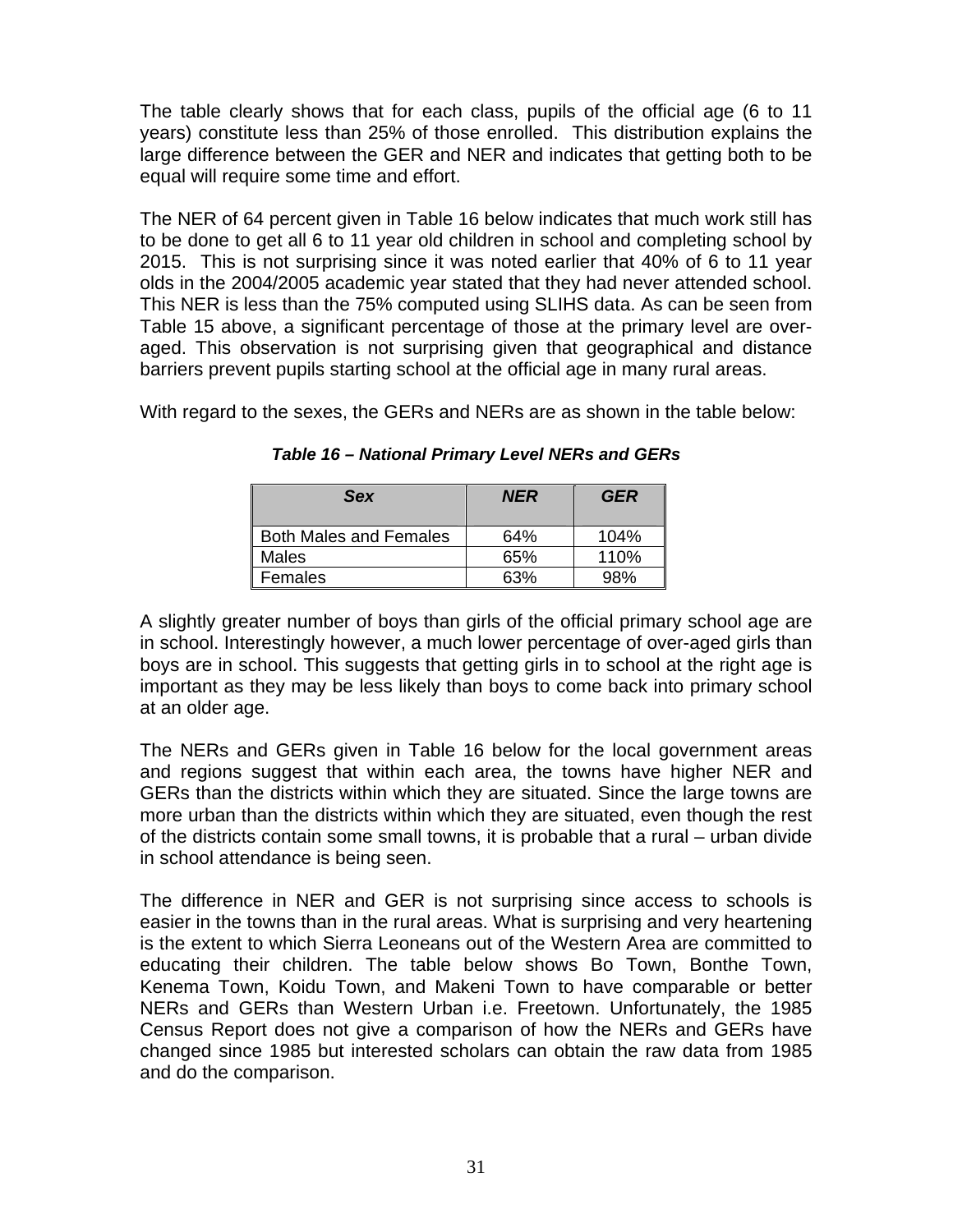|                            | <b>NER</b> | <b>GER</b> |
|----------------------------|------------|------------|
| <b>National</b>            | 64%        | 104%       |
| <b>Eastern Region</b>      | 65%        | 114%       |
| Kailahun District          | 65%        | 117%       |
| <b>Kenema LG District</b>  | 60%        | 102%       |
| Kenema Town                | 79%        | 130%       |
| Kono LG District           | 60%        | 108%       |
| Koidu Town                 | 76%        | 130%       |
| <b>Northern Region</b>     | 57%        | 94%        |
| <b>Bombali LG District</b> | 61%        | 101%       |
| Makeni Town                | 81%        | 137%       |
| <b>Kambia District</b>     | 58%        | 93%        |
| Koinadugu District         | 39%        | 65%        |
| <b>Port Loko District</b>  | 60%        | 94%        |
| <b>Tonkolili District</b>  | 60%        | 99%        |
| <b>Southern Region</b>     | 62%        | 102%       |
| <b>Bo LG Dist</b>          | 62%        | 103%       |
| Bo Town                    | 79%        | 134%       |
| <b>Bonthe LG Dist</b>      | 49%        | 83%        |
| <b>Bonthe Town</b>         | 76%        | 134%       |
| Moyamba District           | 63%        | 103%       |
| <b>Pujehun District</b>    | 54%        | 87%        |
| <b>Western Area</b>        | 77%        | 116%       |
| <b>West Rural</b>          | 71%        | 109%       |
| West Urban                 | 78%        | 118%       |

*Table 17 – Primary Level NER and GER by Region and Local Government Areas* 

*Chart 10: Primary Schooling NER and GER by Region and LGA* 

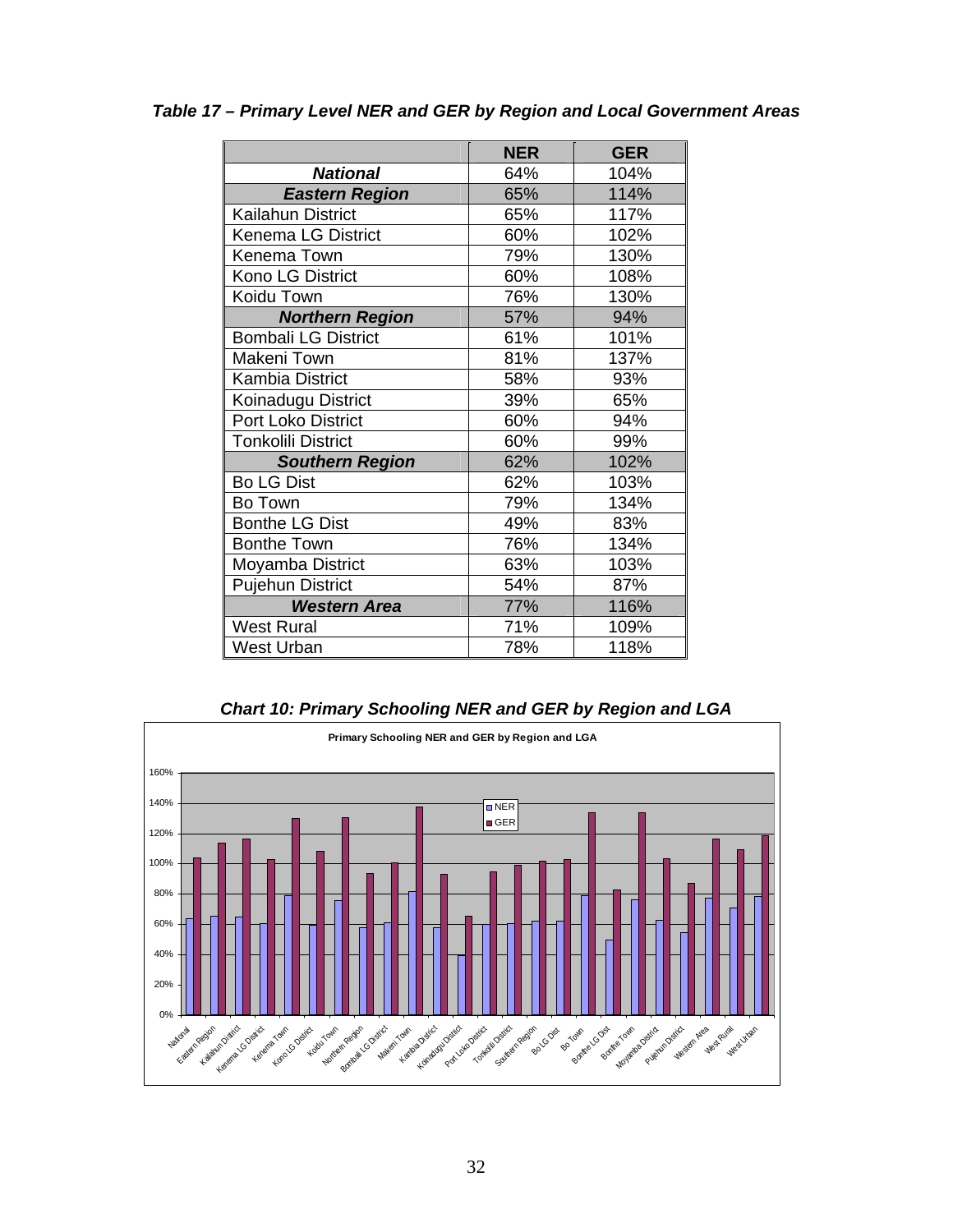The fact that only Makeni Town has an NER above 80% is of concern but even more worrying are the number of local government areas with NERs below 60%. Koinadugu District in particular, with an NER of 39% needs urgent attention.

The fact that the GERs are so much larger than the NERs further indicates that a large percentage of those in primary school are outside of the official age of 6 to 11 years. Most are over-aged. In fact for all of the local government areas, except Pujehun District (38%), the percentage of over-aged children in primary school is over 40%.

Census data indicates that the majority of children enter Class 1 above the official school entry age. This is clearly shown by Table 18 below which gives the age distribution of those reporting Class 1 as the last class they completed.

| 2004/05     | 2003/04     |                | % of Diff Ages |
|-------------|-------------|----------------|----------------|
| <b>Ages</b> | <b>Ages</b> | <b>Class 1</b> | at Primary     |
| 6           | 5           | 35780          | 19.0%          |
|             | 6           | 42426          | 22.5%          |
| 8           | 7           | 37909          | 20.1%          |
| 9           | 8           | 22404          | 11.9%          |
| 10          | 9           | 20008          | 10.6%          |
| 11          | 10          | 7132           | 3.8%           |
| 12          | 11          | 8430           | 4.5%           |
| 13          | 12          | 4113           | 2.2%           |
| 14          | 13          | 2754           | 1.5%           |
| 15          | 14          | 3200           | 1.7%           |
| 16          | 15          | 1331           | 0.7%           |
| 17          | 16          | 849            | 0.5%           |
| 18          | 17          | 1054           | 0.6%           |
| 19          | 18          | 463            | 0.2%           |
| 20          | 19          | 432            | 0.2%           |

*Table 18 – Age Distribution of Pupils Completing Class 1 in 2003/04* 

Note that 6 year olds accounted for 22.5% of those successfully completing Class 1 in 2003/04. The other 77.5% were not of the official entry age.

Because the question posed by the enumerators was on pupils completing a class, the numbers reported for each class in the census would be less by those who did not complete a class. This means that the total enrolment for each would be under-reported. This also means the Net Intake Rate (NIR) and Gross Intake Rate (GIR) computed for the census numbers would be under-estimates. The national NIR and GIR for the combined and separate sexes are given in Table 19 below.

*Table 19 – National NIR and GIR for Class 1* 

| Intake Rates | <b>Combined</b> | Male | <b>Female</b> |
|--------------|-----------------|------|---------------|
| <b>NIR</b>   | 29%             | 28%  | 29%           |
| GIR          | 128%            | 126% | 130%          |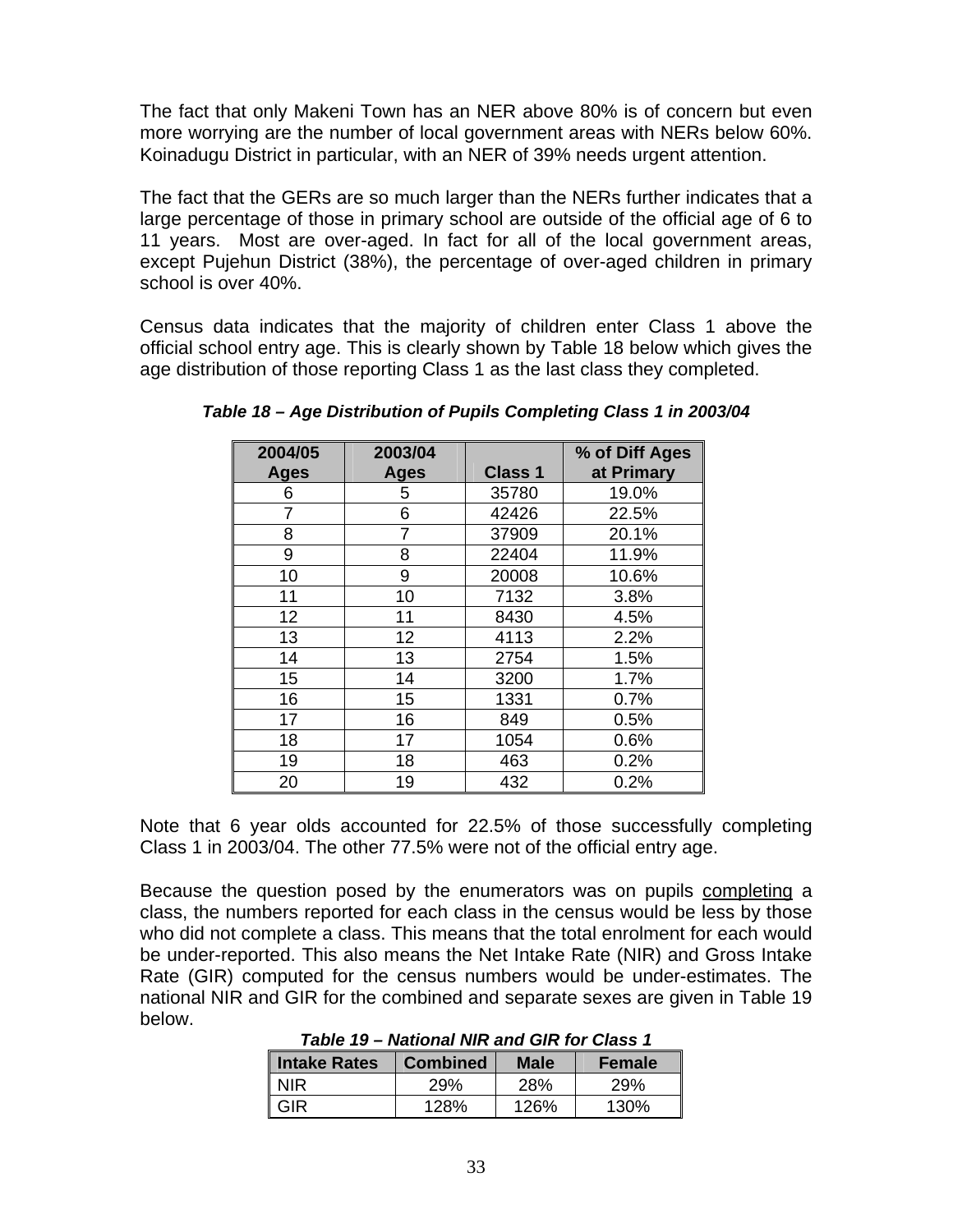The NIR is usually computed using the number of new entrants into Class 1 but because this could not be obtained directly from the census data, it was computed by dividing the number at the official entry age of 6 years in 2003/04 in Class 1, by the number of 6 year olds in the population in 2003/04. For the GIR, the enumerator used was the total number of pupils reporting completing Class 1 in 2003/04 but the denominator was the same as for the NIR. For both the NIR and GIR the enumerator terms were less than they should be because the number of those in Class 1 who did not complete the class is not known. The computed combined NIR and GIR compare favourably with those from the Sierra Leone Integrated Household Survey (SLIHS) of 2003/04 with NIR – 35% and GIR – 151%. The numbers from the census are less for reasons already given.

That the NIR and GIR for females is greater than that for males is very pleasing as it suggests that Sierra Leone can achieve gender parity in attendance at the primary level by 2015. More is said on the matter later.

## *5.3.2 Sex Differences in Enrolment at the Primary Level*

The Census data tells us that out of the 823,435 students in primary school in 2003/04, 384,515 were females. This means that there were approximately 1.1 males for every female (i.e. a ratio of 1.1:1) in primary school in 2003/04. This is a little higher than the expected ratio of almost 1:1 on the basis of the population distribution but it is worth noting that the census data shows Class 1 to have more female pupils than male and so a 1:1 ratio at the primary school level is quite possible within the next few years.

An examination of the NER and GER for the sexes shows that the difference between males and females in terms of primary school attendance of the official age group is relatively small. The difference is larger for the GER thus suggesting that larger number of boys than girls at the primary level is due mainly to boys outside the official age range of 6 to 11 years. In Table 20 below is presented the primary school NER and GER for males and females in the regions and local government areas. That there is greater parity between the sexes in terms of attendance of those of official primary school age is clearly indicated by the higher parity indices for the NER than for the GER. The fact that for a few LGAs the parity index is greater than 1 indicates that girls have surpassed boys in terms of relative school attendance in those areas. Overall, the parity indices confirm that Sierra Leone is not far from achieving national parity in school attendance by the sexes at primary level.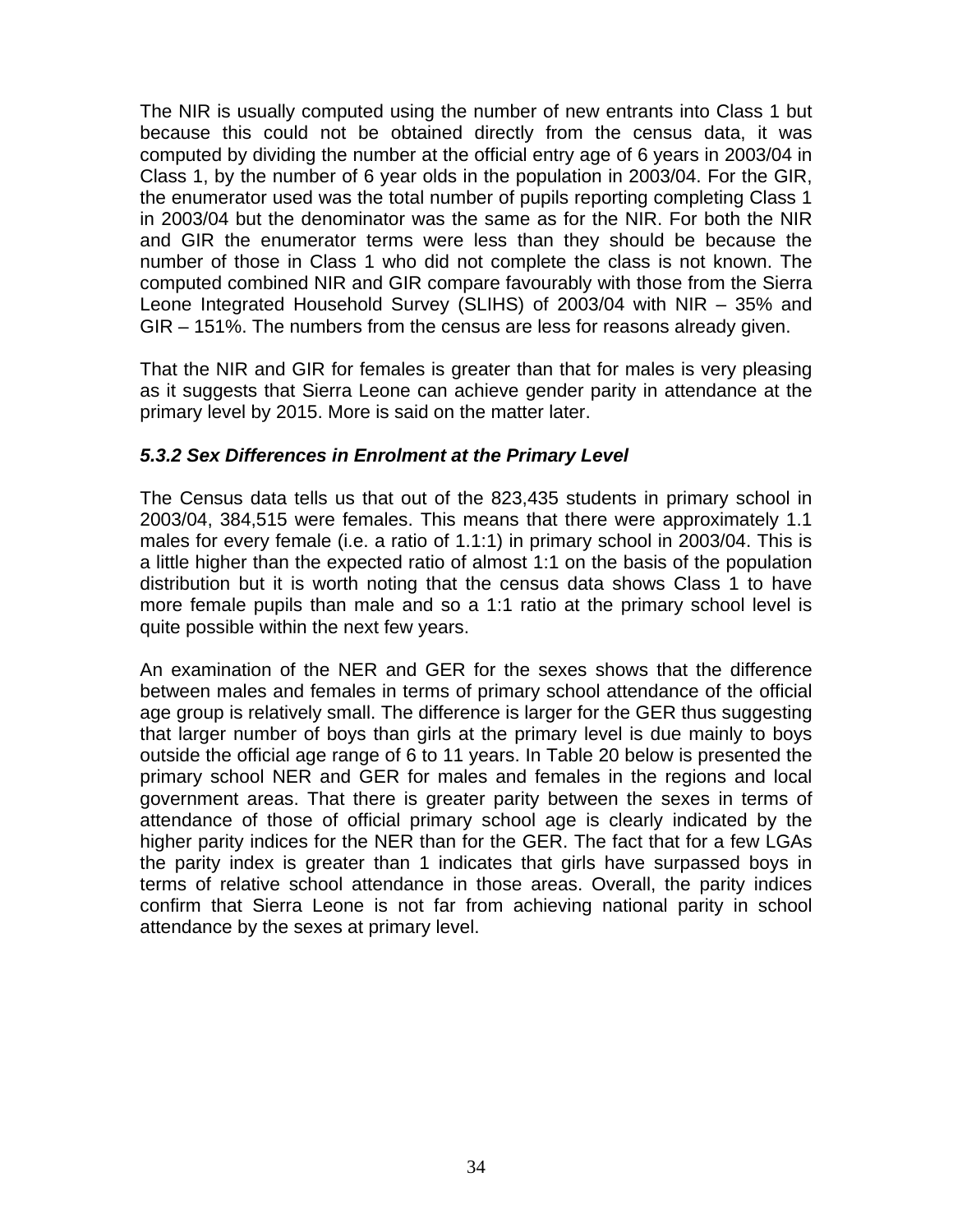|                            | AI ca<br><u>LUUJ/UT</u> |               |               |             |               |               |  |
|----------------------------|-------------------------|---------------|---------------|-------------|---------------|---------------|--|
|                            | <b>Male</b>             | <b>Female</b> | <b>Parity</b> | <b>Male</b> | <b>Female</b> | <b>Parity</b> |  |
|                            | <b>NER</b>              | <b>NER</b>    | <b>Index</b>  | <b>GER</b>  | <b>GER</b>    | <b>Index</b>  |  |
| <b>National</b>            | 65%                     | 63%           | 0.97          | 110%        | 98%           | 0.90          |  |
| <b>Eastern Region</b>      | 66%                     | 64%           | 0.98          | 119%        | 107%          | 0.90          |  |
| Kailahun District          | 65%                     | 65%           | 1.00          | 122%        | 111%          | 0.91          |  |
| <b>Kenema LG District</b>  | 61%                     | 60%           | 0.98          | 108%        | 96%           | 0.89          |  |
| Kenema Town                | 81%                     | 78%           | 0.96          | 136%        | 124%          | 0.92          |  |
| Kono LG District           | 64%                     | 58%           | 0.90          | 116%        | 100%          | 0.86          |  |
| Koidu Town                 | 61%                     | 75%           | 1.23          | 135%        | 126%          | 0.94          |  |
| <b>Northern Region</b>     | 60%                     | 55%           | 0.90          | 102%        | 84%           | 0.82          |  |
| <b>Bombali LG District</b> | 64%                     | 57%           | 0.89          | 112%        | 89%           | 0.79          |  |
| Makeni Town                | 83%                     | 80%           | 0.97          | 143%        | 132%          | 0.92          |  |
| <b>Kambia District</b>     | 62%                     | 53%           | 0.85          | 105%        | 80%           | 0.76          |  |
| Koinadugu District         | 41%                     | 38%           | 0.92          | 71%         | 59%           | 0.82          |  |
| Port Loko District         | 63%                     | 56%           | 0.89          | 103%        | 84%           | 0.82          |  |
| <b>Tonkolili District</b>  | 62%                     | 59%           | 0.95          | 106%        | 92%           | 0.87          |  |
| <b>Southern Region</b>     | 61%                     | 64%           | 1.05          | 103%        | 100%          | 0.97          |  |
| <b>Bo LG Dist</b>          | 63%                     | 62%           | 0.99          | 107%        | 97%           | 0.91          |  |
| Bo Town                    | 81%                     | 78%           | 0.97          | 134%        | 121%          | 0.90          |  |
| <b>Bonthe LG Dist</b>      | 46%                     | 53%           | 1.15          | 81%         | 85%           | 1.06          |  |
| <b>Bonthe Town</b>         | 77%                     | 76%           | 0.98          | 142%        | 128%          | 0.90          |  |
| Moyamba District           | 62%                     | 64%           | 1.02          | 106%        | 100%          | 0.94          |  |
| <b>Pujehun District</b>    | 52%                     | 58%           | 1.12          | 85%         | 90%           | 1.06          |  |
| <b>Western Area</b>        | 78%                     | 76%           | 0.97          | 120%        | 113%          | 0.94          |  |
| <b>West Rural</b>          | 73%                     | 69%           | 0.95          | 116%        | 103%          | 0.89          |  |
| West Urban                 | 80%                     | 77%           | 0.97          | 122%        | 115%          | 0.95          |  |

*Table 20 – Primary Level NER and GER by Sex, Region and Local Government Area – 2003/04* 

As stated earlier, a greater access to education in the more urban areas is suggested by the table as the NER and GER are larger for the towns than the districts in which the towns are located. The fact that urban areas outside of Freetown have caught up and in some cases gone past the capital in children accessing primary education is also suggested by the table. No NER is as high as 85% and that is an issue of concern as it means that a great deal of work has to be done for Sierra Leone to meet the MDG target of all children of primary school age accessing and completing primary school by 2015.

The national NERs support the earlier finding that approximately 30% of children of official primary school age were not in school for one reason or another in 2003/04. This is devastating considering all the efforts being made by the government to get children to school and to stay in school. If the MDG Goal 2 is to be met, government may need to consider establishing a unit in the Ministry of Education, Science and Technology to monitor, advice and recommend necessary actions.

The above table also shows that there are Local Government Areas with access problems. The NERs for Koinadugu, Pujehun and Bonthe Districts are particularly worrying even though the NERs for females are higher than that for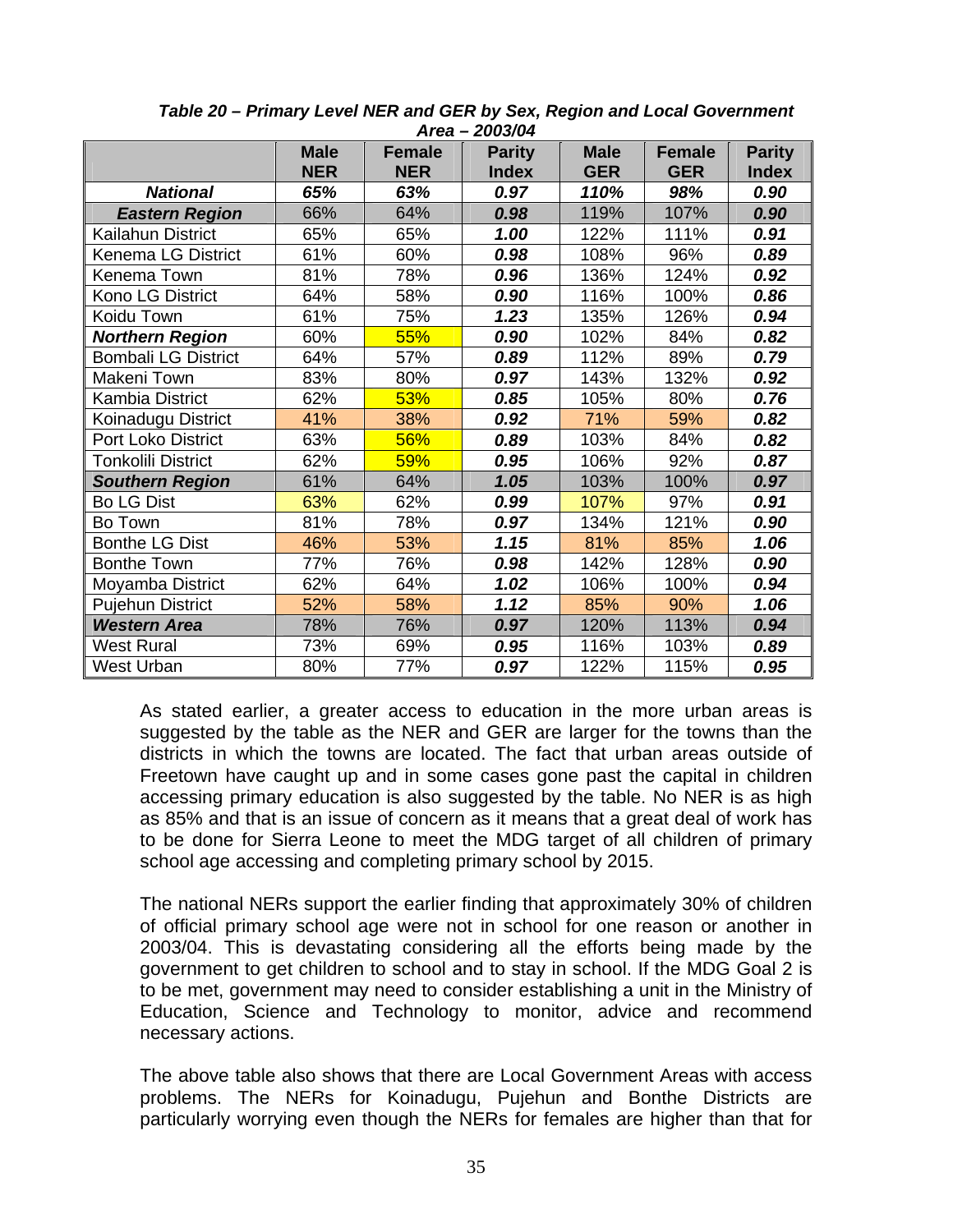males in Pujehun and Bonthe Districts. This is further evidence that a number of districts in the Northern and Southern Regions need urgent intervention to address education access and retention problems.

## *5.3.3 Primary Completion Rate*

The Census data allows the computation of a proxy Gross Completion Rate (GCR) because the question posed by enumerators to interviewees was on highest class completed. The equation for computing the GCR is:

## *GCR = All Completing Final Year of Level / Population of Expected/Official Completion Age for Level*

The 2003/04 primary level GCR is equal to all the pupils who completed Class 6 divided by the 11 year old population of 2003/04. The figures used in this computation are under-estimates for reasons given earlier in the data analysis limitation section of this report even so however, the computed GCR of 56% is not far removed from the GCR of 60% obtained from an analysis of the SLIHS 2003/04 data. Because of the assumptions that have had to be made, it is likely that the true primary level GCR is somewhere between 56% and 62%. This would place Sierra Leone above many sub-Saharan countries but below its Anglophone sub-regional sisters/brothers of Ghana and Nigeria.

Millennium Development Goal (MDG) No.2 is for a 100% primary school completion rate by 2015. The GCR of between 56% and 62% is unlikely to have changed much since the 2003/04 academic year. This means that Sierra Leone has a great deal of work to do if it is to meet MDG No.2. With a significant percentage of domestically generated revenue already given to education, Sierra Leone's only hope of meeting this goal appears to be the fulfillment of the commitment made by the international community regarding funding for a credible plan. It is now for Sierra Leone to come up with a credible plan very quickly.

As usual the national figures do not tell the whole story, even the regional picture can be misleading as the Table 21 below shows.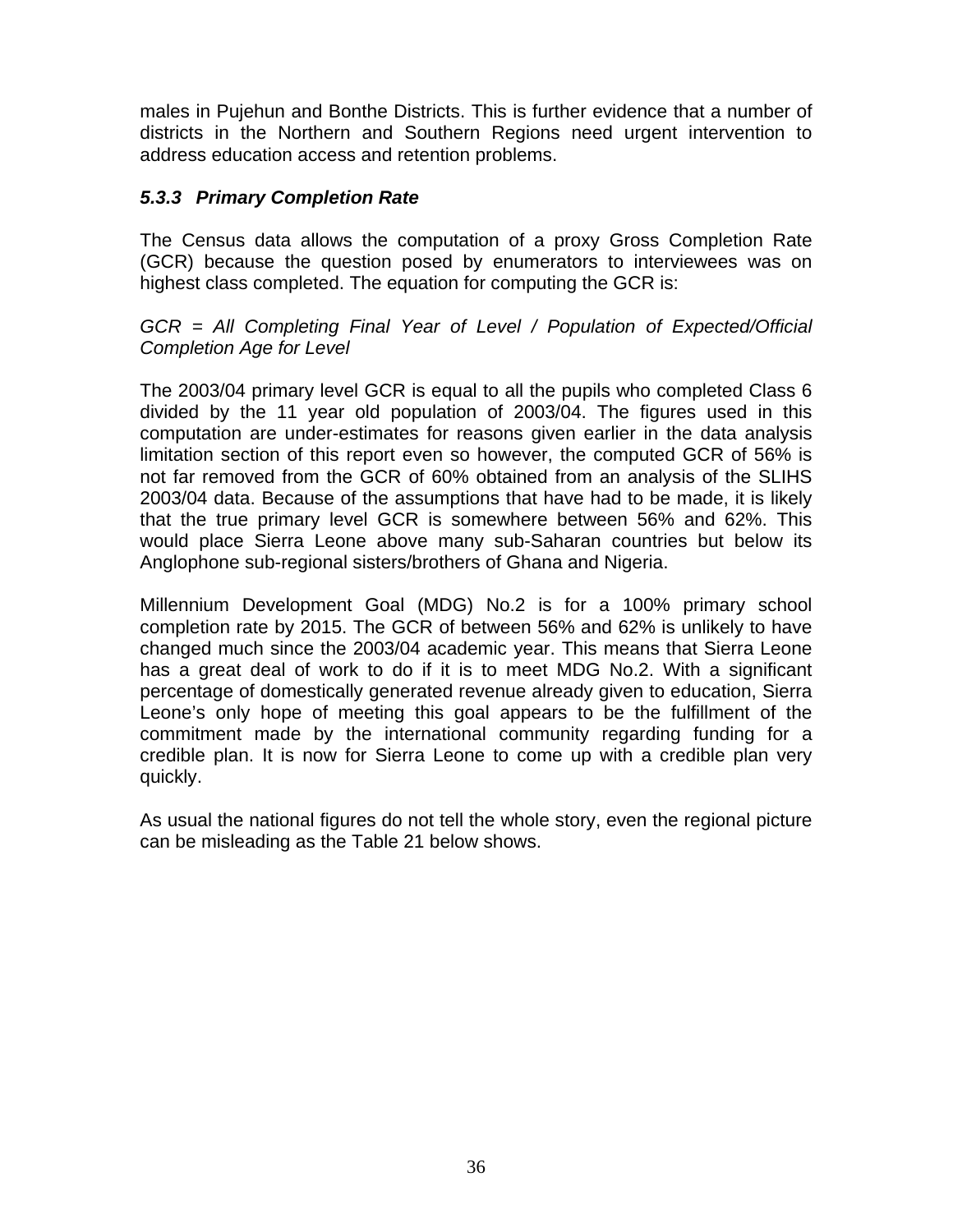|                            |            | אסט מווט אס וא  |                   |                     |
|----------------------------|------------|-----------------|-------------------|---------------------|
|                            | <b>GCR</b> | <b>Male GCR</b> | <b>Female GCR</b> | <b>Parity Index</b> |
| <b>National</b>            | 56.2%      | 63.9%           | 47.6%             | 0.74                |
| <b>Eastern Region</b>      | 56.8%      | 67.2%           | 45.3%             | 0.67                |
| Kailahun District          | 83.4%      | 98.7%           | 65.8%             | 0.67                |
| <b>Kenema LG District</b>  | 35.2%      | 42.3%           | 26.8%             | 0.63                |
| Kenema Town                | 74.1%      | 82.6%           | 65.4%             | 0.79                |
| Kono LG District           | 32.7%      | 42.7%           | 22.1%             | 0.52                |
| Koidu Town                 | 69.9%      | 80.5%           | 60.1%             | 0.75                |
| <b>Northern Region</b>     | 38.8%      | 47.2%           | 29.1%             | 0.62                |
| <b>Bombali LG District</b> | 34.6%      | 43.6%           | 23.8%             | 0.55                |
| Makeni Town                | 79.6%      | 91.5%           | 67.9%             | 0.74                |
| <b>Kambia District</b>     | 35.6%      | 46.3%           | 22.4%             | 0.48                |
| Koinadugu District         | 23.3%      | 29.0%           | 17.5%             | 0.60                |
| Port Loko District         | 41.3%      | 50.3%           | 30.7%             | 0.61                |
| <b>Tonkolili District</b>  | 42.6%      | 49.8%           | 34.5%             | 0.69                |
| <b>Southern Region</b>     | 53.4%      | 59.9%           | 45.8%             | 0.76                |
| <b>Bo LG District</b>      | 42.2%      | 50.7%           | 31.5%             | 0.62                |
| Bo Town                    | 87.2%      | 103.5%          | 72.1%             | 0.70                |
| <b>Bonthe LG District</b>  | 38.4%      | 40.0%           | 36.2%             | 0.90                |
| <b>Bonthe Town</b>         | 155.0%     | 180.9%          | 135.6%            | 0.75                |
| Moyamba Distrcit           | 45.2%      | 51.6%           | 37.4%             | 0.72                |
| <b>Pujehun District</b>    | 45.6%      | 49.0%           | 41.1%             | 0.84                |
| <b>Western Area</b>        | 87.7%      | 95.9%           | 80.0%             | 0.83                |
| Western Rural              | 63.6%      | 75.6%           | 51.7%             | 0.68                |
| Western Urban              | 92.7%      | 100.3%          | 85.7%             | 0.86                |

*Table 21 – Primary Level Gross Completion Rates by Region, Local Government Area and Sex* 

*Chart 11: Primary Schooling Gross Completion Rate by Region and LGA* 

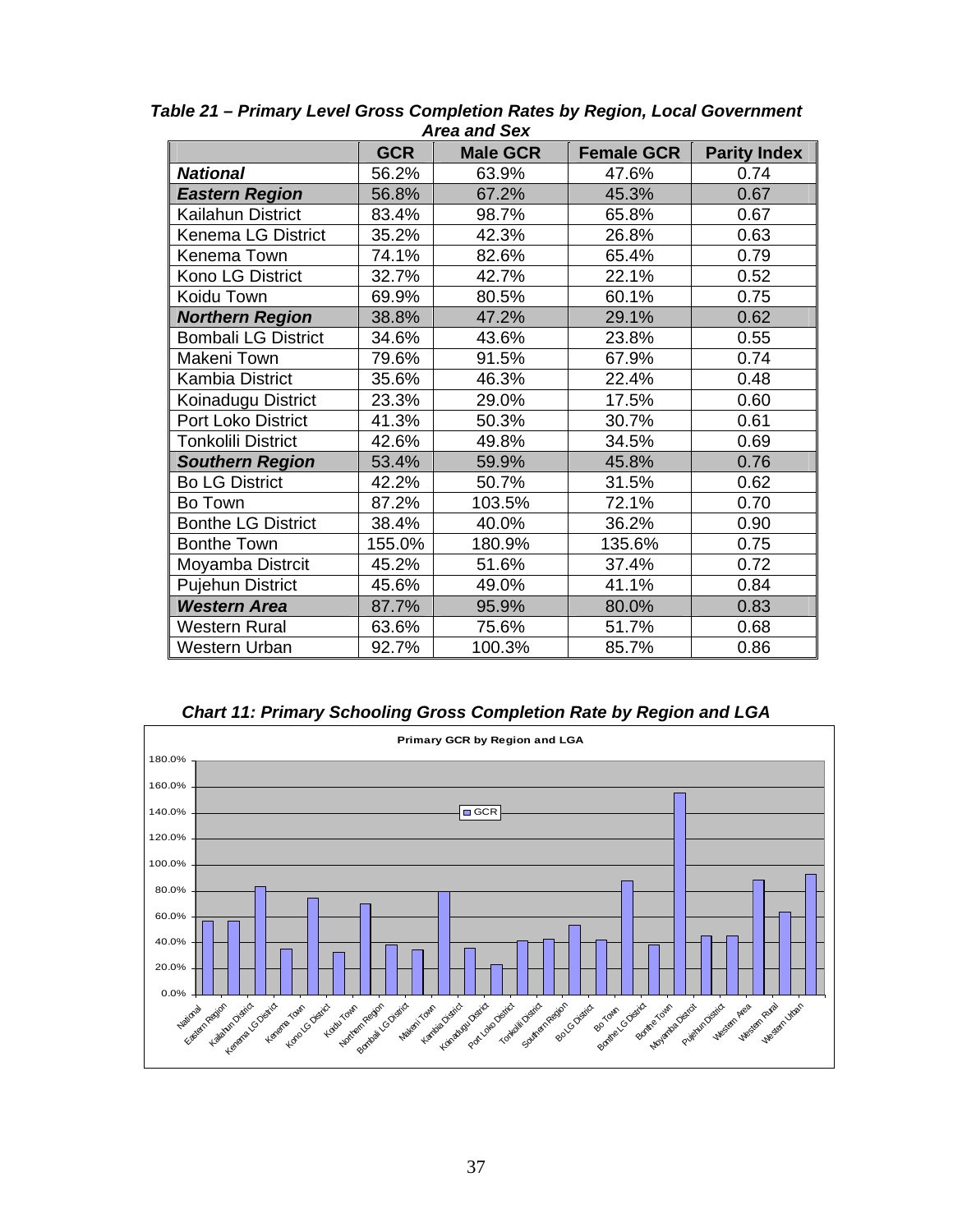The table shows significant differences in the GCR across the regions, Local Government Areas (LGAs) and sexes. Koinadugu District continues to stand out as an area of concern for education. At 17.5%, the primary level GCR for girls is alarming and that for boys is little better. The large differences between male and female GCRs tell the MEST that there is still a great deal to do in order to achieve gender parity in retention and completion of primary schooling. This is confirmed by the parity indices which are less than 0.75 for most of the LGAs and which are less than the parity indices for the GER. The latter suggests that proportionally fewer girls than boys enrolled at the primary level go on to complete primary schooling.

Whilst some LGAs are doing well, the great majority have much work to do if a 100% completion rate for primary schooling is to be achieved by 2015. In line with earlier trends observed, the more urban areas have much higher GCRs than the more rural areas. The GCRs for Bonthe Town, Bo Town and Western Urban deserve special mention as does Kailahun District which should serve as an example to other more rural areas. Overall, there is more to worry about than to be happy about. In particular, the authors of this chapter wish the government to note that unless urgent and immediate action is taken, Sierra Leone might not achieve MDG Goal No.2.

The census data does not allow the calculation of repetition rates. Had this been possible then the efficiency of the system could have been probed and further explanations obtained for the country's high GER and moderate primary school GCR.

# *5.3.4 Individuals with Pre-Primary and/or Primary Education as Highest Level Completed*

Respondents reporting the primary level as the highest level completed but who were not pursuing educational courses in 2004 numbered 305,745. When this is added to the number still pursuing educational programmes, a total of 1,224,204 individuals is obtained. The distribution of these individuals across the nation is shown in the table below.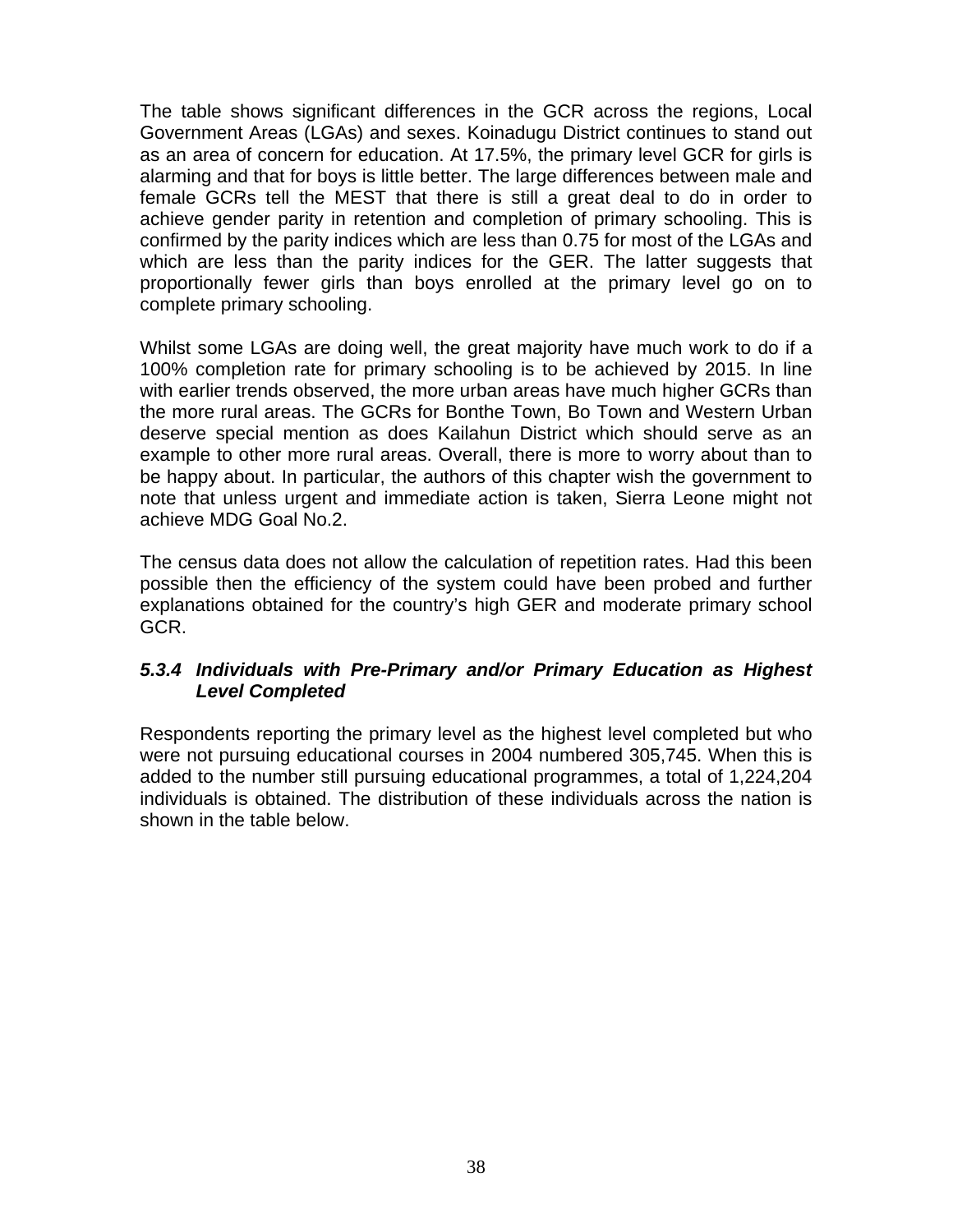| , _<br>                    | <b>Pre + Primary</b> | %Pre + Prim |
|----------------------------|----------------------|-------------|
| <b>National</b>            | 1,224,204            |             |
| <b>Eastern Region</b>      | 311,361              | 25%         |
| Kailahun District          | 102,973              | 8%          |
| Kenema LG District         | 81,513               | 7%          |
| Kenema Town                | 42,204               | 3%          |
| Kono LG District           | 62,401               | 5%          |
| Koidu Town                 | 22,270               | 2%          |
| <b>Northern Region</b>     | 387,275              | 32%         |
| <b>Bombali LG District</b> | 77,163               | 6%          |
| Makeni Town                | 26,502               | 2%          |
| <b>Kambia District</b>     | 61,209               | 5%          |
| Koinadugu District         | 42,212               | 3%          |
| <b>Port Loko District</b>  | 100,837              | 8%          |
| <b>Tonkolili District</b>  | 79,352               | 6%          |
| <b>Southern Region</b>     | 264,569              | 22%         |
| <b>Bo LG Dist</b>          | 72,280               | 6%          |
| Bo Town                    | 47,787               | 4%          |
| <b>Bonthe LG Dist</b>      | 25,496               | 2%          |
| <b>Bonthe Town</b>         | 3,552                | 0.3%        |
| Moyamba District           | 64,690               | 5%          |
| <b>Pujehun District</b>    | 50,764               | 4%          |
| <b>Western Area</b>        | 260,999              | 21%         |
| <b>West Rural</b>          | 48,956               | 4%          |
| <b>West Urban</b>          | 212,043              | 17%         |
|                            | 24.6%                |             |

*Table22: Numbers and Percentages of Individuals with Pre-Primary and/or Primary Education as Highest Level Completed* 

#### *Chart 12: Individuals with Pre-Primary and Primary Education Only by LGA*

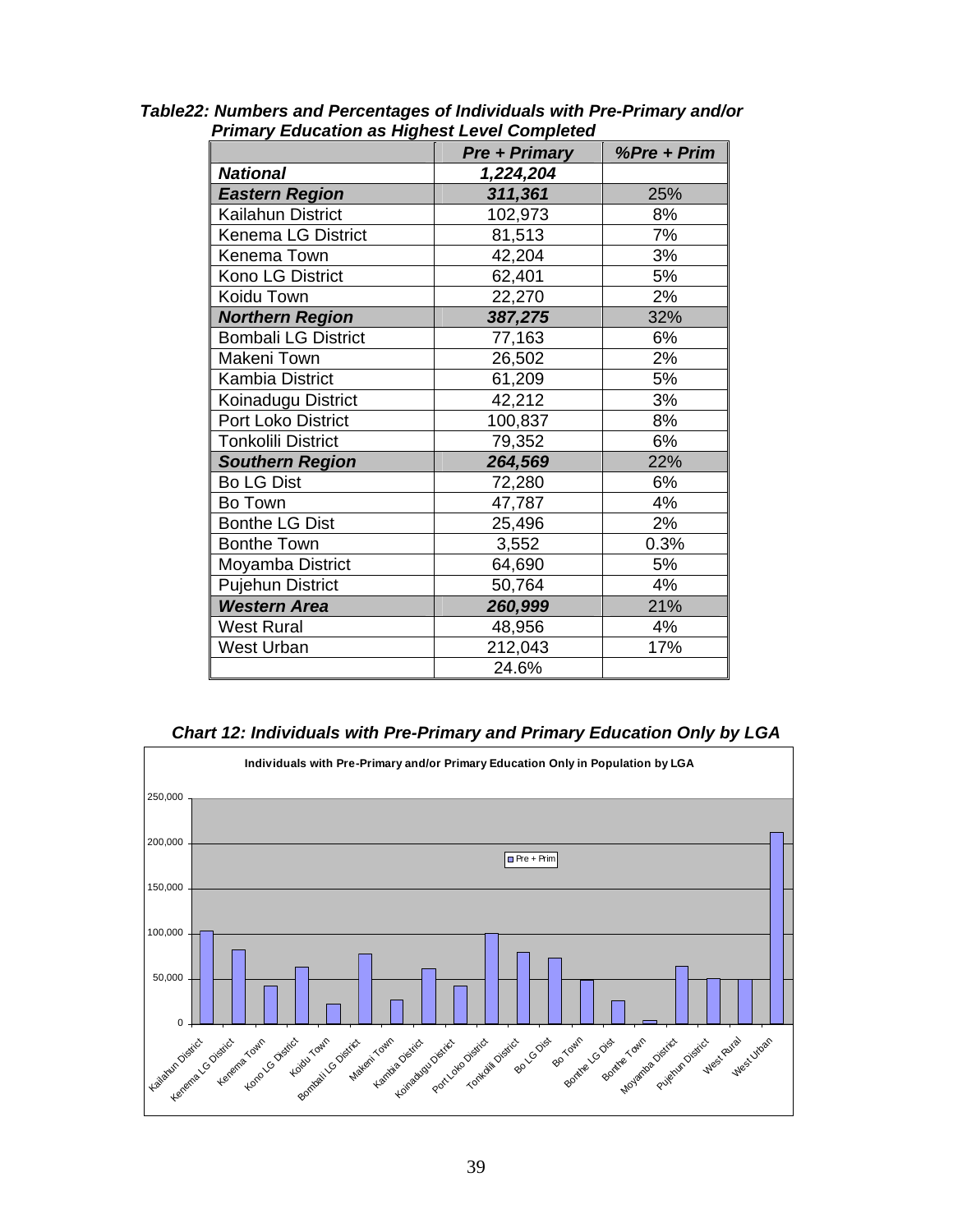The table and chart show that Sierra Leone has 1,224,204 individuals (24.6% of the national population) with pre-primary or primary education as the highest level they have completed. 32% of these are to be found in the Northern Region. The fact that all the regions have a higher number of individuals reporting accessing some form of kindergarten or primary education than the Western Area bodes well for the spread of education across the nation. The challenge is now to similarly spread access to education above the primary level.

# *5.4 Secondary Education*

## *5.4.1 The Junior Secondary Level Enrolment*

Data from the Inspectorate Directorate of MEST gives Junior Secondary School enrolment for 2003/2004 as approximately 133,401. *According to the 2004 Census, enrolment at the Junior Secondary School level was 143,407, given the many assumptions stated earlier.* This number is made up of 87,787 males and 55,620 females and gives a male to female ratio of approximately 1.6:1 i.e. 16 boys for every 10 girls. This is significantly higher than the primary school male to female ratio of 1.1:1.

The total JSS enrolment excludes the 2,437 students given as 6 to 10 year old in 2004/05 who would have been 5 to 9 years old in 2003/04 and very unlikely to have been in JSS. Further, because the enrolment figure quoted are for the 2003/04 academic year but are based on the responses of those still at school in 2004/05, the enrolment is an under-estimate of the real 2003/04 enrolment. For this reason, the advice given for future censuses in the primary education section of this report holds true also for secondary education.

Table 23 below shows the enrolment at JSS by sex nation-wide in the 2003/04 academic year. They should be seen and used in the context of the shortcomings indicated in the preceding paragraph.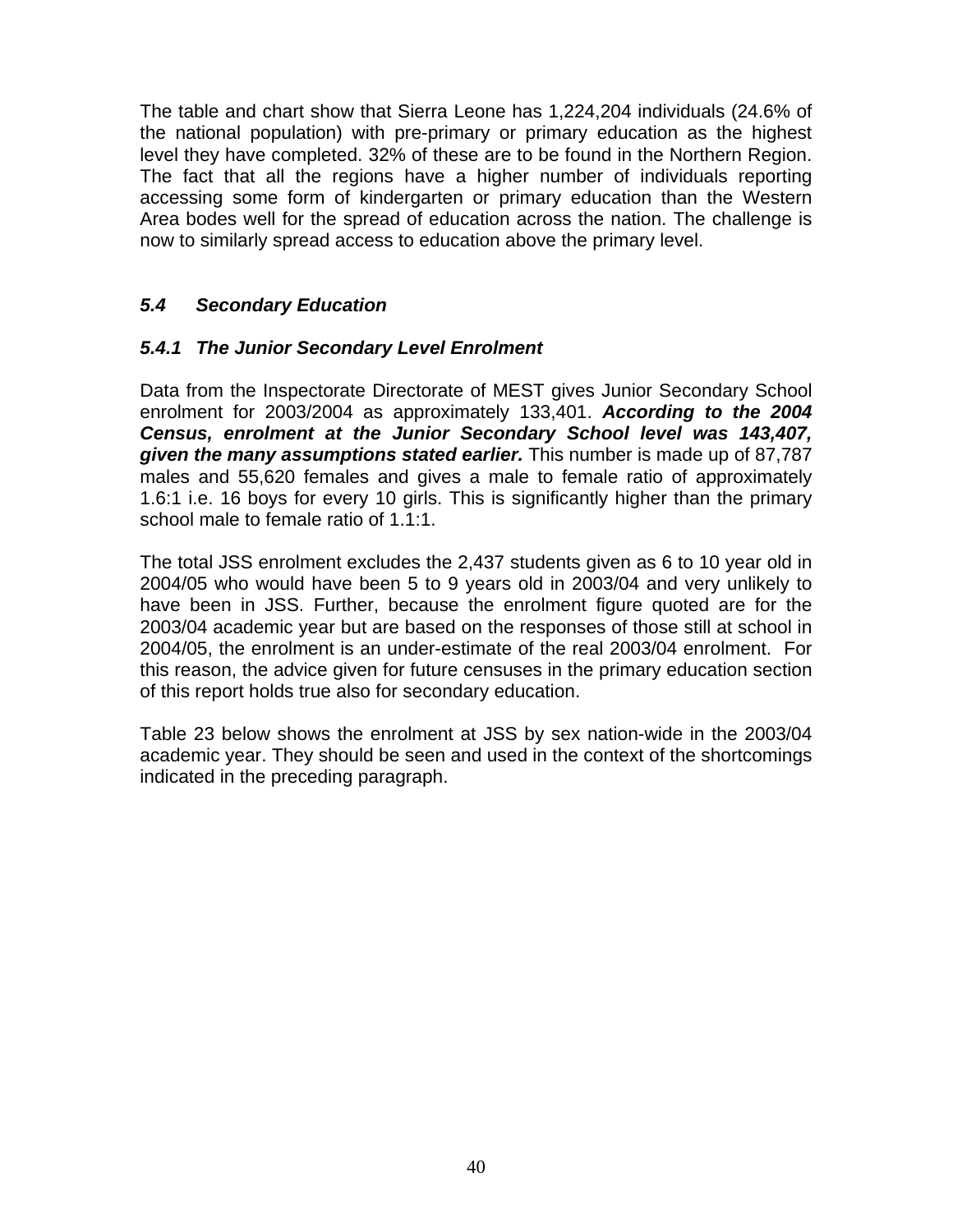|                            | <b>Total</b> | <b>Male</b> | <b>Female</b> | <b>M:F Ratio</b> |
|----------------------------|--------------|-------------|---------------|------------------|
| <b>National</b>            | 143,407      | 87,787      | 55,620        | 1.6              |
| <b>Eastern Region</b>      | 27,397       | 18,025      | 9,372         | 1.9              |
| Kailahun                   | 9,616        | 6,603       | 3,013         | 2.2              |
| <b>Kenema LG District</b>  | 3,935        | 2,773       | 1,162         | 2.4              |
| Kenema Town                | 8,512        | 5,117       | 3,395         | 1.5              |
| Kono LG District           | 2,703        | 1,900       | 803           | 2.4              |
| Koidu Town                 | 2,631        | 1,632       | 999           | 1.6              |
| <b>Northern Region</b>     | 31,699       | 21,164      | 10,535        | 2.0              |
| <b>Bombali LG District</b> | 4,622        | 3,271       | 1,351         | 2.4              |
| Makeni Town                | 4,969        | 3,015       | 1,954         | 1.5              |
| Kambia                     | 3,859        | 2,922       | 937           | 3.1              |
| Koinadugu                  | 2,492        | 1,644       | 848           | 1.9              |
| Port Loko                  | 9,681        | 6,342       | 3,339         | 1.9              |
| Tonkolili                  | 6,076        | 3,970       | 2,106         | 1.9              |
| <b>Southern Region</b>     | 27,976       | 17,554      | 10,422        | 1.7              |
| <b>Bo LG District</b>      | 4,998        | 3,432       | 1,566         | 2.2              |
| Bo Town                    | 11,979       | 7,085       | 4,894         | 1.4              |
| <b>Bonthe LG District</b>  | 2,088        | 1,305       | 783           | 1.7              |
| <b>Bonthe Town</b>         | 427          | 232         | 195           | 1.2              |
| Moyamba                    | 4,484        | 2,964       | 1,520         | 2.0              |
| Pujehun                    | 4,000        | 2,536       | 1,464         | 1.7              |
| <b>Western Area</b>        | 56,335       | 31,044      | 25,291        | 1.2              |
| <b>West Rural</b>          | 6,346        | 3,842       | 2,504         | 1.5              |
| West Urban                 | 49,989       | 27,202      | 22,787        | 1.2              |

*Table 23: JSS Total Enrolment by Sex, Region and Local Government Area* 

*Chart 13: Enrolments in Junior Secondary Schools by Sex and Local Government Area* 

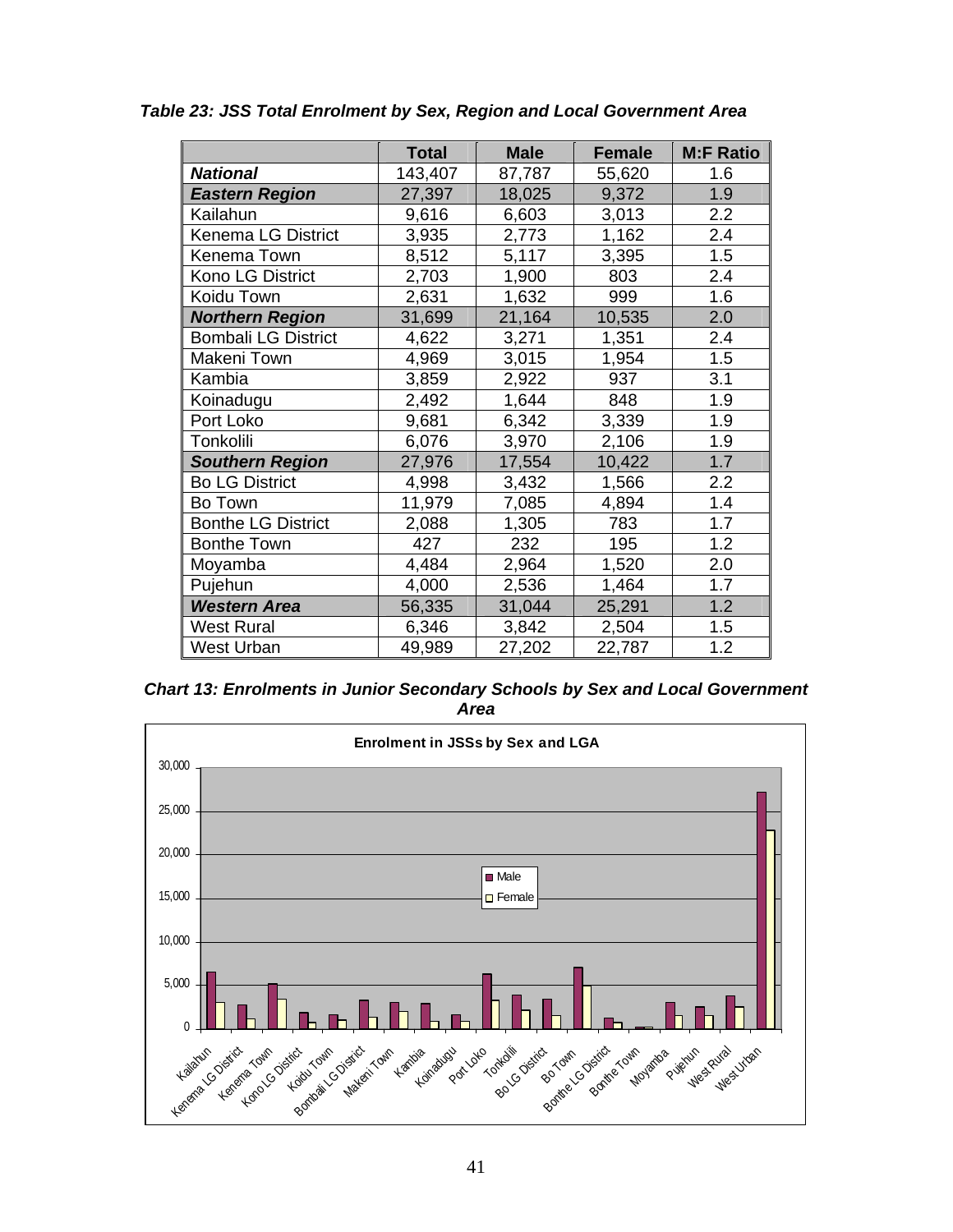The table and chart clearly show boys to have higher enrolments than girls at the JSS level in every LGA and hence regionally and nationally. Alarmingly high ratios are noted for Kambia and all districts from which the contribution of the main towns have been subtracted i.e. Kenema LG, Kono LG, Bombali LG and Bo LG Districts. Even with the intervention being made by government in terms of free JSS education for girls in the Eastern and Northern Regions, school attendance by girls appears to still be poorer than in the Southern Region and Western Area. A study on the reasons for the continued under enrolment of girls in the Northern and Eastern Regions would be useful.

The percentage age distribution of students at junior secondary school in the 2003/04 academic year is as shown in the Table 24 below.

| 2004/05<br><b>AGES</b> | 2003/04<br><b>AGES</b> | % of All at<br><b>JSS</b> | % of Boys at<br><b>JSS</b> | % of Girls at<br><b>JSS</b> |
|------------------------|------------------------|---------------------------|----------------------------|-----------------------------|
| 6                      | 5                      | 0.1%                      | 0.1%                       | 0.1%                        |
| $\overline{7}$         | $6\overline{6}$        | 0.2%                      | 0.2%                       | 0.2%                        |
| 8                      | $\overline{7}$         | 0.3%                      | 0.2%                       | 0.3%                        |
| 9                      | 8                      | 0.3%                      | 0.3%                       | 0.3%                        |
| 10                     | 9                      | 0.8%                      | 0.8%                       | 0.8%                        |
| 11                     | 10                     | 1.1%                      | 1.1%                       | 1.1%                        |
| 12                     | 11                     | 3.5%                      | 3.5%                       | 3.6%                        |
| 13                     | 12                     | 5.5%                      | 5.0%                       | 6.3%                        |
| 14                     | 13                     | 9.4%                      | 8.5%                       | 10.7%                       |
| 15                     | 14                     | 14.6%                     | 13.5%                      | 16.2%                       |
| 16                     | 15                     | 13.0%                     | 11.7%                      | 15.1%                       |
| 17                     | 16                     | 11.7%                     | 11.4%                      | 12.1%                       |
| 18                     | 17                     | 15.4%                     | 16.0%                      | 14.5%                       |
| 19                     | 18                     | 9.4%                      | 10.4%                      | 7.9%                        |
| 20                     | 19                     | 8.1%                      | 9.4%                       | 6.0%                        |
| 21                     | 20                     | 3.3%                      | 3.9%                       | 2.4%                        |
| 22                     | 21                     | 3.3%                      | 4.1%                       | 2.1%                        |
| 23                     | 22                     |                           |                            |                             |

*Table 24 – Age Distribution of JSS Students 2003/04* 

Pupils in the age range 6 to 10 years yellow were believed to be too young to be in JSS and so were excluded in arriving at total enrolment at that level. The Chart 14 below, without the excluded students, shows the situation clearly.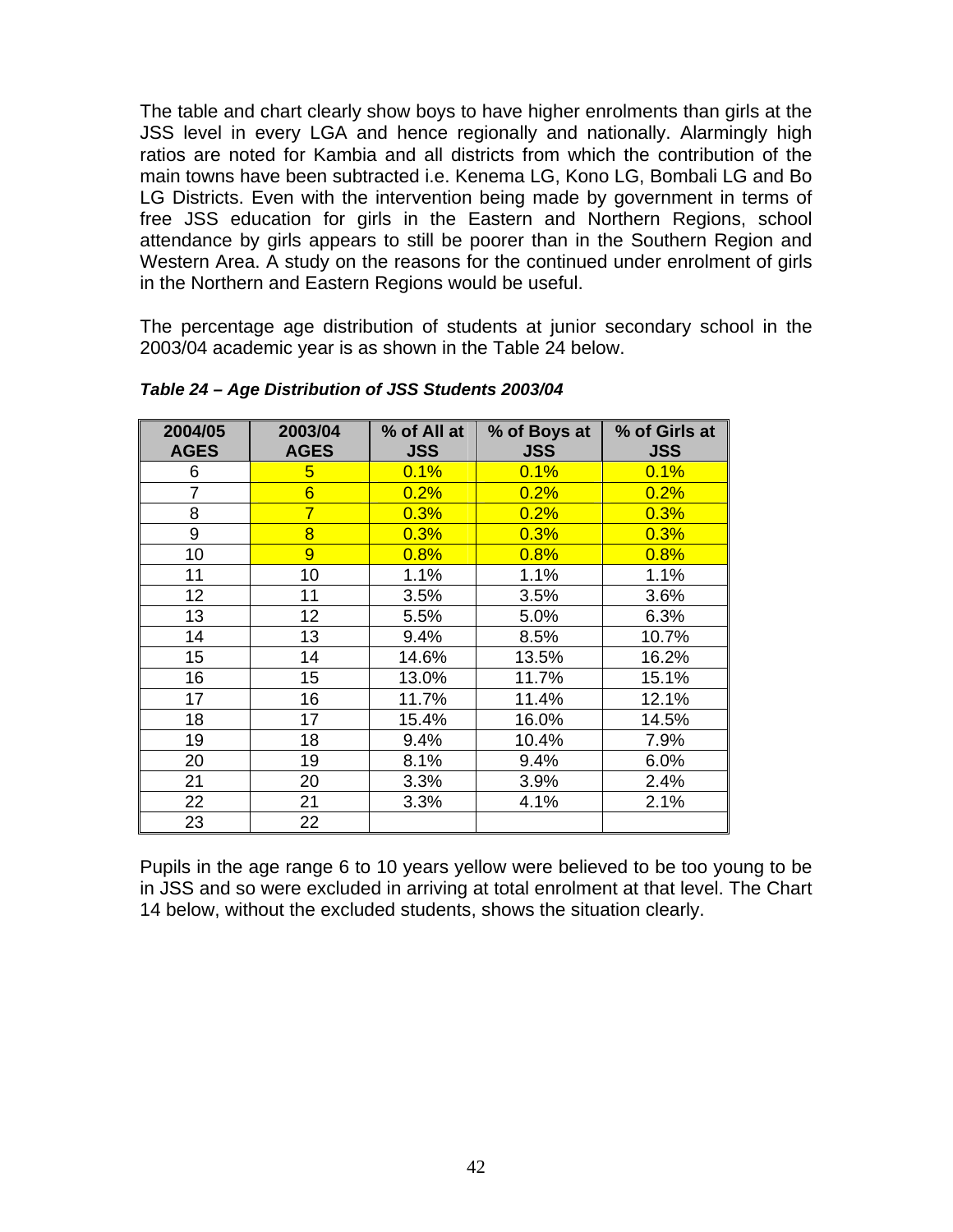*Chart 14 - % Distribution of JSS Students by Age and Sex* 



Both Table 24 and Chart 14 show above that the majority of JSS students (63.4%) were over-aged i.e. aged 15 years and above. Only 29.5% were of the 'official' age. When disaggregated into separate boys and girls, the picture is that 66.9% of boys and 60.2% of girls at JSS were over-aged and only 27.0% boys and 33.2% girls were of the 'official' age. That fewer girls are over-aged at JSS is not surprising given marriage / cultural practices that are still ongoing in Sierra Leone. Even so however, the percentage of over-aged boys and girls at JSS are still very high.

Given the late start of many students and the extent of repetition in Sierra Leone schools, these findings are not particularly surprising. Unless there is a policy change that would result in a smaller repetition rate, the picture will continue to be the same in the years to come even though the reduction of cost to parents and the construction of more schools in rural areas should mean that more pupils would start school at the right age.

# *5.4.2 Enrolment Rates*

*The national Junior Secondary School GER and NER calculated from the census data are a disappointing 41% and 12% respectively*. This GER figure is higher than the 16% of the 2002 MICS. The NER is 1 percentage point lower than that calculated from the SLIHS data. Given the relatively high NER and GER for the primary level, the corresponding figures for the JSS level are very disappointing and suggest that much of those who start at the primary school do not continue on to the JSS level. This is an issue of concern that needs the immediate attention of the MEST if the goal of providing basic education for all is to be achieved within a reasonable time. Given that presently there are barely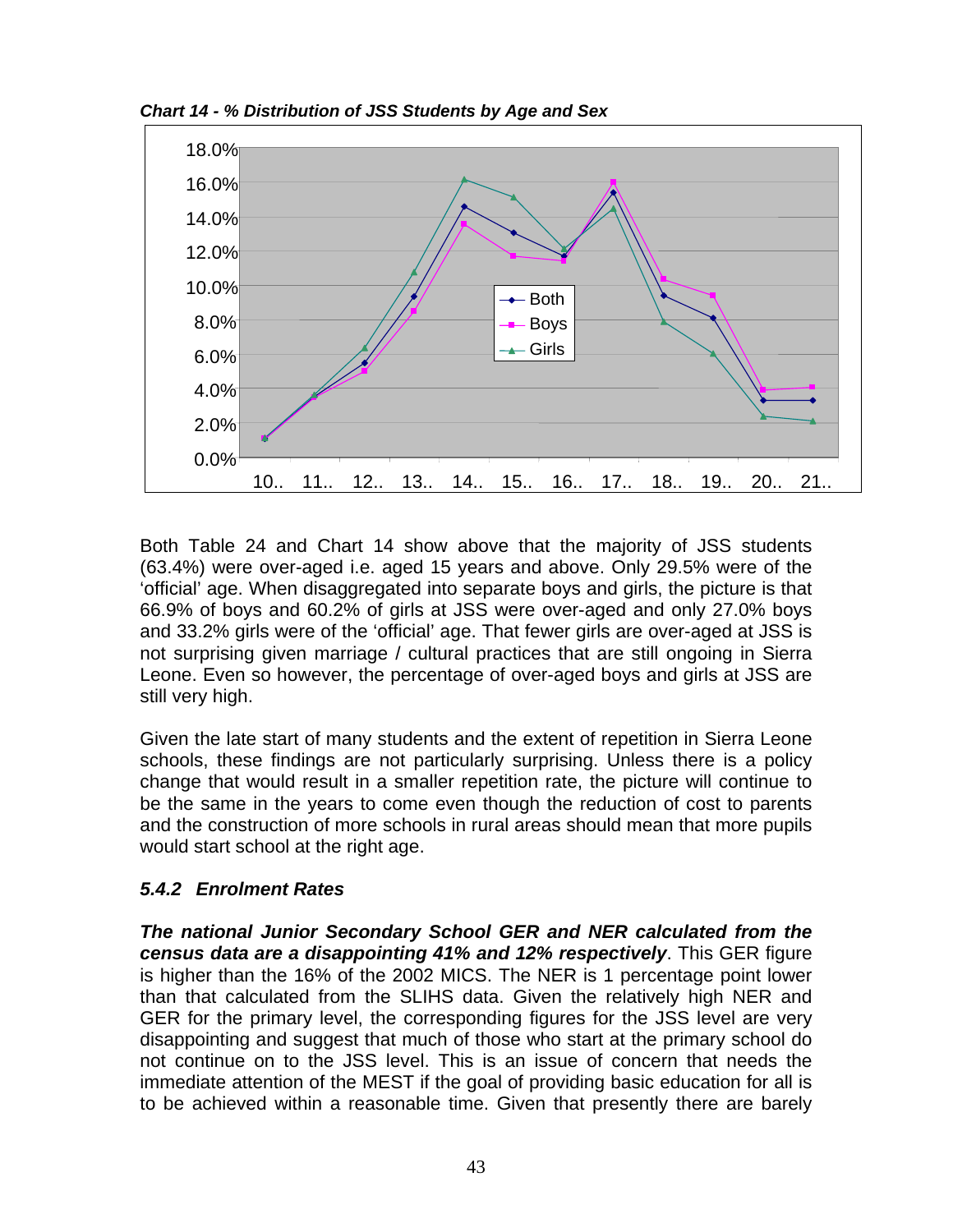300 secondary schools whilst primary schools number in excess of 4,000, and given that some chiefdoms are only receiving JSSs for the first time now under the Sababu Education Project, the task ahead is tremendous.

Table 25 below shows the NER and GER for local government areas by sex. The parity indices are also shown.

|                            |            | <b>Male</b> | <b>Female</b> | <b>Parity</b> |            | <b>Male</b> | <b>Female</b> | <b>Parity</b> |
|----------------------------|------------|-------------|---------------|---------------|------------|-------------|---------------|---------------|
|                            | <b>NER</b> | <b>NER</b>  | <b>NER</b>    | <b>Index</b>  | <b>GER</b> | <b>GER</b>  | <b>GER</b>    | <b>Index</b>  |
| <b>National</b>            | 12%        | 13%         | 11%           | 0.81          | 41%        | 49%         | 32%           | 0.66          |
| <b>Eastern Region</b>      | 8%         | 10%         | 7%            | 0.65          | 34%        | 43%         | 24%           | 0.56          |
| Kailahun                   | 9%         | 11%         | 6%            | 0.58          | 37%        | 48%         | 24%           | 0.51          |
| Kenema LG District         | 5%         | 6%          | 4%            | 0.57          | 19%        | 25%         | 12%           | 0.47          |
| Kenema Town                | 20%        | 23%         | 18%           | 0.75          | 74%        | 90%         | 58%           | 0.65          |
| Kono LG District           | 4%         | 5%          | 2%            | 0.54          | 16%        | 21%         | 10%           | 0.45          |
| Koidu Town                 | 11%        | 13%         | 9%            | 0.65          | 48%        | 63%         | 35%           | 0.55          |
| <b>Northern Region</b>     | 6%         | 8%          | 5%            | 0.67          | 25%        | 32%         | 17%           | 0.54          |
| <b>Bombali LG District</b> | 4%         | 5%          | 3%            | 0.68          | 20%        | 26%         | 13%           | 0.48          |
| Makeni Town                | 16%        | 18%         | 14%           | 0.77          | 68%        | 81%         | 54%           | 0.66          |
| Kambia                     | 5%         | 6%          | 3%            | 0.53          | 22%        | 32%         | 11%           | 0.35          |
| Koinadugu                  | 3%         | 4%          | 3%            | 0.69          | 13%        | 16%         | 9%            | 0.54          |
| Port Loko                  | 9%         | 11%         | 7%            | 0.67          | 31%        | 39%         | 22%           | 0.56          |
| Tonkolili                  | 6%         | 8%          | 5%            | 0.62          | 23%        | 29%         | 16%           | 0.56          |
| <b>Southern Region</b>     | 12%        | 13%         | 10%           | 0.80          | 39%        | 47%         | 31%           | 0.65          |
| <b>Bo LG District</b>      | 8%         | 30%         | 27%           | 0.88          | 28%        | 36%         | 19%           | 0.52          |
| Bo Town                    | 27%        | 31%         | 24%           | 0.77          | 86%        | 107%        | 67%           | 0.63          |
| <b>Bonthe LG District</b>  | 7%         | 8%          | 6%            | 0.74          | 28%        | 32%         | 23%           | 0.70          |
| <b>Bonthe Town</b>         | 12%        | 13%         | 10%           | 0.79          | 52%        | 56%         | 49%           | 0.88          |
| Moyamba                    | 7%         | 8%          | 6%            | 0.77          | 27%        | 33%         | 20%           | 0.59          |
| Pujehun                    | 9%         | 9%          | 8%            | 0.81          | 28%        | 33%         | 22%           | 0.65          |
| <b>Western Area</b>        | 27%        | 29%         | 25%           | 0.87          | 78%        | 90%         | 67%           | 0.74          |
| <b>West Rural</b>          | 17%        | 20%         | 15%           | 0.76          | 53%        | 64%         | 42%           | 0.65          |
| <b>West Urban</b>          | 29%        | 31%         | 27%           | 0.88          | 83%        | 96%         | 71%           | 0.75          |

*Table 25 – JSS NER, GER and Parity Indices by Sex and Local Government Area* 

From the table above, it is apparent that the parity indices for the NER are greater than for the GER, except for Bonthe Town. The overall picture is that earlier indicated i.e. as girls get older the tendency for them to start and/or stay in school gets less relative to boys. All the parity indices clearly show that much work has to be done to get more girls into school. The fact that the Eastern and Northern Regions still have lower female NERs and GERs than the Southern and Western Regions and the appallingly low female NER of some of the LGAs in the former regions suggest that returns from the MEST Girl-child programme are still limited. Something additional to providing free schooling for girls in the Eastern and Northern Regions need to be done. The authors suspect that traditional practices in these regions may be at the heart of the problem. Rather than being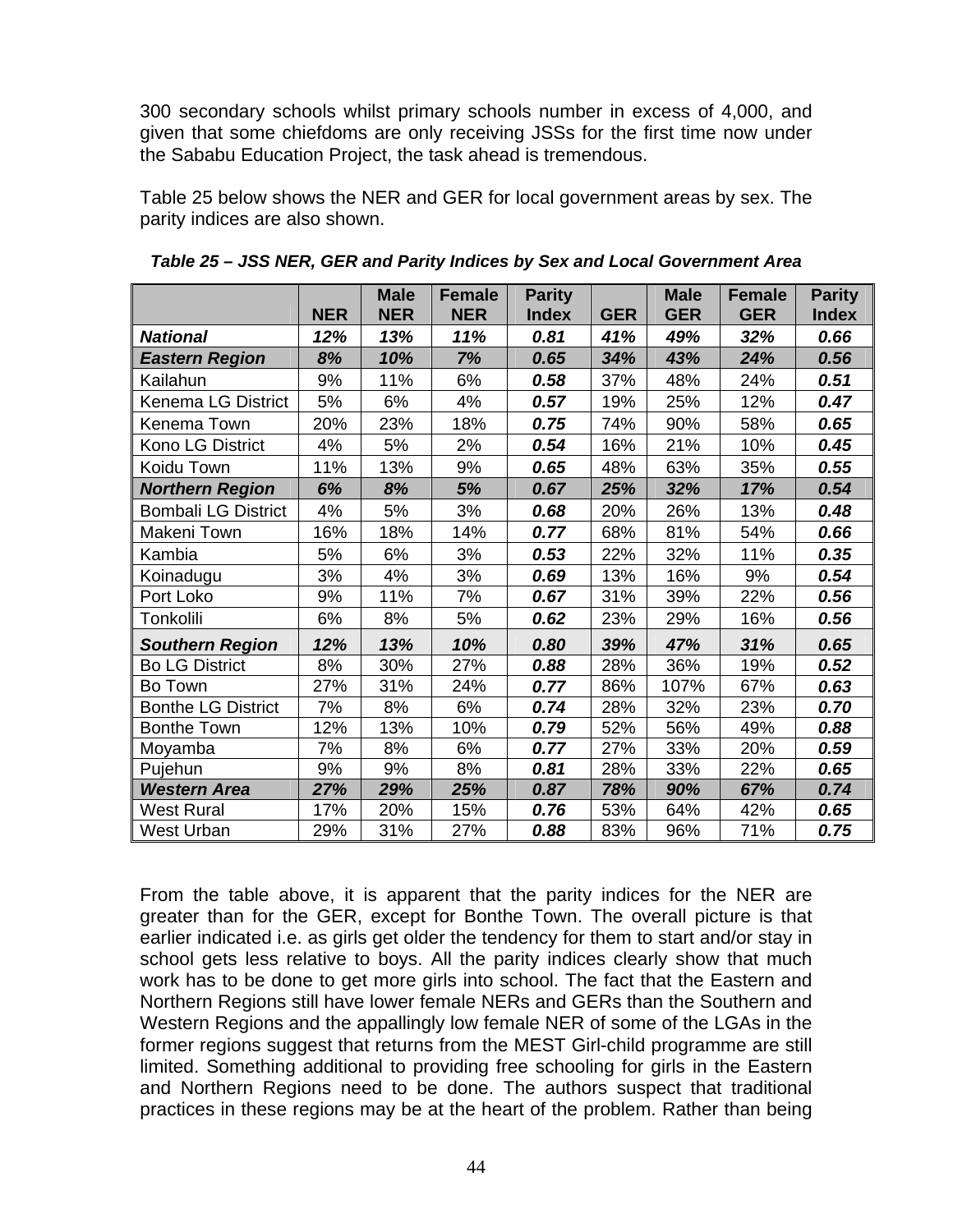disheartened, this finding should strengthen the resolve of government to address the disparity in male and female access to secondary level education nation-wide.



**Chart 15: Junior Secondary School NERs and GERs by Region and Local Government Area** 

The very low NER and significantly larger GER for every LGA suggest that the pattern of school attendance in Sierra Leone is different from that in Western countries and confirm that many delay or get their education delayed. The cause of this are many and complex – they include late starting, class repetition, delays caused by the decade long civil conflict, delays caused by migration, delays caused by distance to nearest school and terrain (geographical), delays caused by poverty, etc. In the case of the JSS, the low NER and GER can also be attributed to the requirement that an examination hurdle, the NPSE, must be cleared before movement from the primary to JSS is allowed. Changes in the artificially determined pass score have impact on the NER and GER.

# *5.4.3 Individuals with JSS Education as Highest Level Completed*

Respondents reporting the JSS education as the highest level completed but who were not pursuing educational courses in 2004 numbered 172,426. When this is added to the number still pursuing educational programmes, a total of 318,269 individuals is obtained. The distribution of these individuals across the nation is shown in the table below.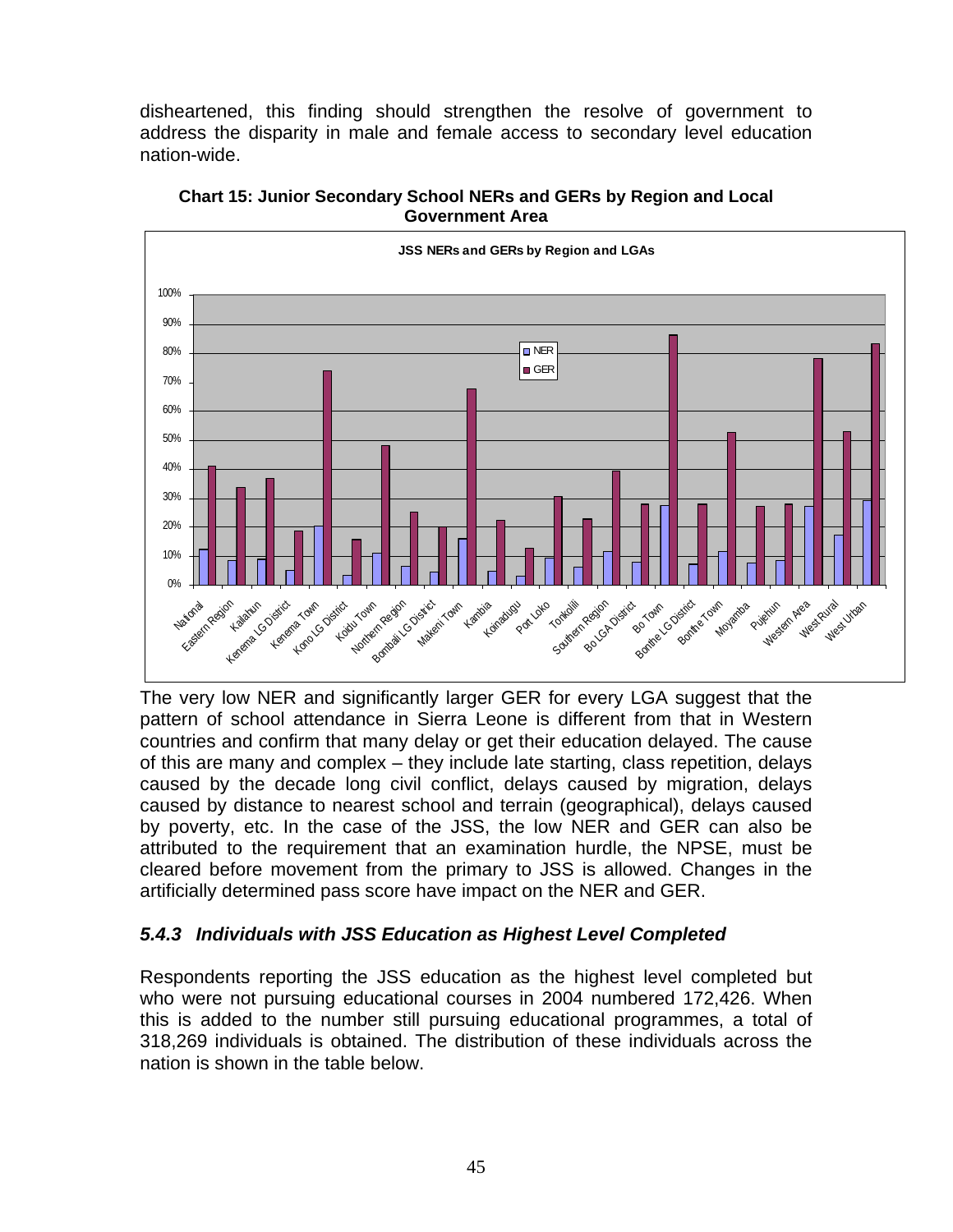|                            | vunpicleu  |      |
|----------------------------|------------|------|
|                            | <b>JSS</b> | %JSS |
| <b>National</b>            | 318,269    |      |
| <b>Eastern Region</b>      | 65,859     | 21%  |
| <b>Kailahun District</b>   | 20,405     | 6%   |
| Kenema LG District         | 13,340     | 4%   |
| Kenema Town                | 15,952     | 5%   |
| Kono LG District           | 8,612      | 3%   |
| Koidu Town                 | 7,550      | 2%   |
| <b>Northern Region</b>     | 62,227     | 20%  |
| <b>Bombali LG District</b> | 9,687      | 3%   |
| Makeni Town                | 9,167      | 3%   |
| <b>Kambia District</b>     | 8,081      | 3%   |
| Koinadugu District         | 4,660      | 1%   |
| Port Loko District         | 18,822     | 6%   |
| <b>Tonkolili District</b>  | 11,810     | 4%   |
| <b>Southern Region</b>     | 60,023     | 19%  |
| <b>Bo LG Dist</b>          | 13,627     | 4%   |
| Bo Town                    | 20,997     | 7%   |
| <b>Bonthe LG Dist</b>      | 4,610      | 1%   |
| <b>Bonthe Town</b>         | 868        | 0.3% |
| Moyamba District           | 10,697     | 3%   |
| <b>Pujehun District</b>    | 9,224      | 3%   |
| <b>Western Area</b>        | 130,160    | 41%  |
| <b>West Rural</b>          | 17,979     | 6%   |
| West Urban                 | 112,181    | 35%  |
|                            | 6.4%       |      |

*Table26: Numbers and Percentage with JSS Education as Highest Level Completed* 

The table indicates that Sierra Leone has 318,269 individuals (6.4% of the national population) with JSS education as the highest level they have completed. 41% of these are to be found in the Western Area.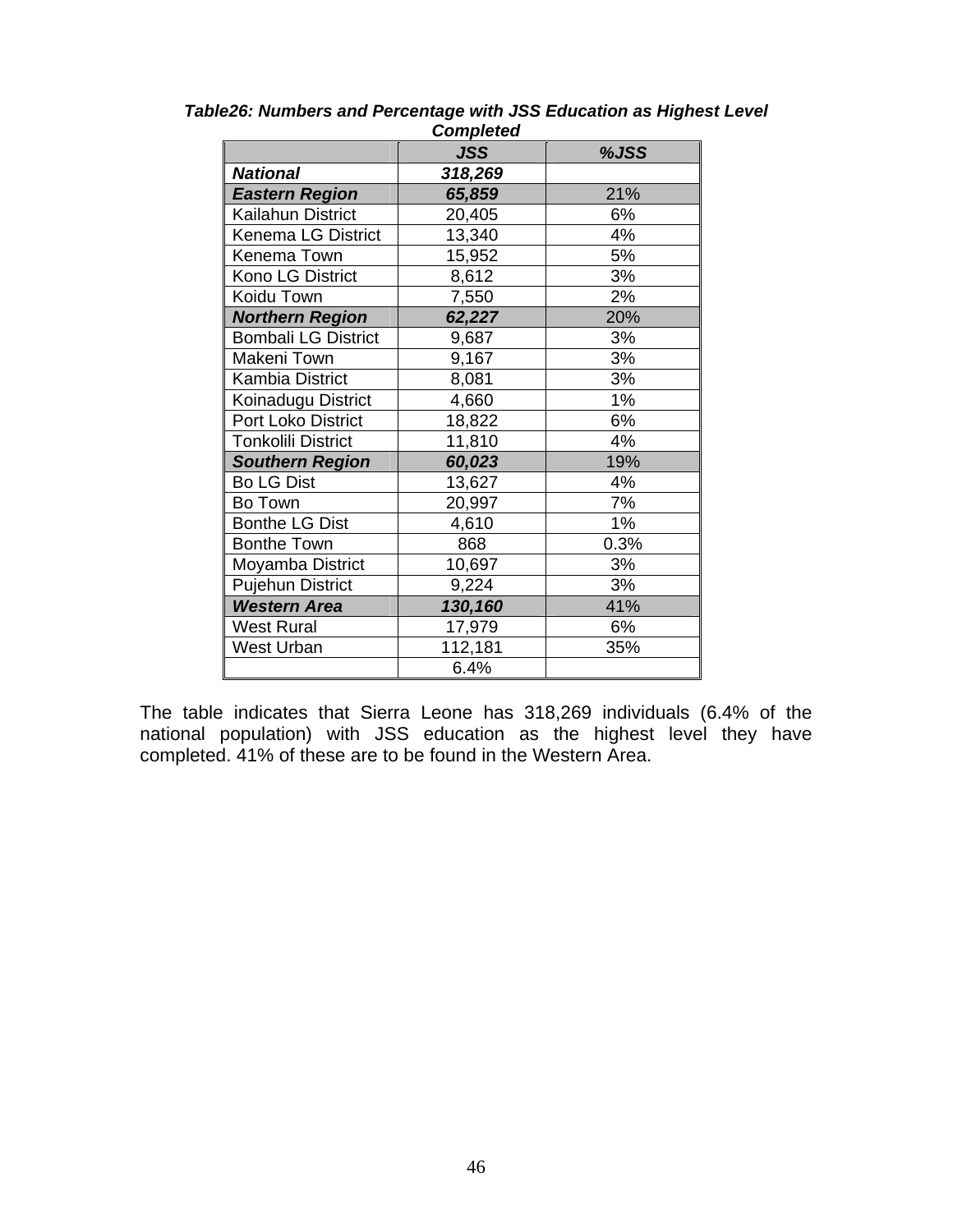

*Chart 16: Individuals with Education up to Junior Secondary School Level Only* 

The fact that the Western Area has more individuals giving JSS education as the highest level completed than the other regions is not in line with the pattern observed for primary level education and suggests that access to JSS education may be limited in the other regions. This is confirmed by the known fact that some chiefdoms are only getting junior secondary schools for the first time under the on-going Sababu Education Project. This has implications about the achievement of Universal Basic Education (UBE) as required by the Constitution and Education Act.

# *5.5 The Senior Secondary School (SSS) Level*

Data from the Inspectorate Directorate of MEST gives Senior Secondary School (SSS) enrolment for 2003/2004 as approximately 38,324. *The 2004 Census data gives the enrolment at Senior Secondary School as approximately 65,141 in 2003/04 given the assumptions stated earlier. Of the enrolment of 65,141, 22,483 (35%) are girls and 42,658 (65%) are boys i.e. two-thirds of the students at SSS are boys*. This gives a male to female ratio of approximately 1.9:1.(See Chart 17 below).



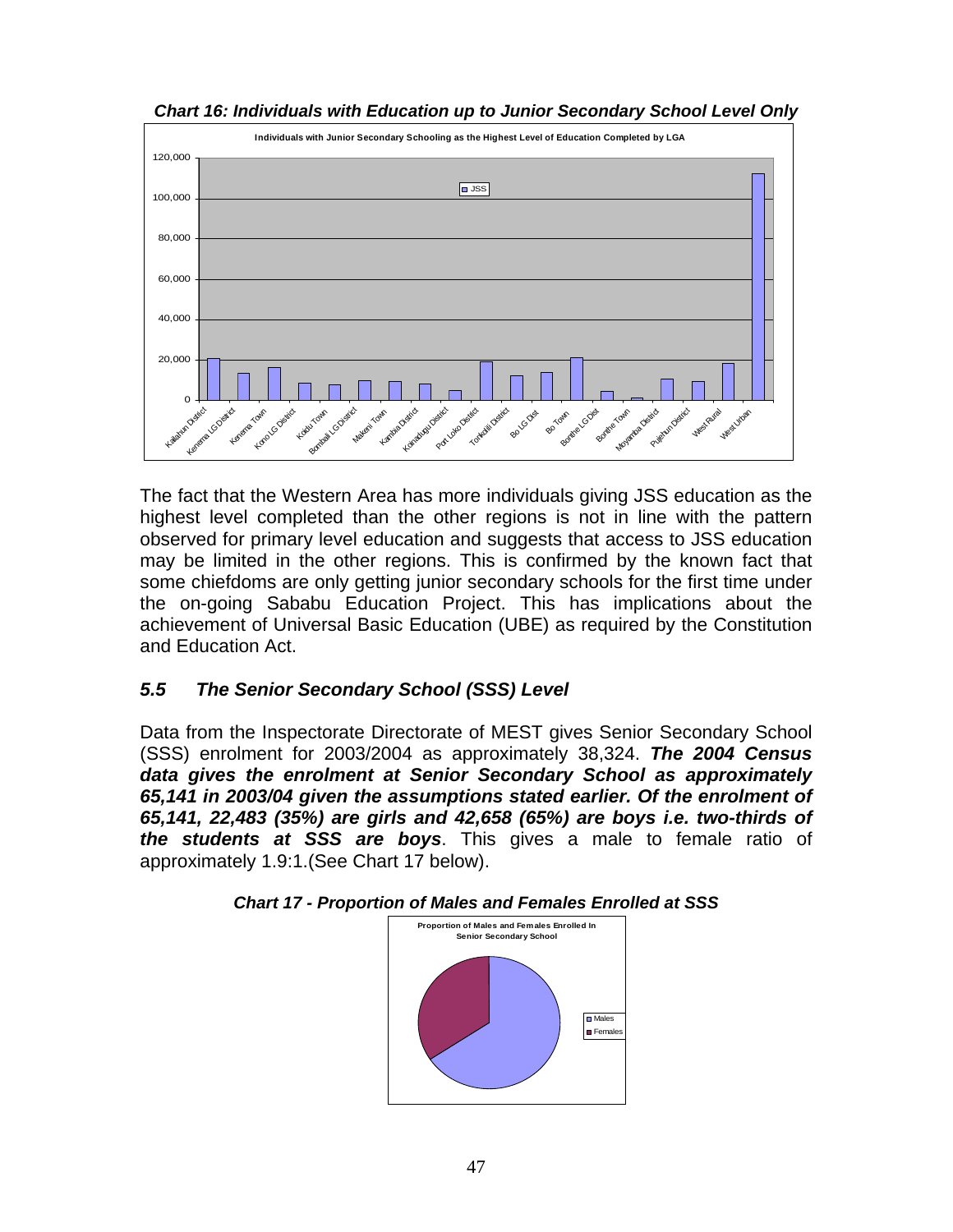|                            |              |             |        | M: F         |
|----------------------------|--------------|-------------|--------|--------------|
|                            | <b>Total</b> | <b>Male</b> | Female | <b>Ratio</b> |
| <b>National</b>            | 65,141       | 42,658      | 22,483 | 1.9          |
| <b>Eastern Region</b>      | 8,107        | 5,977       | 2,130  | 2.8          |
| Kailahun                   | 2,114        | 1,644       | 470    | 3.5          |
| <b>Kenema LG District</b>  | 1,093        | 830         | 263    | 3.2          |
| Kenema Town                | 3,870        | 2,780       | 1,090  | 2.6          |
| Kono LG District           | 414          | 303         | 111    | 2.7          |
| Koidu Town                 | 616          | 420         | 196    | 2.1          |
| <b>Northern Region</b>     | 10,324       | 7,395       | 2,929  | 2.5          |
| <b>Bombali LG District</b> | 1,090        | 821         | 269    | 3.1          |
| Makeni Town                | 2,345        | 1,639       | 706    | 2.3          |
| Kambia                     | 943          | 771         | 172    | 4.5          |
| Koinadugu                  | 1,027        | 702         | 325    | 2.2          |
| Port Loko                  | 3,551        | 2,453       | 1,098  | 2.2          |
| Tonkolili                  | 1,368        | 1,009       | 359    | 2.8          |
| <b>Southern Region</b>     | 10,235       | 7,070       | 3,165  | 2.2          |
| <b>Bo LG District</b>      | 1,299        | 929         | 370    | 2.5          |
| Bo Town                    | 6,039        | 4,115       | 1,924  | 2.1          |
| <b>Bonthe LG District</b>  | 646          | 470         | 176    | 2.7          |
| <b>Bonthe Town</b>         | 181          | 116         | 65     | 1.8          |
| Moyamba                    | 942          | 667         | 275    | 2.4          |
| Pujehun                    | 1,128        | 773         | 355    | 2.2          |
| <b>Western Area</b>        | 36,475       | 22,216      | 14,259 | 1.6          |
| West Rural                 | 2,610        | 1,695       | 915    | 1.9          |
| West Urban                 | 33,865       | 20,521      | 13,344 | 1.5          |

*Table27: Enrolment at Senior Secondary School by Sex, Region and LGA* 

Table 27 above confirms that there are significantly more boys than girls at SSS. For most LGAs boys in SSS outnumber girls by more than 2 to 1. In the case of Kambia, there are 4.5 times as much boys as girls in SSS. MEST and all LGAs have much work to do to increase the number of girls in SSS. The difference between the sex ratio for the primary level (1.1:1) and that for the SSS level (1.9:1) suggests that, for whatever reasons, girls are staying in education. A study on this phenomenon is needed so that appropriate action can be taken to address the problem.

The large difference between the MEST and Census enrolment figures is hard to explain and warrants a confirmatory survey.

The significant differences in enrolment between the different regions are worth noting. The Western Area caters for 56% of those attending SSS. This uneven distribution suggests that there are underlying problems which MEST needs to address in terms of accessibility and quality of SSSs across the country.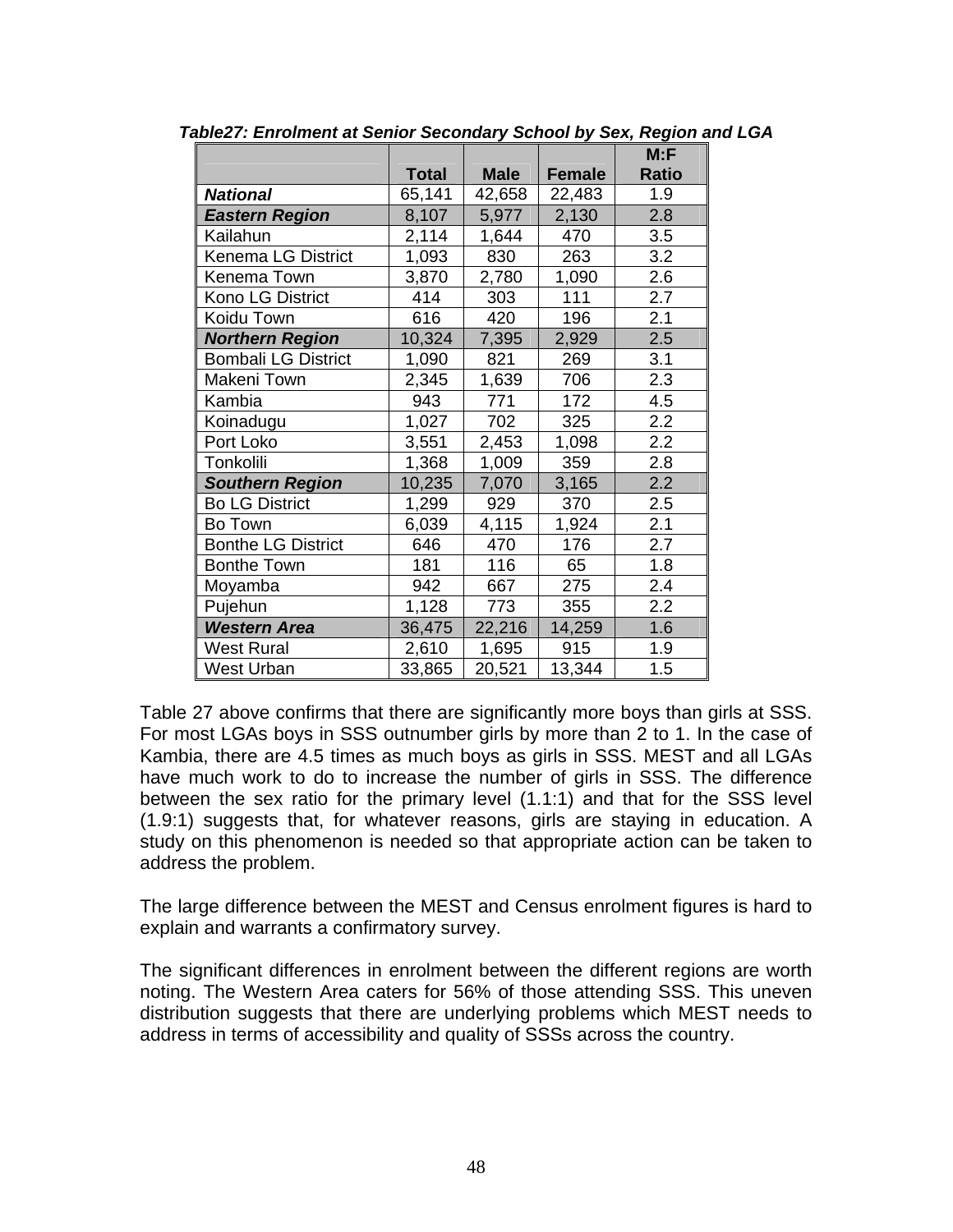| 2004/05<br><b>AGES</b> | 2003/04<br><b>AGES</b> | % of Diff Ages at<br><b>SSS</b> | % of Boys of Diff<br><b>Ages at SSS</b> | % of Girls of Diff<br><b>Ages at SSS</b> |
|------------------------|------------------------|---------------------------------|-----------------------------------------|------------------------------------------|
| 6                      | 5.                     | 0.0%                            | 0%                                      | 0%                                       |
| $\overline{7}$         | 6.                     | 0.0%                            | 0%                                      | $0\%$                                    |
| 8                      | $7_{\cdot\cdot}$       | 0.0%                            | 0%                                      | 0%                                       |
| 9                      | 8.                     | 0.0%                            | 0%                                      | 0%                                       |
| 10                     | 9                      | 0.3%                            | 0%                                      | 0%                                       |
| 11                     | 10                     | 0.3%                            | 0%                                      | 0%                                       |
| 12 <sub>2</sub>        | 11                     | 0.5%                            | $0\%$                                   | $1\%$                                    |
| 13                     | 12.                    | 0.5%                            | 0%                                      | $1\%$                                    |
| 14                     | 13.                    | 1.1%                            | 1%                                      | 1%                                       |
| 15                     | 14.                    | 2.7%                            | 2%                                      | 3%                                       |
| 16                     | 15.                    | 4.6%                            | 4%                                      | 6%                                       |
| 17                     | 16.                    | 7.4%                            | 6%                                      | 9%                                       |
| 18                     | 17.                    | 13.4%                           | 12%                                     | 16%                                      |
| 19                     | 18.                    | 13.1%                           | 13%                                     | 14%                                      |
| 20                     | 19.1                   | 16.3%                           | 17%                                     | 16%                                      |
| 21                     | 20                     | 10.0%                           | 10%                                     | 9%                                       |
| 22                     | 21                     | 10.8%                           | 12%                                     | 9%                                       |
| 23                     | 22.                    | 6.9%                            | 8%                                      | 5%                                       |
| 24                     | 23                     | 6.0%                            | 7%                                      | 4%                                       |
| 25                     | 24                     | 6.0%                            | 7%                                      | 4%                                       |

*Table28: Age Distribution of Students at Senior Secondary School* 

Table 28 above shows the cumulative effect of starting school late and/or class repetition. The official age of SSS students should be 15 to 17 years given the starting age of primary school at 6 and no class repetition but the table shows that there are more students at SSS aged between 17 and 19 years. Chart 10 below clearly shows the situation.



*Chart 18: Percentage Age Distribution of Students at SSS*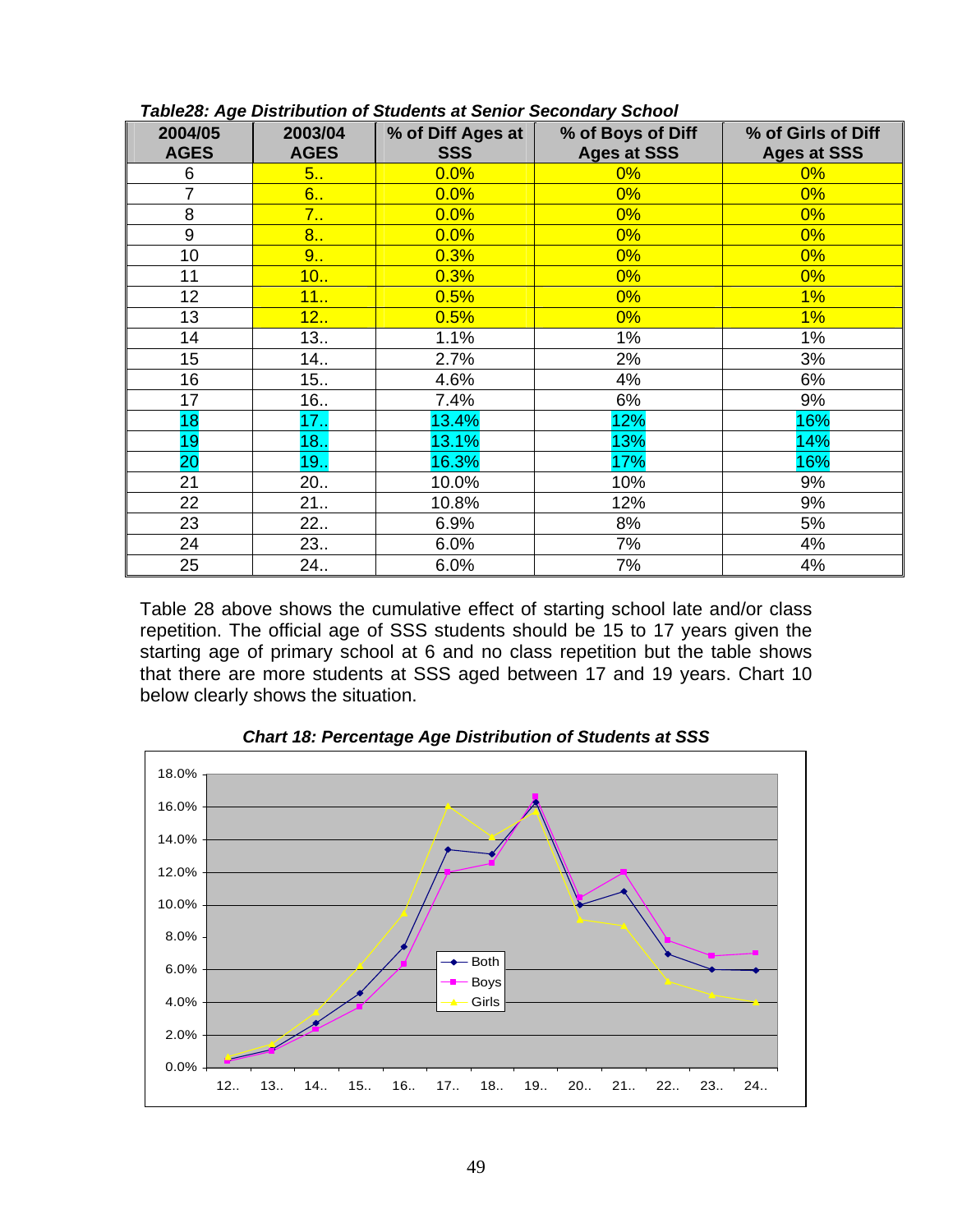Although the national picture, as shown in the chart above, indicates that many SSS students are aged between 17 and 19, when the data for the LGAs is examined, it is noted that a number of LGAs have the majority of their SSS students in the age range of 18 to 20 and 19 to 21. One suggestion is therefore that in many LGAs, students enter SSS well above the official age.

The chart provides further confirmation of earlier observations that boys tend to stay in school until older than girls. This means that in order to complete their education, girls should be encouraged to start on time and to complete quickly. It also suggests that given the age distribution of Sierra Leone's school going population, Gross Enrolment Ratios are more meaningful than Net Enrolment Ratios.

The veracity of the above statement is confirmed by the table 26 below which shows that the GERs for all regions and LGAs are significantly higher than their NERs. This is not necessarily a bad thing for a country like Sierra Leone in which the main priority is to get all into school and to provide education for as many as possible irrespective of age.

# *5.5.1 Enrolment Ratios*

*The national Senior Secondary School GER and NER calculated from the census data are a disappointing 22% and 6% respectively*. Whilst the GER is lower than the 32% calculated using the SLIHS data, the NER is close to its 7%. The fact that the SLIHS and Census data are yielding GERs that are significantly higher than that obtainable using the MEST enrolment figure suggest that there is a need for data verification.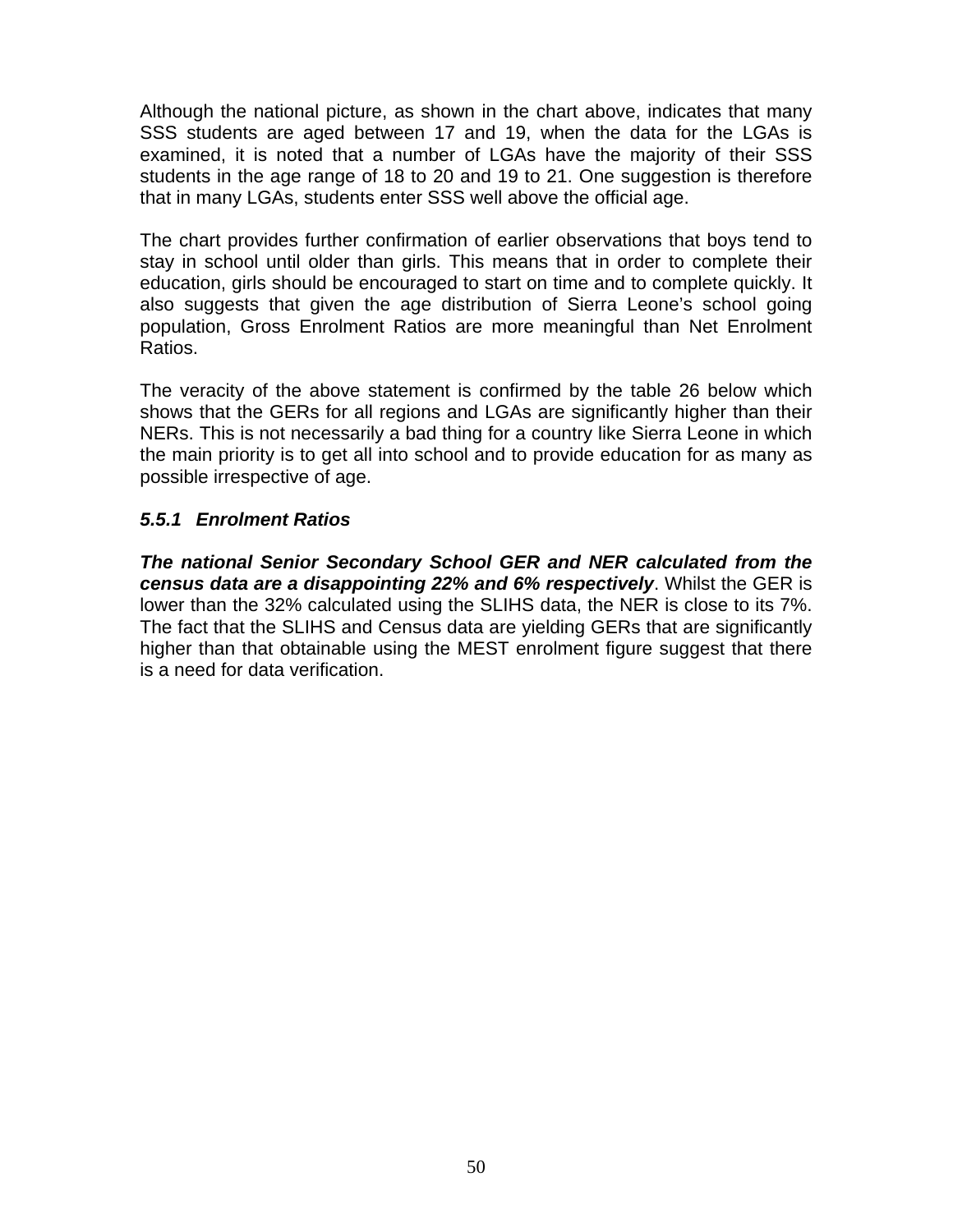|                            |            | <b>Male</b> | <b>Female</b> | <b>Parity</b> |            | <b>Male</b> | <b>Female</b> | <b>Parity</b> |
|----------------------------|------------|-------------|---------------|---------------|------------|-------------|---------------|---------------|
|                            | <b>NER</b> | <b>NER</b>  | <b>NER</b>    | <b>Index</b>  | <b>GER</b> | <b>GER</b>  | <b>GER</b>    | <b>Index</b>  |
| <b>National</b>            | 6%         | 7%          | 5%            | 0.69          | 22%        | 30%         | 14%           | 0.48          |
| <b>Eastern Region</b>      | 3%         | 4%          | 2%            | 0.48          | 12%        | 18%         | 6%            | 0.33          |
| Kailahun                   | 2%         | 3%          | 1%            | 0.43          | 9%         | 15%         | 4%            | 0.28          |
| <b>Kenema LG District</b>  | 1%         | 2%          | 1%            | 0.35          | 6%         | 10%         | 3%            | 0.27          |
| Kenema Town                | 9%         | 11%         | 6%            | 0.56          | 39%        | 57%         | 22%           | 0.39          |
| Kono LG District           | 1%         | 1%          | 0%            | 0.50          | 3%         | 5%          | 2%            | 0.34          |
| Koidu Town                 | 3%         | 4%          | 2%            | 0.60          | 12%        | 17%         | 7%            | 0.42          |
| <b>Northern Region</b>     | 2%         | 2%          | 1%            | 0.55          | 10%        | 7%          | 3%            | 0.40          |
| <b>Bombali LG District</b> | 1%         | 2%          | 1%            | 0.43          | 6%         | 9%          | 3%            | 0.33          |
| Makeni Town                | 7%         | 10%         | 5%            | 0.52          | 38%        | 54%         | 23%           | 0.43          |
| Kambia                     | 1%         | 2%          | 1%            | 0.26          | 7%         | 11%         | 2%            | 0.20          |
| Koinadugu                  | 1%         | 2%          | 1%            | 0.57          | 7%         | 10%         | 4%            | 0.38          |
| Port Loko                  | 3%         | 4%          | 3%            | 0.56          | 14%        | 22%         | 8%            | 0.39          |
| Tonkolili                  | 1%         | 2%          | 1%            | 0.44          | 7%         | 11%         | 3%            | 0.30          |
| <b>Southern Region</b>     | 4%         | 5%          | 3%            | 0.62          | 17%        | 24%         | 10%           | 0.41          |
| <b>Bo LG District</b>      | 2%         | 3%          | 1%            | 0.41          | 8%         | 12%         | 4%            | 0.36          |
| Bo Town                    | 12%        | 13%         | 10%           | 0.79          | 48%        | 64%         | 31%           | 0.49          |
| <b>Bonthe LG District</b>  | 2%         | 3%          | 1%            | 0.34          | 10%        | 15%         | 5%            | 0.34          |
| <b>Bonthe Town</b>         | 6%         | 8%          | 3%            | 0.41          | 24%        | 35%         | 16%           | 0.45          |
| Moyamba                    | 1%         | 2%          | 1%            | 0.68          | 7%         | 11%         | 4%            | 0.38          |
| Pujehun                    | 2%         | 2%          | 1%            | 0.57          | 9%         | 13%         | 5%            | 0.39          |
| <b>Western Area</b>        | 15%        | 17%         | 14%           | 0.82          | 53%        | 67%         | 40%           | 0.59          |
| <b>West Rural</b>          | 7%         | 9%          | 5%            | 0.62          | 25%        | 34%         | 16%           | 0.48          |
| West Urban                 | 17%        | 18%         | 15%           | 0.84          | 58%        | 73%         | 44%           | 0.60          |

*Table29: Net Enrolment, Gross Enrolment and Parity Indices by Region and LGAs* 

It is worth noting that whilst the NER difference between males and females is small (7% and 5% respectively), the GER difference is large (Males – 30%, Females – 14%). The suggestion from this observation is that there are less over-aged females than males in SSS.

As already indicated above, the significant differences between the GERs and NERs are a consequence of the fact that many start education late and/or repeat classes. Until school is started on time and/or class repetition is minimised or abolished the difference between the GER and NER will remain.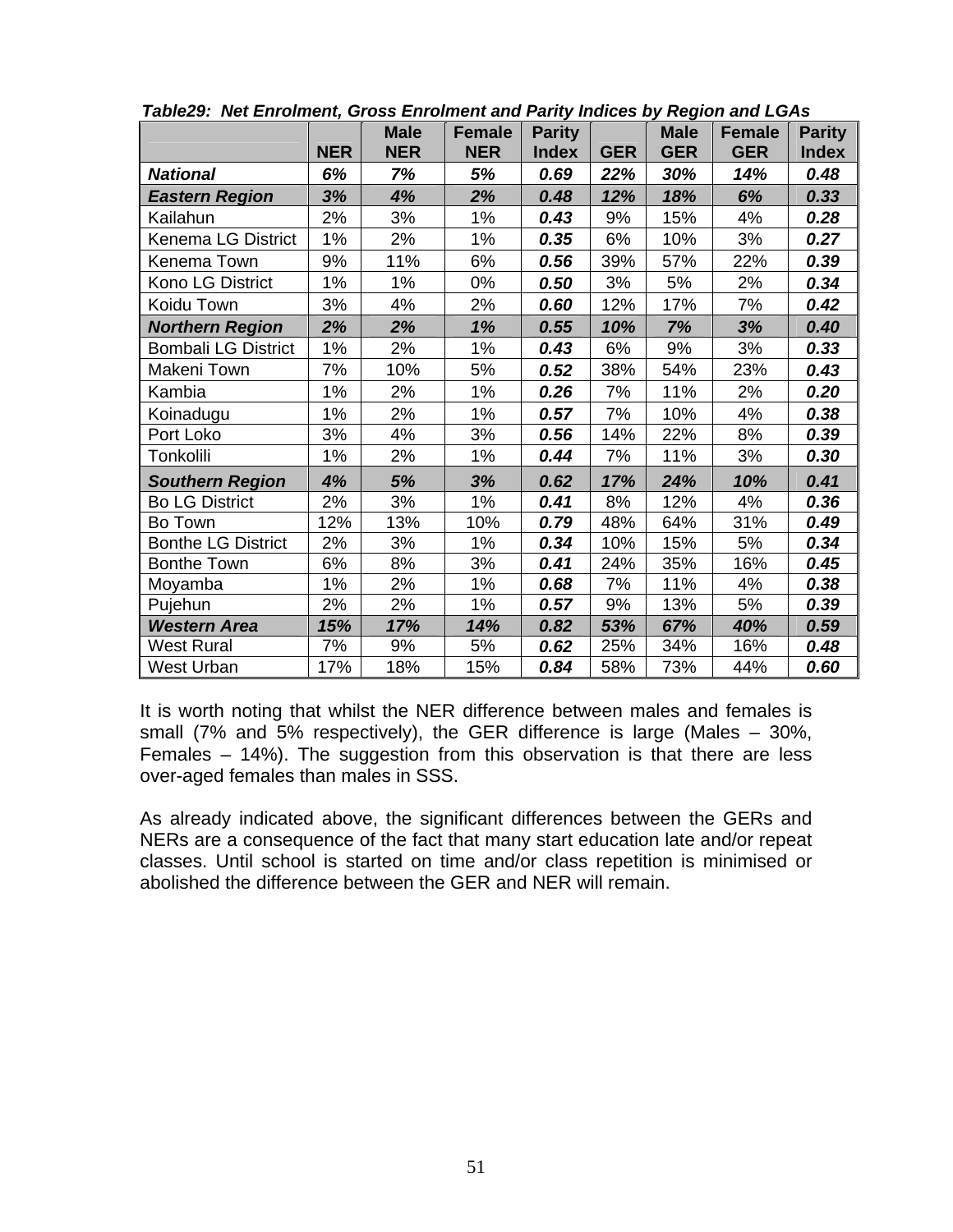#### *Chart 19: Senior Secondary School NERs and GERs by Region and Local Government Area*



The appallingly low NERs and GERs are causes for concern as they suggest that Sierra Leone is heading for a dearth of needed educated manpower. The noticeably large disparities between the LGAs relative to the disparities between the sexes suggest that although it is important to address both, the geographical disparities may require even more urgent attention.

The table and chart confirm that in terms of accessing SSS, students from urban areas, i.e. towns and Western Urban, are more advantaged than their rural partners. A seeming suggestion is that an able student in a rural area may need to move to a town if his potential is to be realised. This movement to town could partly explain the significantly higher enrolment in towns.

## *5.5.2 Individuals with SSS Education as Highest Level Completed*

Respondents reporting the JSS education as the highest level completed but who were not pursuing educational courses in 2004 numbered 141,341. When this is added to the number still pursuing educational programmes, a total of 207,228 individuals is obtained. The distribution of these individuals across the nation is shown in the table below.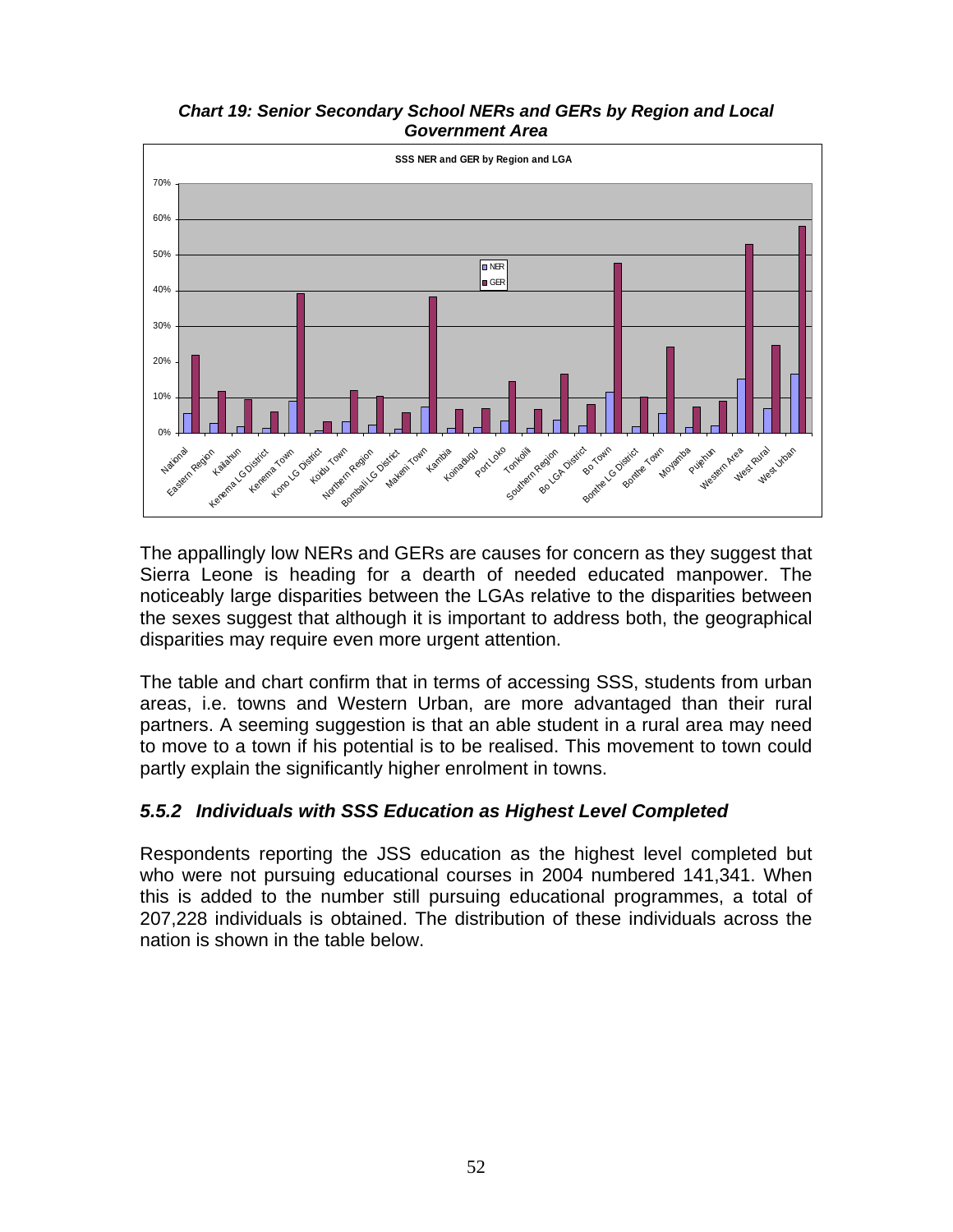|                            | SSS     | %SSS |  |  |  |
|----------------------------|---------|------|--|--|--|
| <b>National</b>            | 207,228 |      |  |  |  |
| <b>Eastern Region</b>      | 29,930  | 14%  |  |  |  |
| Kailahun District          | 7,242   | 3%   |  |  |  |
| Kenema LG District         | 5,879   | 3%   |  |  |  |
| Kenema Town                | 9,834   | 5%   |  |  |  |
| Kono LG District           | 3,103   | 1%   |  |  |  |
| Koidu Town                 | 3,872   | 2%   |  |  |  |
| <b>Northern Region</b>     | 29,511  | 14%  |  |  |  |
| <b>Bombali LG District</b> | 3,581   | 2%   |  |  |  |
| Makeni Town                | 5,039   | 2%   |  |  |  |
| <b>Kambia District</b>     | 3,419   | 2%   |  |  |  |
| Koinadugu District         | 2,765   | 1%   |  |  |  |
| Port Loko District         | 9,856   | 5%   |  |  |  |
| <b>Tonkolili District</b>  | 4,851   | 2%   |  |  |  |
| <b>Southern Region</b>     | 30,944  | 15%  |  |  |  |
| <b>Bo LG Dist</b>          | 5,764   | 3%   |  |  |  |
| Bo Town                    | 13,922  | 7%   |  |  |  |
| <b>Bonthe LG Dist</b>      | 2,197   | 1%   |  |  |  |
| <b>Bonthe Town</b>         | 429     | 0.3% |  |  |  |
| Moyamba District           | 4,399   | 2%   |  |  |  |
| <b>Pujehun District</b>    | 4,233   | 2%   |  |  |  |
| <b>Western Area</b>        | 116,843 | 56%  |  |  |  |
| <b>West Rural</b>          | 10,681  | 5%   |  |  |  |
| <b>West Urban</b>          | 106,162 | 51%  |  |  |  |
| 4.2%                       |         |      |  |  |  |

*Table30: Numbers and Percentage with SSS Education as Highest Level Completed* 

The table indicates that Sierra Leone has 207,228 individuals (4.2% of the national population) with SSS education as the highest level they have completed. 56% of these are to be found in the Western Area.

*Chart 20: Individuals with Education up to Senior Secondary School Level Only* 

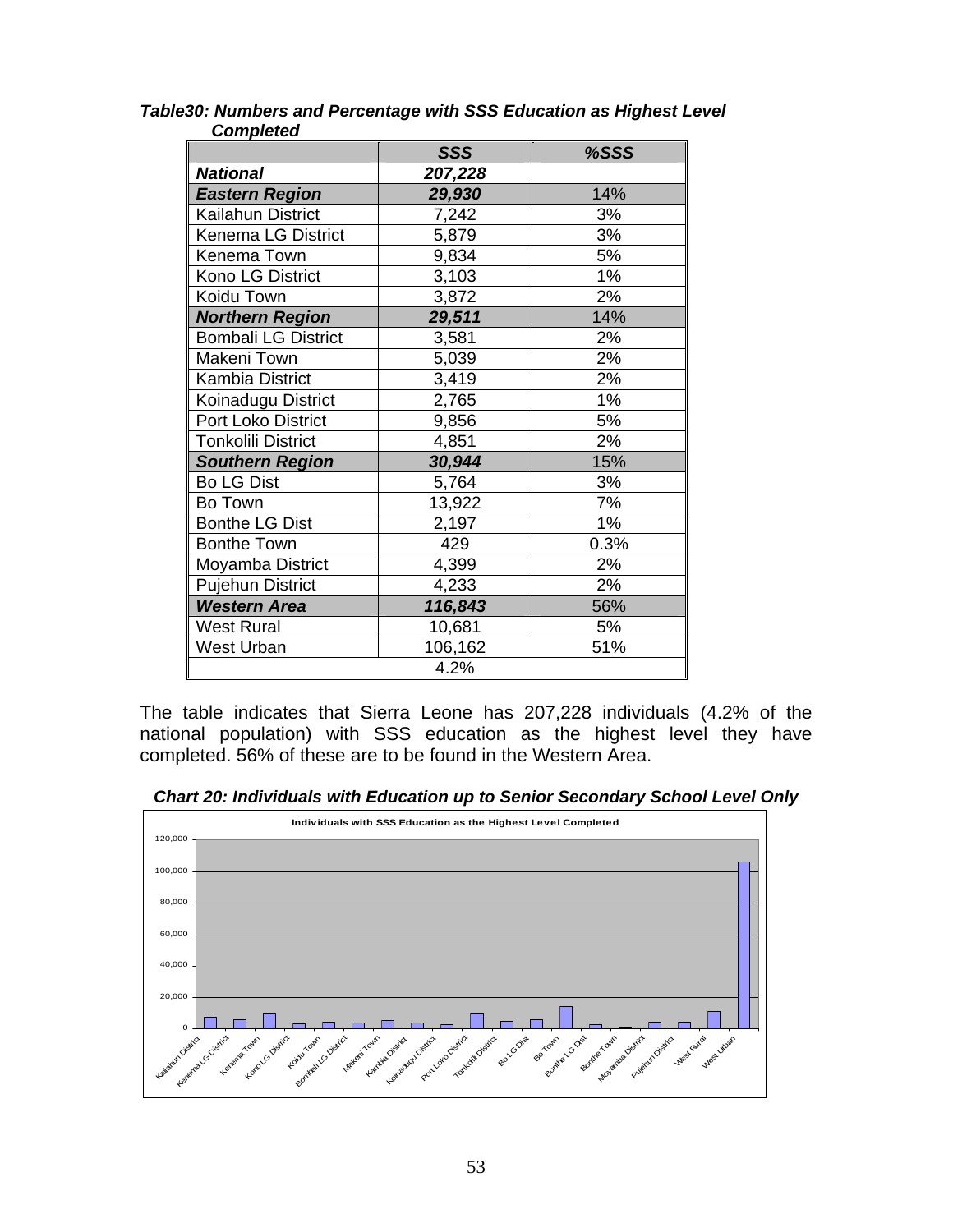The fact that the Western Area has more individuals giving SSS education as the highest level completed than the other regions is not in line with the pattern observed for primary level education and suggests that access to SSS education is limited in the other regions. Urban Western Area (Freetown) alone has more individuals giving SSS education as the highest level completed than all the regions, other than the Western Area, put together. This has implications for available human capital in the regions other than the Western Area that requires urgent attention.

## *5.6 School Level Comparisons*

Table 31 below shows that almost three-quarters of children in school are in primary school. It also shows that more respondents claimed to have accessed Kindergarten than were in SSS in 2003/04.

|                   |                   |                   | <b>JSS</b> | <b>SSS</b> | <b>School</b>    |
|-------------------|-------------------|-------------------|------------|------------|------------------|
|                   | <b>Kind Total</b> | <b>Prim Total</b> | Total*     | Total*     | <b>Level Tot</b> |
| Enrolment         | 84,979            | 823,435           | 143,407    | 65,141     | 1,116,962        |
| % of Total School |                   |                   |            |            |                  |
| Enrolment         | 7.6%              | 73.7%             | 12.8%      | 5.8%       | 100.0%           |
| % of Primary      |                   |                   |            |            |                  |
| Enrolment         |                   |                   | 17%        | 8%         |                  |

*Table31: Distribution of Enrolment at School Level* 

*\*Excludes those deemed to be entry errors because of their reported very young ages.* 

Given the high National Primary School Examination pass rate (over 70%) the fact that the JSS enrolment is only 17% of primary school enrolment suggests that many who start primary school do not get to Class 6 and do not proceed to JSS even though dropping out at JSS cannot be totally discounted. Given the JSS picture, the fact that enrolment at SSS is only 8% of that at primary does not come as a surprise. What is of concern is the small percentage of those who start at primary school that are likely to make it to SSS. The distribution of enrolment is presented pictorially in chart below.



*Chart 21: Distribution of Enrolment at the Various School Levels*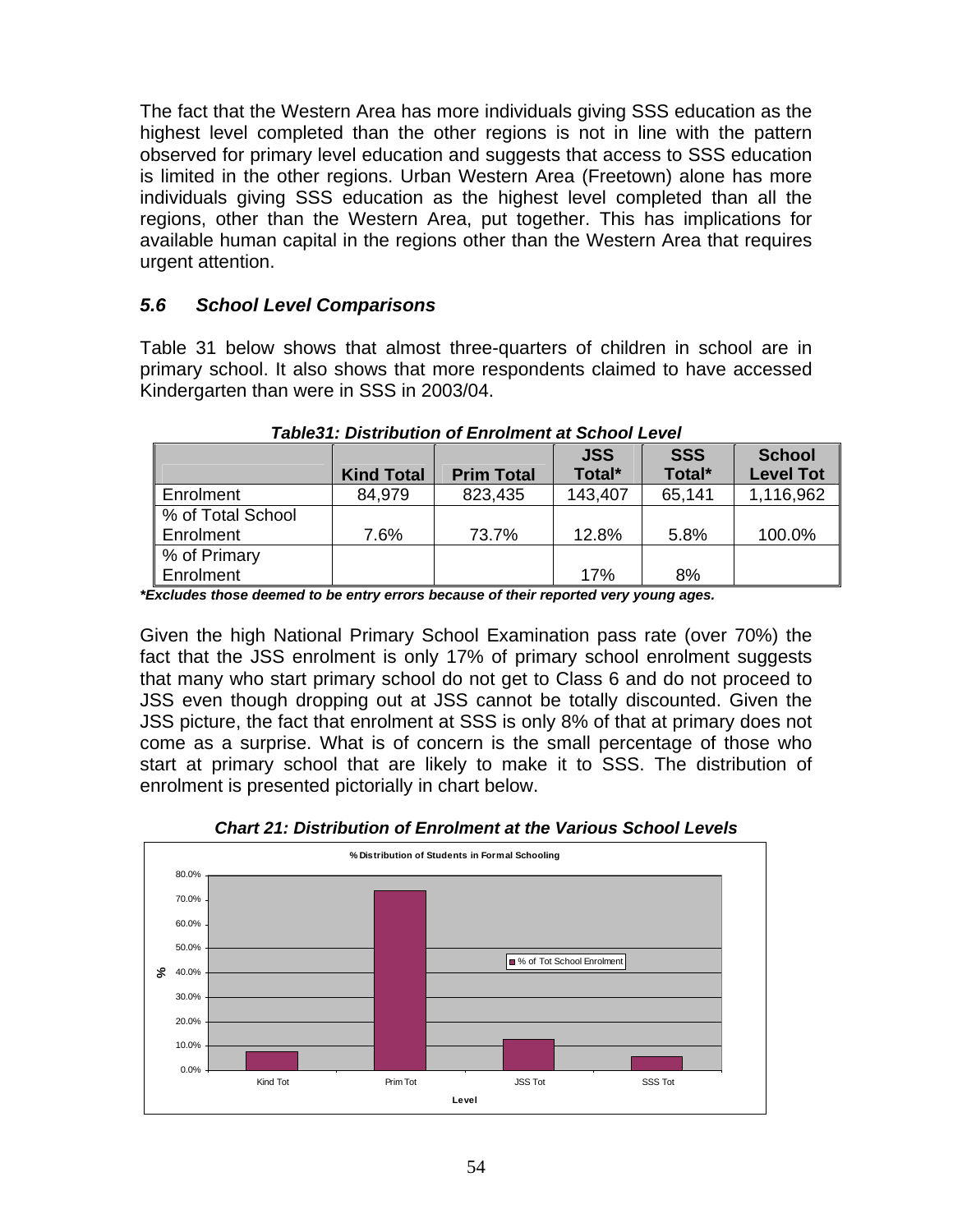| <b>Sex</b>                    | <b>Prim</b><br><b>NER</b> | <b>JSS</b><br><b>NER</b> | <b>SSS</b><br><b>NER</b> | <b>Prim</b><br><b>GER</b> | <b>JSS</b><br><b>GER</b> | <b>SSS</b><br><b>GER</b> |
|-------------------------------|---------------------------|--------------------------|--------------------------|---------------------------|--------------------------|--------------------------|
| <b>Both Males and Females</b> | 64%                       | 12%                      | 6%                       | 104%                      | 41%                      | 22%                      |
| Males                         | 65%                       | 13%                      | 7%                       | 110%                      | 49%                      | 30%                      |
| Females                       | 63%                       | 11%                      | 5%                       | 98%                       | 32%                      | 14%                      |

*Table32: NERs and GERs of Primary, JSS and SSS Levels* 

The decrease in NER and GER as the schooling ladder is ascended is indicative of the lower enrolments at the different levels. It also clearly indicates that much work still has to be done if universal basic education as spelt out in the national Constitution and Education Act is to be achieved. The enrolment rate comparisons across the different levels of schooling are showed in the table below.

*Table 33: Net and Gross Enrolment Rates Comparisons Across LGAs* 

| <b>AREA</b>                | <b>PNER</b> | <b>JSSNER</b> | <b>SSSNER</b> | <b>PGER</b> | <b>JSSGER</b> | <b>SSSGER</b> |
|----------------------------|-------------|---------------|---------------|-------------|---------------|---------------|
| <b>National</b>            | 64%         | 12%           | 6%            | 104%        | 41%           | 22%           |
| <b>Eastern Region</b>      | 65%         | 8%            | 3%            | 114%        | 34%           | 12%           |
| Kailahun District          | 65%         | 9%            | 2%            | 117%        | 37%           | 9%            |
| <b>Kenema LG District</b>  | 60%         | 5%            | 1%            | 102%        | 19%           | 6%            |
| Kenema Town                | 79%         | 20%           | 9%            | 130%        | 74%           | 39%           |
| Kono LG District           | 60%         | 4%            | 1%            | 108%        | 16%           | 3%            |
| Koidu Town                 | 76%         | 11%           | 3%            | 130%        | 48%           | 12%           |
| <b>Northern Region</b>     | 57%         | 6%            | 2%            | 94%         | 25%           | 10%           |
| <b>Bombali LG District</b> | 61%         | 4%            | 1%            | 101%        | 20%           | 6%            |
| Makeni Town                | 81%         | 16%           | 7%            | 137%        | 68%           | 38%           |
| Kambia District            | 58%         | 5%            | 1%            | 93%         | 22%           | 7%            |
| Koinadugu District         | 39%         | 3%            | 1%            | 65%         | 13%           | 7%            |
| Port Loko District         | 60%         | 9%            | 3%            | 94%         | 31%           | 14%           |
| <b>Tonkolili District</b>  | 60%         | 6%            | 1%            | 99%         | 23%           | 7%            |
| <b>Southern Region</b>     | 62%         | 12%           | 4%            | 102%        | 39%           | 17%           |
| <b>Bo LG Dist</b>          | 62%         | 8%            | 2%            | 103%        | 28%           | 8%            |
| Bo Town                    | 79%         | 27%           | 12%           | 134%        | 86%           | 48%           |
| <b>Bonthe LG Dist</b>      | 49%         | 7%            | 2%            | 83%         | 28%           | 10%           |
| <b>Bonthe Town</b>         | 76%         | 12%           | 6%            | 134%        | 52%           | 24%           |
| Moyamba District           | 63%         | 7%            | 1%            | 103%        | 27%           | 7%            |
| Pujehun District           | 54%         | 9%            | 2%            | 87%         | 28%           | 9%            |
| <b>Western Area</b>        | 77%         | 27%           | 15%           | 116%        | 78%           | 53%           |
| <b>West Rural</b>          | 71%         | 17%           | 7%            | 109%        | 53%           | 25%           |
| <b>West Urban</b>          | 78%         | 29%           | 17%           | 118%        | 83%           | 58%           |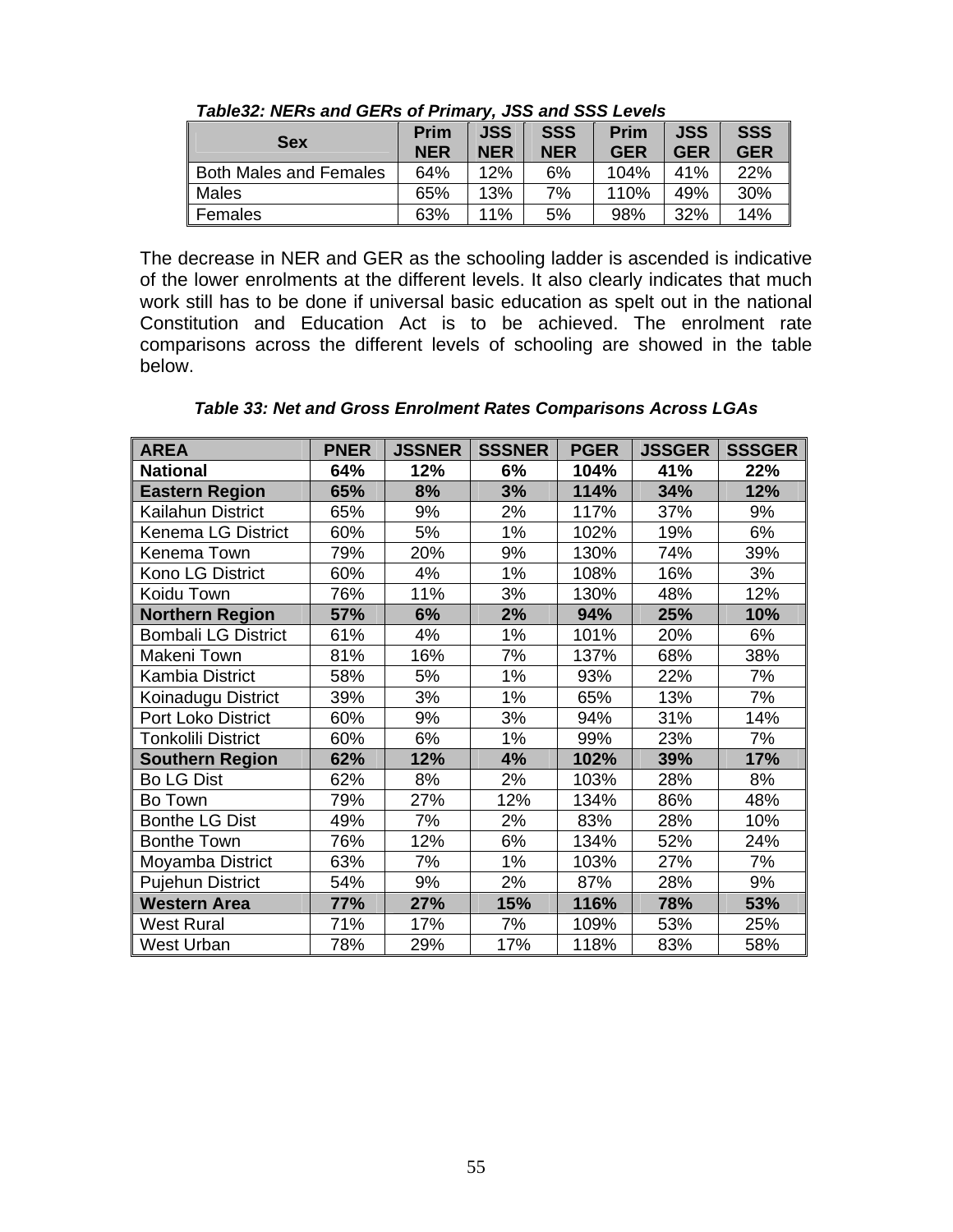

*Chart22: School Level Net and Gross Enrolment Rates by Region and LGA* 

*Table 34: Male and Female Net Enrolment Rates by Region and LGA*

|                            | <b>Male</b> | <b>Male</b> | <b>Male</b> | Fem         | Fem         | Fem         |
|----------------------------|-------------|-------------|-------------|-------------|-------------|-------------|
|                            | <b>PNER</b> | <b>JNER</b> | <b>SNER</b> | <b>PNER</b> | <b>JNER</b> | <b>SNER</b> |
| <b>National</b>            | 65%         | 13%         | 7%          | 63%         | 11%         | 5%          |
| <b>Eastern Region</b>      | 66%         | 10%         | 4%          | 64%         | 7%          | 2%          |
| Kailahun District          | 65%         | 11%         | 3%          | 65%         | 6%          | 1%          |
| <b>Kenema LG District</b>  | 61%         | 6%          | 2%          | 60%         | 4%          | 1%          |
| Kenema Town                | 81%         | 23%         | 11%         | 78%         | 18%         | 6%          |
| Kono LG District           | 64%         | 5%          | 1%          | 58%         | 2%          | 0%          |
| Koidu Town                 | 61%         | 13%         | 4%          | 75%         | 9%          | 2%          |
| <b>Northern Region</b>     | 60%         | 8%          | 3%          | 55%         | 5%          | 1%          |
| <b>Bombali LG District</b> | 64%         | 5%          | 2%          | 57%         | 3%          | 1%          |
| Makeni Town                | 83%         | 18%         | 10%         | 80%         | 14%         | 5%          |
| <b>Kambia District</b>     | 62%         | 6%          | 2%          | 53%         | 3%          | 1%          |
| Koinadugu District         | 41%         | 4%          | 2%          | 38%         | 3%          | 1%          |
| Port Loko District         | 63%         | 11%         | 4%          | 56%         | 7%          | 3%          |
| <b>Tonkolili District</b>  | 62%         | 8%          | 2%          | 59%         | 5%          | 1%          |
| <b>Southern Region</b>     | 61%         | 13%         | 5%          | 64%         | 10%         | 3%          |
| <b>Bo LG Dist</b>          | 63%         | 30%         | 3%          | 62%         | 27%         | 1%          |
| Bo Town                    | 81%         | 31%         | 13%         | 78%         | 24%         | 10%         |
| <b>Bonthe LG Dist</b>      | 46%         | 8%          | 3%          | 53%         | 6%          | 1%          |
| <b>Bonthe Town</b>         | 77%         | 13%         | 8%          | 76%         | 10%         | 3%          |
| Moyamba District           | 62%         | 8%          | 2%          | 64%         | 6%          | 1%          |
| <b>Pujehun District</b>    | 52%         | 9%          | 2%          | 58%         | 8%          | $1\%$       |
| <b>Western Area</b>        | 78%         | 29%         | 17%         | 76%         | 25%         | 14%         |
| <b>West Rural</b>          | 73%         | 20%         | 9%          | 69%         | 15%         | 5%          |
| <b>West Urban</b>          | 80%         | 31%         | 18%         | 77%         | 27%         | 15%         |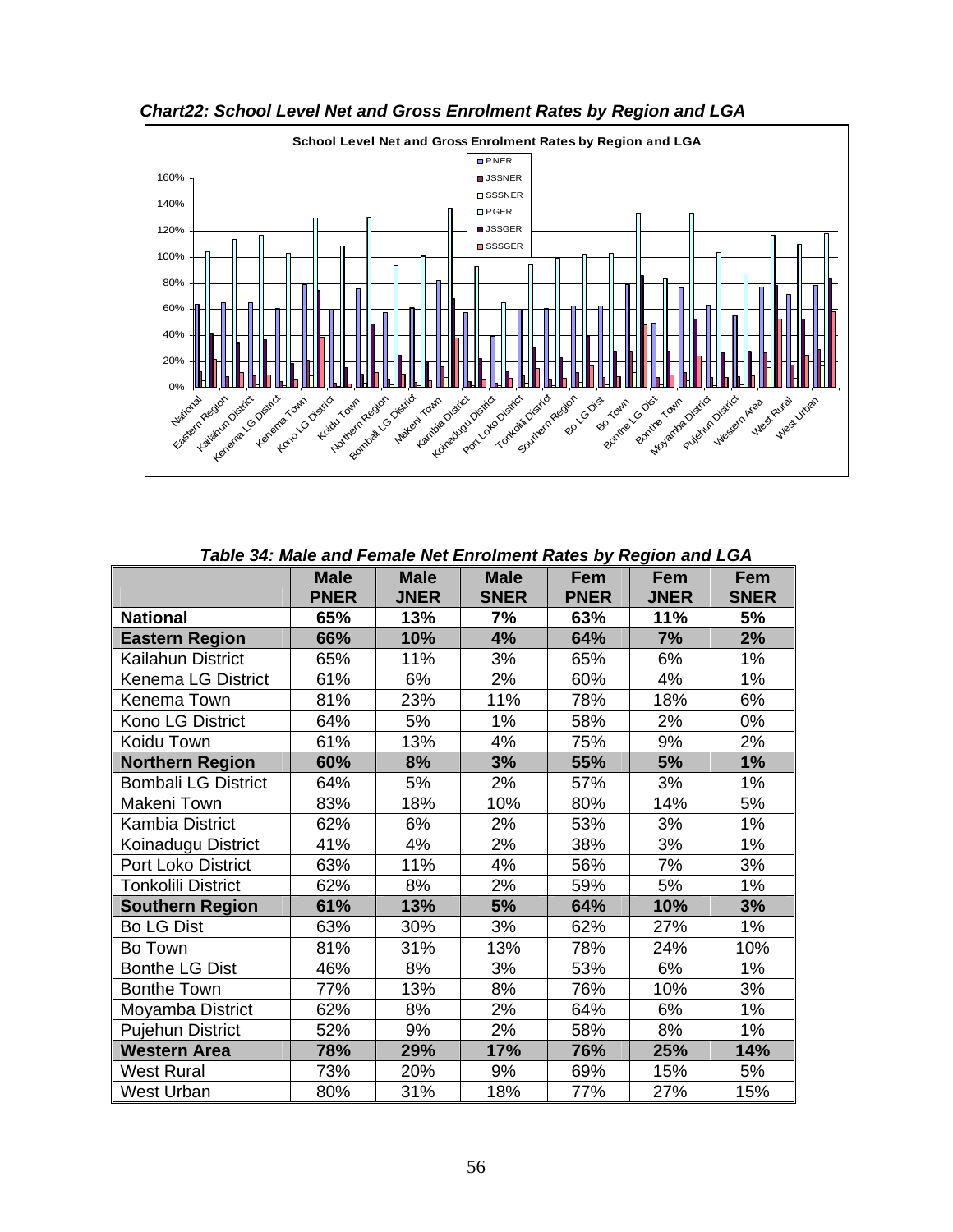|                            | <b>Male</b><br><b>PGER</b> | <b>Male</b><br><b>JGER</b> | <b>Male</b><br><b>SGER</b> | Fem<br><b>PGER</b> | <b>Fem</b><br><b>JGER</b> | Fem<br><b>SGER</b> |
|----------------------------|----------------------------|----------------------------|----------------------------|--------------------|---------------------------|--------------------|
| <b>National</b>            | 110%                       | 49%                        | 30%                        | 98%                | 32%                       | 14%                |
| <b>Eastern Region</b>      | 119%                       | 43%                        | 18%                        | 107%               | 24%                       | 6%                 |
| Kailahun District          | 122%                       | 48%                        | 15%                        | 111%               | 24%                       | 4%                 |
| <b>Kenema LG District</b>  | 108%                       | 25%                        | 10%                        | 96%                | 12%                       | 3%                 |
| Kenema Town                | 136%                       | 90%                        | 57%                        | 124%               | 58%                       | 22%                |
| Kono LG District           | 116%                       | 21%                        | 5%                         | 100%               | 10%                       | 2%                 |
| Koidu Town                 | 135%                       | 63%                        | 17%                        | 126%               | 35%                       | 7%                 |
| <b>Northern Region</b>     | 102%                       | 32%                        | 16%                        | 84%                | 17%                       | 6%                 |
| <b>Bombali LG District</b> | 112%                       | 26%                        | 9%                         | 89%                | 13%                       | 3%                 |
| Makeni Town                | 143%                       | 81%                        | 54%                        | 132%               | 54%                       | 23%                |
| Kambia District            | 105%                       | 32%                        | 11%                        | 80%                | 11%                       | 2%                 |
| Koinadugu District         | 71%                        | 16%                        | 10%                        | 59%                | 9%                        | 4%                 |
| Port Loko District         | 103%                       | 39%                        | 22%                        | 84%                | 22%                       | 8%                 |
| <b>Tonkolili District</b>  | 106%                       | 29%                        | 11%                        | 92%                | 16%                       | 3%                 |
| <b>Southern Region</b>     | 103%                       | 47%                        | 24%                        | 100%               | 31%                       | 10%                |
| <b>Bo LG Dist</b>          | 107%                       | 36%                        | 12%                        | 97%                | 19%                       | 4%                 |
| Bo Town                    | 134%                       | 107%                       | 64%                        | 121%               | 67%                       | 31%                |
| <b>Bonthe LG Dist</b>      | 81%                        | 32%                        | 15%                        | 85%                | 23%                       | 5%                 |
| <b>Bonthe Town</b>         | 142%                       | 56%                        | 35%                        | 128%               | 49%                       | 16%                |
| Moyamba District           | 106%                       | 33%                        | 11%                        | 100%               | 20%                       | 4%                 |
| <b>Pujehun District</b>    | 85%                        | 33%                        | 13%                        | 90%                | 22%                       | 5%                 |
| <b>Western Area</b>        | 120%                       | 90%                        | 67%                        | 113%               | 67%                       | 40%                |
| West Rural                 | 116%                       | 64%                        | 34%                        | 103%               | 42%                       | 16%                |
| West Urban                 | 122%                       | 96%                        | 73%                        | 115%               | 71%                       | 44%                |

*Table 35: Male and Female Gross Enrolment Rates by Region and LGA* 

The sets of tables and chart above all confirm that enrolment rates decrease with an increase in school level i.e. enrolment rates at the primary level are higher than that at the JSS level which in turn are higher than that at the SSS level. They also show that with very few exceptions, male enrolment rates are higher than those of females. Further, they show that the Northern Region tends to have the lowest enrolment rates of all the regions and that the large towns (urban areas) have higher enrolment rates than the more rural parts of a district.

*Table 36: Difference in Male and Female Enrolment at the Different School Levels* 

| Enrolment                 | <b>Primary</b> | JSS | <b>SSS</b> |
|---------------------------|----------------|-----|------------|
| % Male: Female Difference | $7\%$          | ን2% | 210/       |

The disparity between male and female enrolment increases as the educational ladder is ascended. This is clearly shown by Table 36 which shows just a small gender difference of 7% at the primary level, but one in excess of 30% at the SSS level. The message appears to be that MEST still has much to do to address gender differences in access and retention at the school level.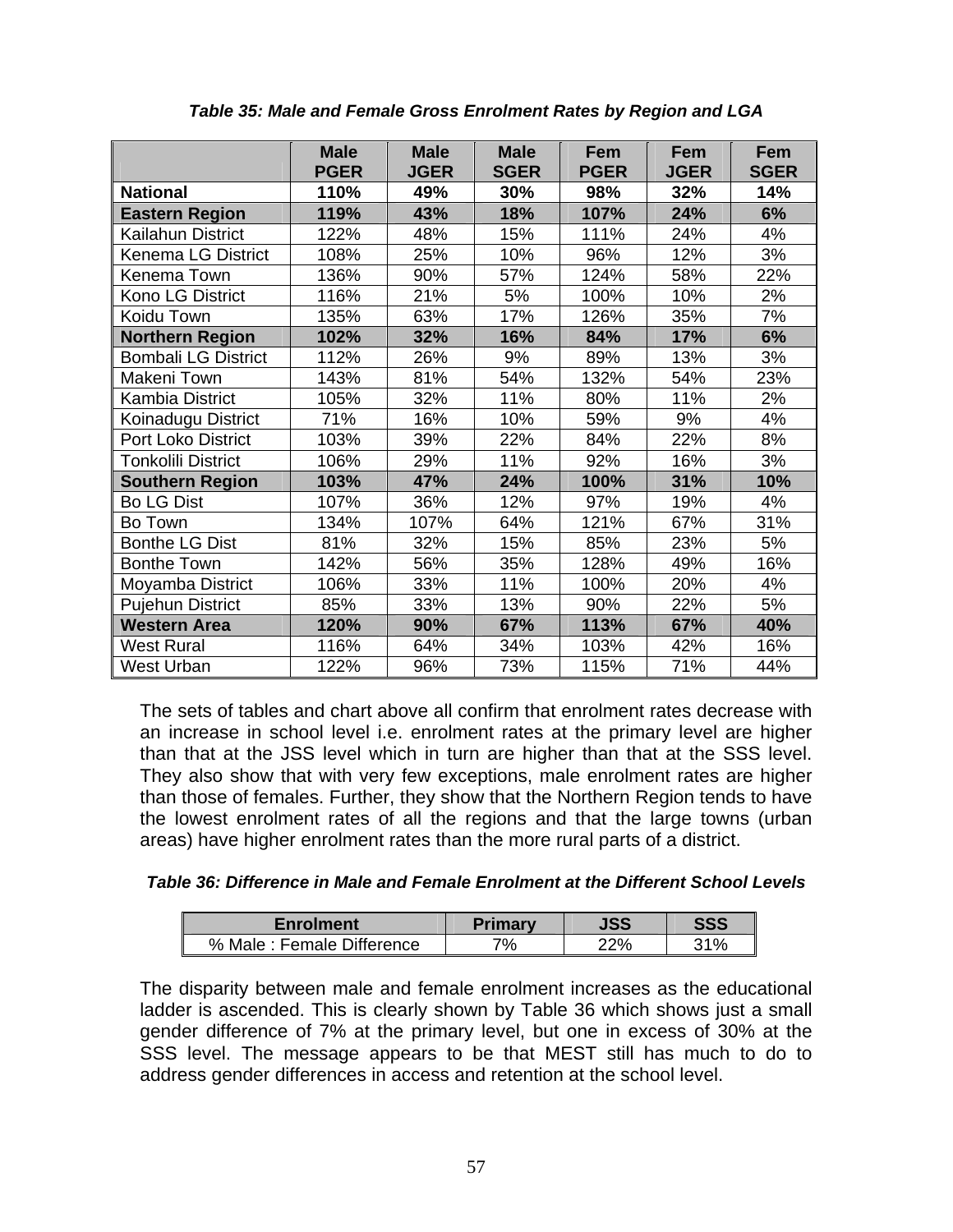## **SECTION VI**

### **Post Secondary Education**

### *6.1 Vocational and Commercial Education*

Sierra Leone suffers from a dearth of well trained commercial and 'blue collar' workers. The nation's development is however largely dependent on the number and quality of blue collar workers it is able to produce.

School level data collected through the census clearly show that a substantial number of individuals never attend school and of those that do many do not make it beyond the primary and junior secondary levels. The great majority of those who do not access or drop out prematurely from school do not go on to acquire any economically worthwhile or saleable skills. The consequence of the foregoing has been a large number of unemployed and unemployable youths. To fill in the vacuum and meet a very obvious need, many vocational/commercial institutions have sprung into existence. These vocational/commercial institutions together with their vocational/technical counterparts now produce a significant proportion of Sierra Leone's blue collar workers. The 2004 Census attempts to capture information on the enrolments in vocational/commercial institutions.

According to the census, *approximately 5,818 respondents had completed vocational/ commercial courses below the OND and HND levels by 2004 and were still in education. If those completing the latter courses are included then the number rises to 7,512*. The latter are treated separately later. If the *57,083* who had completed these course but are no longer in education are added, then graduates of vocational / commercial courses rise up to *64,595*.

With the increased attention being given to technical/vocational education by the Government of Sierra Leone and with the exploding demand for this type of education, the enrolment and hence graduates from vocational / commercial institutions are expected to increase rapidly over the next few years.

It is interesting to note that the great majority of respondents completing vocational / commercial programmes/courses and still in education, were in the age range 12 – 40. The inference from this is that vocational / commercial institutions take in students from primarily two levels of schooling - the JSS and SSS and cater primarily for the group referred to as "youths".

A large number of vocational / commercial institutions cater for females and unlike the findings of the 10% analysis, more females (64%) still in education reported completing vocational/commercial programmes than males (36%). The female to male respondents completion ratio of 1.8:1 is the best for all levels of education and confirms the interest of females in the vocational / commercial courses on offer in Community Education Centres and Technical/Vocational Centres.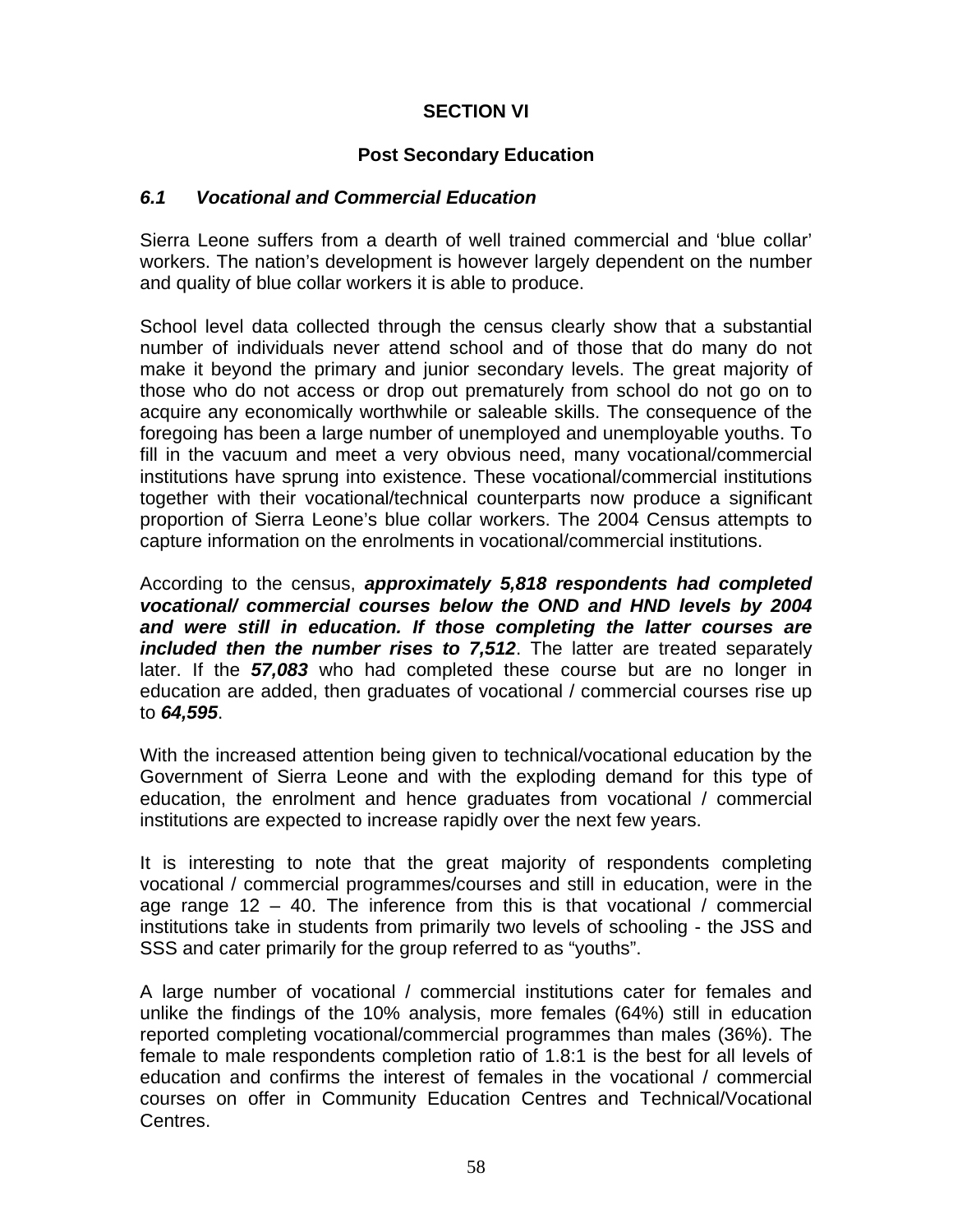In terms of regional distribution, there are more vocational / commercial students who claimed to have completed vocational/commercial courses in institutions in the Western Area and are still in education than any other single region as the table below shows.

|                            | <b>Vocational/</b> | % Vocational/     |
|----------------------------|--------------------|-------------------|
|                            | <b>Commercial</b>  | <b>Commercial</b> |
| <b>National</b>            | 5,818              |                   |
| <b>Eastern Region</b>      | 865                | 15%               |
| Kailahun District          | 196                | 3%                |
| Kenema LG District         | 154                | 3%                |
| Kenema Town                | 389                | 7%                |
| Kono LG District           | 0                  | 0%                |
| Koidu Town                 | 126                | 2%                |
| <b>Northern Region</b>     | 1,123              | 19%               |
| <b>Bombali LG District</b> | 151                | 3%                |
| Makeni Town                | 138                | 2%                |
| <b>Kambia District</b>     | 146                | 3%                |
| Koinadugu District         | 84                 | 1%                |
| <b>Port Loko District</b>  | 449                | 8%                |
| <b>Tonkolili District</b>  | 155                | 3%                |
| <b>Southern Region</b>     | 1,176              | 20%               |
| <b>Bo LG Dist</b>          | 191                | 3%                |
| Bo Town                    | 643                | 11%               |
| <b>Bonthe LG Dist</b>      | 60                 | 1%                |
| <b>Bonthe Town</b>         | 29                 | 0%                |
| Moyamba District           | 85                 | 1%                |
| <b>Pujehun District</b>    | 168                | 3%                |
| <b>Western Area</b>        | 2,654              | 46%               |
| <b>West Rural</b>          | 256                | 4%                |
| West Urban                 | 2,398              | 41%               |

#### *Table 37: Number and Percentage of Respondents with Vocational/Commercial Completion up to HND as Highest Level Completed by 2004 and Still in Education*

When the numbers who were not pursuing educational courses in 2004 but had completed vocational / commercial courses are taken into account, the picture is as shown in the table below: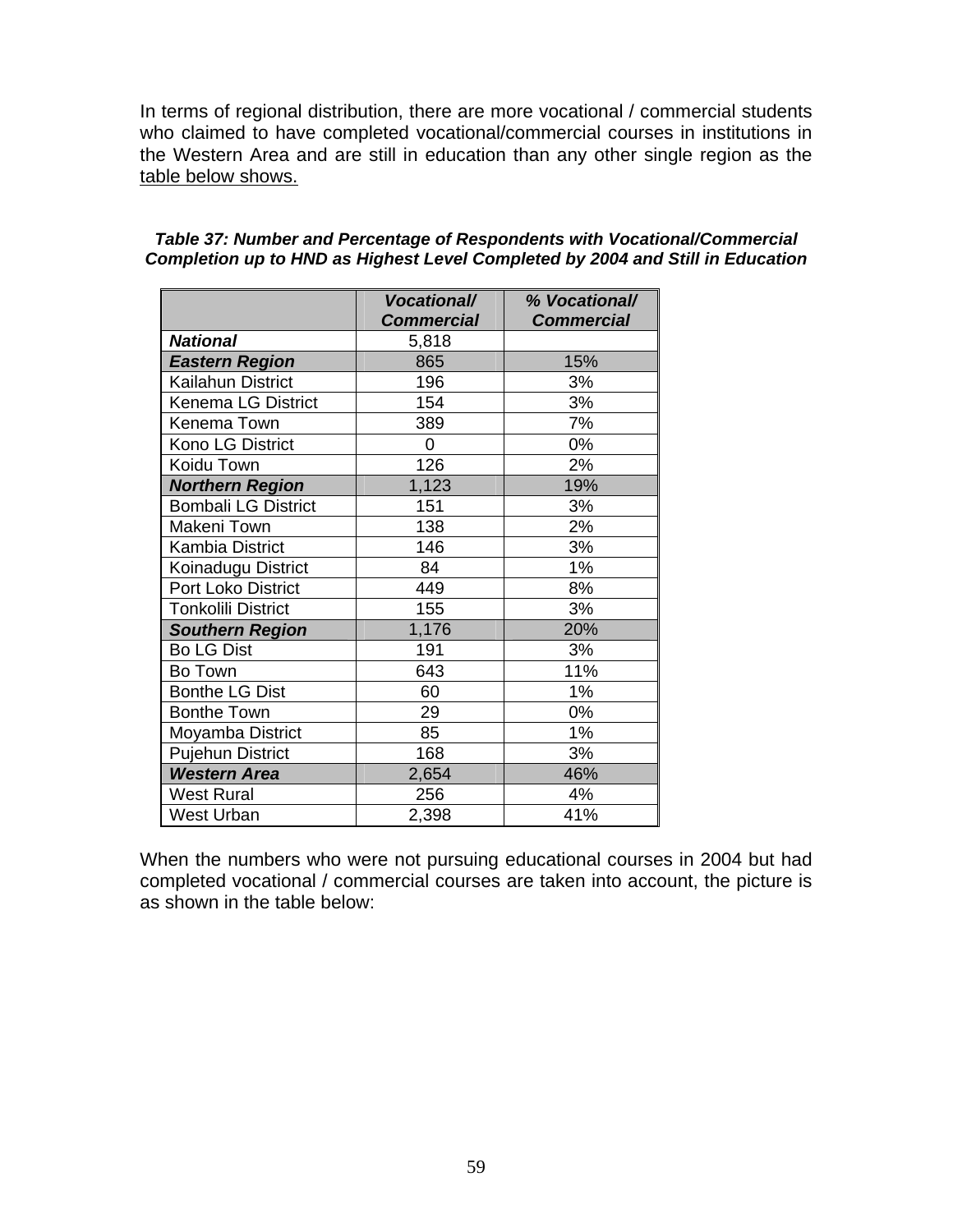|                            | <b>Vocational/</b> | <b>Vocational/</b> |
|----------------------------|--------------------|--------------------|
| <b>National</b>            | <b>Commercial</b>  | <b>Commercial</b>  |
|                            | 62,901             |                    |
| <b>Eastern Region</b>      | 13,658             | 22%                |
| Kailahun District          | 3,634              | 6%                 |
| <b>Kenema LG District</b>  | 4,553              | 7%                 |
| Kenema Town                | 2,321              | 4%                 |
| Kono LG District           | 2,148              | 3%                 |
| Koidu Town                 | 1,002              | 2%                 |
| <b>Northern Region</b>     | 10,278             | 16%                |
| <b>Bombali LG District</b> | 1,782              | 3%                 |
| Makeni Town                | 1,186              | 2%                 |
| <b>Kambia District</b>     | 1,222              | 2%                 |
| Koinadugu District         | 715                | 1%                 |
| Port Loko District         | 3,428              | 5%                 |
| <b>Tonkolili District</b>  | 1,945              | 3%                 |
| <b>Southern Region</b>     | 12,900             | 21%                |
| <b>Bo LG Dist</b>          | 2,996              | 5%                 |
| Bo Town                    | 3,412              | 5%                 |
| <b>Bonthe LG Dist</b>      | 1,337              | 2%                 |
| <b>Bonthe Town</b>         | 277                | 0.4%               |
| Moyamba District           | 2,696              | 4%                 |
| <b>Pujehun District</b>    | 2,182              | 3%                 |
| <b>Western Area</b>        | 26,065             | 41%                |
| <b>West Rural</b>          | 3,627              | 6%                 |
| <b>West Urban</b>          | 22,438             | 36%                |

#### *Table38: Number and Percentage of All Respondents with Vocational/Commercial Completion up to HND as Highest Level Completed by 2004*

*Chart 23: Individuals in the Population with Vocational/Commercial Education as the Highest Level Completed* 

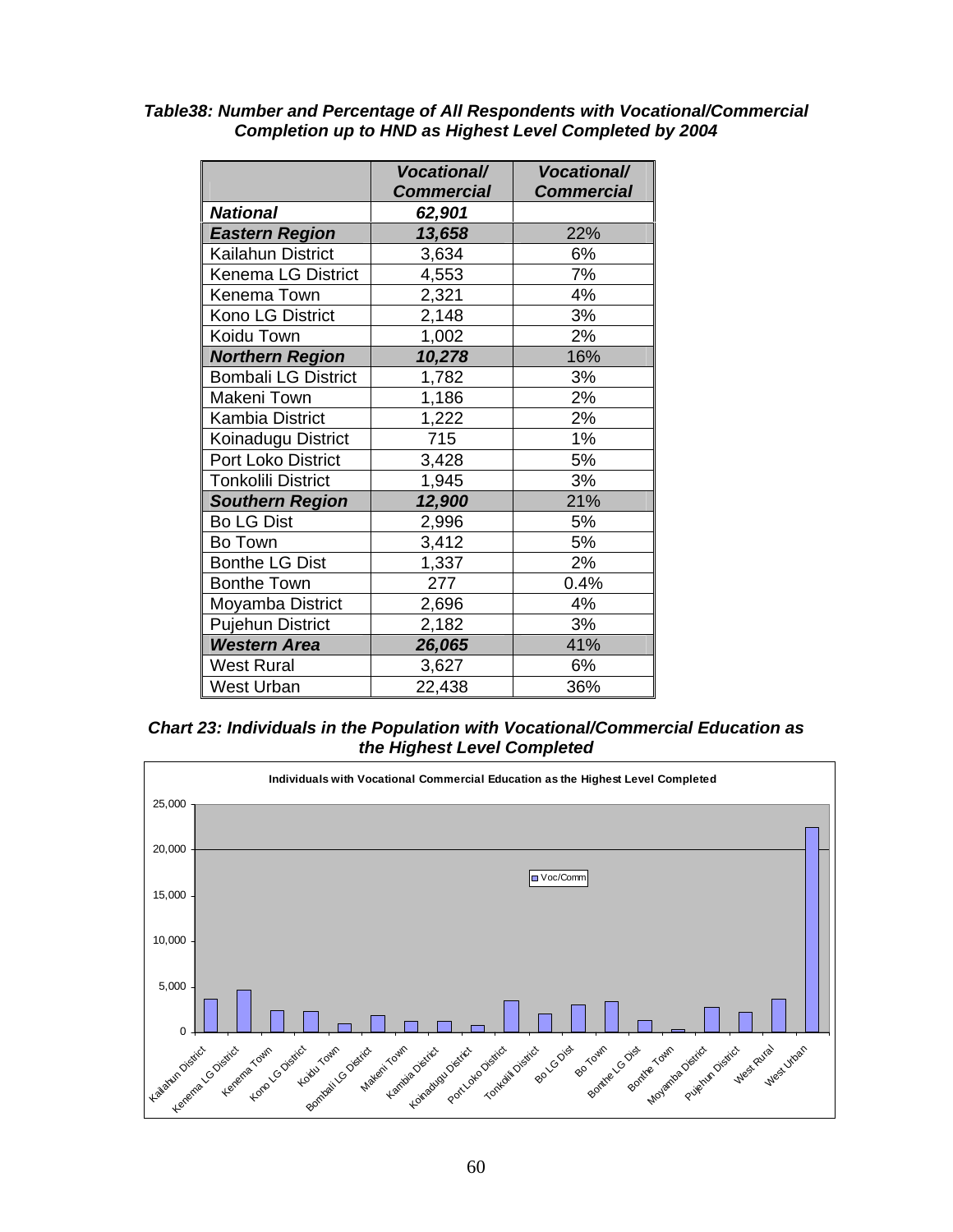The table and chart above indicate that Sierra Leone has 62,901 individuals (1.3% of the national population) with vocational / commercial qualifications up to HND level as their highest level of qualification. 41% of these are to be found in the Western Area. Bonthe Town surprisingly has only 0.4% of these individuals even though it has a Government Technical institution situated on Bonthe Island.

# *6.2 Teacher Training (TC and HTC) Completion*

The quality of schooling provided is to a large extent dependent on the quality of the teachers. Studies such as the Status of Education<sup>[1](#page-82-0)</sup> indicate that a significant percentage of teachers at the primary level and outside the Western Area are untrained and unqualified. A brave attempt has been made by the Government to address the situation by increasing access to teacher training colleges and by introducing pre-service distance education for teachers. This has resulted in a tremendous increase in the number of teachers under training according to statistics from the MEST.

The census attempts to count the teachers in training using a combination of two of the questions on education. According to the table generated from the Census data, *approximately 4,920 respondents still in education gave Teachers Certificate (TC) and Higher Teachers' Certificate (HTC) as the highest level attained by 2004*. If as indicated in their manual, enumerators asked respondents about the highest level completed, then the numbers could be referring not only to those who had completed / graduated from teacher training college in 2003/04 but some who could have completed much earlier but were now pursuing other programmes/courses.

Because the given numbers is for those who had completed TC and HTC programmes, it is not possible to info from the census about those still in teacher training. Unlike the case for the school going students, it is much more difficult to be certain that the great majority of respondents had completed their courses in 2003/04 and to compute education indices based on approximate enrolment in 2003/04.

Of the 4,920 who were still pursuing education programmes at the time of the census and who gave TC and HTC as their highest level attained, 3,167 (64%) were male and 1,753 (36%) were female. The great majority were in the age range 18 to 50 years of age.

The census gives 20,156 as the number of respondents giving TC / HTC as their highest level completed but who were not pursuing educational courses in 2004. When the number still pursuing educational courses is added, a total of 25,076 is obtained as the number of respondents stating TC/HTC to be the highest level completed. A table giving the national picture is presented below.

 $\overline{a}$ 

<span id="page-82-0"></span><sup>&</sup>lt;sup>1</sup> Musker, P. et al, 2001, World Bank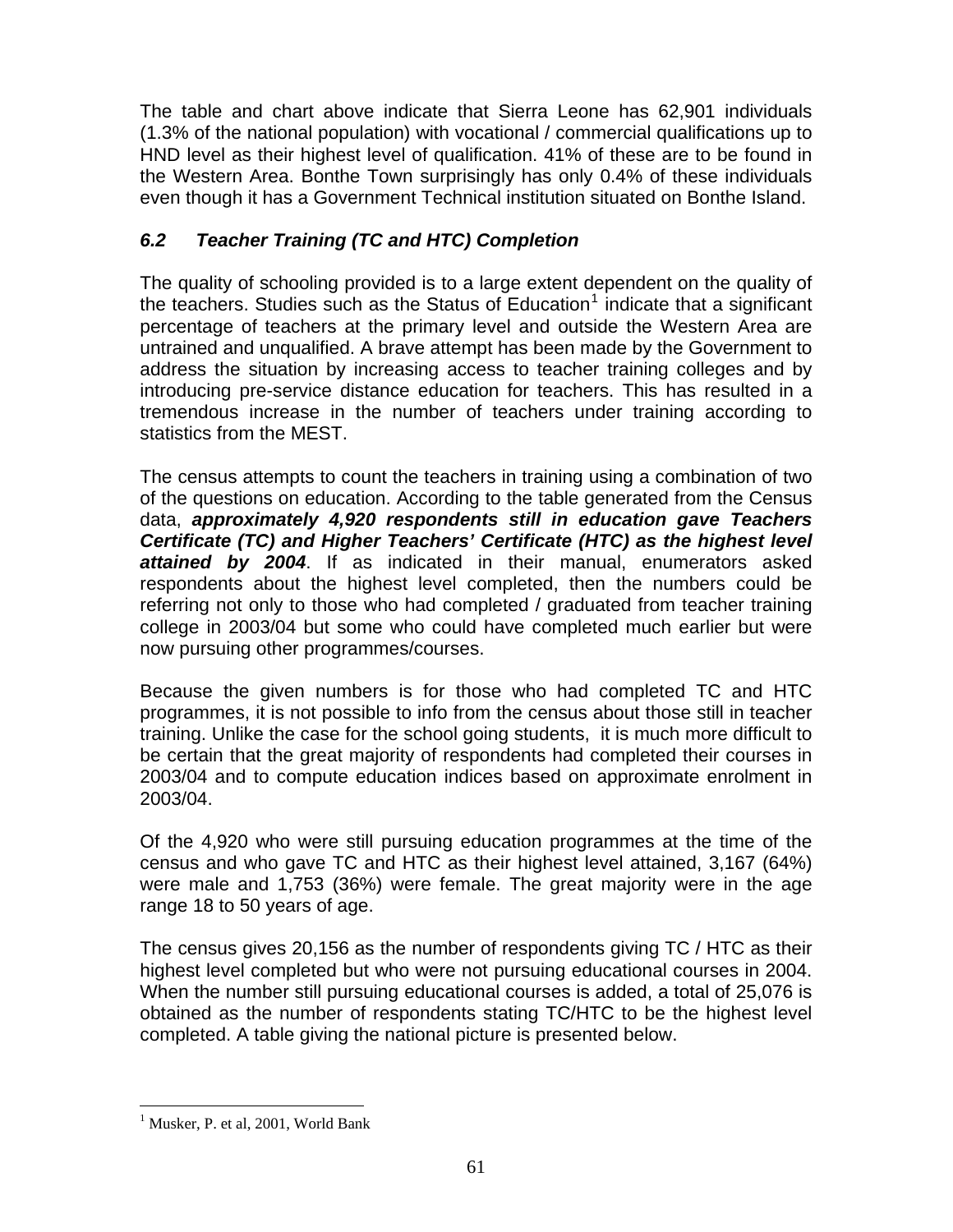| Completed by 2004          |               |               |  |  |
|----------------------------|---------------|---------------|--|--|
|                            | <b>TC/HTC</b> | <b>TC/HTC</b> |  |  |
| <b>National</b>            | 25,076        |               |  |  |
| <b>Eastern Region</b>      | 4,960         | 20%           |  |  |
| Kailahun District          | 1,468         | 6%            |  |  |
| Kenema LG District         | 974           | 4%            |  |  |
| Kenema Town                | 1,700         | 7%            |  |  |
| Kono LG District           | 417           | 2%            |  |  |
| Koidu Town                 | 401           | 2%            |  |  |
| <b>Northern Region</b>     | 6,246         | 25%           |  |  |
| <b>Bombali LG District</b> | 972           | 4%            |  |  |
| Makeni Town                | 1,323         | 5%            |  |  |
| <b>Kambia District</b>     | 609           | 2%            |  |  |
| Koinadugu District         | 403           | 2%            |  |  |
| <b>Port Loko District</b>  | 1,906         | 8%            |  |  |
| <b>Tonkolili District</b>  | 1,033         | 4%            |  |  |
| <b>Southern Region</b>     | 5,521         | 22%           |  |  |
| <b>Bo LG Dist</b>          | 1,357         | 5%            |  |  |
| Bo Town                    | 1,968         | 8%            |  |  |
| <b>Bonthe LG Dist</b>      | 346           | 1%            |  |  |
| <b>Bonthe Town</b>         | 163           | 1%            |  |  |
| Moyamba District           | 881           | 4%            |  |  |
| <b>Pujehun District</b>    | 806           | 3%            |  |  |
| <b>Western Area</b>        | 8,349         | 33%           |  |  |
| <b>West Rural</b>          | 1,117         | 4%            |  |  |
| <b>West Urban</b>          | 7,232         | 29%           |  |  |
|                            | 0.5%          |               |  |  |

*Table 39: Number and Percentage of Respondents with TC/HTC as Highest Level Completed by 2004* 

*Chart 24: Individuals in the Population with TC/HTC as their Highest Qualification* 

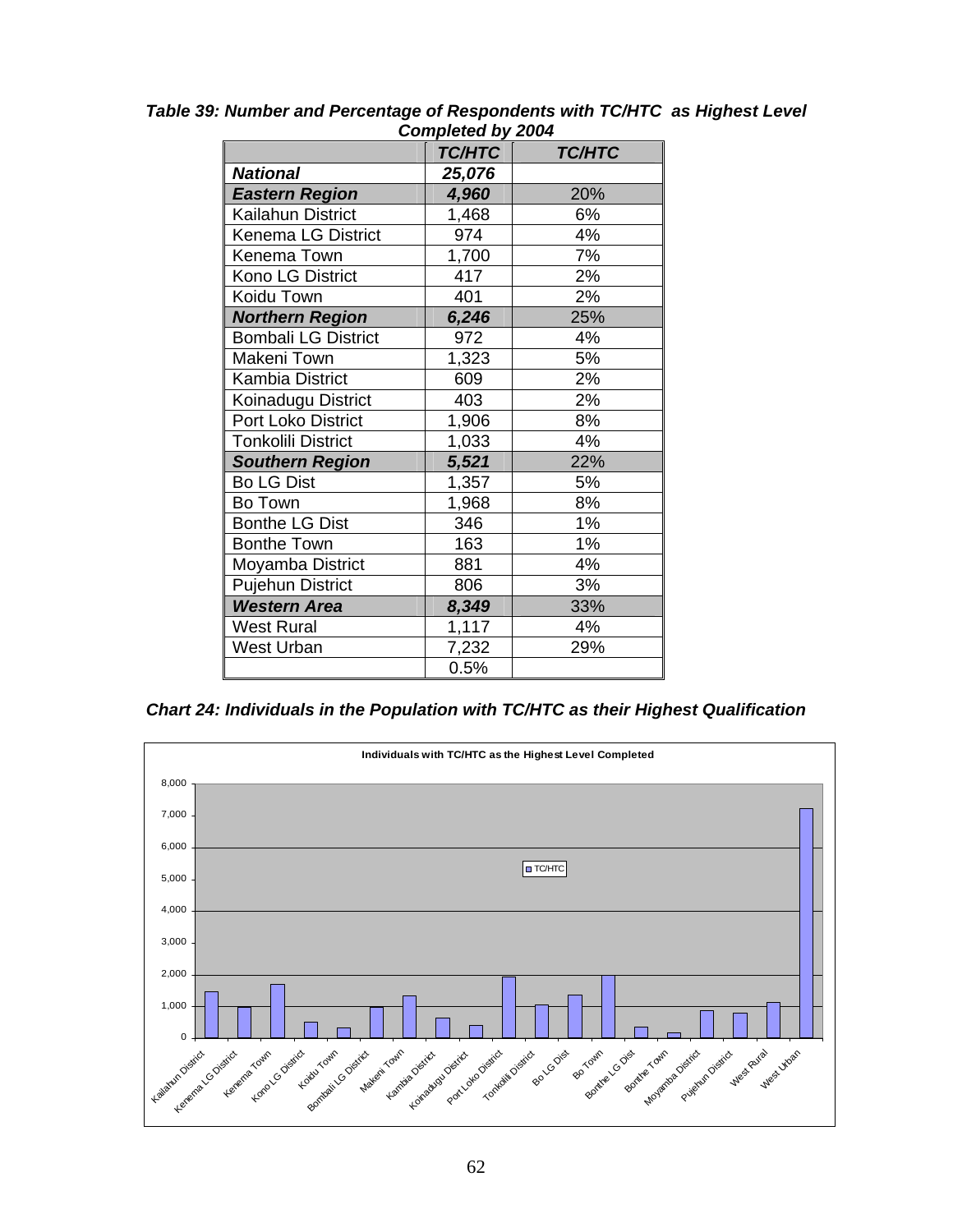The table and chart indicate that Sierra Leone has 25,076 individuals (0.5% of the national population) with TC/HTC as their highest level of qualification. 33% of these are to be found in the Western Area. Bonthe District and Town are the LGAs with the lowest percentage of these individuals at just 1%.

## *6.3 Technical Training (OND and HND) Completion*

Like vocational / commercial education, technical education is increasingly being perceived as a means of developing much needed educated technicians, entrepreneurs and middle level manpower. In trying to promote technical education, the MEST has had to constantly battle against the widely held belief that technical education is inferior education. One success achieved in the battle has been the very gradual positive change in attitude towards technical education that started with the introduction of polytechnics.

Unlike the case of teacher training, enrolment for OND and HND courses has not exploded but small increases have been noted. From the census data, *respondents reporting completion of OND and HND programmes/courses in 2004 numbered 1,694. This number is approximately 0.1% of those responding that they were still pursuing education programmes in 2004/05*. It is not only lower than those reporting completion of TC and HTC programmes and still pursuing educational courses, but also those of the same category completing diplomas courses and first degree programmes at the University of Sierra Leone. As indicated earlier however demand for this type of education is growing and a significant increase in enrolment and graduates is expected within the next few years.

Of the 1,694 still pursuing educational courses and giving OND and HND as their highest level attained, 1,207 (71%) were male and 487 (29%) were female. The great majority were in the age range 18 to 40 years of age.

The fact that many more males than females reported that they had completed technical training but still continuing with educational courses suggests that this field is still largely male dominated

When those giving completion of technical training up to HND as the highest level of education completed but who were not pursuing educational programmes in 2004 are added to those still pursuing courses a total of 6,995 individuals is obtained. The national distribution of these individuals is given in the table below.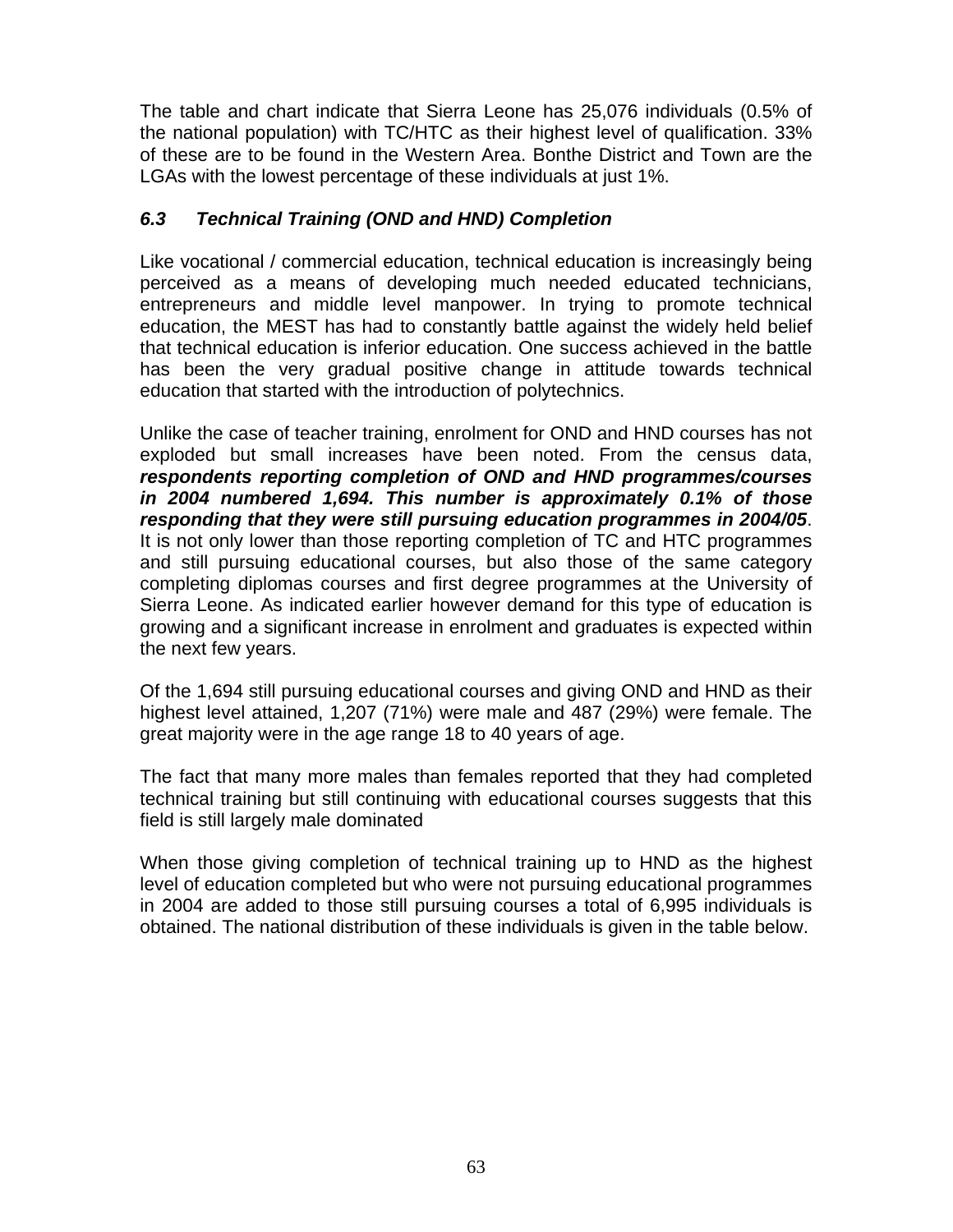|                            | <b>Techs</b> | <b>Techs</b> |
|----------------------------|--------------|--------------|
| <b>National</b>            | 6,995        |              |
| <b>Eastern Region</b>      | 758          | 11%          |
| Kailahun District          | 189          | 3%           |
| Kenema LG District         | 106          | 2%           |
| Kenema Town                | 337          | 5%           |
| Kono LG District           | 62           | 1%           |
| Koidu Town                 | 64           | 1%           |
| <b>Northern Region</b>     | 697          | 10%          |
| <b>Bombali LG District</b> | 74           | 1%           |
| Makeni Town                | 127          | 2%           |
| <b>Kambia District</b>     | 65           | 1%           |
| Koinadugu District         | 67           | 1%           |
| <b>Port Loko District</b>  | 237          | 3%           |
| <b>Tonkolili District</b>  | 127          | 2%           |
| <b>Southern Region</b>     | 1,084        | 15%          |
| <b>Bo LG Dist</b>          | 193          | 3%           |
| Bo Town                    | 418          | 6%           |
| <b>Bonthe LG Dist</b>      | 118          | 2%           |
| <b>Bonthe Town</b>         | 75           | 1%           |
| Moyamba District           | 154          | 2%           |
| <b>Pujehun District</b>    | 126          | 2%           |
| <b>Western Area</b>        | 4,456        | 64%          |
| <b>West Rural</b>          | 294          | 4%           |
| <b>West Urban</b>          | 4,162        | 59%          |

*Table 40: Number and Percentage of Respondents with Technicians Training up to HND Level as Highest Level Completed by 2004* 

*Chart 25: Individuals in the Population with Technician Training up to HND Level as their Highest Qualification* 

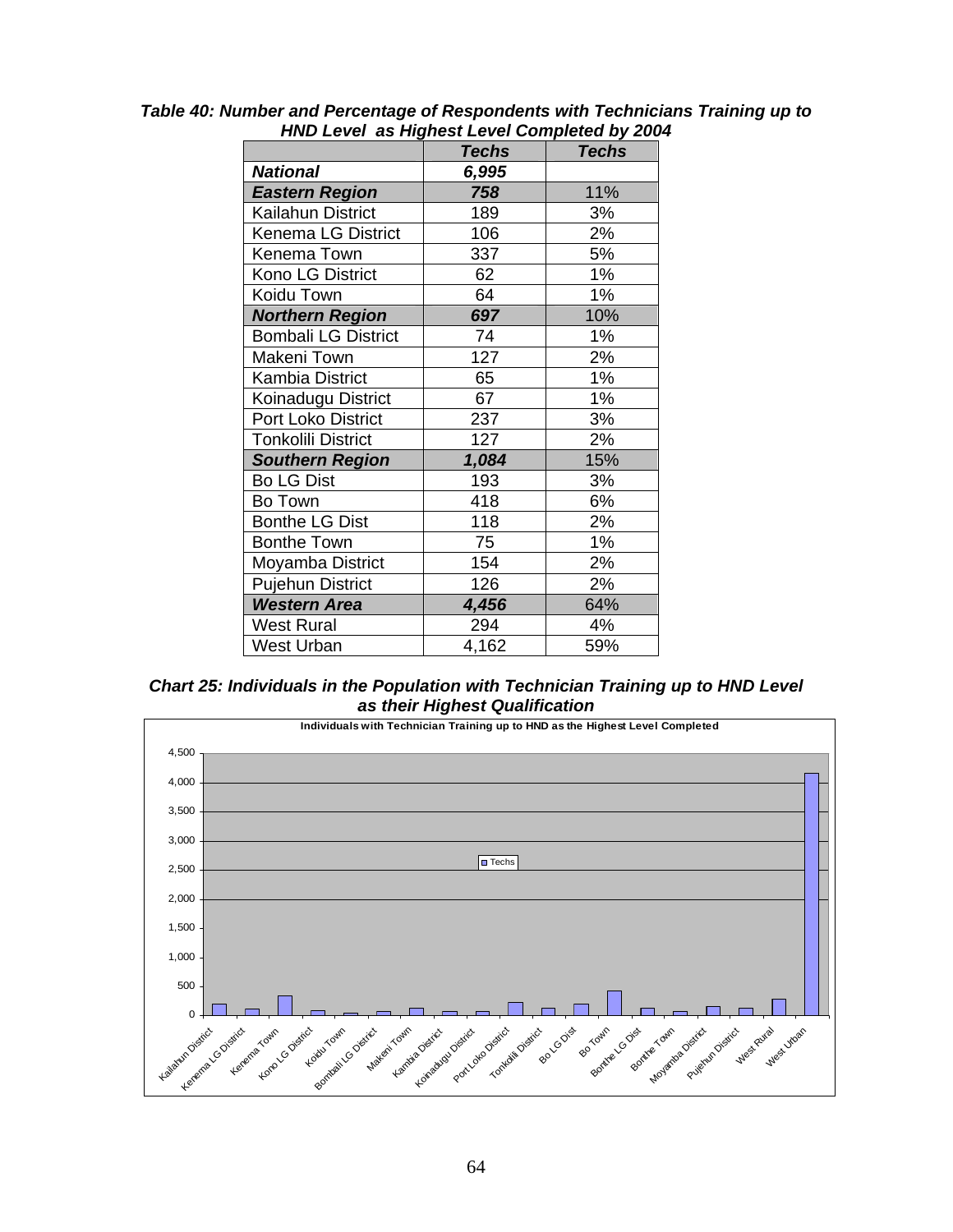The table and chart indicate that Sierra Leone has 6,995 individuals (0.1% of the national population) with technical training up to HND level as their highest level of qualification. 64% of these are to be found in the Western Area. Bonthe Town surprisingly has only 1% of these individuals even though it has a Government Technical institution situated on Bonthe Island. The disproportionate number of technicians in Western Area (64%), and Urban Western Area (Freetown) (59%) in particular is a course for concern. The low number of trained and qualified technicians available nationally has serious implications about our hopes for development and requires urgent government action.

## *6.4 Nursing Programme / Course Completion*

Health and education go together. An individual learns best when he/she is well and healthy. The quality of our heath-care is dependent to a large extent on those who provide the services. In our communities, nurses are often the most accessible health workers. The quality of the health-care they provide to the community is very much dependent on the quality of training they receive. According to the census *approximately 658 respondents still pursuing educational courses reported nursing qualifications up to that of State Registered Nurse (SRN) as the highest level attained/completed*. They constitute approximately 5% of those still in education and reporting completion of courses at the post-secondary and tertiary levels.

That Sierra Leone provides quality of training for its nurses is suggested by the fact that those moving to other countries find little difficulty in securing employment.

Of the 658 still in education and reporting attainment/completion of nursing programmes up to SRN level, 164 (25%) were male and 494 (75%) were female. This suggests that nursing is a female dominated profession in Sierra Leone.

Respondents reporting completion of nursing courses up to SRN level but who were not pursuing educational courses in 2004 number 2,409. When this is added to the number still pursuing educational programmes (658), a total of 3,067 individuals is obtained. The distribution of these individuals across the nation is shown in the table below.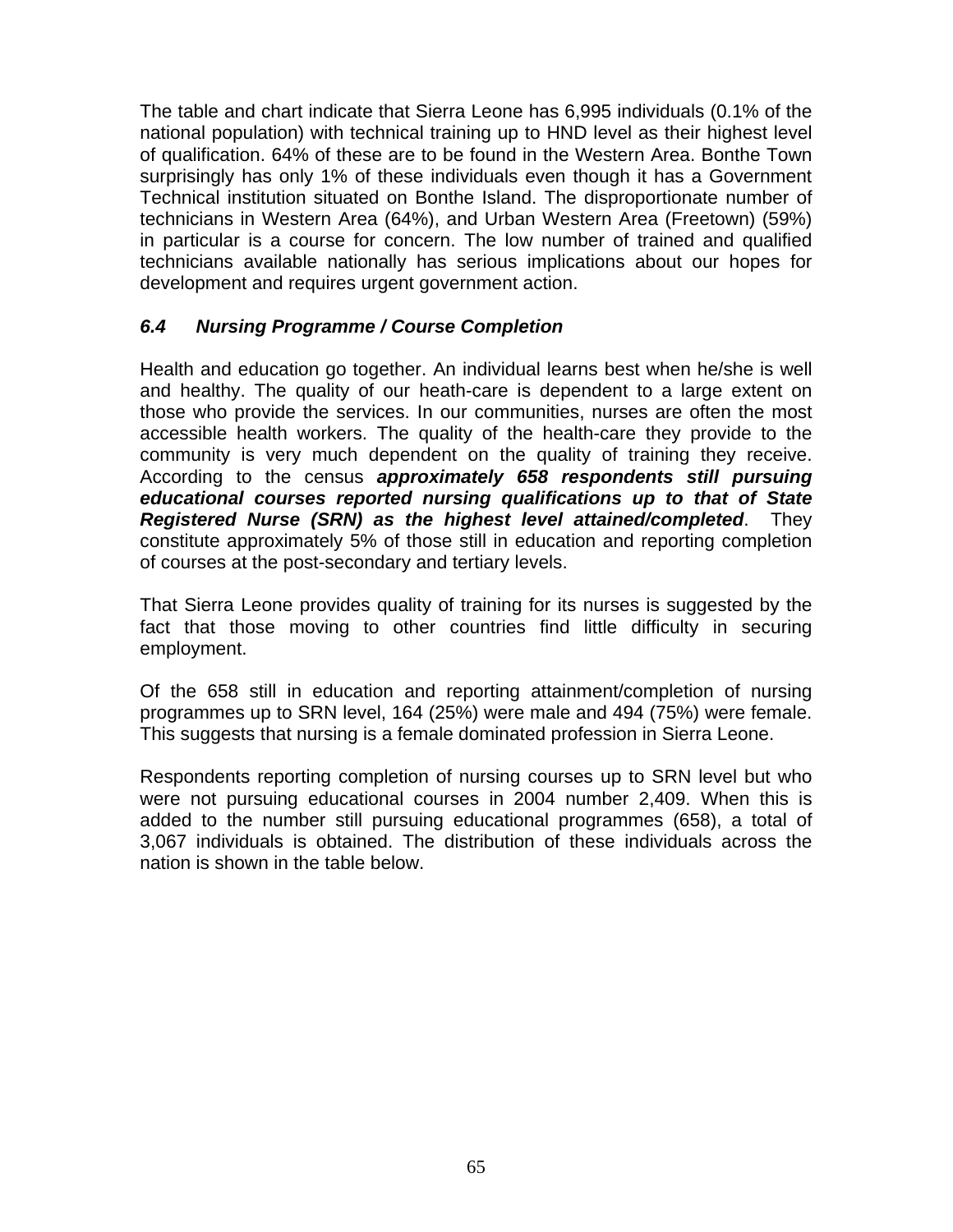|                            | <b>SRN</b> | <b>SRN</b> |
|----------------------------|------------|------------|
| <b>National</b>            | 3,067      |            |
| <b>Eastern Region</b>      | 518        | 17%        |
| Kailahun District          | 125        | 4%         |
| <b>Kenema LG District</b>  | 79         | 3%         |
| Kenema Town                | 237        | 8%         |
| Kono LG District           | 43         | 1%         |
| Koidu Town                 | 34         | 1%         |
| <b>Northern Region</b>     | 429        | 14%        |
| <b>Bombali LG District</b> | 54         | 2%         |
| Makeni Town                | 87         | 3%         |
| <b>Kambia District</b>     | 33         | 1%         |
| Koinadugu District         | 69         | 2%         |
| Port Loko District         | 96         | 3%         |
| <b>Tonkolili District</b>  | 90         | 3%         |
| <b>Southern Region</b>     | 589        | 19%        |
| <b>Bo LG Dist</b>          | 118        | 4%         |
| Bo Town                    | 225        | 7%         |
| <b>Bonthe LG Dist</b>      | 62         | 2%         |
| <b>Bonthe Town</b>         | 24         | 1%         |
| Moyamba District           | 86         | 3%         |
| <b>Pujehun District</b>    | 74         | 2%         |
| <b>Western Area</b>        | 1,531      | 50%        |
| <b>West Rural</b>          | 116        | 4%         |
| <b>West Urban</b>          | 1,415      | 46%        |

#### *Table 41: Number and Percentage of Respondents with Nursing Qualifications up to SRN as Highest Level Completed by 2004*

#### *Chart 26: Individuals in the Population with Nurses Training up to SRN Level as their Highest Qualification*

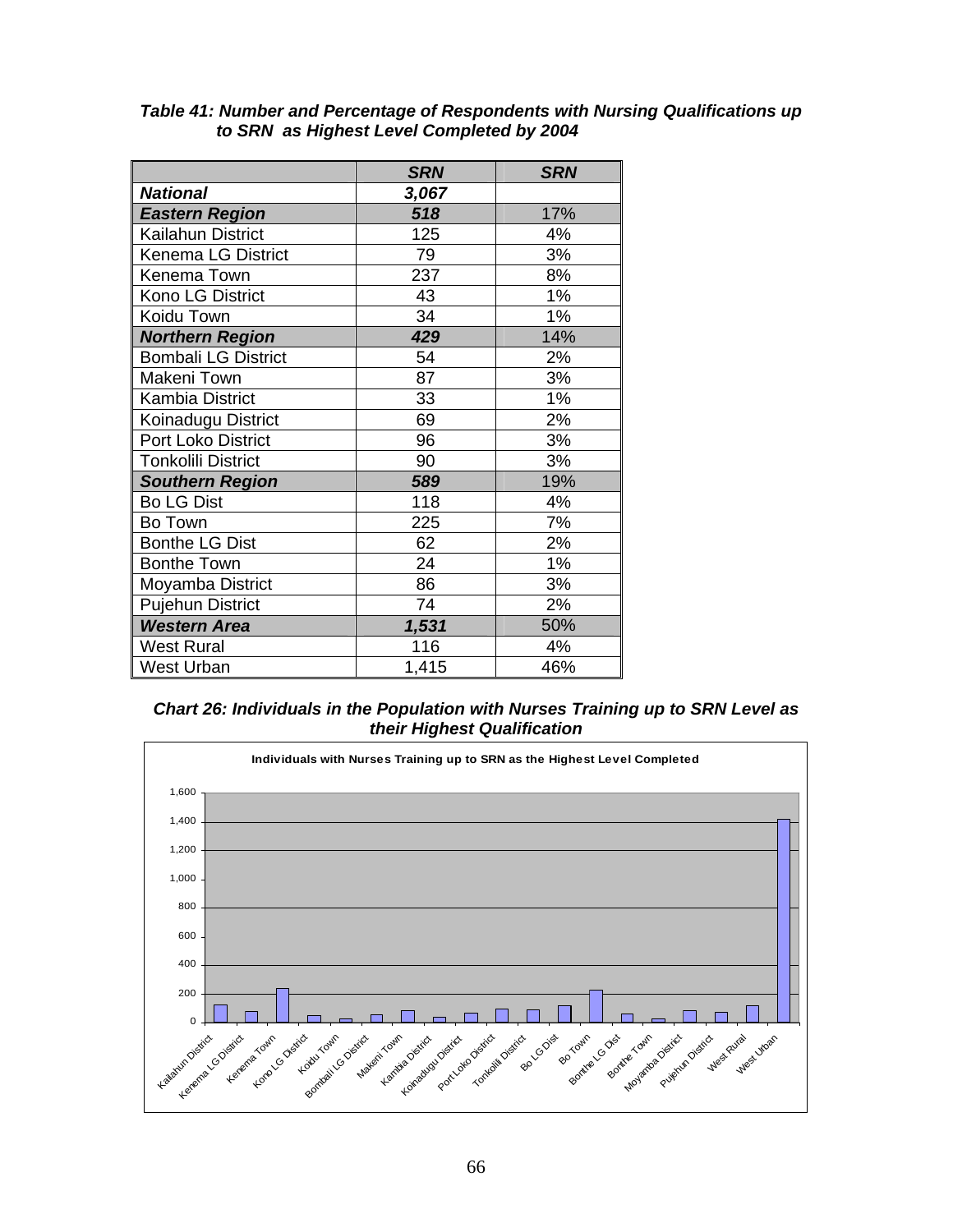The table and chart indicate that Sierra Leone has 3,067 individuals (0.06% of the national population) with nursing training up to SRN level as their highest level of qualification. 50% of these are to be found in the Western Area. Bonthe Town surprisingly has only 1% of these individuals. The disproportionate number of trained nurses in the Western Area (50%), and Urban Western Area (Freetown) (46%) in particular is a cause for concern. The low number of trained and qualified nurses available nationally has serious implications about our hopes for addressing our low life expectancy, extremely high infant and maternal mortality rates and the large number of individuals that die from readily treatable and curable diseases. The overall suggestion from the table is that living in some LGAs is hazardous health-wise.

## *6.5 Tertiary Education*

The development of Sierra Leone society requires our tertiary institutions to produce graduates of quality. In order to meet the demand for certain types of graduates, expansion has been taking place at the tertiary education level and new legislations have been enacted. Amongst the new legislations are the following:

- The Polytechnics Act (2001)
- The Tertiary Education Commission (TEC) Act (2001)
- The National Council for Technical, Vocational, and other Academic Awards (NCTVA) Act (2001)
- The University Act (2004)

Together, these acts are transforming tertiary education in Sierra Leone by, amongst other things, establishing institutions that never existed before in Sierra Leone and ensuring the production of graduates needed for development.

The census options appear to categorise teacher training and technical training resulting in the award of the OND and HND as non tertiary education courses. Only education provided at the university appears to be categorised as tertiary education even though many university students are pursuing certificates and diplomas at a level lower than or barely equal to HTC courses at teacher training colleges and/or OND and HND courses offered in polytechnics.

### According to the census, there were *approximately 6,068 respondents still pursuing educational courses reported completing tertiary level programmes up to post-graduate level when asked in 2004*.

Of the 6,068 still pursuing educational courses and reporting completion of tertiary level programmes up to post-graduate level, 4362 (74%) were male and 1706 (28%) were female. The great majority were in the age range 18 to 50 years of age but like those reporting TC and HTC as the highest level attained, respondents up to 61 years and above who reported the tertiary level as the highest level attained were still pursuing education courses when questioned in 2004.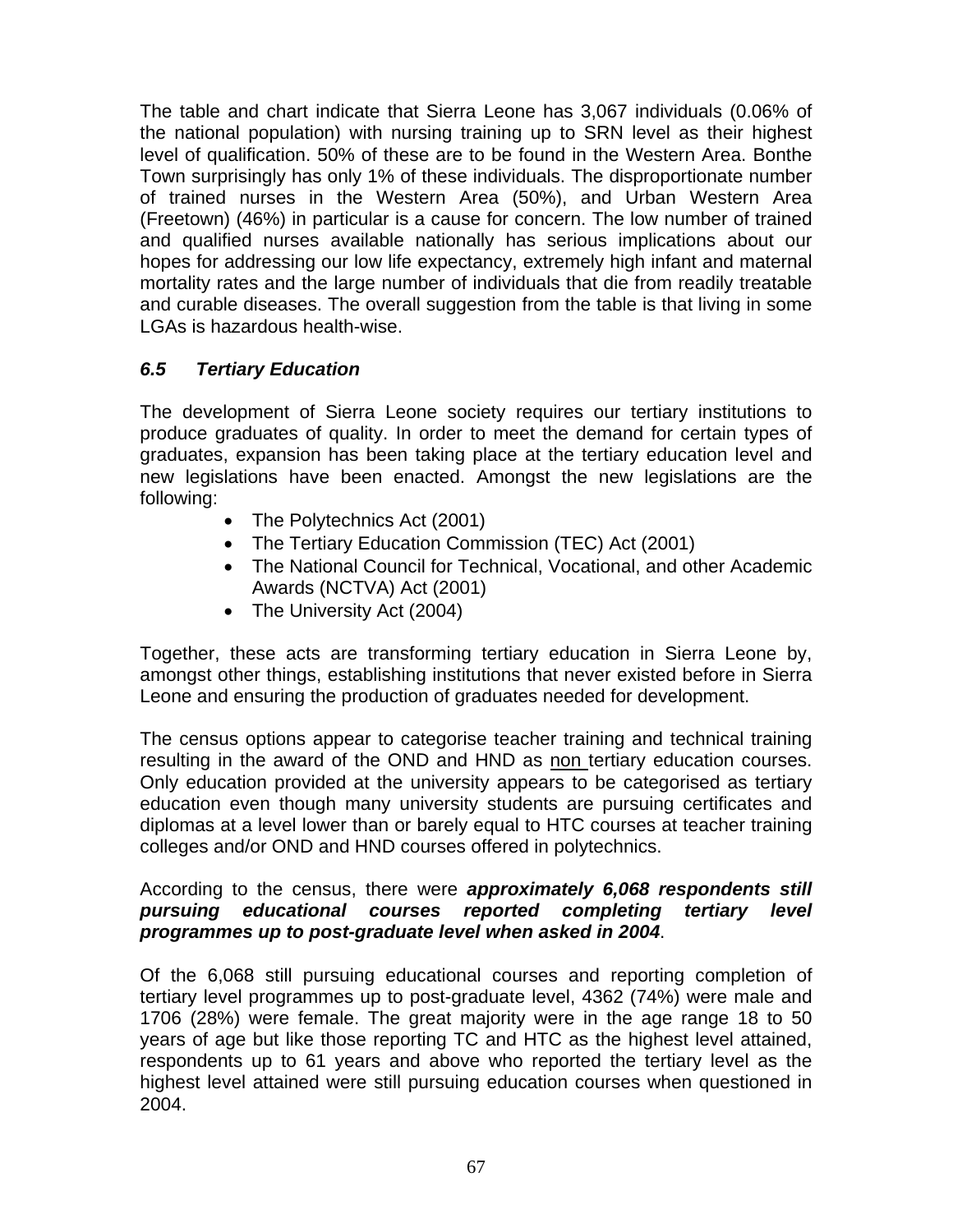When disaggregated into Certificates/Diplomas, First Degree and Post-graduate, the numbers reporting completion and still pursuing educational programmes were as shown in the table below.

| Table 42: Distribution of Respondents Still Pursuing Educational Courses and |
|------------------------------------------------------------------------------|
| <b>Reporting Completion of Tertiary Level Courses/Programmes</b>             |

| Certificate/Diploma | <b>First Degree</b> | <b>Post-Graduate</b> |
|---------------------|---------------------|----------------------|
| 3.106               | 2.614               | 348                  |
| 51%                 | 43%                 | 6%                   |

The table shows that majority of those still pursuing educational courses but reporting completion of tertiary level programmes are certificate/diploma holders with only 6% being post-graduates. This observation is not unexpected as many use certificate and/or diploma courses as a means to enter degree programmes.

Respondents reporting completion of tertiary level courses up to post-graduate level but who were not pursuing educational courses in 2004, number 25,099. When this is added to the number still pursuing educational programmes (6,068), a total of 31,167 individuals is obtained. The distribution of these individuals across the nation is shown in the table below.

*Table 43: Number and Percentage of Respondents with Nursing Qualifications up to SRN as Highest Level Completed by 2004* 

|                            | <b>Tertiary</b> | <b>Tertiary</b> |
|----------------------------|-----------------|-----------------|
| <b>National</b>            | 31,167          |                 |
| <b>Eastern Region</b>      | 2,693           | 9%              |
| Kailahun District          | 551             | 2%              |
| Kenema LG District         | 378             | 1%              |
| Kenema Town                | 1,118           | 4%              |
| Kono LG District           | 248             | 1%              |
| Koidu Town                 | 398             | 1%              |
| <b>Northern Region</b>     | 2,864           | 9%              |
| <b>Bombali LG District</b> | 314             | 1%              |
| Makeni Town                | 602             | 2%              |
| Kambia District            | 347             | 1%              |
| Koinadugu District         | 377             | 1%              |
| <b>Port Loko District</b>  | 860             | 3%              |
| <b>Tonkolili District</b>  | 364             | 1%              |
| <b>Southern Region</b>     | 3,794           | 12%             |
| <b>Bo LG Dist</b>          | 640             | 2%              |
| Bo Town                    | 1,786           | 6%              |
| <b>Bonthe LG Dist</b>      | 235             | 1%              |
| <b>Bonthe Town</b>         | 134             | 0.4%            |
| Moyamba District           | 532             | 2%              |
| <b>Pujehun District</b>    | 467             | 1%              |
| <b>Western Area</b>        | 21,816          | 70%             |
| <b>West Rural</b>          | 1,676           | 5%              |
| West Urban                 | 20,140          | 65%             |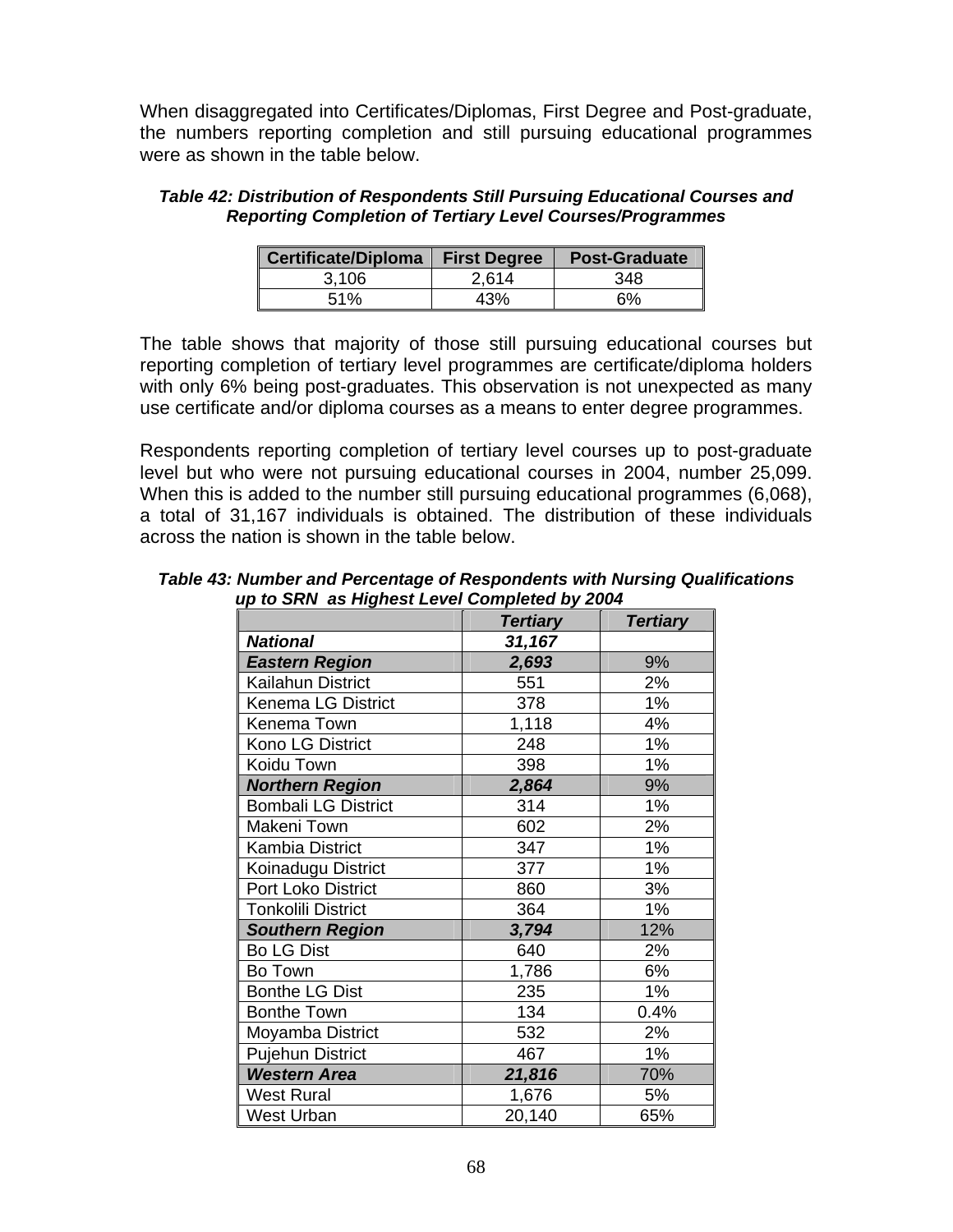#### *Chart 27: Individuals with Tertiary Education up to Post-Graduate Level as their Highest Completed*



The table and chart indicate that Sierra Leone has 31,167 individuals (0.6% of the national population) with completion of tertiary level courses up to postgraduate level as their highest level of education. 70% of these are to be found in the Western Area. Bonthe Town surprisingly has only 0.4% of these individuals. The disproportionate number of individuals with post-graduate programmes as their highest level of completion in the Western Area (70%), and Urban Western Area (Freetown) (65%) in particular, is a cause for concern. The relatively small number percentage of individuals who have completed tertiary level courses has serious implications about our developmental hopes.

## *6.6 Post-Secondary Education*

|               |                        | Qualifications                   | DV 2004                            |                                      |                              |                        |
|---------------|------------------------|----------------------------------|------------------------------------|--------------------------------------|------------------------------|------------------------|
| <b>TC/HTC</b> | Tech<br><b>OND+HND</b> | <b>Nursing</b><br>(Up to<br>SRN) | <b>Tertiary</b><br><b>Cert/Dip</b> | <b>Tertiary 1st</b><br><b>Degree</b> | <b>Tertiary Post</b><br>Grad | All<br><b>Tertiary</b> |
| 26%           | 7%                     | 3%                               | 14%                                | 14%                                  | 4%                           | 32%                    |
| 25,076        | 6,995                  | 3,067                            | 13,333                             | 13,658                               | 4,176                        | 31,167                 |

*Table 44: Number and Percentage of Respondents with Listed Post-Secondary Qualifications by 2004*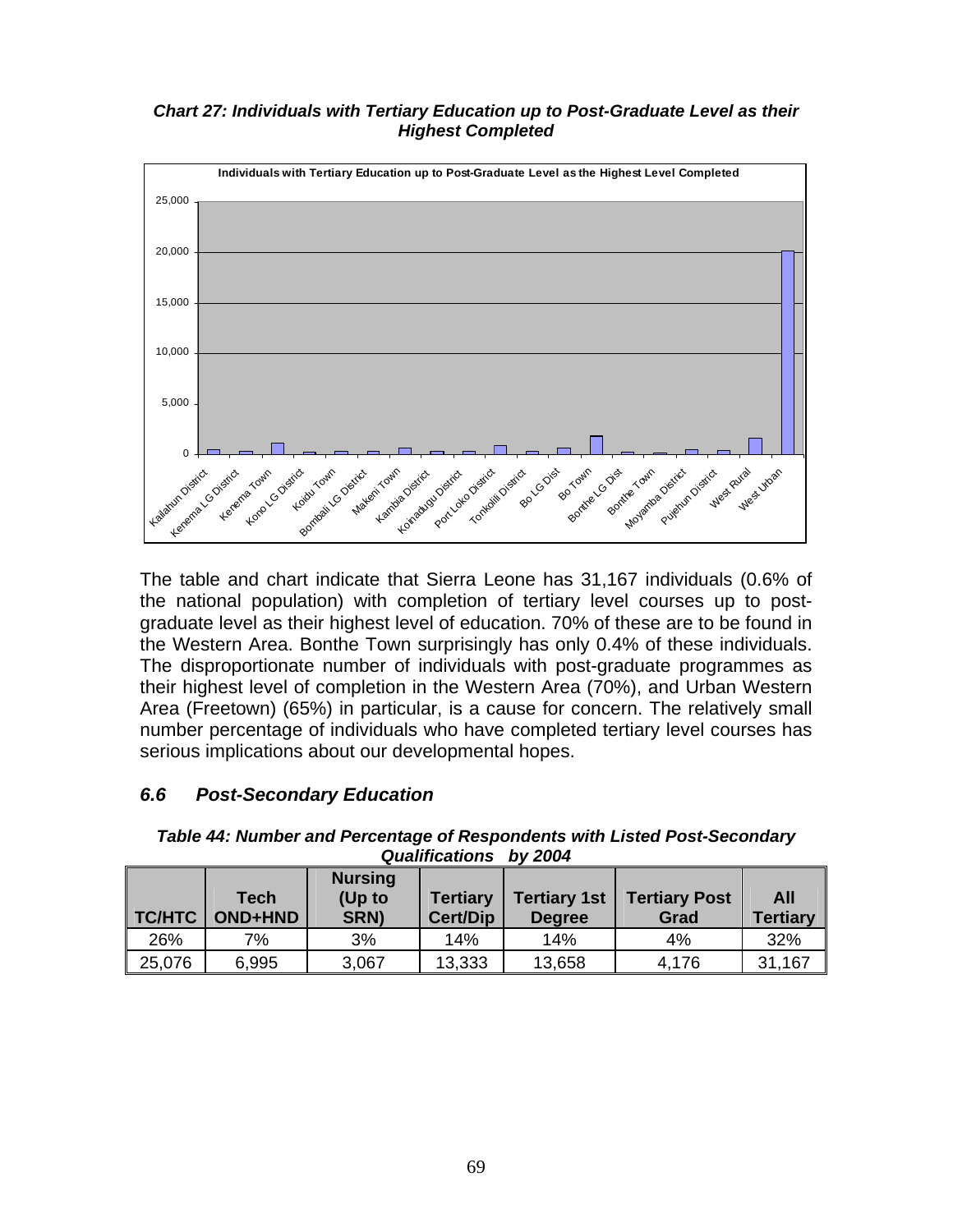

*Chart28: Distribution of Individuals with Listed Post-Secondary Qualifications By 2004* 

The table and chart above show that individuals with TC and/or HTC form the largest percentage of those with post-secondary qualifications in Sierra Leone. These are followed by individuals with first degrees who are even more plentiful than those with certificates and diplomas from tertiary level institutions. This is not too surprising as many use their certificates and diplomas as a route to the first degree courses at the university, the suggestion is that the university is now generating students for itself. This reflects a little negatively on schools as it appears that many students now depend on teaching received in certificate and diploma courses rather than teaching at school in order to gain entry to first degree courses. This in turn suggests that the quality of teaching/learning and teachers in our senior secondary schools needs to receive attention. That the latter suggestion may be in place is suggested by the very unsatisfactory performance of the great majority of students at WASSCE. Considering the large amount of money spent by the Government in paying SSS teachers, paying WASSCE fees etc., action has to be taken by MEST to improve the quality of teaching/learning in all senior secondary schools.

Overall, the analysis indicates that for every 364 of the population there is one first degree holder. This is heartening but at the same time with access to tertiary education increasing, the potential future graduate employment problem has to receive attention now.

The alarming observation yielded by the analysis is the small number of individuals giving nursing qualifications up to SRN as their highest level of education completed. The writers of this report believe that many more than 3,067 nurses have been trained to a high level over the years but that a substantial number have moved and been employed out of Sierra Leone. This problem needs to be addressed.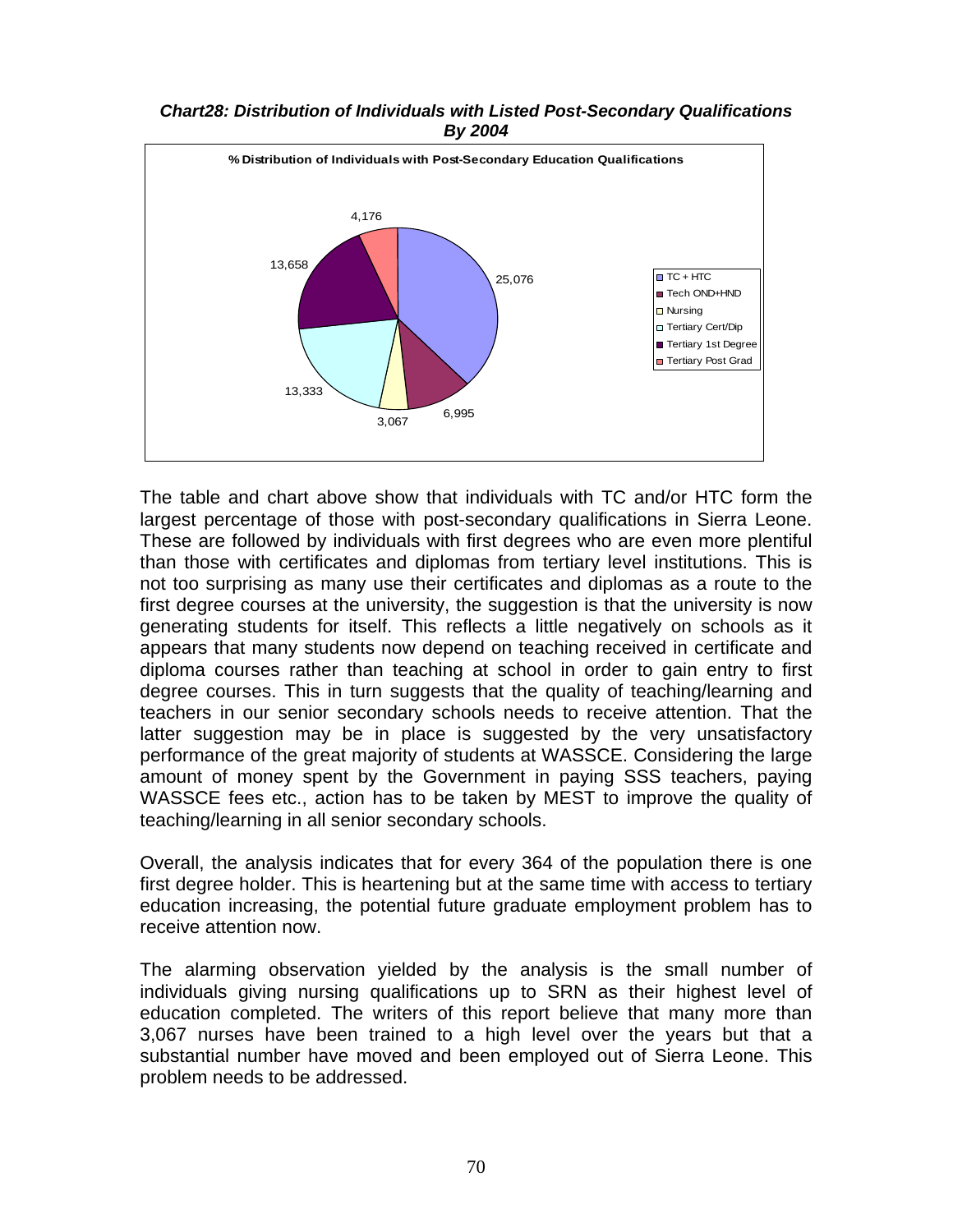As the educational ladder is ascended so the number of students staying in the system and graduating gets smaller and smaller.

| Prim                | <b>JSS</b> | SSS     | Voc/Comm | <b>Techs</b> | <b>SRN</b> | <b>TC/HTC</b> | <b>Tertiary</b> | <b>Other</b> |
|---------------------|------------|---------|----------|--------------|------------|---------------|-----------------|--------------|
| 1,224,204   318,269 |            | 207,228 | 62,901   | 6,995        | 3,067      | 25,076        | 31,167          | 3,097,964    |
| 24.60%              | 6.39%      | 4.16%   | .26%     | 0.14%        | $0.06\%$   | 0.50%         | 0.63%           | 62.25%       |

*Table45: Highest Level of Education Completed Numbers by 2004* 

*Chart29: Distribution of Responses on Highest Level of Education Completed* 



The table above clearly show that most individuals in the population give the primary level as the highest level of education completed. This is not a totally unexpected situation. The relatively small number of qualified nurses and technicians clearly need to be addressed by the Government of Sierra Leone.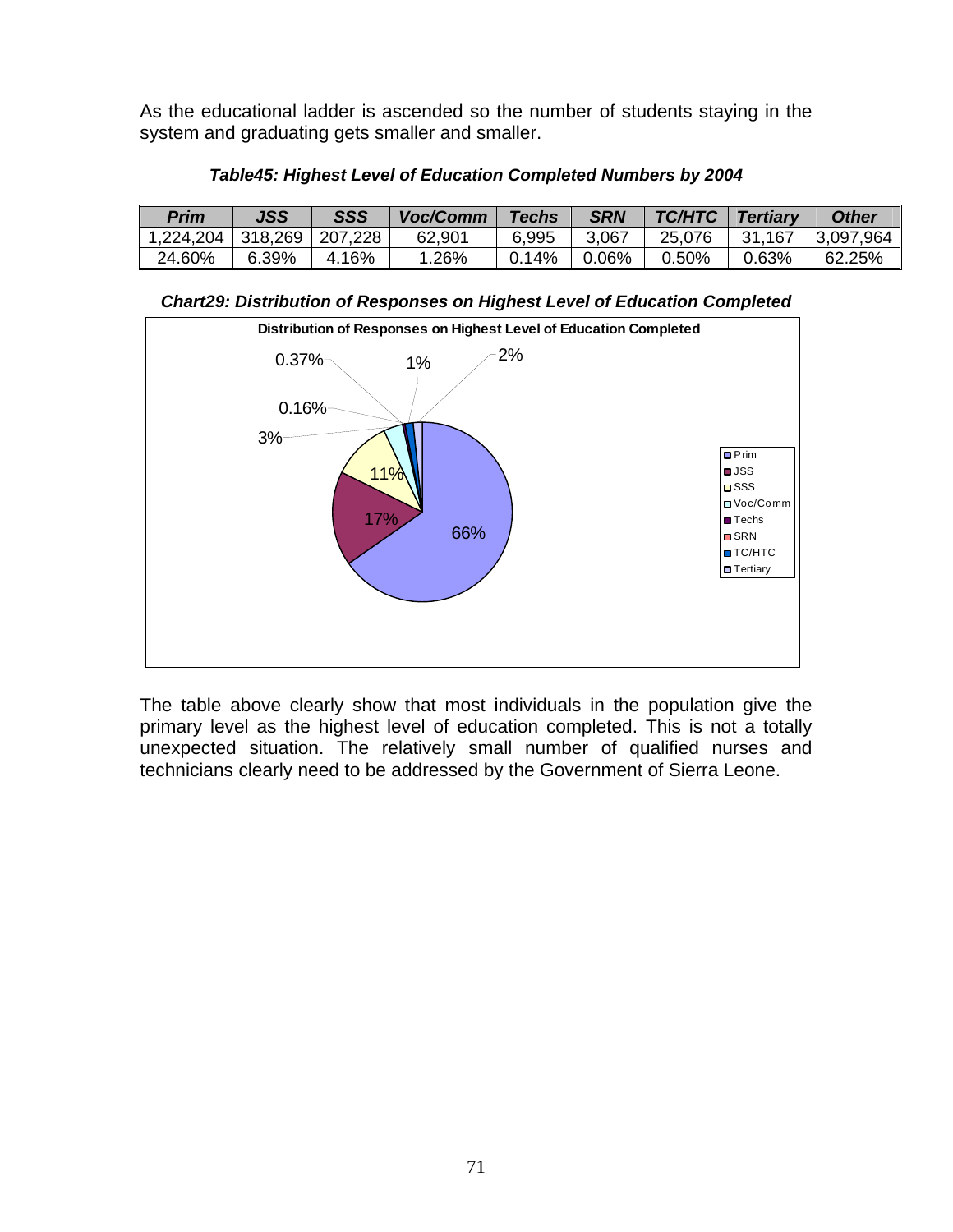## **SECTION VII**

### **Policy Implications and Recommandations**

#### **7.1 Census Questionnaire**

- 1. Problems were experienced with enrolment data because some of the education questions made reference to 'highest level completed'. This invariably meant an earlier academic year. Which year was difficult to determine. If enrolment analysis is required a sub-item on present class should be included.
- 2. The Ministry of Education, Science and Technology should be required to give the various categories and levels for which census information is desired. How each is defined should be clearly stated.
- 3. Ambiguity in items/questions should be kept to a minimum
- 4. Tables with smoothed data should be given alongside tables with unsmoothed data

### **7.2 Literacy**

- 1. National literacy programmes are impacting positively on the literacy situation of the country but not seemingly to the same extent that increased access to education appears to be having. The exact impact of our present literacy programmes on our literacy rate needs to be fully assessed.
- 2. Increased access to schooling is increasing the literacy rate. It follows that those Local Government Areas with low literacy rate can be helped by increasing access to schooling and ensuring that the population takes advantage of the increased provisions made.
- 3. The school going age populations have significantly higher literacy rates than the older generation. This suggests that literacy rates will increase with time as the older generation exits. For a more immediate and rapid increase in the national literacy rate the older generation needs to be targeted.
- 4. Literacy rate appears to peak around the age range corresponding to the official Junior Secondary School age range. This suggests that the GOSL should focus even more strongly on providing all of its citizens with Basic Education.
- 5. The literacy rate of women is significantly smaller than that of men. In some Local Government Areas the literacy rate of women is unacceptably small. A literacy campaign, medium term action plan and activities that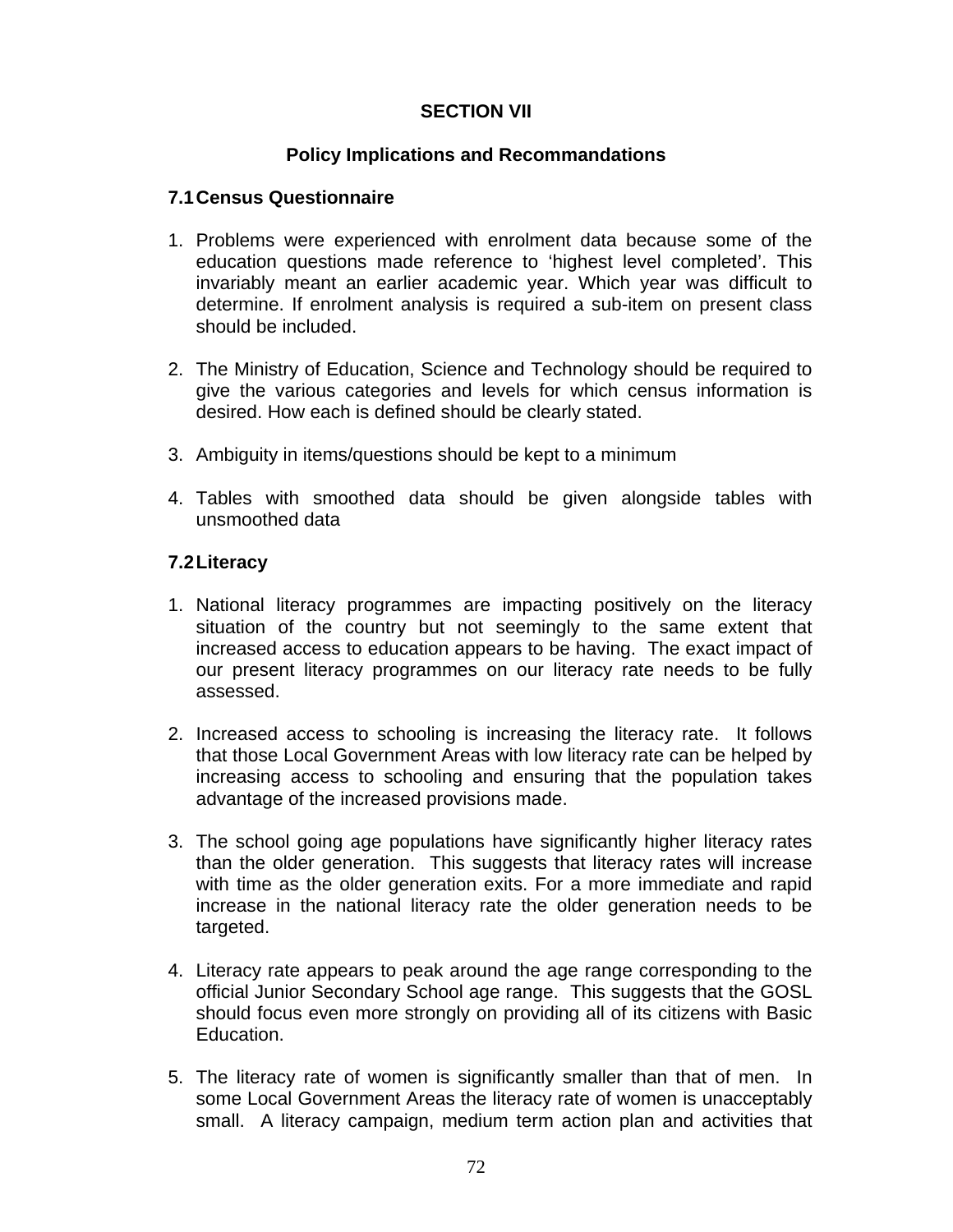specifically focuses on women and girls is necessary if a significant and sustained increase in the national literacy rate is to be achieved.

## **7.3 School Attendance**

- 1. 40% of those interviewed claimed to have never attended school. To be able to achieve our Universal Primary Education and Completion and Universal Basic Education goals, Sierra Leone needs to get all of those of basic education age into schools. Action must be taken immediately as the 2015 target date for the achievement of UPE/C is only nine years away.
- 2. The analysis shows that school attendance peaks at approximately 11 years. The suggestion is that many start school late. Local Governments should be encouraged to ensure that children start school at the right age as over-aged students appear to encounter more completion problems than those of the right age.
- 3. Significant differences exist between LGAs in terms of school attendance. The causes for the low attendance rate of many LGAs need to be investigated and urgent appropriate action taken in order to avoid having a country divided along educational lines.
- 4. At the time of the Census in 2004, approximately 40% of 6 to 29 year olds were found to have never attended school. Many will never make it into 'school'. Little educational provisions presently exist for this category of individuals. They can become a breeding ground for discontent. The GOSL is urged to make suitable educational and other provisions for these individuals as a matter of urgency.
- 5. The difference between males and females in terms of school attendance increases with age. Programmes which focus on getting the girl-child into school on time and retaining her there until completion are recommended. At the same time, social issues which effect the education of the girl-child such as early marriage, teenage pregnancy, home and younger sibling care, should receive greater attention from traditional leaders and the GOSL.

## **7.4 Kindergarten/Pre-School Education**

1. The data on Kindergartens appeared inaccurate. For future Censuses, enumerators understanding of questions on the questionnaire should be better assessed.

## **7.5 Primary School Education**

1. Whilst some pupils apparently start primary schooling before being 6 years old, the great majority start at much later ages. This contributes to having Gross Intake and Enrolment Rates (GIR and GER) in excess of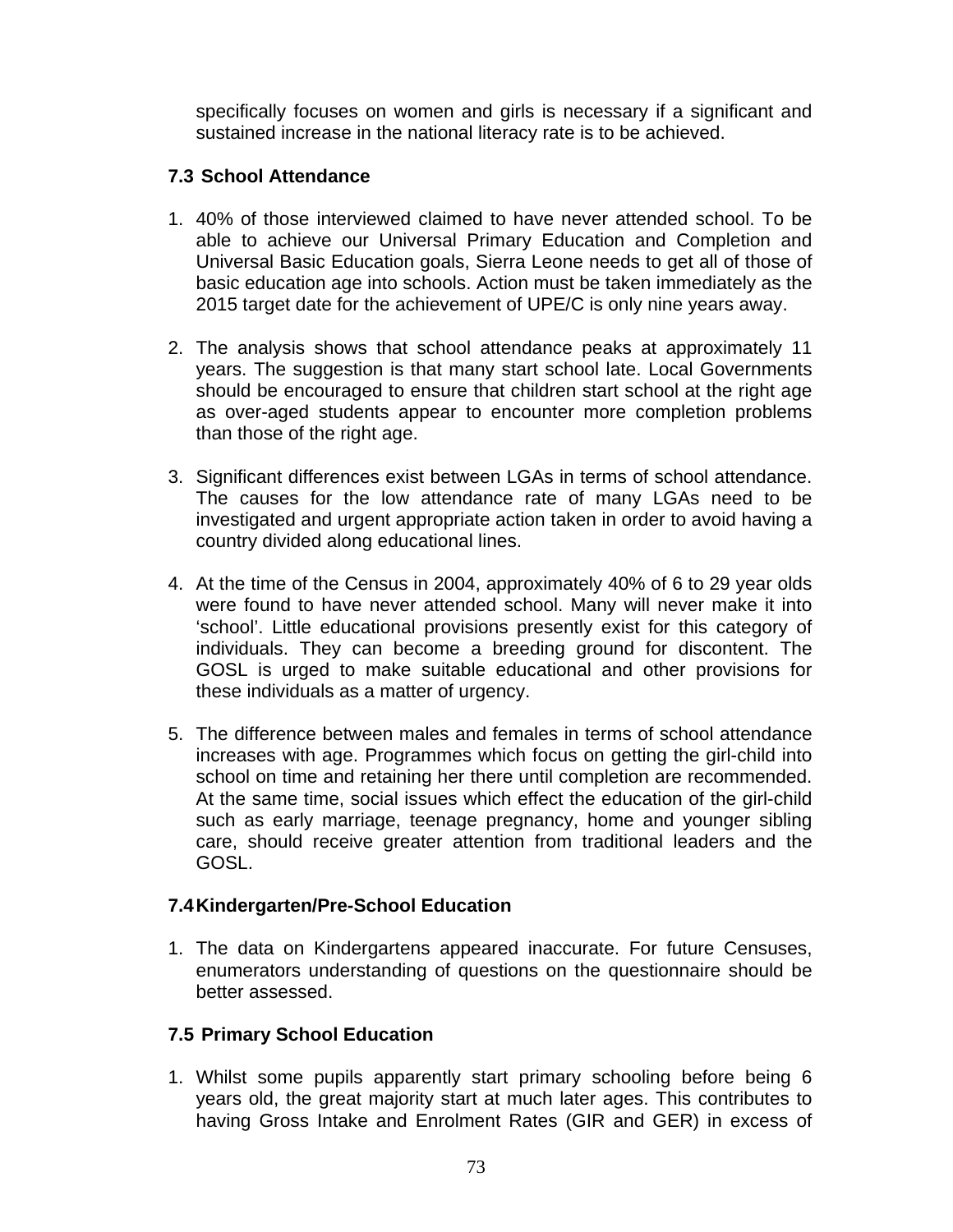100%. The construction of additional schools in areas previously without should contribute to children accessing school earlier and hence increasing the Net Enrolment Rate (NER) whilst decreasing the GIR and GER. The latter should help to increase the NER in LGAs where it is low.

- 2. At 64%, the primary school NER is low. Achieving MDG No. 2 i.e. Universal Primary Completion (UPC) will be all but impossible unless immediate action is taken to address the issues preventing primary school aged children from accessing school. For LGAs with NERs below 60% and those with very low female NER, the situation is critical for without immediate action they will prevent Sierra Leone from achieving UPC by 2015.
- 3. The national ratio of girls to boys in primary schools is very good but some LGAs have parity indices that are unacceptably low. LGAs with low primary level gender parity indices should embark on campaigns and take actions necessary to get more girls into school and to help Sierra Leone achieve gender parity in primary enrolment nation-wide.
- 4. The national primary school Gross Completion Rate of 56% is a cause for concern as it places Sierra Leone far away from its target of UPC by 2015. When the picture is examined at the LGA level, it quickly becomes apparent that primary school completion is a big problem in some areas. All LGAs with low GCRs must be made to take immediate action or the achievement of UPC by 2015 will be little more than a dream. Achieving UPC involves more than constructing more schools. It involves making schools accessible, affordable to all / free of all costs to parents, attractive and relevant. Unless the GOSL is able to do the foregoing quickly and to create the necessary environment that would want all parents to send their children to school and all children to want to go to school, the achievement of UPC within the given time-frame will be difficult but not impossible.
- 5. A significant percentage of the population have no schooling or just primary level schooling. This is impacting negatively on Sierra Leone's developmental aspirations. It is recommended that the GOSL designs programmes that would address the educational need of the large numbers without any or only primary schooling.

### **7.6 Junior Secondary School Education**

1. The Junior Secondary School (JSS) population is very small relative to the primary school population. Universal Basic Education (UBE) cannot be achieved without a significant increase in access and hence enrolment at the JSS level. Keeping in mind that achieving UBE involves more than school construction, the GOSL should seriously consider the cost and sustainability implications of attempting UPC and UBE at the same time.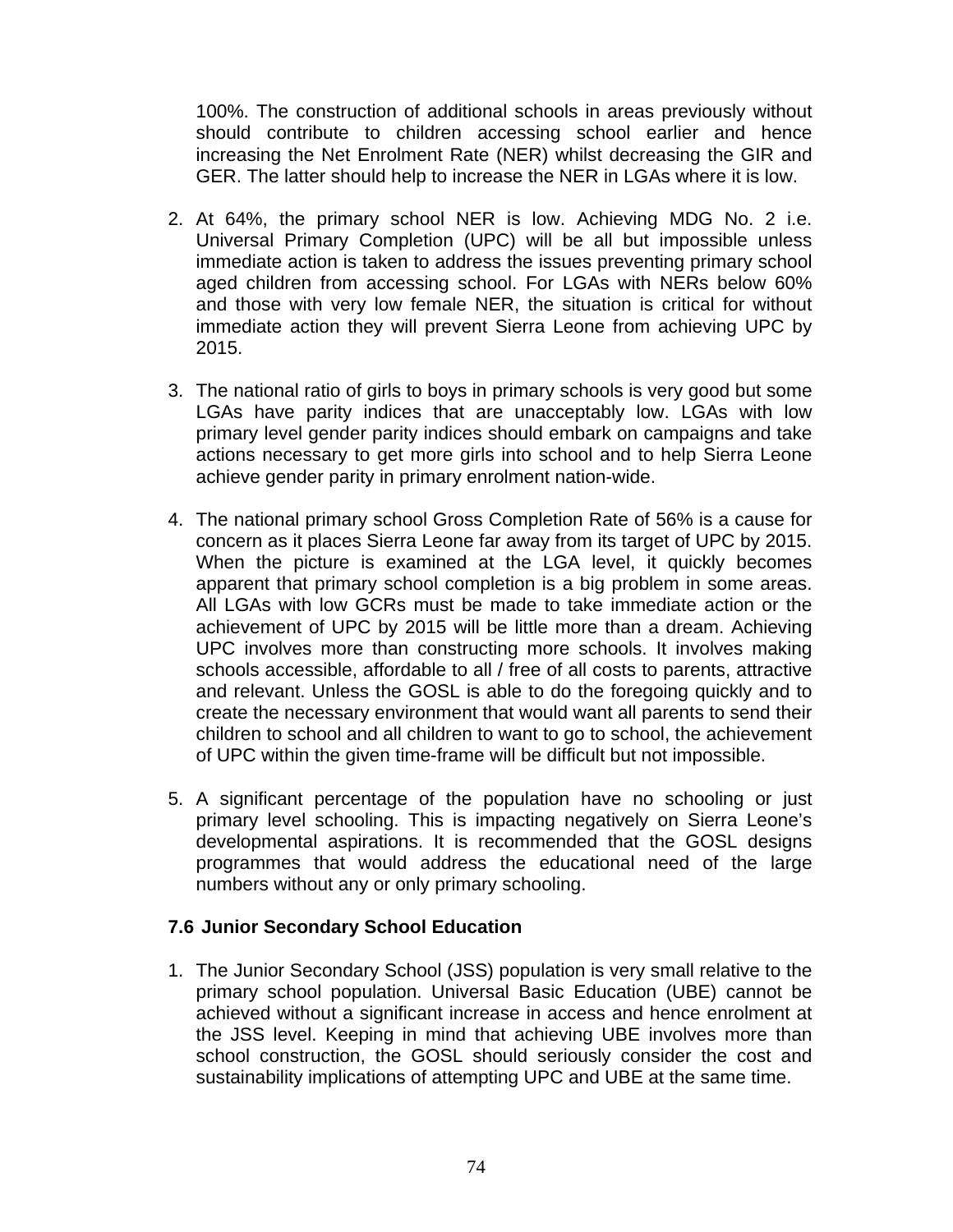- 2. The male to female ratios at the JSS level are significantly higher than that at the primary level. The public is aware that the GOSL has embarked on free JSS education for girls in the Eastern and Northern Regions and that this is having a positive effect on the enrolment of girls in these regions even though the boys to girls ratio is still high. It would appear however from the census analysis that this intervention not only needs to be maintained but also to be extended to other regions in order to increase the number of girls accessing education at the JSS level.
- 3. Approximately 17% of students at JSS are 20 years of age and above when the official age for JSS is 12 to 14 years. This is a knock-on effect from the late start at the primary level. Given that in a number of communities many girls marry before being 20 years of age a late start is a distinct disadvantage to girls. In this regard therefore it is recommended that everything be done to get girls to start schooling on time.
- 4. The JSS NER and GER are much lower than those for the primary level. This provides further evidence that many in primary school do not go on to secondary. Further with a national NER of just 12% and most LGAs with NERs below 10%, Sierra Leone is far away from UBE and efforts to increase access, retention and completion must start now if this is to be possible in fifteen years. Whilst the low NERs are partly due to the fact that many of the official JSS age are still in primary school, the low GER suggests that the problem is more than just a late start matter.
- 5. The maintaining of the barrier created by a 'pass' requirement at the NPSE needs to be closely examined of the GOSL is serious about UBE.
- 6. The percentage of the population with JSS education as the highest level achieved is small. For a more literate population with a greater potential to bring about meaningful development of the society it is recommended that more be done to increase enrolment at the JSS level.

### **7.7 Senior Secondary School Education**

- 1. The 2003/04 Senior Secondary School (SSS) population was less than half that of the JSS population. This indicates that the majority of JSS students do not make it to SSS. Almost all the students that enter university and the HTC (Secondary) programme come from SSS. Only a small percentage of SSS students pass WASCCE and qualify for entry to the programmes indicated. With the numbers accessing SSS being so small the high level manpower needs of the country may not be met. It is recommended that the cause for the small numbers in SSS be investigated by MEST and that appropriate actions be taken to address the problems discovered.
- 2. Girls are under-represented in SSSs. They are just a third of the numbers nationally. In some LGAs, girls are less than a quarter of their SSS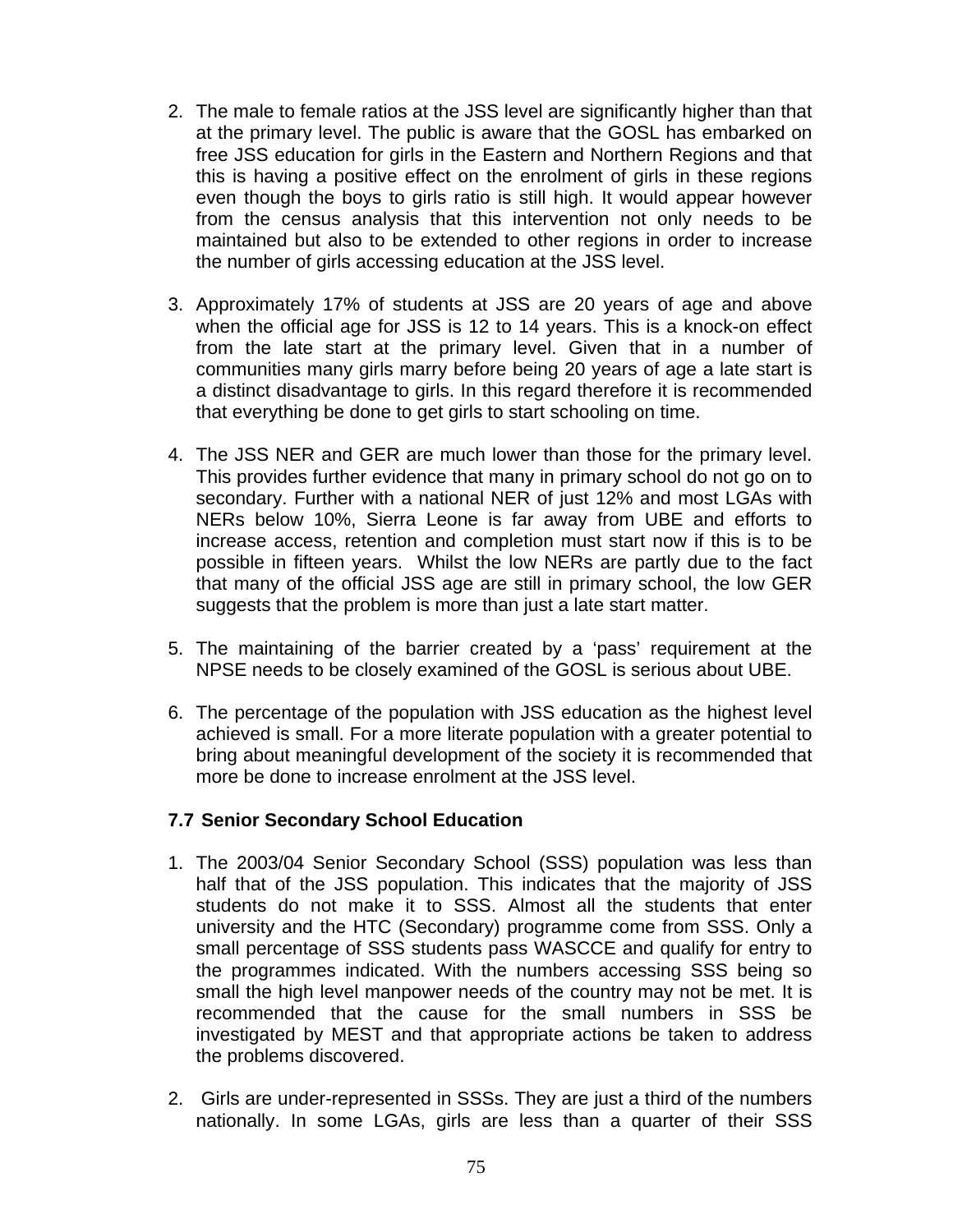enrolment. Having significantly fewer girls than boys in SSSs has implications for women in leadership positions. It is recommended that proactive measures be taken to increase the number of girls in SSSs.

- 3. More than 40% of the students in SSSs are over 20 years of age when the official SSS age range is 15 to 17 years. It is obvious that the official age means little in Sierra Leone situation but exceeding it to such a large extent has implications for the proportion of females that will tend to be at SSS and also has implications for the working life-time of Sierra Leone's high level men and women. The recommendations on starting school at the right age are reinforced by this finding. Additionally, Sierra Leone's class repetition policy would need to be re-visited if it is contributing significantly to the present situation.
- 4. More than 55% of the individuals with SSS education as the highest level attained are to be found in the Western Area. None of the other regions have more than 15% of such individuals. At the LGA level, more than 50% of the individuals with SSS education are to be found in Urban Western Area, whilst all other LGAs have less than 5% of these individuals each. This marked disparity between Western Area and the other regions needs to be addressed as it indicates an uneven spread of academic talent across the nation. This is possibly due to an uneven distribution of SSSs amongst the LGAs. It is recommended that each LGA be allocated an equitable number of SSSs of quality based on the size of its school going population and that incentives be provided for SSS attendance in LGAs where enrolment has been abnormally low.

## **7.8 Across School Level Situation**

- 1. As the school level is ascended so school level enrolment decreases. Alternative educational provisions for those who do not make it from the lower to the higher level are limited and the majority are unable to secure employment. In the light of the foregoing it is recommended that a quick study be conducted to obtain details on the situation and to recommend corrective measures.
- 2. Irrespective of the school level, significant gender and geographical (regional, LGA, rural-urban) disparities have been noted in terms of enrolment. It is recommended that action be taken to address these disparities which have the potential of causing future social upheavals.

## **7.9 Vocational and Commercial Education**

1. Individuals with qualifications in Vocational and Commercial Education are unevenly distributed across the nation with Western Area having the largest number. It is recommended that provisions be expanded and made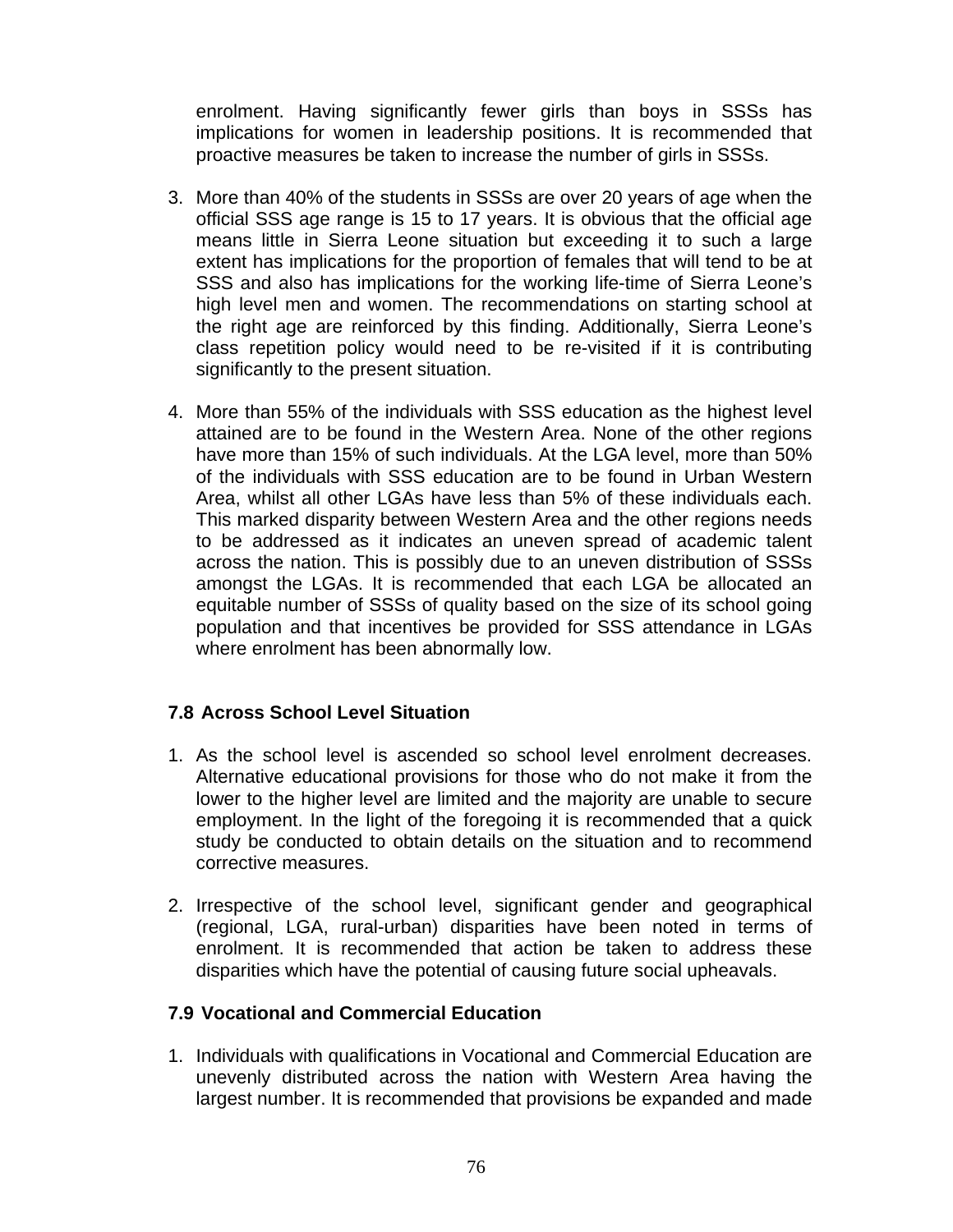more available in those LGAs with abnormally small numbers of individuals with vocational and commercial qualifications.

# **7.10 TC and HTC Holders**

1. Individuals with TC and/or HTC as their highest qualifications are unevenly distributed across the nation with Western Area having the largest number partly as a consequence of the concentration of schools. It is known that many schools outside the Western Area lack trained and qualified staff. It is therefore recommended that action be taken by MEST to provide incentives for qualified teachers to teach in areas where they are low in numbers and that the distance education programme targets those areas that they know to be lacking in trained and qualified staff.

## **7.11 Trained Technicians**

1. Trained technicians with qualifications up to HND level are very unevenly distributed across the nation with Western Area possessing approximately 64% of these individuals. Whilst the Western Area is the most urbanised region of the nation, it is not the only place needing trained technician. The lack of trained technicians in many LGAs is causing unnecessary problems and wastage. It is recommended that a scheme be devised that would require technicians receiving grant-in-aid for their training to render service in designated areas. At the same time, technician training should be expanded to not only produce more technicians but individuals with skills in short supply.

# **7.12 Trained Nurses**

1. Nurses trained up to SRN level are extremely small in number. They are so few in some LGAs that the authors of this report have genuine concerns about the availability/possibility of quality of health care in these areas. It is possible that many nurses trained in Sierra Leone have been attracted by better salaries and moved on to 'greener pastures' in other countries. The foregoing being the case, it is recommended that the nurses training programme be expanded, that the salary situation of health care workers receive further scrutiny and that a system requiring nurses trained in Sierra Leone to give a pre-specified number of years of service after qualification be introduced. At the same time a system involving a nursing training allocation per LGA could be introduced together with the requirement that each trainee should give service to the LGA nominating him/her after qualification.

# **7.13 Tertiary Institutions Products**

1. Individuals with qualifications from tertiary level institutions in Sierra Leone number in excess of 31,000. Just below 50% however have qualifications below first degree level. The relevance of the degrees possessed by the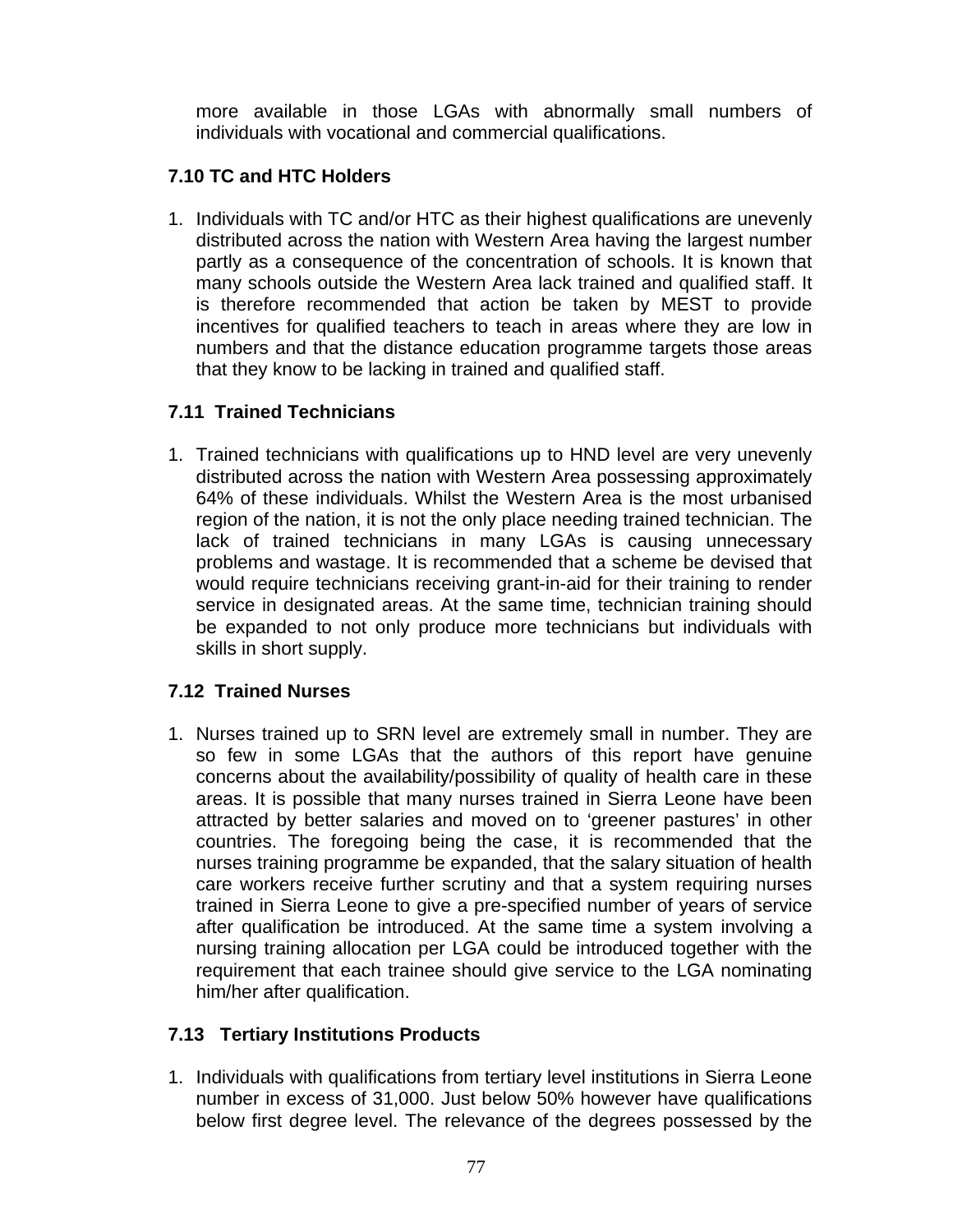17,834 with first degrees and above to the needs of the society has to be determined. It is recommended that a study be conducted to resolve the aforementioned issue and that action be taken to ensure that Sierra Leone's tertiary level products not only meet the needs of the society in terms of numbers but also in terms of quality and relevance.

2. Many of the students in Sierra Leone's tertiary level institutions pursuing certificate and diploma programmes are doing so a means of obtaining the entry requirements for first degree programmes. This suggests problems with accessing first degree programmes through success in the WASSCE. The foregoing being the case, it is recommended that a study be conduct to identify the major factors responsible for the change from WASSCE to 'access course' and to recommend appropriate remedial actions.

### **7.14 General Manpower Situation**

1. Analysis of the census data suggests that not only is Sierra Leone in very short supply of much needed middle level manpower but that what exists is very unevenly distributed. The number of trained nurses and technicians available is alarmingly low for Sierra Leone's developmental and health needs. The nation's low life expectancy and unacceptably high infant and maternal mortality rates cannot be totally unrelated to the fact that some LGAs have so few nurses trained up to SRN level. In the case of the technicians, medium and large scale industries would find it difficult to be established in the country because our trained technician base, although improving, is so low. In the light of the foregoing, it is recommended that the GOSL looks seriously into the measures that it needs to take to significantly boost the middle level manpower of the nation.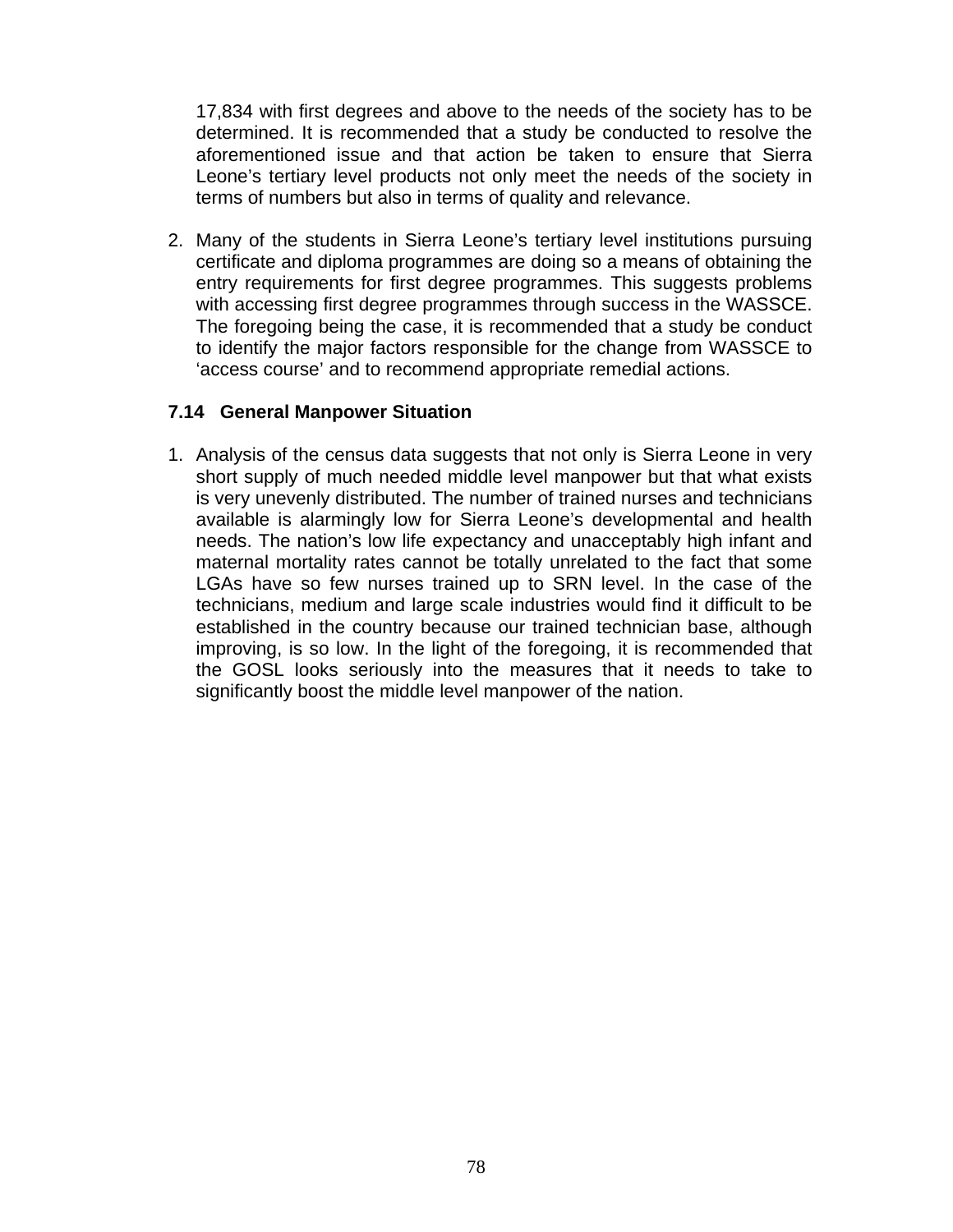## **SECTION VIII**

### **Conclusion**

In the preceding paragraphs, an attempt has been made to analyse the data on education collected through the National Census in 2004. An attempt has been made to carry out as comprehensive an analysis as possible given the nature of the questionnaire and the data collected. Where it has been possible and necessary, analysis has been carried out on a national, regional and Local Government Area level.

The fact that the data was not smoothed before generating the tables caused a little concern but this did not in anyway hinder the analysis of the raw/original data. There were obvious data errors but these were only of concern where the numbers were significant or totally ridiculous.

### *Table 46: Comparison of 2004 and 1985 Census Enrolment Numbers for Primary and Secondary School*

| l Census   | <b>Primary</b> | <b>Secondary</b> |
|------------|----------------|------------------|
| Yr. 2004   | 823,435        | 208,548          |
| l Yr. 1985 | 316.158        | 98.016           |



#### *Chart30: Comparison of 1985 and 2003/04 Primary and Secondary Enrolments*

In comparing the numbers in this report with other reports covering the same or similar period some care should be taken to ensure that the same thing is being measured. Care is most necessary for the numbers associated with literacy, tertiary education and teacher training.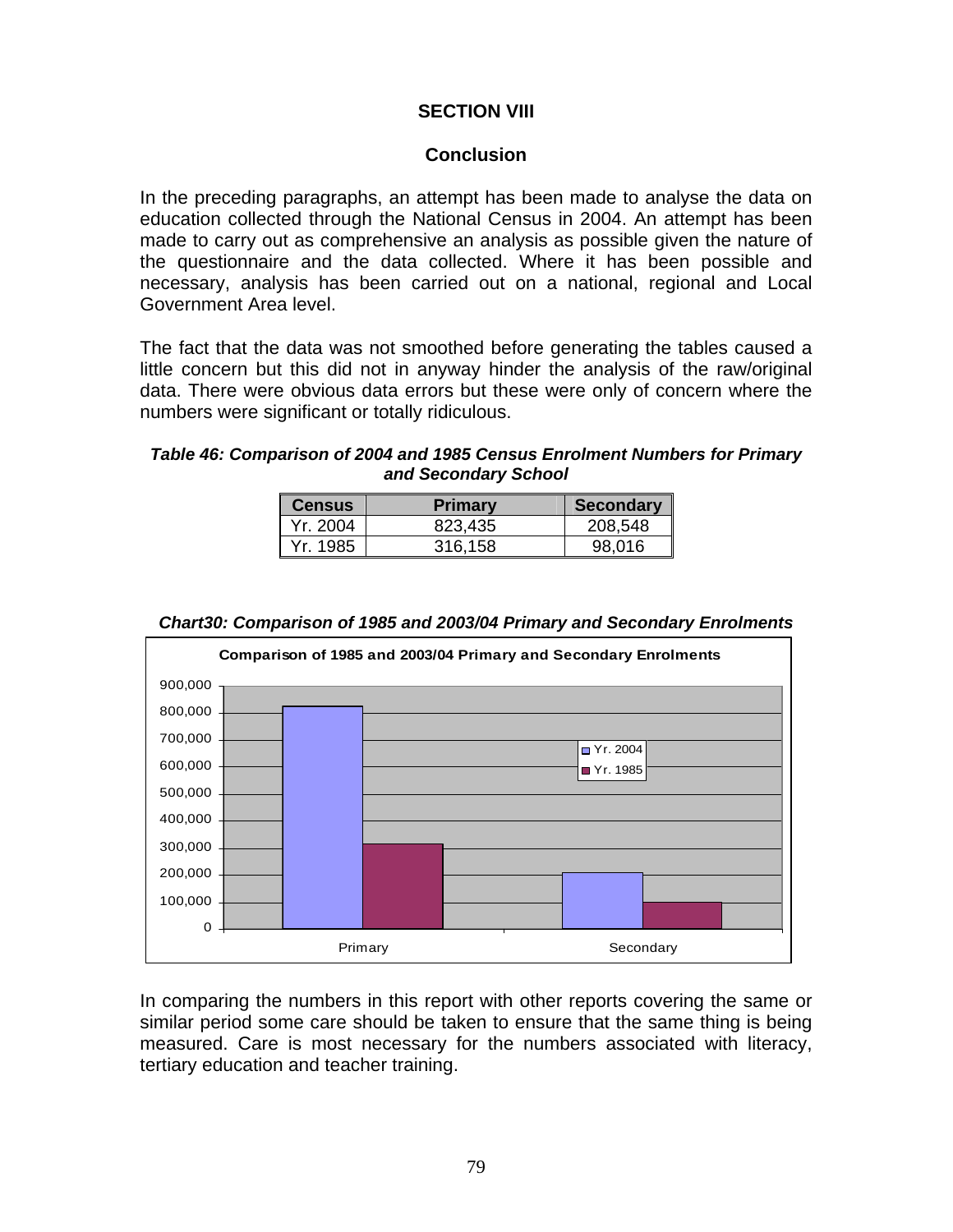The overall picture of education painted by the census is one of ongoing progress and improvement but with a tremendous amount of work still to be done to improve quality at all levels, to improve net enrolment and completion rates, to make education less pyramidal and minimise academic elitism and to provide quality vocational / commercial education for the hundreds of thousands whose education may otherwise end at the junior secondary level in the future. The challenges are huge but invigorating. The writers of this report are however certain that with a dynamic and willing government, education will be the key that unlocks the door to a bright and prosperous Sierra Leone.